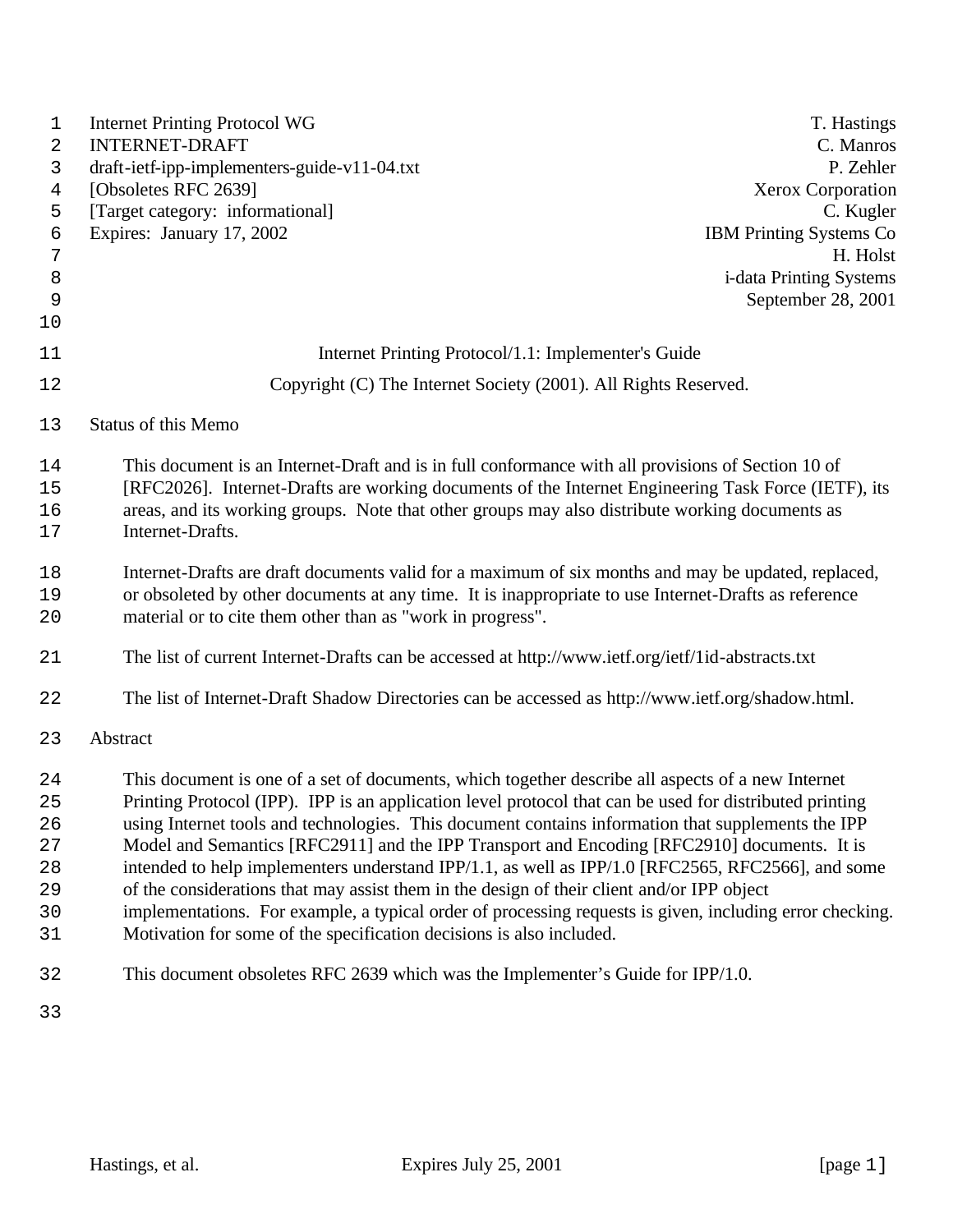# **TABLE OF CONTENTS**

| 34       | 1                                                                                                       |  |
|----------|---------------------------------------------------------------------------------------------------------|--|
| 35       | 1.1                                                                                                     |  |
| 36       | 1.2                                                                                                     |  |
| 37       | 1.3                                                                                                     |  |
| 38       | $\overline{2}$                                                                                          |  |
| 39       | 3                                                                                                       |  |
| 40       | 3.1                                                                                                     |  |
| 41       | 3.1.1                                                                                                   |  |
| 42       | 3.1.2                                                                                                   |  |
| 43       | 3.1.2.1                                                                                                 |  |
| 44       | 3.1.2.1.1                                                                                               |  |
| 45       | 3.1.2.1.2                                                                                               |  |
| 46       | 3.1.2.1.3                                                                                               |  |
| 47       | 3.1.2.1.4                                                                                               |  |
| 48       | 3.1.2.1.4.1                                                                                             |  |
| 49       | 3.1.2.1.4.2                                                                                             |  |
| 50       | Validate the presence of a single occurrence of required Operation attributes  18<br>3.1.2.1.4.3        |  |
|          |                                                                                                         |  |
| 51       | 3.1.2.1.5                                                                                               |  |
| 52       | 3.1.2.1.6                                                                                               |  |
| 53       | Suggested Additional Processing Steps for Operations that Create/Validate Jobs and Add<br>3.1.2.2<br>31 |  |
| 54<br>55 | Documents<br>3.1.2.2.1                                                                                  |  |
|          |                                                                                                         |  |
| 56       | 3.1.2.2.2<br>3.1.2.2.3                                                                                  |  |
| 57       |                                                                                                         |  |
| 58       | 3.1.2.3<br>3.1.2.3.1                                                                                    |  |
| 59<br>60 | 3.1.2.3.2                                                                                               |  |
| 61       | For the Validate-Job operation, RETURN one of the success status codes  39<br>3.1.2.3.3                 |  |
| 62       | 3.1.2.3.4                                                                                               |  |
| 63       | 3.1.2.3.5                                                                                               |  |
| 64       | 3.1.2.3.6                                                                                               |  |
| 65       | 3.1.2.3.7                                                                                               |  |
| 66       | 3.1.2.3.8                                                                                               |  |
| 67       | 3.1.2.3.9                                                                                               |  |
| 68       | 3.1.2.3.10                                                                                              |  |
| 69       | 3.1.2.3.11                                                                                              |  |
| 70       | What charset to return when an unsupported charset is requested (Issue 1.19)? 43<br>3.1.2.3.12          |  |
| 71       | 3.1.2.3.13                                                                                              |  |
| 72       | 3.1.3                                                                                                   |  |
| 73       | 3.1.3.1                                                                                                 |  |
| 74       | 3.1.3.1.1                                                                                               |  |
| 75       | 3.1.3.1.2                                                                                               |  |
| 76       | 3.1.3.1.3                                                                                               |  |
| 77       | 3.1.3.1.4                                                                                               |  |
| 78       | 3.1.3.1.5                                                                                               |  |
| 79       | 3.1.3.1.6                                                                                               |  |
| 80       | 3.1.3.1.7                                                                                               |  |
| 81       | 3.1.3.1.8                                                                                               |  |
| 82       | 3.1.3.1.8.1                                                                                             |  |
|          |                                                                                                         |  |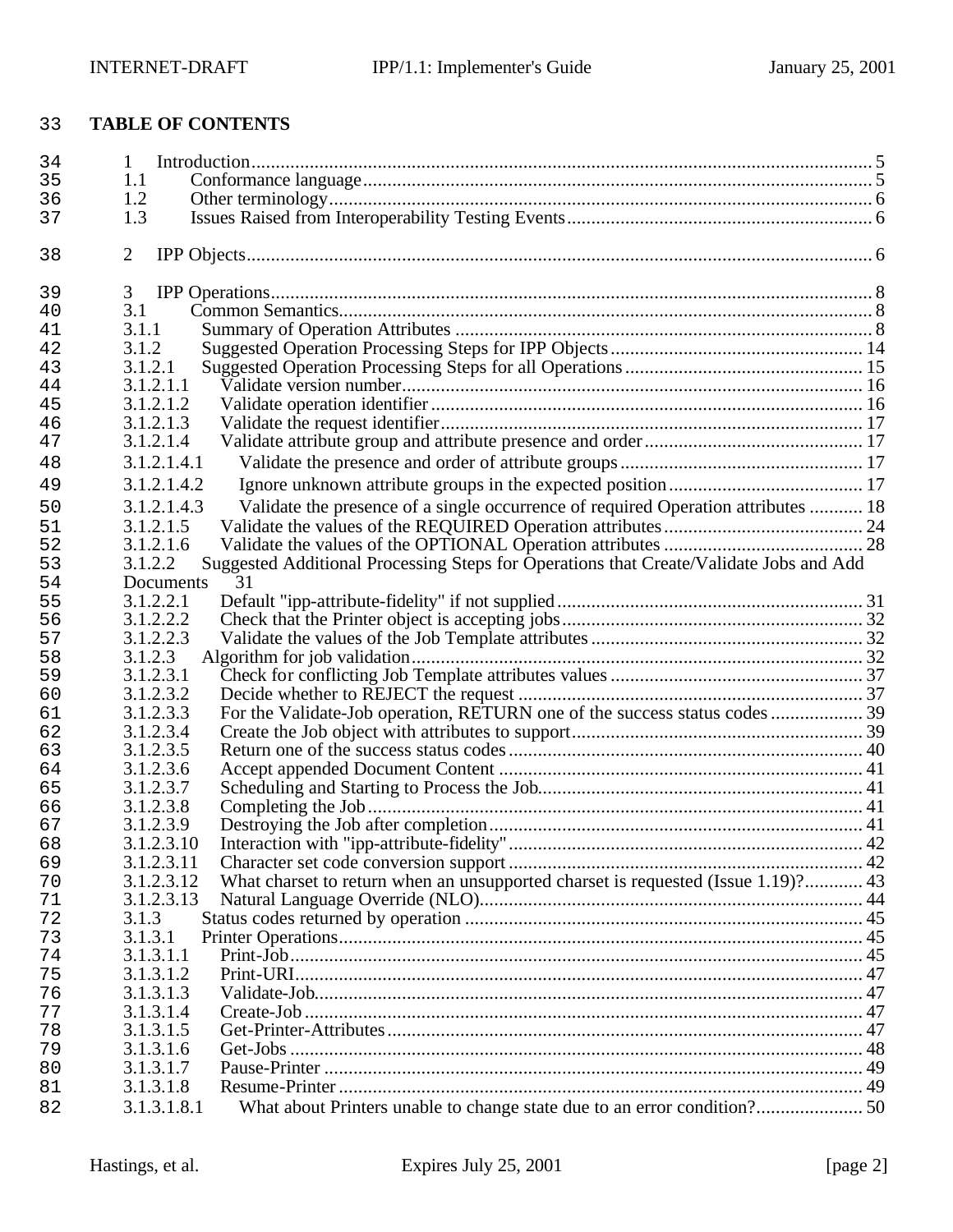| 83         | 3.1.3.1.8.2                                                                      |  |
|------------|----------------------------------------------------------------------------------|--|
| 84         | 3.1.3.1.9                                                                        |  |
| 85         | 3.1.3.2                                                                          |  |
| 86         | 3.1.3.2.1                                                                        |  |
| 87         | 3.1.3.2.2                                                                        |  |
| 88         | 3.1.3.2.3                                                                        |  |
| 89         | 3.1.3.2.4                                                                        |  |
| 90         | 3.1.3.2.5                                                                        |  |
| 91         | 3.1.3.2.6                                                                        |  |
| 92         | 3.1.3.2.7                                                                        |  |
| 93         | 3.1.3.2.7.1                                                                      |  |
| 94         | Returning unsupported attributes in Get-Xxxx responses (Issue 1.18)  55<br>3.1.4 |  |
| 95         | 3.1.5                                                                            |  |
| 96         | 3.2                                                                              |  |
| 97         | 3.2.1                                                                            |  |
| 98         | 3.2.1.1                                                                          |  |
| 99         | 3.2.1.2                                                                          |  |
| 100        | 3.2.2                                                                            |  |
| 101        | 3.2.3                                                                            |  |
| 102        | 3.2.3.1                                                                          |  |
| 103        | 3.2.3.2                                                                          |  |
| 104        | 3.2.4                                                                            |  |
| 105<br>106 | 3.3<br>3.3.1                                                                     |  |
| 107        | 3.3.2                                                                            |  |
|            |                                                                                  |  |
| 108        | 4                                                                                |  |
| 109        | 4.1                                                                              |  |
| 110        | 4.1.1                                                                            |  |
| 111        | 4.1.2                                                                            |  |
| 112        | 4.1.3                                                                            |  |
| 113        | 4.1.4                                                                            |  |
| 114        | 4.2                                                                              |  |
| 115        | 4.2.1                                                                            |  |
| 116        | 4.2.1.1                                                                          |  |
| 117        | 4.3                                                                              |  |
| 118        | 4.3.1                                                                            |  |
| 119        | 4.4                                                                              |  |
| 120        | 4.4.1                                                                            |  |
| 121        | 4.4.1.1                                                                          |  |
| 122        | 4.4.2                                                                            |  |
| 123        | 4.4.2.1                                                                          |  |
| 124        | 4.4.2.2                                                                          |  |
| 125        | 4.4.3                                                                            |  |
| 126        | 4.4.4                                                                            |  |
| 127        | 4.5                                                                              |  |
| 128        | 5                                                                                |  |
| 129        | 5.1                                                                              |  |
| 130        | 5.2                                                                              |  |
| 131        | 6                                                                                |  |
|            |                                                                                  |  |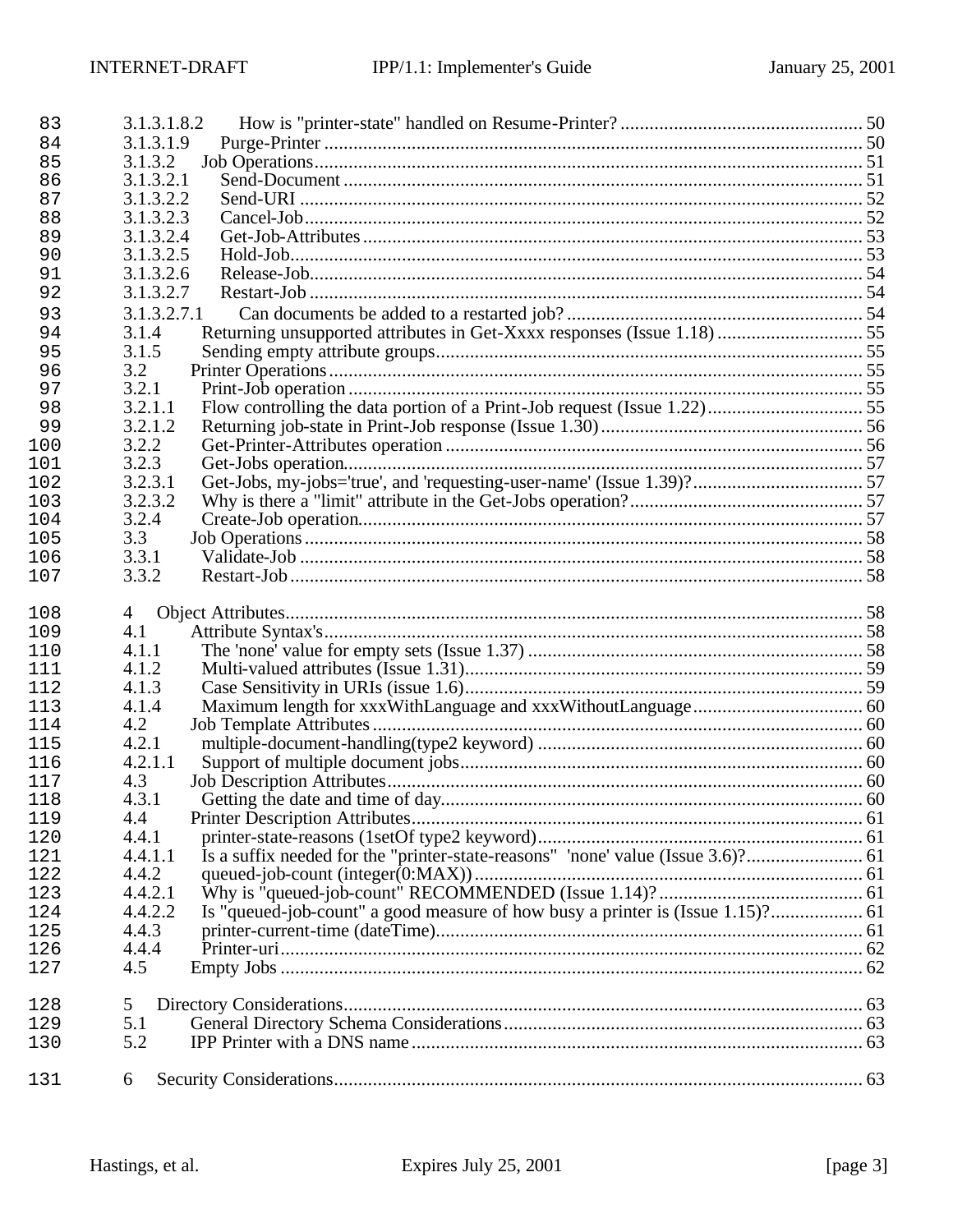| 132<br>133 | 6.1           | Querying jobs with IPP that were submitted using other job submission protocols (Issue 1.32)<br>63 |  |
|------------|---------------|----------------------------------------------------------------------------------------------------|--|
| 134        | 7             |                                                                                                    |  |
| 135        | 7.1           |                                                                                                    |  |
| 136        | 7.2           |                                                                                                    |  |
| 137        | 7.3           |                                                                                                    |  |
| 138        | 7.4           |                                                                                                    |  |
| 139        | 7.5           |                                                                                                    |  |
| 140        | 7.6           |                                                                                                    |  |
| 141        | 7.6.1         |                                                                                                    |  |
| 142        | 7.6.2         |                                                                                                    |  |
| 143        | 7.7           |                                                                                                    |  |
| 144        | 7.8           |                                                                                                    |  |
| 145        | 8             |                                                                                                    |  |
| 146        | 9             |                                                                                                    |  |
| 147        | 10            |                                                                                                    |  |
| 148        | 11            |                                                                                                    |  |
| 149        |               |                                                                                                    |  |
| 150        | <b>TABLES</b> |                                                                                                    |  |
| 151        |               |                                                                                                    |  |
| 152        |               |                                                                                                    |  |
| 153        |               |                                                                                                    |  |
| 154        |               |                                                                                                    |  |
| 155        |               |                                                                                                    |  |
| 156        |               |                                                                                                    |  |
| 157        |               |                                                                                                    |  |
| 158        |               |                                                                                                    |  |
| 159        |               |                                                                                                    |  |
| 160        |               |                                                                                                    |  |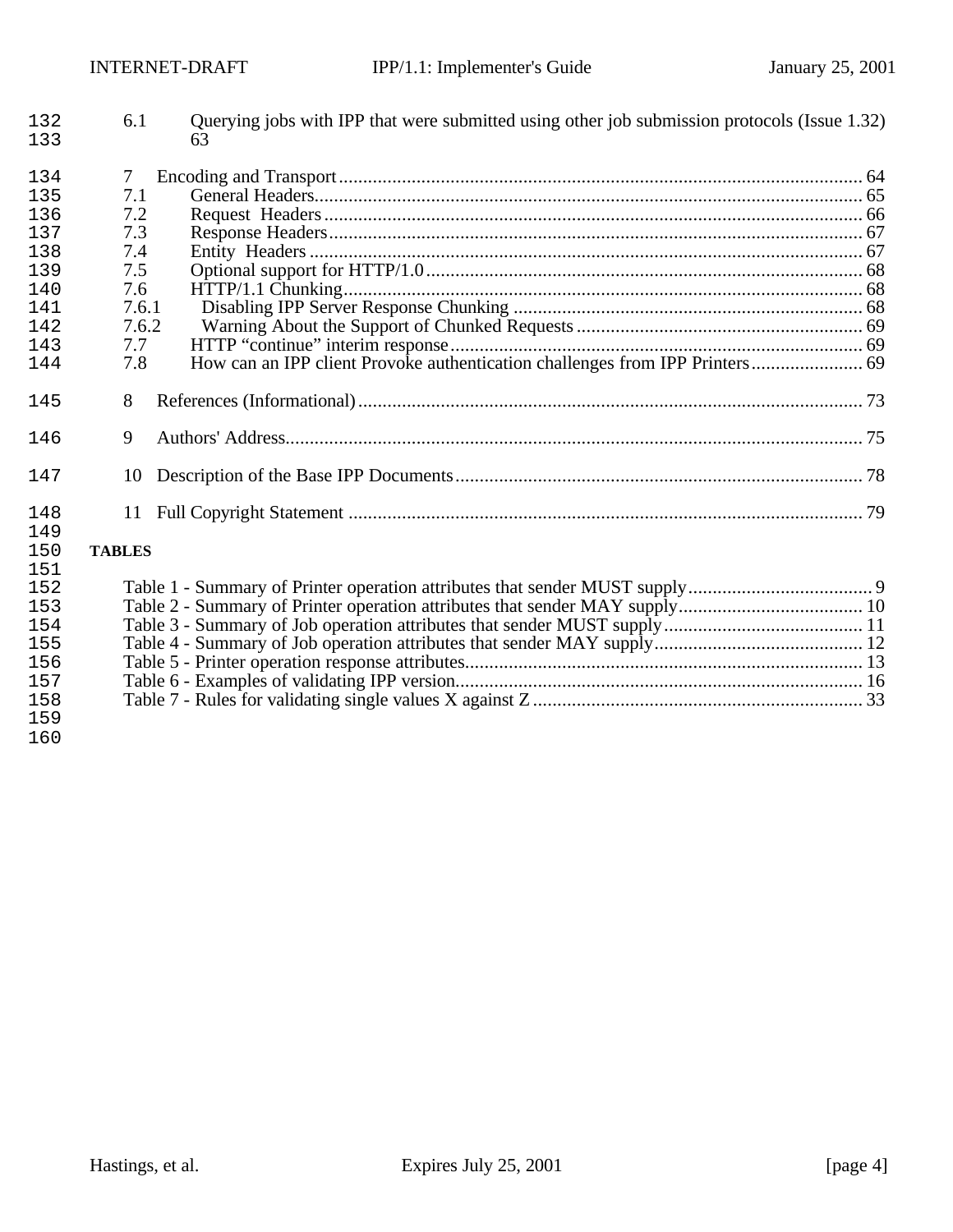- 
- 
- 

# **1 Introduction**

 The IPP Implementer's Guide (IIG) (this document) contains information that supplements the IPP Model and Semantics [RFC2911] and the IPP Transport and Encoding [RFC2910] documents. This document is just one of a suite of documents that fully define IPP. The base set of IPP documents includes:

- Design Goals for an Internet Printing Protocol [RFC2567]
- Rationale for the Structure and Model and Protocol for the Internet Printing Protocol [RFC2568]
- Internet Printing Protocol/1.1: Model and Semantics [RFC2911]
- Internet Printing Protocol/1.1: Encoding and Transport [RFC2910]
- Internet Printing Protocol/1.1: Implementer's Guide (this document)
- Mapping between LPD and IPP Protocols [RFC2569]
- See section 10 for a description of these base IPP documents. Anyone reading these documents for the first time is strongly encouraged to read the IPP documents in the above order.
- As such the information in this document is not part of the formal specification of IPP/1.1. Instead
- information is presented to help implementers understand IPP/1.1, as well as IPP/1.0 [RFC2565,
- RFC2566], including some of the motivation for decisions taken by the committee in developing the
- specification. Some of the implementation considerations are intended to help implementers design their
- client and/or IPP object implementations. If there are any contradictions between this document and
- [RFC2911] or [RFC2910], those documents take precedence over this document.
- Platform-specific implementation considerations will be included in this guide as they become known.
- Note: In order to help the reader of the IIG and the IPP Model and Semantics document, the sections in this document parallel the corresponding sections in the Model document and are numbered the same for ease of cross reference. The sections that correspond to the IPP Transport and Encoding are
- correspondingly offset.

# **1.1 Conformance language**

- Usually, this document does not contain the terminology MUST, MUST NOT, MAY, NEED NOT, SHOULD, SHOULD NOT, REQUIRED, and OPTIONAL. However, when those terms do appear in this document, their intent is to repeat what the [RFC2911] and [RFC2910] documents require and allow, rather than specifying additional conformance requirements. These terms are defined in section
- 13 on conformance terminology in [RFC2911], most of which is taken from RFC 2119 [RFC2119].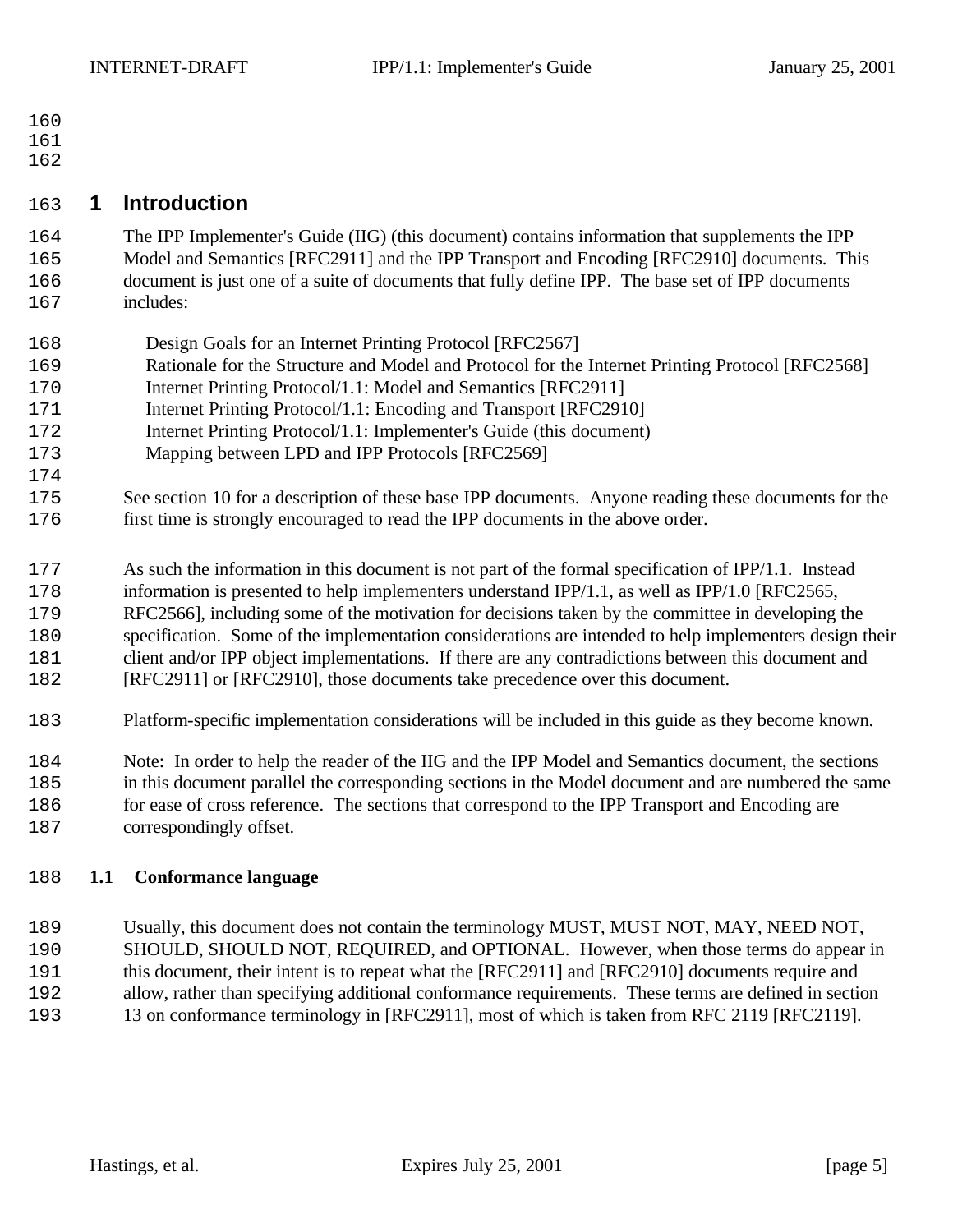- Implementers should read section 13 (APPENDIX A) in [RFC2911] in order to understand these capitalized words. The words MUST, MUST NOT, and REQUIRED indicate what implementations are required to support in a client or IPP object in order to be conformant to [RFC2911] and
- [RFC2910]. MAY, NEED NOT, and OPTIONAL indicate was is merely allowed as an implementer
- option. The verbs SHOULD and SHOULD NOT indicate suggested behavior, but which is not
- required or disallowed, respectively, in order to conform to the specification.

## **1.2 Other terminology**

 The term "sender" refers to the client that sends a request or an IPP object that returns a response. The term "receiver" refers to the IPP object that receives a request and to a client that receives a response.

## **1.3 Issues Raised from Interoperability Testing Events**

- The IPP WG has conducted three open Interoperability Testing Events. The first one was held in September 1998, the second one was held in March 1999, and the third one was held in October 2000. See the summary reports in:
- ftp://ftp.pwg.org/pub/pwg/ipp/new\_TES/

 The issues raised from the first Interoperability Testing Event are numbered 1.n in this document and have been incorporated into "IPP/1.0 Model and Semantics" [RFC2566] and the "IPP/1.0 Encoding and Transport" [RFC2565] documents. However, some of the discussion is left here in the Implementer's Guide to help understanding.

 The issues raised from the second Interoperability Testing Event are numbered 2.n in this document have been incorporated into "IPP/1.1 Model and Semantics" [RFC2911] and the "IPP/1.1 Encoding and Transport" [RFC2910] documents. However, some of the discussion is left here in the Implementer's Guide to help understanding.

- The issues raised from the third Interoperability Testing Event are numbered 3.n in this document and are described in:
- ftp://ftp.pwg.org/pub/pwg/ipp/Issues/Issues-raised-at-Bake-Off3.pdf
- ftp://ftp.pwg.org/pub/pwg/ipp/Issues/Issues-raised-at-Bake-Off3.doc
- ftp://ftp.pwg.org/pub/pwg/ipp/Issues/Issues-raised-at-Bake-Off3.txt

# **2 IPP Objects**

- The term "client" in IPP is intended to mean any client that issues IPP operation requests and accepts
- IPP operation responses, whether it be a desktop or a server. In other words, the term "client" does not 224 just mean end-user clients, such as those associated with desktops.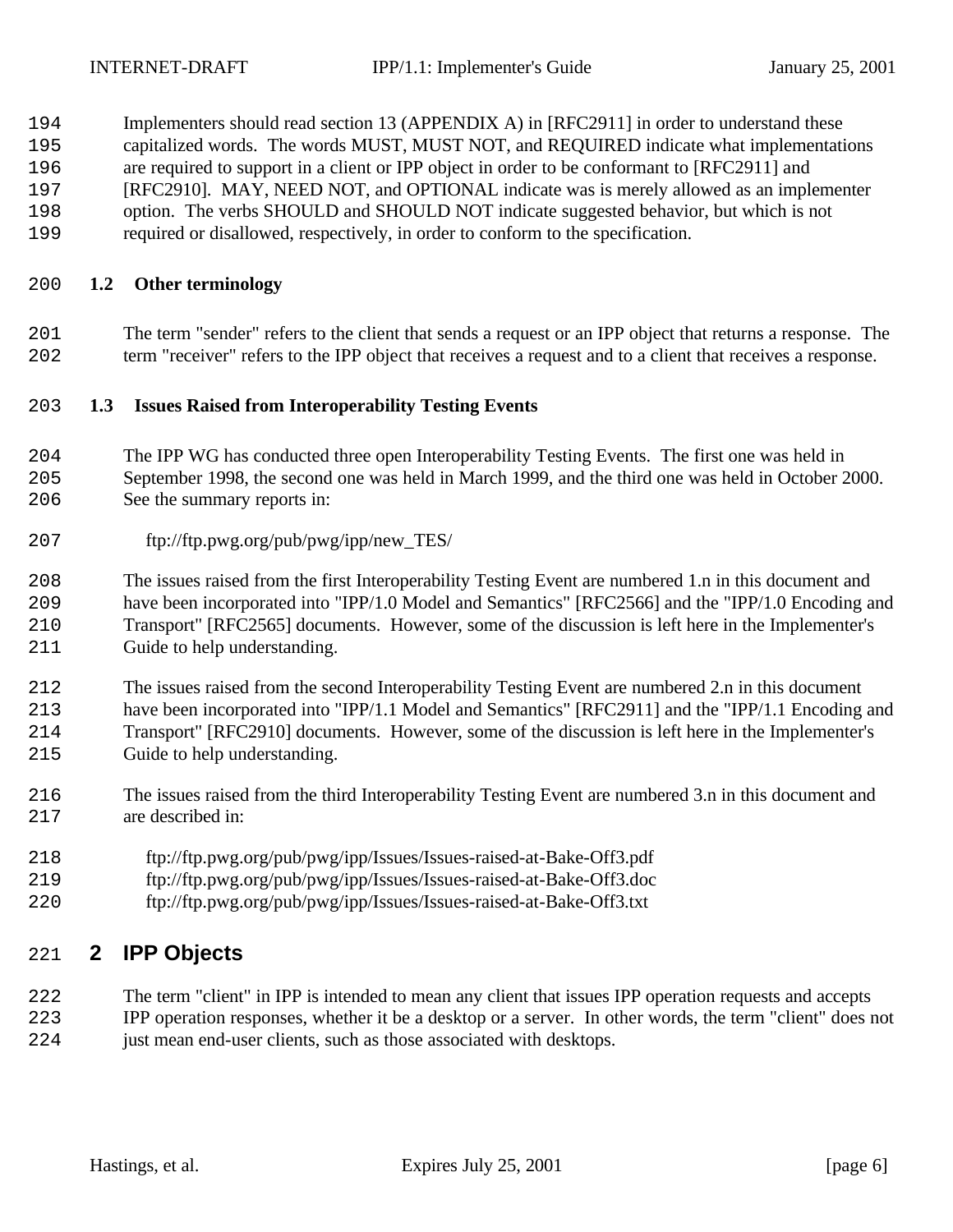- The term "IPP Printer" in IPP is intended to mean an object that accepts IPP operation requests and
- returns IPP operation responses, whether implemented in a server or a device. An IPP Printer object
- MAY, if implemented in a server, turn around and forward received jobs (and other requests) to other
- devices and print servers/services, either using IPP or some other protocol.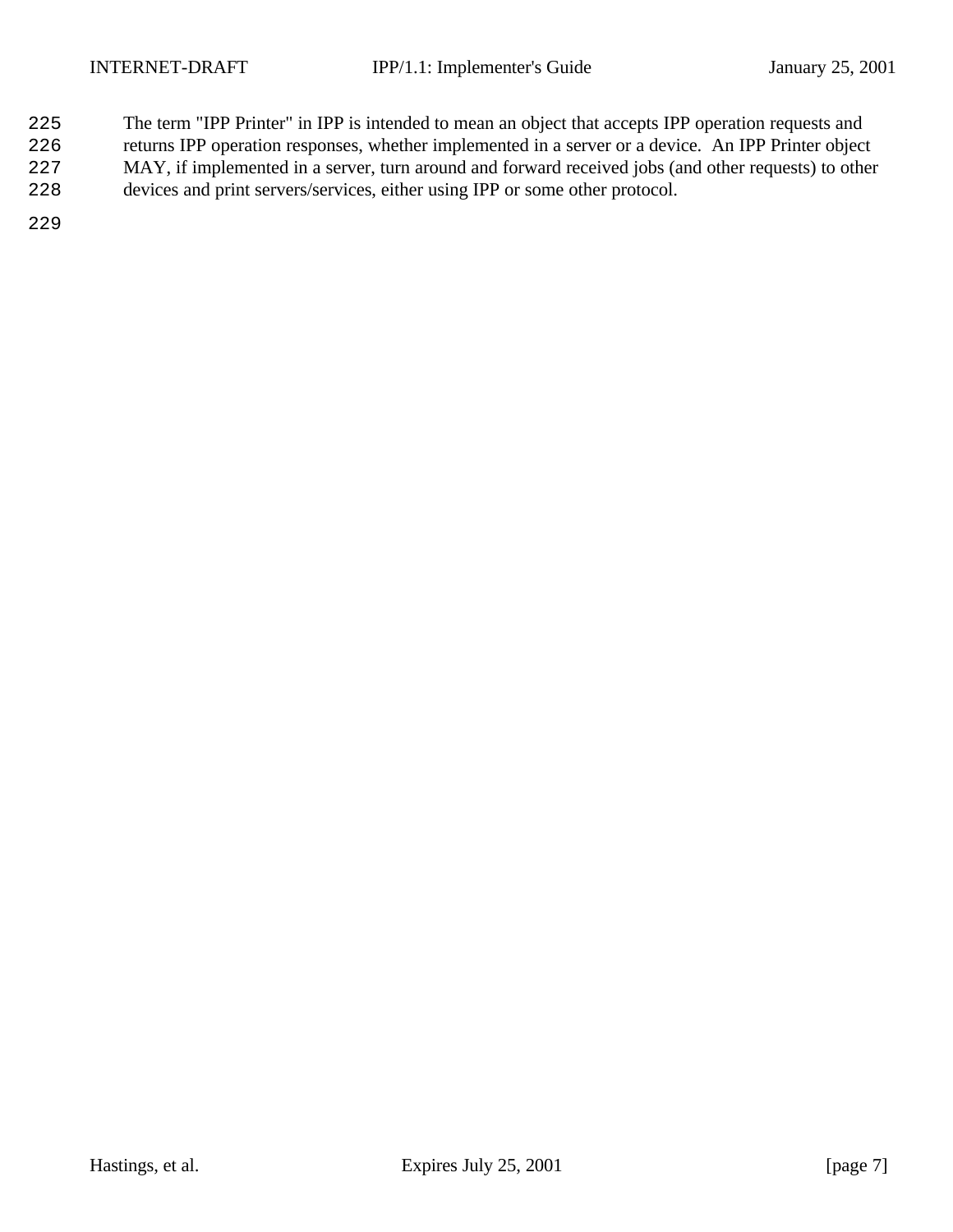# **3 IPP Operations**

 This section corresponds to Section 3 "IPP Operations" in the IPP/1.1 Model and Semantics document [RFC2911].

### **3.1 Common Semantics**

This section discusses semantics common to all operations.

#### **3.1.1 Summary of Operation Attributes**

- Legend for the following table:
- R indicates a REQUIRED operation that MUST be supported by the IPP object (Printer or Job). For attributes, R indicates that the attribute MUST be supported by the IPP object if the IPP object supports the associated operation.
- O indicates an OPTIONAL operation or attribute that MAY be supported by the IPP object (Printer or Job).
- + indicates that this is not an IPP/1.0 feature, but is only a part of IPP/1.1 and future versions of IPP.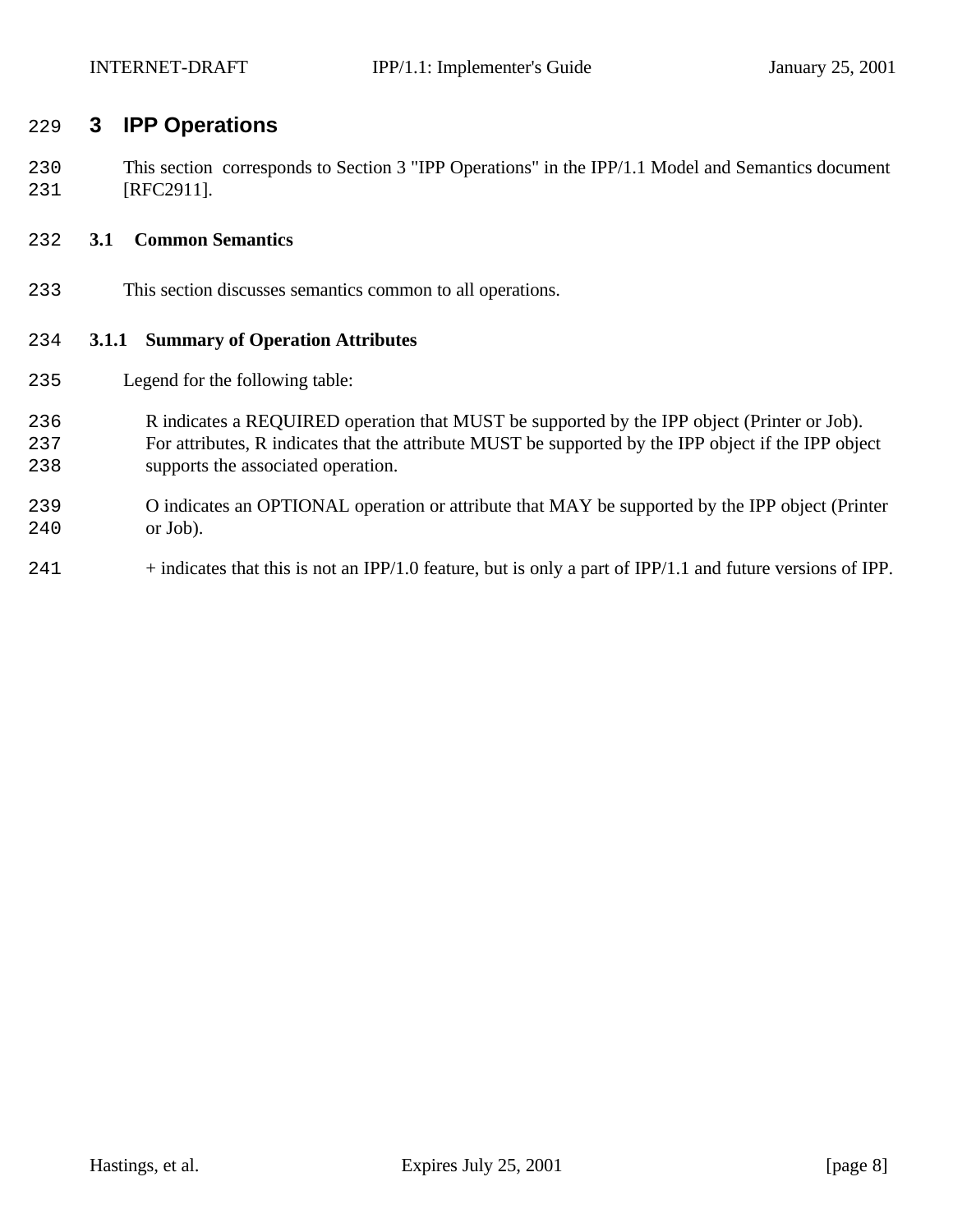242 **Table 1 - Summary of Printer operation attributes that sender MUST supply**

|                                                                 | <b>Printer Operations</b>                                                    |                      |                       |                                          |                     |                                                                          |                         |
|-----------------------------------------------------------------|------------------------------------------------------------------------------|----------------------|-----------------------|------------------------------------------|---------------------|--------------------------------------------------------------------------|-------------------------|
|                                                                 | Requests                                                                     | Responses            |                       |                                          |                     |                                                                          |                         |
| Operation<br><b>Attributes</b>                                  | Print-Job,<br>Validate-Job<br>(R)                                            | Print<br>-URI<br>(O) | Creat<br>e-Job<br>(O) | Get-Printer-<br><b>Attributes</b><br>(R) | Get-<br>Jobs<br>(R) | Pause-<br>Printer.<br>Resume-<br>Printer,<br>Purge-<br>Printer<br>$(O+)$ | All<br>Operations       |
| Operation parameters--REQUIRED to be supplied by the sender:    |                                                                              |                      |                       |                                          |                     |                                                                          |                         |
| operation-id                                                    | $\mathbf R$                                                                  | $\mathbf R$          | $\mathbf R$           | $\mathbf R$                              | $\mathbf R$         | $\mathbf R$                                                              |                         |
| status-code                                                     |                                                                              |                      |                       |                                          |                     |                                                                          | $\overline{R}$          |
| request-id                                                      | $\mathbf R$                                                                  | $\mathbf R$          | $\mathbf R$           | $\mathbf R$                              | $\mathbf R$         | $\mathbf R$                                                              | $\overline{R}$          |
| version-number                                                  | $\overline{\text{R}}$                                                        | $\overline{R}$       | $\overline{R}$        | $\overline{R}$                           | $\overline{R}$      | $\overline{R}$                                                           | $\overline{R}$          |
| Operation attributes--REQUIRED to be supplied by the sender:    |                                                                              |                      |                       |                                          |                     |                                                                          |                         |
| attributes-charset                                              | $\mathbb{R}$                                                                 | $\mathbf R$          | $\mathbf R$           | $\mathbf R$                              | $\mathbf R$         | $\mathbf R$                                                              | $\mathbf R$             |
| attributes-natural-                                             | $\overline{R}$                                                               | $\overline{R}$       | $\overline{R}$        | $\overline{\mathrm{R}}$                  | $\overline{R}$      | $\overline{R}$                                                           | $\overline{\mathsf{R}}$ |
| language                                                        |                                                                              |                      |                       |                                          |                     |                                                                          |                         |
| document-uri                                                    |                                                                              | $\overline{R}$       |                       |                                          |                     |                                                                          |                         |
| job- $id^*$                                                     |                                                                              |                      |                       |                                          |                     |                                                                          |                         |
| job-uri*                                                        |                                                                              |                      |                       |                                          |                     |                                                                          |                         |
| last-document                                                   |                                                                              |                      |                       |                                          |                     |                                                                          |                         |
| printer-uri                                                     | $\mathbf R$<br>$\mathbf R$<br>$\mathbf R$<br>$\mathbf R$<br>$\mathbf R$<br>R |                      |                       |                                          |                     |                                                                          |                         |
| Operation attributes--RECOMMENDED to be supplied by the sender: |                                                                              |                      |                       |                                          |                     |                                                                          |                         |
| iob-name                                                        | $\mathbf R$                                                                  | $\mathbf R$          | $\mathbf R$           |                                          |                     |                                                                          |                         |
| requesting-user-                                                | $\overline{R}$                                                               | $\mathbf R$          | $\overline{R}$        | $\overline{R}$                           | $\mathbf R$         | $\overline{R}$                                                           |                         |
| name                                                            |                                                                              |                      |                       |                                          |                     |                                                                          |                         |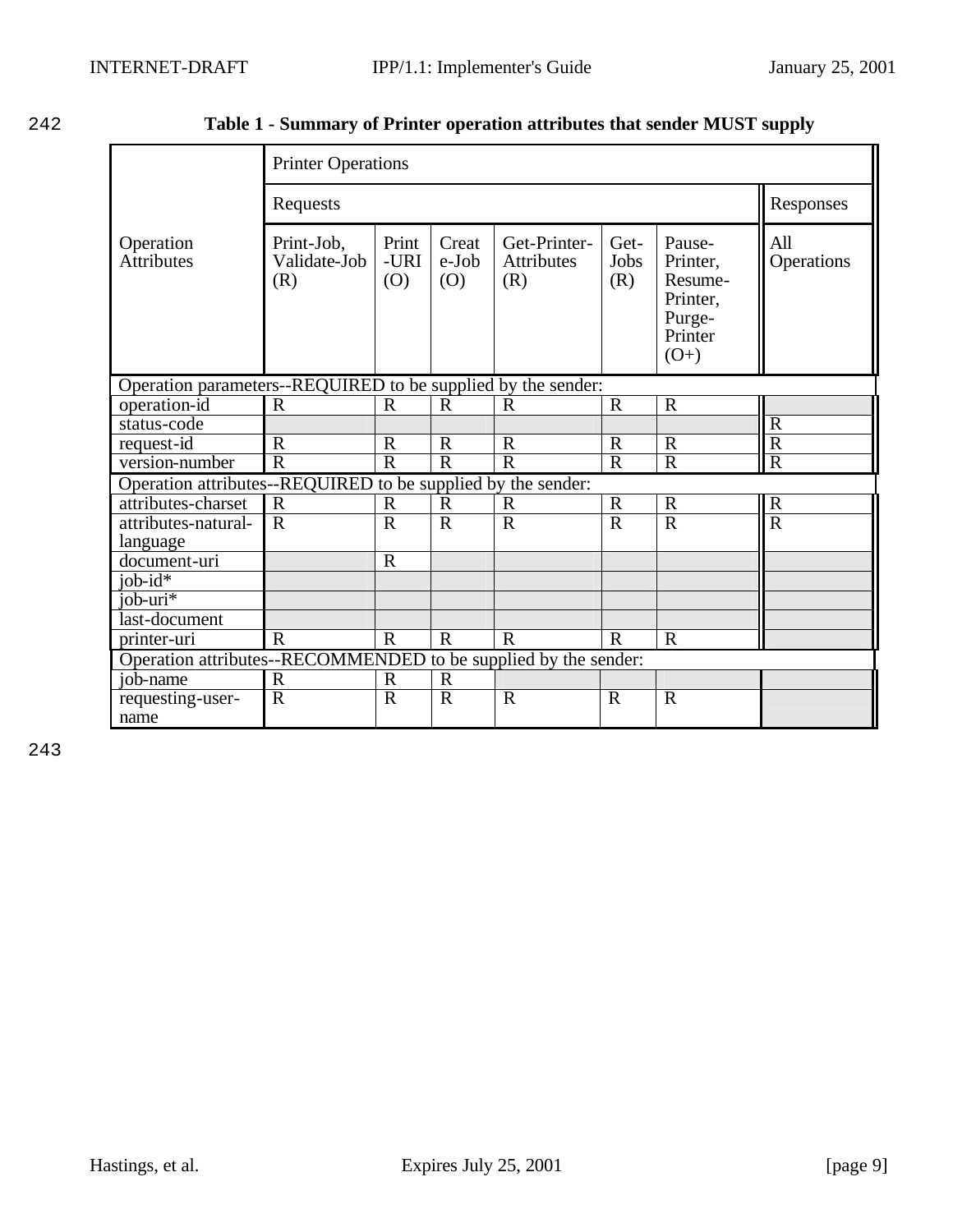| 244 | Table 2 - Summary of Printer operation attributes that sender MAY supply |  |
|-----|--------------------------------------------------------------------------|--|
|     |                                                                          |  |

|                                                              | <b>Printer Operations</b>                |                             |                         |                                              |                     |                                                                          |                       |  |
|--------------------------------------------------------------|------------------------------------------|-----------------------------|-------------------------|----------------------------------------------|---------------------|--------------------------------------------------------------------------|-----------------------|--|
|                                                              | Requests                                 |                             |                         |                                              |                     |                                                                          |                       |  |
| <b>Operation Attributes</b>                                  | Print-<br>Job,<br>Validate<br>-Job $(R)$ | Print-<br><b>URI</b><br>(O) | Create<br>$-Job$<br>(O) | Get-<br>Printer-<br><b>Attributes</b><br>(R) | Get-<br>Jobs<br>(R) | Pause-<br>Printer,<br>Resume-<br>Printer,<br>Purge-<br>Printer<br>$(O+)$ | All<br>Operati<br>ons |  |
| Operation attributes--OPTIONAL to be supplied by the sender: |                                          |                             |                         |                                              |                     |                                                                          |                       |  |
| status-message                                               |                                          |                             |                         |                                              |                     |                                                                          | $\mathbf O$           |  |
| detailed-status-message                                      |                                          |                             |                         |                                              |                     |                                                                          | $\overline{O}$        |  |
| document-access-error                                        |                                          |                             |                         |                                              |                     |                                                                          | $0**$                 |  |
| compression                                                  | $R+$                                     | $R+$                        |                         |                                              |                     |                                                                          |                       |  |
| document-format                                              | $\overline{R}$                           | $\overline{R}$              |                         | $\mathbf R$                                  |                     |                                                                          |                       |  |
| document-name                                                | $\overline{O}$                           | $\overline{O}$              |                         |                                              |                     |                                                                          |                       |  |
| document-natural-                                            | $\overline{0}$                           | $\overline{0}$              |                         |                                              |                     |                                                                          |                       |  |
| language                                                     |                                          |                             |                         |                                              |                     |                                                                          |                       |  |
| ipp-attribute-fidelity                                       | $\overline{R}$                           | $\overline{R}$              | $\overline{R}$          |                                              |                     |                                                                          |                       |  |
| job-impressions                                              | $\overline{0}$                           | $\overline{O}$              | $\overline{O}$          |                                              |                     |                                                                          |                       |  |
| job-k-octets                                                 | $\overline{O}$                           | $\overline{O}$              | $\overline{O}$          |                                              |                     |                                                                          |                       |  |
| job-media-sheets                                             | $\overline{0}$                           | $\overline{O}$              | $\overline{0}$          |                                              |                     |                                                                          |                       |  |
| limit                                                        |                                          |                             |                         |                                              | $\mathbf R$         |                                                                          |                       |  |
| message                                                      |                                          |                             |                         |                                              |                     |                                                                          |                       |  |
| my-jobs                                                      |                                          |                             |                         |                                              | $\mathbf R$         |                                                                          |                       |  |
| requested-attributes                                         |                                          |                             |                         | $\mathbf R$                                  | $\overline{R}$      |                                                                          |                       |  |
| which-jobs                                                   |                                          |                             |                         |                                              | $\overline{R}$      |                                                                          |                       |  |

\* "job-id" is REQUIRED only if used together with "printer-uri" to identify the target job; otherwise, "job-uri" is REQUIRED.

\*\* "document-access-error" applies to the Print-URI response only.

245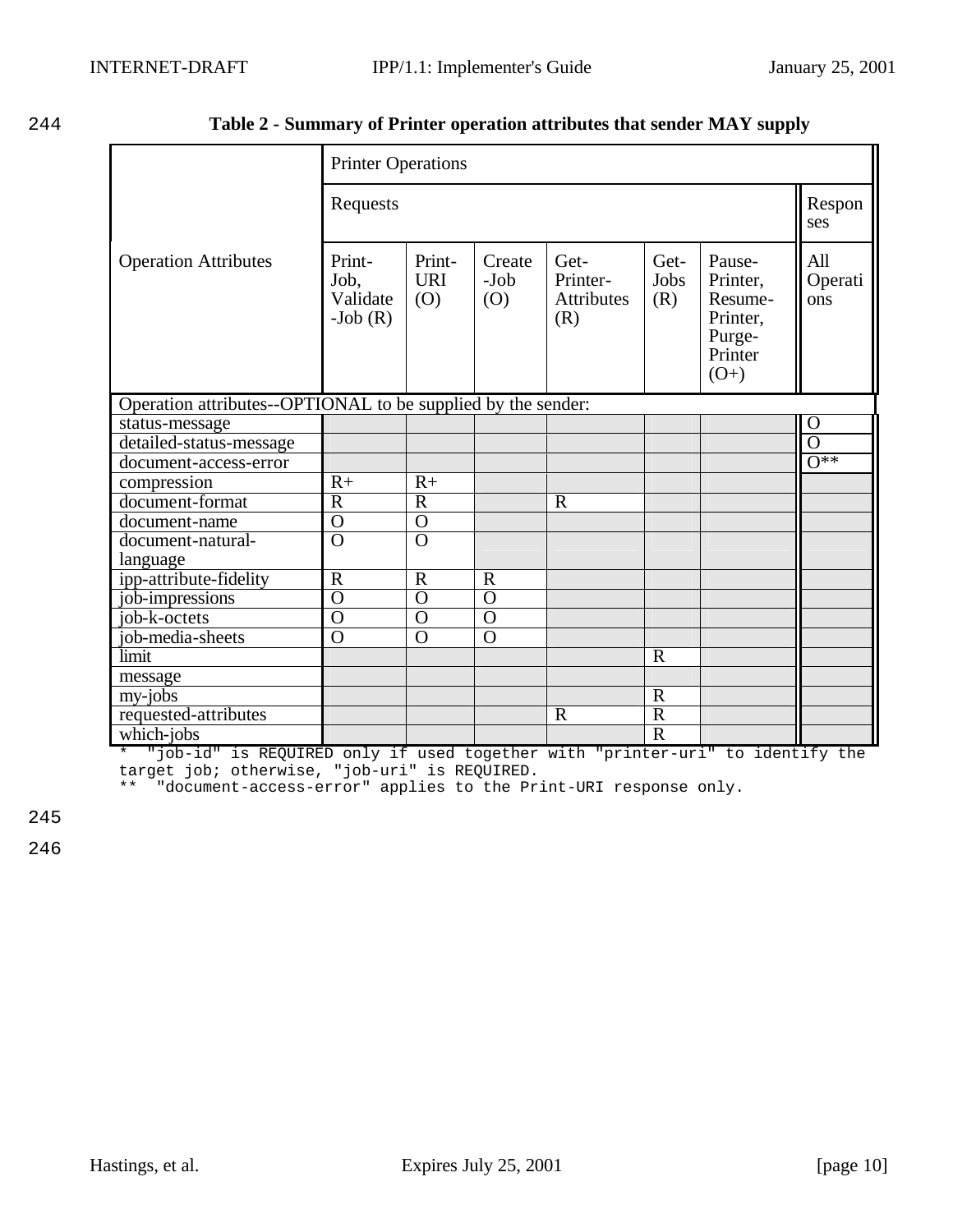247 **Table 3 - Summary of Job operation attributes that sender MUST supply**

|                                                                 | <b>Job Operations</b>        |                            |                   |                                      |                                                        |                   |  |
|-----------------------------------------------------------------|------------------------------|----------------------------|-------------------|--------------------------------------|--------------------------------------------------------|-------------------|--|
|                                                                 | Requests                     | Responses                  |                   |                                      |                                                        |                   |  |
| <b>Operation Attributes</b>                                     | Send-<br>Docume<br>nt<br>(0) | Send-<br><b>URI</b><br>(O) | Cancel-<br>Job(R) | Get-Job-<br><b>Attributes</b><br>(R) | Hold-Job,<br>Release-<br>Job,<br>Restart-Job<br>$(O+)$ | All<br>Operations |  |
| Operation parameters--REQUIRED to be supplied by the sender:    |                              |                            |                   |                                      |                                                        |                   |  |
| operation-id                                                    | $\mathbf R$                  | $\mathbf R$                | $\mathbf R$       | R                                    | $\mathbf R$                                            |                   |  |
| status-code                                                     |                              |                            |                   |                                      |                                                        | $\mathbf R$       |  |
| request-id                                                      | $\mathbb{R}$                 | $\mathbf R$                | $\mathbf R$       | $\mathbf R$                          | $\mathbf R$                                            | $\overline{R}$    |  |
| version-number                                                  | $\overline{R}$               | $\mathbf R$                | $\overline{R}$    | $\mathbf R$                          | $\mathbf R$                                            | $\mathbf R$       |  |
| Operation attributes--REQUIRED to be supplied by the sender:    |                              |                            |                   |                                      |                                                        |                   |  |
| attributes-charset                                              | $\mathbf R$                  | $\mathbf R$                | R                 | $\mathbf R$                          | $\mathbf R$                                            | $\mathbf R$       |  |
| attributes-natural-language                                     | $\mathbf R$                  | $\mathbf R$                | $\mathbf R$       | $\mathbf R$                          | $\mathbf R$                                            | $\mathbf R$       |  |
| document-uri                                                    |                              | $\mathbf R$                |                   |                                      |                                                        |                   |  |
| $job-id*$                                                       | $\mathbf R$                  | $\mathbf R$                | $\mathbf R$       | $\mathbf R$                          | $\mathbf R$                                            |                   |  |
| job- $\overline{\text{uri*}}$                                   | $\overline{\text{R}}$        | $\mathbf R$                | $\overline{R}$    | $\mathbf R$                          | $\overline{R}$                                         |                   |  |
| last-document                                                   | $\mathbf R$                  | $\mathbf R$                |                   |                                      |                                                        |                   |  |
| printer-uri                                                     | $\overline{\text{R}}$        | $\mathbf R$                | $\mathbf R$       | $\mathbf R$                          | $\mathbf R$                                            |                   |  |
| Operation attributes--RECOMMENDED to be supplied by the sender: |                              |                            |                   |                                      |                                                        |                   |  |
| job-name                                                        |                              |                            |                   |                                      |                                                        |                   |  |
| requesting-user-name                                            | $\mathbf R$                  | $\mathbf R$                | $\mathbf R$       | $\mathbf R$                          | $\mathbf R$                                            |                   |  |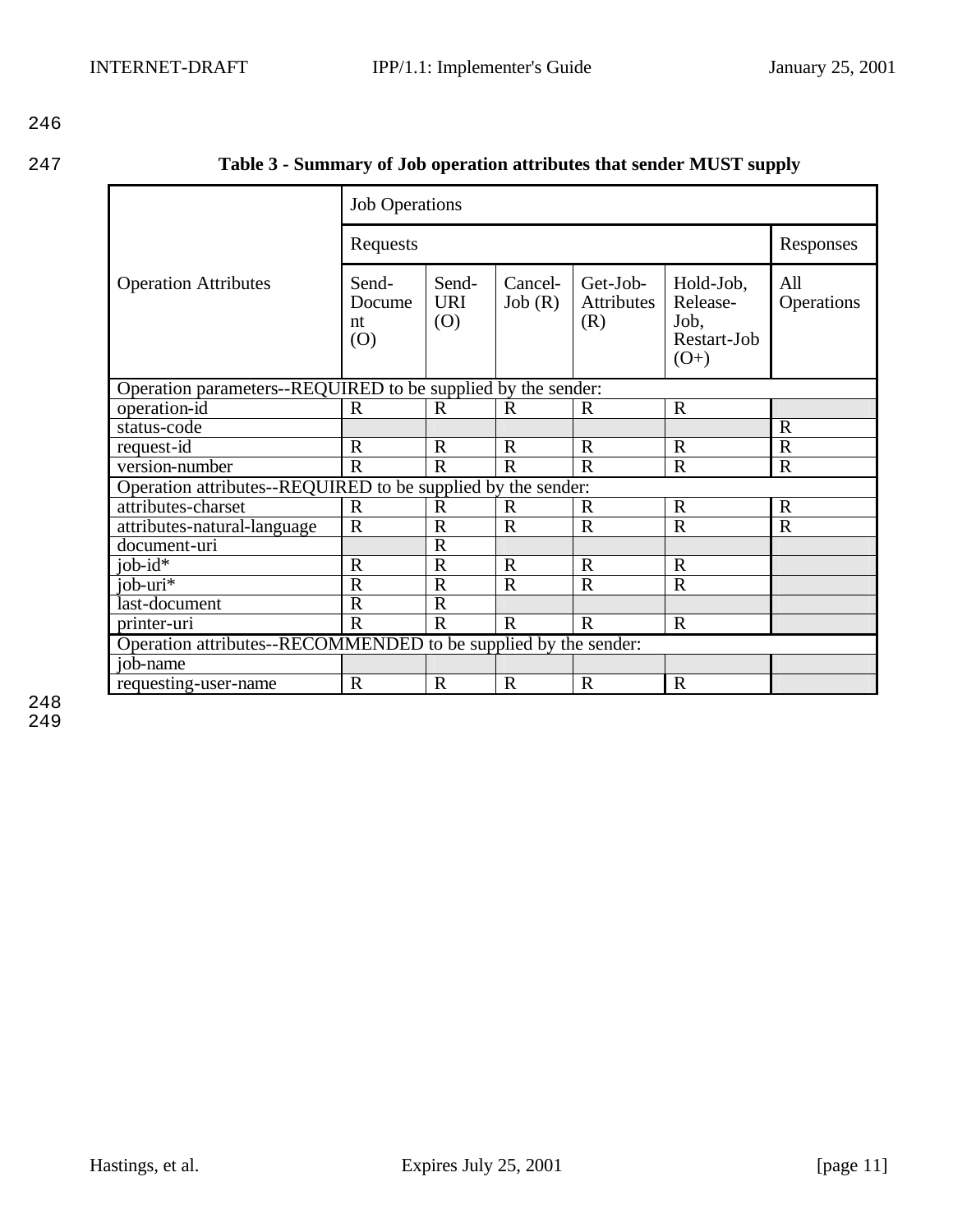250 **Table 4 - Summary of Job operation attributes that sender MAY supply**

|                                                              | <b>Job Operations</b>    |                     |                   |                               |                                            |                             |                       |  |
|--------------------------------------------------------------|--------------------------|---------------------|-------------------|-------------------------------|--------------------------------------------|-----------------------------|-----------------------|--|
|                                                              | Requests                 |                     |                   |                               |                                            |                             |                       |  |
| <b>Operation Attributes</b>                                  | Send-<br>Document<br>(0) | Send<br>-URI<br>(O) | Cancel-<br>Job(R) | Get-Job-<br>Attribute<br>s(R) | Hold-<br>Job,<br>Restart-<br>Job<br>$(O+)$ | Release<br>$-Job$<br>$(O+)$ | All<br>Operati<br>ons |  |
| Operation attributes--OPTIONAL to be supplied by the sender: |                          |                     |                   |                               |                                            |                             |                       |  |
| status-message                                               |                          |                     |                   |                               |                                            |                             | $\Omega$              |  |
| detailed-status-message                                      |                          |                     |                   |                               |                                            |                             | $\overline{O}$        |  |
| document-access-error                                        |                          |                     |                   |                               |                                            |                             | $\overline{O^{**}}$   |  |
| compression                                                  | $R+$                     | $R+$                |                   |                               |                                            |                             |                       |  |
| document-format                                              | $\overline{\text{R}}$    | $\overline{R}$      |                   |                               |                                            |                             |                       |  |
| document-name                                                | $\overline{0}$           | $\overline{O}$      |                   |                               |                                            |                             |                       |  |
| document-natural-                                            | $\overline{0}$           | $\overline{0}$      |                   |                               |                                            |                             |                       |  |
| language                                                     |                          |                     |                   |                               |                                            |                             |                       |  |
| ipp-attribute-fidelity                                       |                          |                     |                   |                               |                                            |                             |                       |  |
| job-impressions                                              |                          |                     |                   |                               |                                            |                             |                       |  |
| job-k-octets                                                 |                          |                     |                   |                               |                                            |                             |                       |  |
| job-media-sheets                                             |                          |                     |                   |                               |                                            |                             |                       |  |
| limit                                                        |                          |                     |                   |                               |                                            |                             |                       |  |
| message                                                      |                          |                     | $\mathbf O$       |                               | $\Omega$                                   | $\mathbf{O}$                |                       |  |
| job-hold-until                                               |                          |                     |                   |                               | $\overline{R}$                             |                             |                       |  |
| my-jobs                                                      |                          |                     |                   |                               |                                            |                             |                       |  |
| requested-attributes                                         |                          |                     |                   | $\mathbb{R}$                  |                                            |                             |                       |  |
| which-jobs                                                   |                          |                     |                   |                               |                                            |                             |                       |  |

\* "job-id" is REQUIRED only if used together with "printer-uri" to identify the target job; otherwise, "job-uri" is REQUIRED.

\*\* "document-access-error" applies to the Send-URI operation only.

251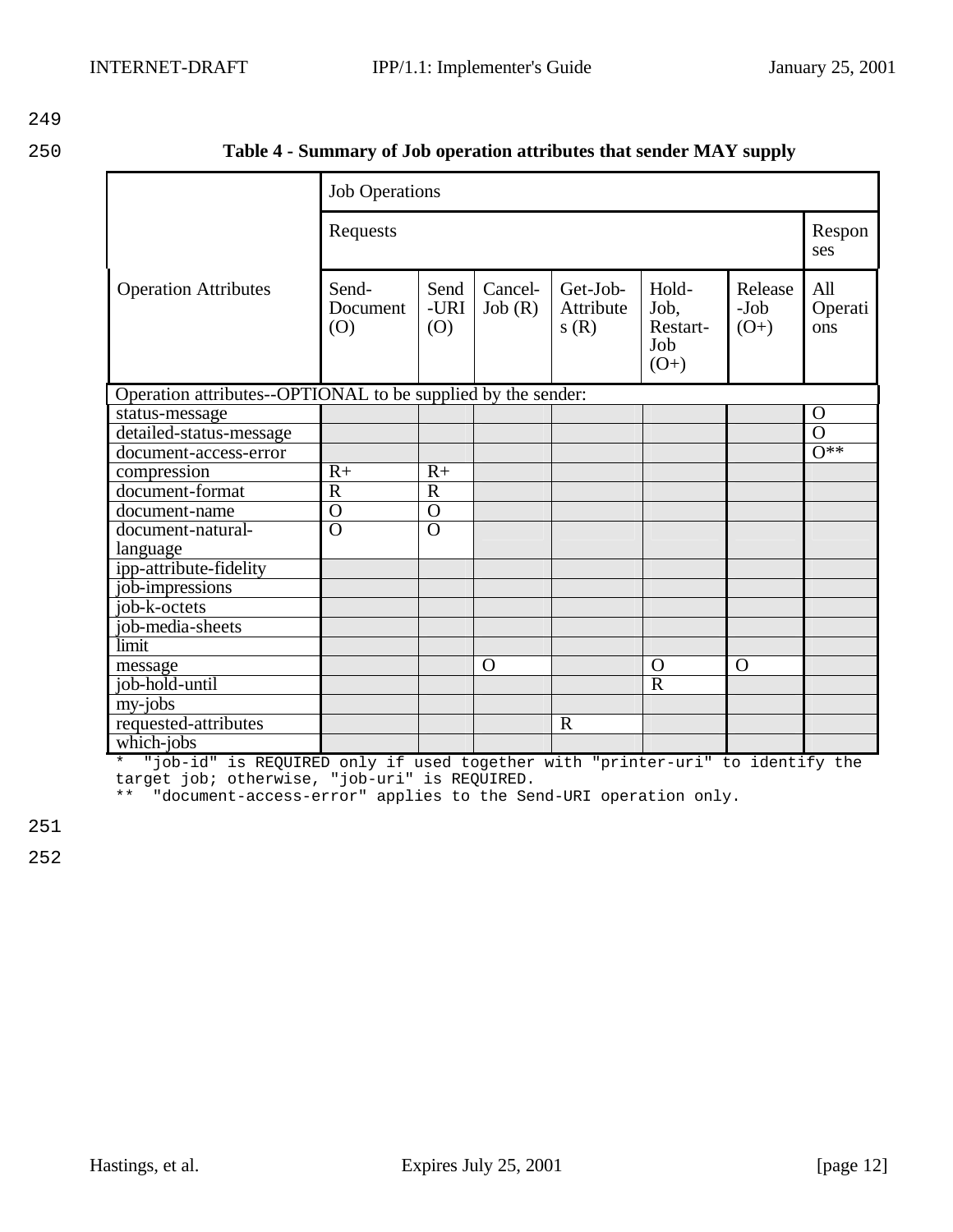253 **Table 5 - Printer operation response attributes**

|                                                   |                                               | <b>Printer Operations</b> |                                                            |                       |                                       |                     |                                                                          |  |  |
|---------------------------------------------------|-----------------------------------------------|---------------------------|------------------------------------------------------------|-----------------------|---------------------------------------|---------------------|--------------------------------------------------------------------------|--|--|
|                                                   | Response                                      |                           |                                                            |                       |                                       |                     |                                                                          |  |  |
| Operation<br><b>Attributes</b>                    | Print-Job<br>$(R)$ , Send-<br>Document<br>(0) | Validate-<br>Job(R)       | Print-<br><b>URI</b><br>(O),<br>Send-<br><b>URI</b><br>(O) | Create-<br>Job<br>(O) | Get-<br>Printer-<br>Attribute<br>s(R) | Get-<br>Jobs<br>(R) | Pause-<br>Printer,<br>Resume-<br>Printer,<br>Purge-<br>Printer<br>$(O+)$ |  |  |
| $job-uri$                                         | $\mathbb{R}$                                  |                           | $\mathbf R$                                                | $\mathbf R$           |                                       |                     |                                                                          |  |  |
| $job-id$                                          | $\mathbb{R}$                                  |                           | $\mathbf R$                                                | $\mathbf R$           |                                       |                     |                                                                          |  |  |
| job-state                                         | $\mathbb{R}$                                  |                           | $\mathbf R$                                                | $\mathbf R$           |                                       |                     |                                                                          |  |  |
| job-state-reasons                                 | $R+$                                          |                           | $R+$                                                       | $R+$                  |                                       |                     |                                                                          |  |  |
| $\overline{\text{number-of}}$<br>intervening-jobs | $\Omega$                                      |                           | $\Omega$                                                   | $\Omega$              |                                       |                     |                                                                          |  |  |
| document-access-<br>error+                        |                                               |                           | $\Omega$                                                   |                       |                                       |                     |                                                                          |  |  |

254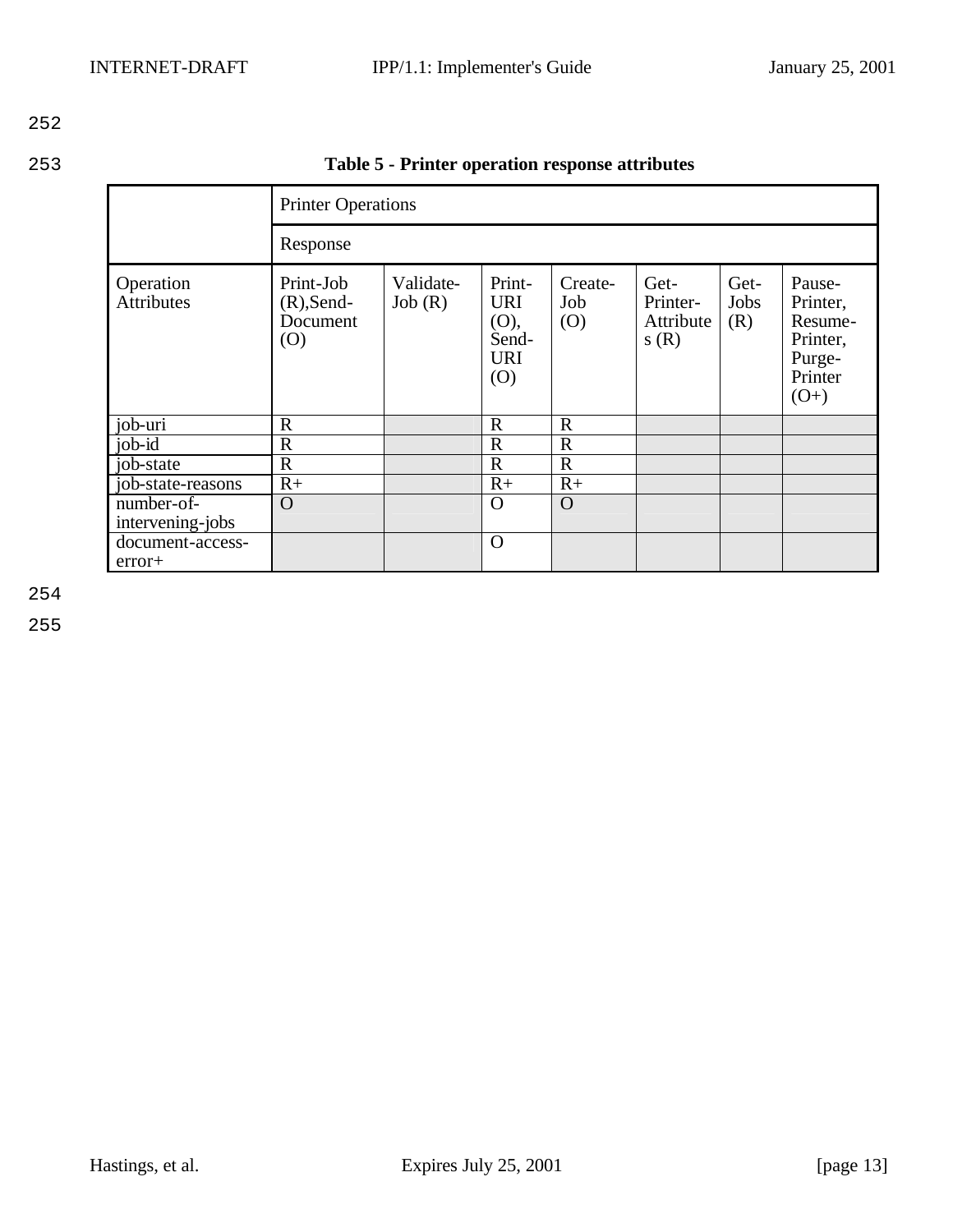### **3.1.2 Suggested Operation Processing Steps for IPP Objects**

 This section suggests the steps and error checks that an IPP object MAY perform when processing requests and returning responses. An IPP object MAY perform some or all of the error checks. However, some implementations MAY choose to be more forgiving than the error checks shown here, in order to be able to accept requests from non-conforming clients. Not performing all of these error checks is a so-called "forgiving" implementation. On the other hand, clients that successfully submit requests to IPP objects that do perform all the error checks will be more likely to be able to interoperate with other IPP object implementations. Thus an implementer of an IPP object needs to decide whether to be a "forgiving" or a "strict" implementation. Therefore, the error status codes returned may differ between implementations. Consequentially, client SHOULD NOT expect exactly the error code processing described in this section.

- When an IPP object receives a request, the IPP object either accepts or rejects the request. In order to determine whether or not to accept or reject the request, the IPP object SHOULD execute the following steps. The order of the steps may be rearranged and/or combined, including making one or multiple passes over the request.
- A client MUST supply requests that would pass all of the error checks indicated here in order to be a conforming client. Therefore, a client SHOULD supply requests that are conforming, in order to avoid being rejected by some IPP object implementations and/or risking different semantics by different implementations of forgiving implementations. For example, a forgiving implementation that accepts multiple occurrences of the same attribute, rather than rejecting the request might use the first occurrences, while another might use the last occurrence. Thus such a non-conforming client would get different results from the two forgiving implementations.
- In the following, processing continues step by step until a "RETURNS the xxx status code ..." statement is encountered. Error returns are indicated by the verb: "REJECTS". Since clients have difficulty getting the status code before sending all of the document data in a Print-Job request, clients SHOULD use the Validate-Job operation before sending large documents to be printed, in order to validate whether the IPP Printer will accept the job or not.
- It is assumed that security authentication and authorization has already taken place at a lower layer.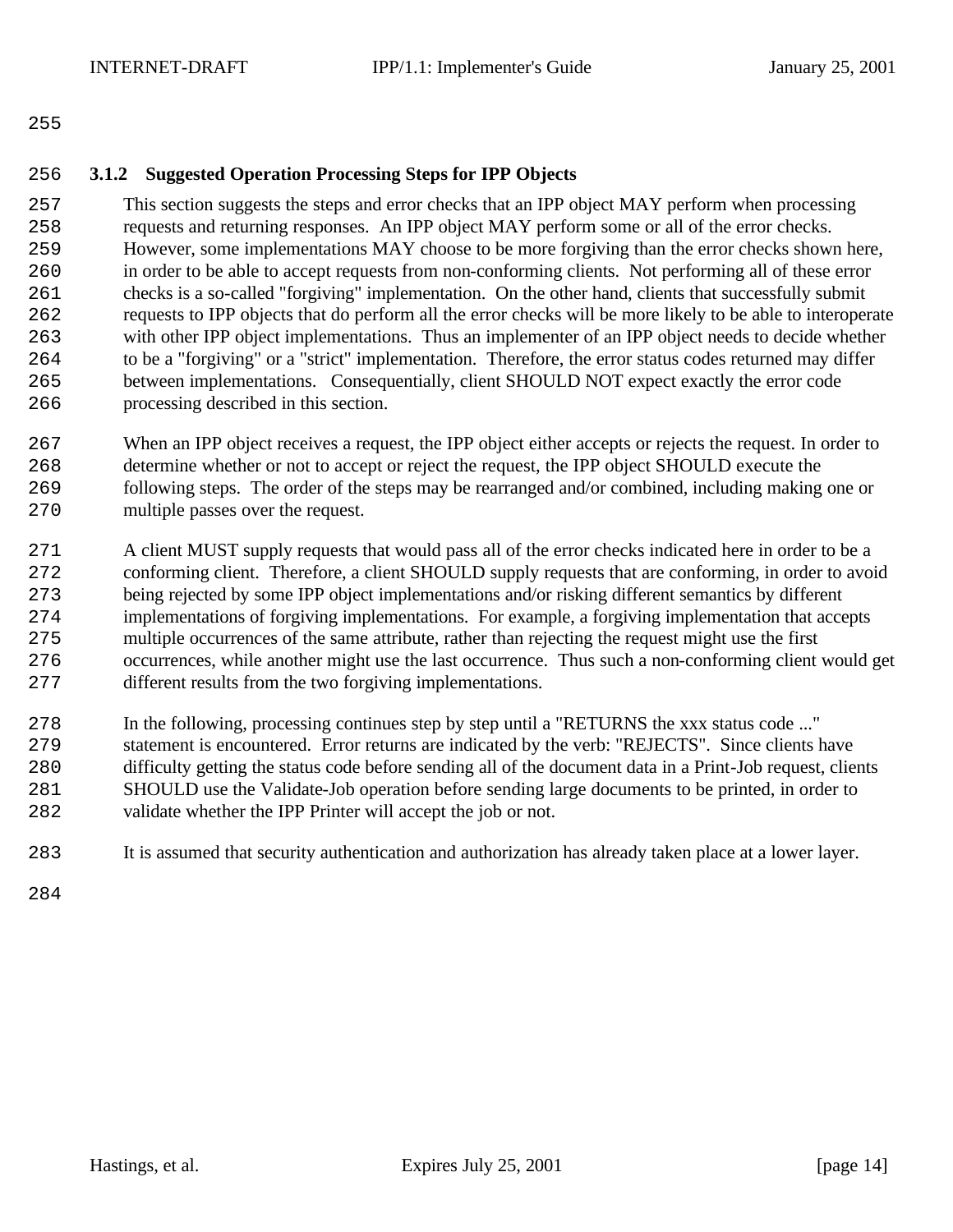### 284 **3.1.2.1 Suggested Operation Processing Steps for all Operations**

285 This section is intended to apply to all operations. The next section contains the additional steps for the 286 Print-Job, Validate-Job, Print-URI, Create-Job, Send-Document, and Send-URI operations that create 287 jobs, adds documents, and validates jobs.

288 IIG Sect # Flow IPP error status codes 289 ---------- ---- ----------------------  $290$ 291 v err 292 3.1.2.1.1 <Validate version> --> server-error-version-not-293 supported 294 ok| 295 v err 296 3.1.2.1.2 <Validate operation> --> server-error-operation-not-297 supported 298 ok| 299 v err 300 3.1.2.1.4.1- <Validate presence> --> client-error-bad-request 301 3.1.2.1.4.2 <of attributes>  $302$  ok 303 v err 304 3.1.2.1.4.3 <Validate presence> --> client-error-bad-request <of operation attr>  $306$  ok 307 v err 308 3.1.2.1.5 <Validate values of> --> client-error-bad-request 309 <operation attrs> client-error-request-value-310 too-long<br>311 </length, tag, range,> 311 <(length, tag, range,> 312 <multi-value)>  $313$  ok 314 v err 315 3.1.2.1.5 <Validate values> --> client-error-bad-request 316 <with supported values> client-error-charset-not-317 supported 318 ok| client-error-attributes-or-319 values-320 **|** | not-supported 321 v err 322 3.1.2.1.6 <Validate optionally> --> client-error-bad-request 323 <operation attr> client-error-natural-language-324 not-supported 325 and  $\vert$  client-error-request-value-326 too-long 327  $\vert$  client-error-attributes-or-328 values-not-supported 329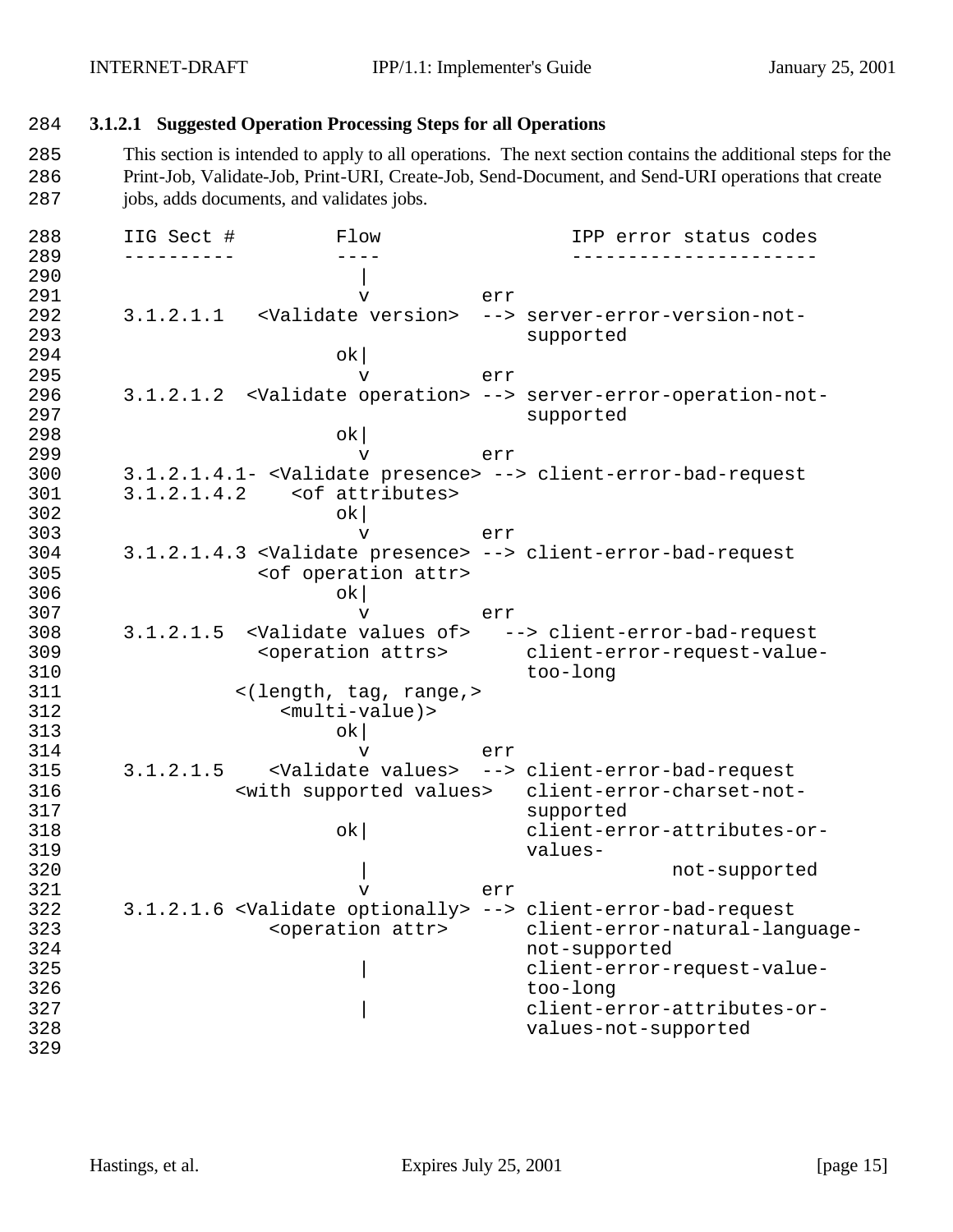#### **3.1.2.1.1 Validate version number**

 Every request and every response contains the "version-number" attribute. The value of this attribute is the major and minor version number of the syntax and semantics that the client and IPP object is using, respectively. The "version-number" attribute remains in a fixed position across all future versions so that all clients and IPP object that support future versions can determine which version is being used. The IPP object checks to see if the major version number supplied in the request is supported. If not, the Printer object REJECTS the request and RETURNS the 'server-error-version-not-supported' status code in the response. The IPP object returns in the "version-number" response attribute the major and minor version for the error response. Thus the client can learn at least one major and minor version that the IPP object supports. The IPP object is encouraged to return the closest version number to the one supplied by the client.

 The checking of the minor version number is implementation dependent, however if the client-supplied minor version is explicitly supported, the IPP object MUST respond using that identical minor version number. If the major version number matches, but the minor version number does not, the Printer SHOULD accept and attempt to process the request, or MAY reject the request and return the 'server- error-version-not-supported' status code. In all cases, the Printer MUST return the nearest version number that it supports. For example, suppose that an IPP/1.2 Printer supports versions '1.1' and '1.2'. The following responses are conforming:

#### **Table 6 - Examples of validating IPP version**

| Client supplies | Printer Accept Request? | Printer returns |
|-----------------|-------------------------|-----------------|
|                 | yes (SHOULD)            |                 |
| I.U             | no (SHOULD NOT)         |                 |
|                 | yes (MUST)              |                 |
|                 | yes (MUST)              |                 |
|                 | yes (SHOULD)            |                 |
|                 | no (SHOULD NOT)         |                 |

 It is advantageous for Printers to support both IPP/1.1 and IPP/1.0, so that they can interoperate with either client implementations. Some implementations may allow an Administrator to explicitly disable support for one or the other by setting the "ipp-versions-supported" Printer description attribute.

 Likewise, it is advantageous for clients to support both versions to allow interoperability with new and legacy Printers.

#### **3.1.2.1.2 Validate operation identifier**

 The Printer object checks to see if the "operation-id" attribute supplied by the client is supported as indicated in the Printer object's "operations-supported" attribute. If not, the Printer REJECTS the

request and returns the 'server-error-operation-not-supported' status code in the response.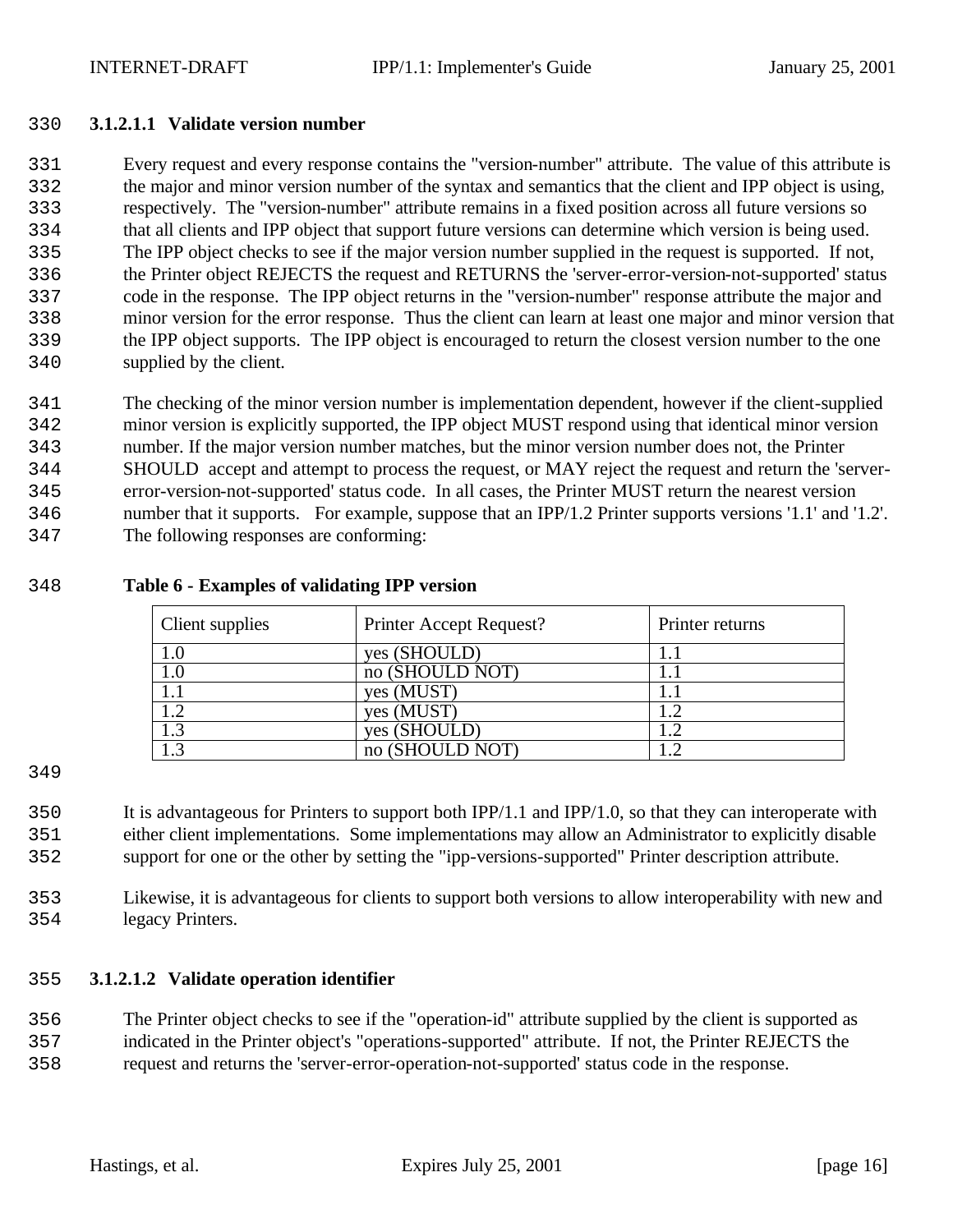#### **3.1.2.1.3 Validate the request identifier**

- The Printer object SHOULD NOT check to see if the "request-id" attribute supplied by the client is in range: between 1 and 2\*\*31 - 1 (inclusive), but copies all 32 bits.
- Note: The "version-number", "operation-id", and the "request-id" parameters are in fixed octet
- positions in the IPP/1.1 encoding. The "version-number" parameter will be the same fixed octet
- position in all versions of the protocol. These fields are validated before proceeding with the rest of the
- validation.

# **3.1.2.1.4 Validate attribute group and attribute presence and order**

The order of the following validation steps depends on implementation.

# **3.1.2.1.4.1 Validate the presence and order of attribute groups**

- Client requests and IPP object responses contain attribute groups that Section 3 requires to be present and in a specified order. An IPP object verifies that the attribute groups are present and in the correct order in requests supplied by clients (attribute groups without an \* in the following tables).
- If an IPP object receives a request with (1) required attribute groups missing, or (2) the attributes
- groups are out of order, or (3) the groups are repeated, the IPP object REJECTS the request and
- RETURNS the 'client-error-bad-request' status code. For example, it is an error for the Job Template
- Attributes group to occur before the Operation Attributes group, for the Operation Attributes group to
- be omitted, or for an attribute group to occur more than once, except in the Get-Jobs response.
- Since this kind of attribute group error is most likely to be an error detected by a client developer rather than by a customer, the IPP object NEED NOT return an indication of which attribute group was in error in either the Unsupported Attributes group or the Status Message. Also, the IPP object NEED NOT find all attribute group errors before returning this error.
- **3.1.2.1.4.2 Ignore unknown attribute groups in the expected position**
- Future attribute groups may be added to the specification at the end of requests just before the Document Content and at the end of response, except for the Get-Jobs response, where it maybe there or before the first job attributes returned. If an IPP object receives an unknown attribute group in these positions, it ignores the entire group, rather than returning an error, since that group may be a new group in a later minor version of the protocol that can be ignored. (If the new attribute group cannot be ignored without confusing the client, the major version number would have been increased in the protocol document and in the request). If the unknown group occurs in a different position, the IPP object REJECTS the request and RETURNS the 'client-error-bad-request' status code.
- Clients also ignore unknown attribute groups returned in a response.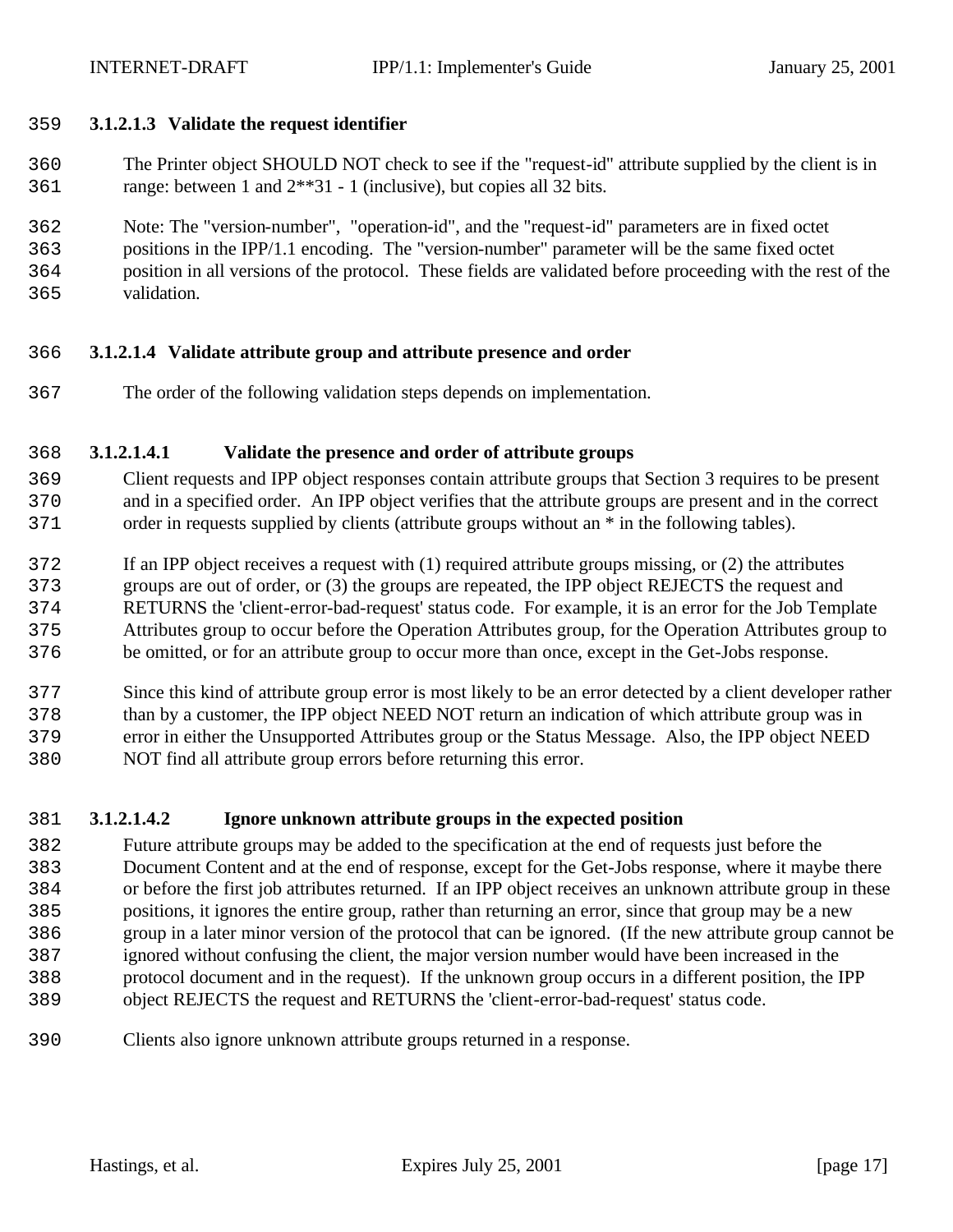Note: By validating that requests are in the proper form, IPP objects force clients to use the proper

- form which, in turn, increases the chances that customers will be able to use such clients from multiple
- vendors with IPP objects from other vendors.

## **3.1.2.1.4.3 Validate the presence of a single occurrence of required Operation attributes**

- Client requests and IPP object responses contain Operation attributes that [RFC2911] Section 3 requires to be present. Attributes within the Operation attributes group (Group 1) in a request may be in any order, except for the ordering of target, charset, and natural languages attributes. These attributes MUST be first, and MUST be supplied in the following order: charset, natural language, and then target. An IPP object verifies that the attributes that Section 4 requires to be supplied by the client have been supplied in the request (attributes without an \* in the following tables). An asterisk (\*) indicates groups and Operation attributes that the client may omit in a request or an IPP object may omit in a response.
- If an IPP object receives a request with required attributes missing, repeated, or in the wrong position in the Operation Attributes group (Group 1), the behavior of the IPP object is IMPLEMENTATION DEPENDENT. Some of the possible implementations are:
- REJECTS the request and RETURNS the 'client-error-bad-request' status code
- accepts the request and uses the first occurrence of the attribute no matter where it is
- accepts the request and uses the last occurrence of the attribute no matter where it is
- accept the request and assume some default value for the missing attribute
- Therefore, client MUST send conforming requests, if they want to receive the same behavior from all IPP object implementations. For example, it is an error for the "attributes-charset" or "attributes- natural-language" attribute to be omitted in any operation request to supply the "attributes-charset" attribute twice.
- Since these kinds of attribute errors are most likely to be detected by a client developer rather than by a customer, the IPP object NEED NOT return an indication of which attribute was in error in either the Unsupported Attributes group or the Status Message. Also, the IPP object NEED NOT find all attribute errors before returning this error.
- The following tables list all the attributes for all the operations by attribute group in each request and each response. The order of the groups is the order that the client supplies the groups as specified in [RFC2911] Section 3. The order of the attributes within a group is arbitrary, except as noted for some of the special operation attributes (charset, natural language, and target). The tables below use the following notation:
- R indicates a REQUIRED attribute or operation that an IPP object MUST support
- O indicates an OPTIONAL attribute or operation that an IPP object NEED NOT support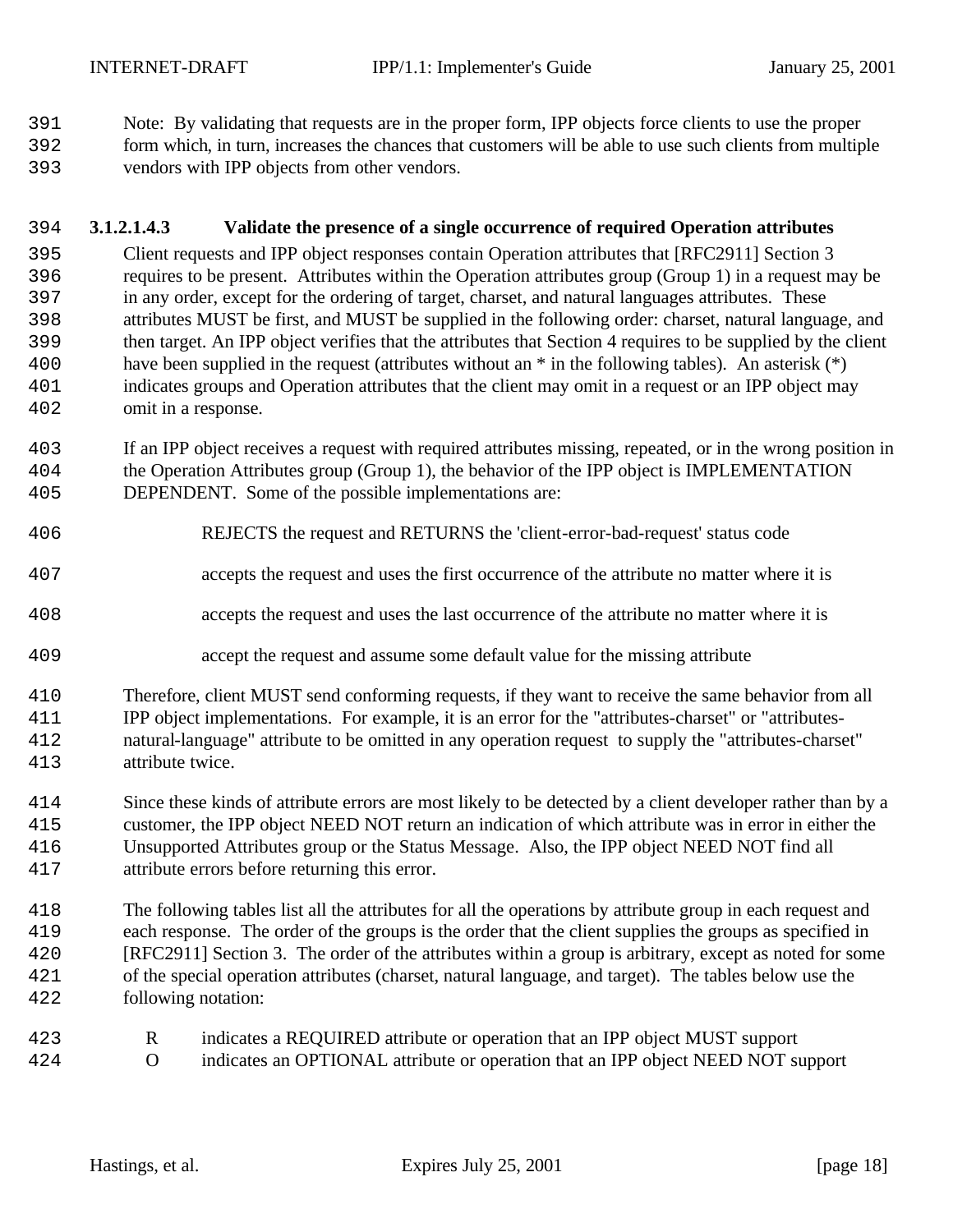| 425 | $\ast$<br>indicates that a client MAY omit the attribute in a request and that an IPP object MAY omit       |
|-----|-------------------------------------------------------------------------------------------------------------|
| 426 | the attribute in a response. The absence of an * means that a client MUST supply                            |
| 427 | the attribute in a request and an IPP object MUST supply the attribute in a                                 |
| 428 | response.                                                                                                   |
| 429 | indicates that this is not a IPP/1.0 operation, but is only a part of IPP/1.1 and future versions<br>$^{+}$ |
|     |                                                                                                             |
| 430 | of IPP.                                                                                                     |
| 431 |                                                                                                             |
| 432 | <b>Operation Requests</b>                                                                                   |
| 433 | The tables below show the attributes in their proper attribute groups for operation requests:               |
| 434 | Note: All operation requests contain "version-number", "operation-                                          |
| 435 | id", and "request-id" parameters.                                                                           |
| 436 |                                                                                                             |
| 437 | Print-Job Request (R):                                                                                      |
| 438 | Group 1: Operation Attributes (R)                                                                           |
| 439 | attributes-charset (R)                                                                                      |
| 440 | attributes-natural-language (R)                                                                             |
| 441 | printer-uri (R)                                                                                             |
| 442 | requesting-user-name $(R^*)$                                                                                |
| 443 | job-name $(R^*)$                                                                                            |
| 444 | ipp-attribute-fidelity (R*)                                                                                 |
| 445 | document-name $(R*)$                                                                                        |
| 446 | $document-format (R*)$                                                                                      |
| 447 | document-natural-language (0*)                                                                              |
| 448 | compression $(R^*)$                                                                                         |
| 449 | job-k-octets (O*)                                                                                           |
| 450 | job-impressions (0*)                                                                                        |
| 451 | job-media-sheets (0*)                                                                                       |
| 452 | Group 2: Job Template Attributes (R*)                                                                       |
| 453 | <job attributes="" template=""> (0*)</job>                                                                  |
| 454 | (see [RFC2911] Section 4.2)                                                                                 |
| 455 | Group 3: Document Content (R)                                                                               |
| 456 | <document content=""></document>                                                                            |
| 457 |                                                                                                             |
| 458 | Validate-Job Request (R):                                                                                   |
| 459 | Group 1: Operation Attributes (R)                                                                           |
| 460 | attributes-charset (R)                                                                                      |
| 461 | attributes-natural-language (R)                                                                             |
| 462 | printer-uri (R)                                                                                             |
| 463 | requesting-user-name $(R^*)$                                                                                |
| 464 | job-name $(R^*)$                                                                                            |
| 465 | ipp-attribute-fidelity (R*)                                                                                 |
| 466 | document-name $(R*)$                                                                                        |
| 467 | $document-format (R*)$                                                                                      |
| 468 | document-natural-language (0*)                                                                              |
| 469 | compression $(R^*)$                                                                                         |
| 470 | $job-k-octets (0*)$                                                                                         |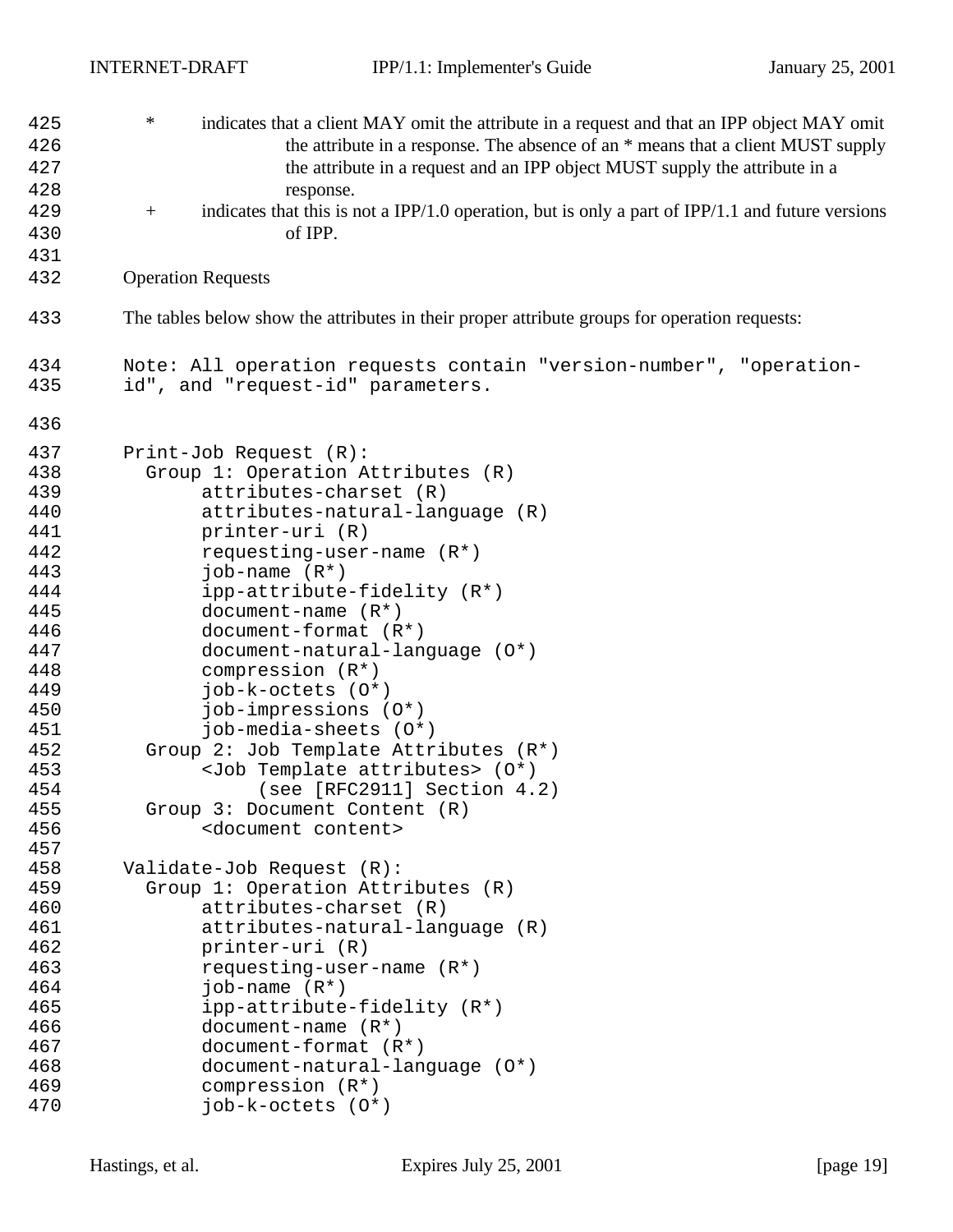```
471 job-impressions (0*)<br>472 iob-media-sheets (0*)
             job-media-sheets (0<sup>*</sup>)473 Group 2: Job Template Attributes (R^*)<br>474 <Job Template attributes> (0^*)474 <Job Template attributes> (0*)<br>475 (see [RFC2911] Section 4.
                 (see [RFC2911] Section 4.2)476<br>477
       Print-URI Request (O):
478 Group 1: Operation Attributes (R)
479 attributes-charset (R)
480 attributes-natural-language (R)
481 printer-uri (R)
482 document-uri (R)
             483 requesting-user-name (R*)
484 job-name (R*)
485 ipp-attribute-fidelity (R*)
486 document-name (R*)
487 document-format (R*)
488 document-natural-language (O*)
489 compression (R*)
490 job-k-octets (O*)
491 job-impressions (O*)
492 job-media-sheets (O*)
493 Group 2: Job Template Attributes (R*)
494 <Job Template attributes> (O*) (see 
495 (see [RFC2911] Section 4.2)
496<br>497
       Create-Job Request (O):
498 Group 1: Operation Attributes (R)
499 attributes-charset (R)
500 attributes-natural-language (R)
501 printer-uri (R)
502 requesting-user-name (R*)<br>503 job-name (R*)
             job-name (R<sup>*</sup>)504 ipp-attribute-fidelity (R*)
505 job-k-octets (O*)
506 job-impressions (O*)
507 job-media-sheets (O*)
508 Group 2: Job Template Attributes (R*)
509 <Job Template attributes> (O*) (see 
510 (see [RFC2911] Section 4.2)
511
512 Get-Printer-Attributes Request (R):
513 Group 1: Operation Attributes (R)
514 attributes-charset (R)
515 attributes-natural-language (R)
516 printer-uri (R)
517 requesting-user-name (R*)
518 requested-attributes (R*)
519 document-format (R*)
520
```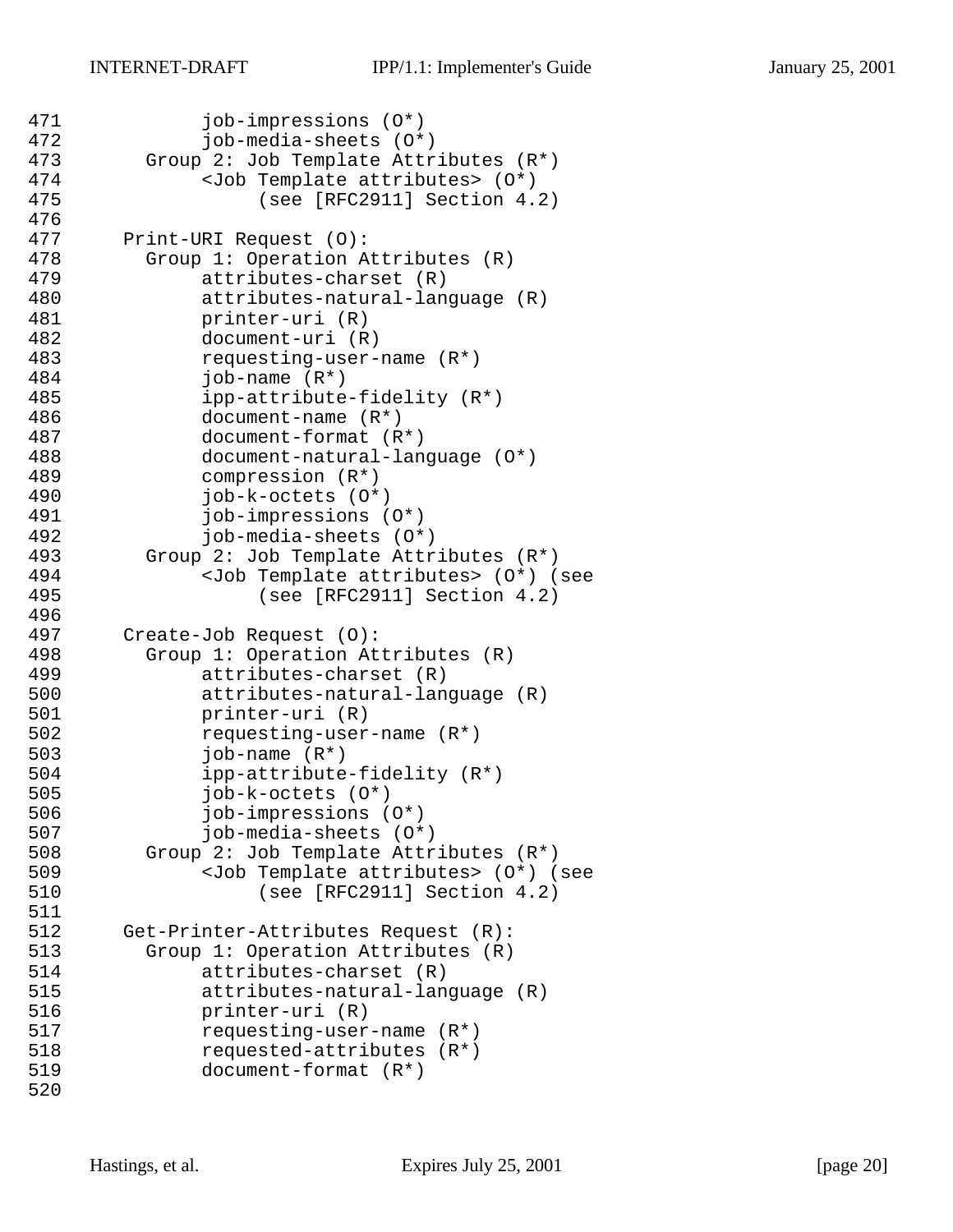```
521 Get-Jobs Request (R):
522 Group 1: Operation Attributes (R)
523 attributes-charset (R)
            attributes-natural-language (R)
525 printer-uri (R)
526 requesting-user-name (R*)
527 limit (R*)
528 requested-attributes (R*)
529 which-jobs (R*)
530 my-jobs (R*)
531
532 Send-Document Request (0):<br>533 Group 1: Operation Attri
        Group 1: Operation Attributes (R)
534 attributes-charset (R)
535 attributes-natural-language (R)
536 (printer-uri & job-id) | job-uri (R)
537 last-document (R)
538 requesting-user-name (R*)
539 document-name (R*)
540 document-format (R*)
541 document-natural-language (O*)
542 compression (R*)
543 Group 2: Document Content (R*)
544 <document content>
545
546 Send-URI Request (O):
547 Group 1: Operation Attributes (R)
548 attributes-charset (R)
549 attributes-natural-language (R)
550 (printer-uri & job-id) | job-uri (R)
551 last-document (R)
552 document-uri (R)<br>553 requesting-user-
            553 requesting-user-name (R*)
554 document-name (R*)
555 document-format (R*)
556 document-natural-language (O*)
557 compression (R*)
558<br>559
      Cancel-Job Request (R):
560 Release-Job Request (O+):
561 Group 1: Operation Attributes (R)
562 attributes-charset (R)
563 attributes-natural-language (R)
564 (printer-uri & job-id) | job-uri (R)
565 requesting-user-name (R*)
566 message (O*)
567
568 Get-Job-Attributes Request (R):
569 Group 1: Operation Attributes (R)
570 attributes-charset (R)
```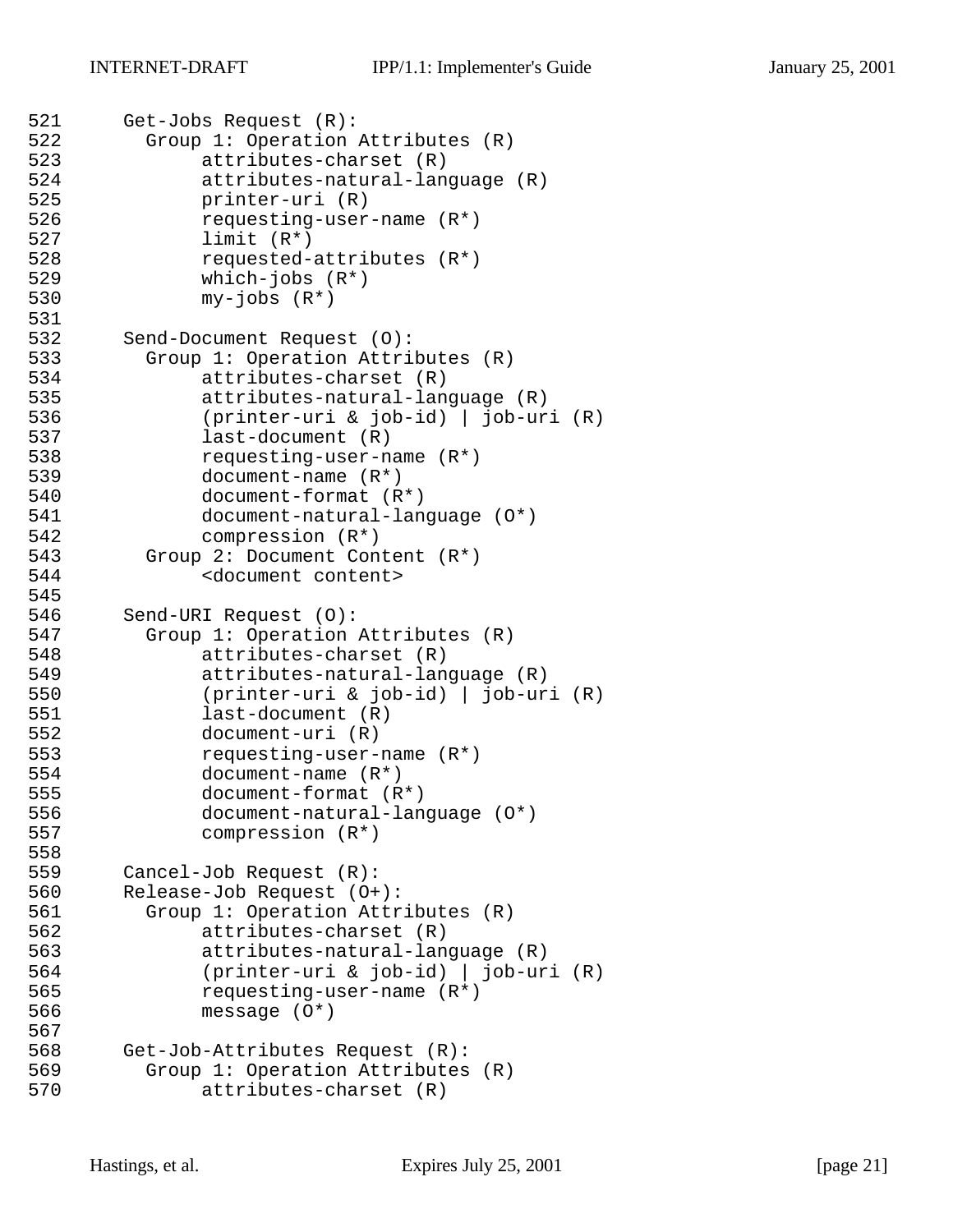```
571 attributes-natural-language (R)
572 (printer-uri & job-id) | job-uri (R)
573 requesting-user-name (R*)<br>574 requested-attributes (R*)
              requested-attributes (R<sup>*</sup>)575
576 Pause-Printer Request (O+):
       Resume-Printer Request (O+):
578 Purge-Printer Request (0+):<br>579 Group 1: Operation Attrib
         Group 1: Operation Attributes (R)
580 attributes-charset (R)
581 attributes-natural-language (R)
582 printer-uri (R)<br>583 printer-uri (R)
              583 requesting-user-name (R*)
584
585 Hold-Job Request (O+):
586 Restart-Job Request (O+):
587 Group 1: Operation Attributes (R)
588 attributes-charset (R)
589 attributes-natural-language (R)
590 (printer-uri & job-id) | job-uri (R)
591 requesting-user-name (R*)
592 job-hold-until (R*)
593 message (O*)
594
595 Operation Responses
596 The tables below show the response attributes in their proper attribute groups for responses.
597 Note: All operation responses contain "version-number", "status-
598 code", and "request-id" parameters.
599<br>600
       Print-Job Response (R):
601 Create-Job Response (0):<br>602 Send-Document Response (
       Send-Document Response (O):
603 Group 1: Operation Attributes (R)
604 attributes-charset (R)
605 attributes-natural-language (R)
606 status-message (O*)
607 detailed-status-message (O*)
608 Group 2: Unsupported Attributes (R*) (see Note 3)
609 <unsupported attributes> (R*)
610 Group 3: Job Object Attributes(R*) (see Note 2)
611 job-uri (R)
612 job-id (R)
613 job-state (R)
614 job-state-reasons (O* | R+)
615 job-state-message (O*)
616 number-of-intervening-jobs (O*)
617
```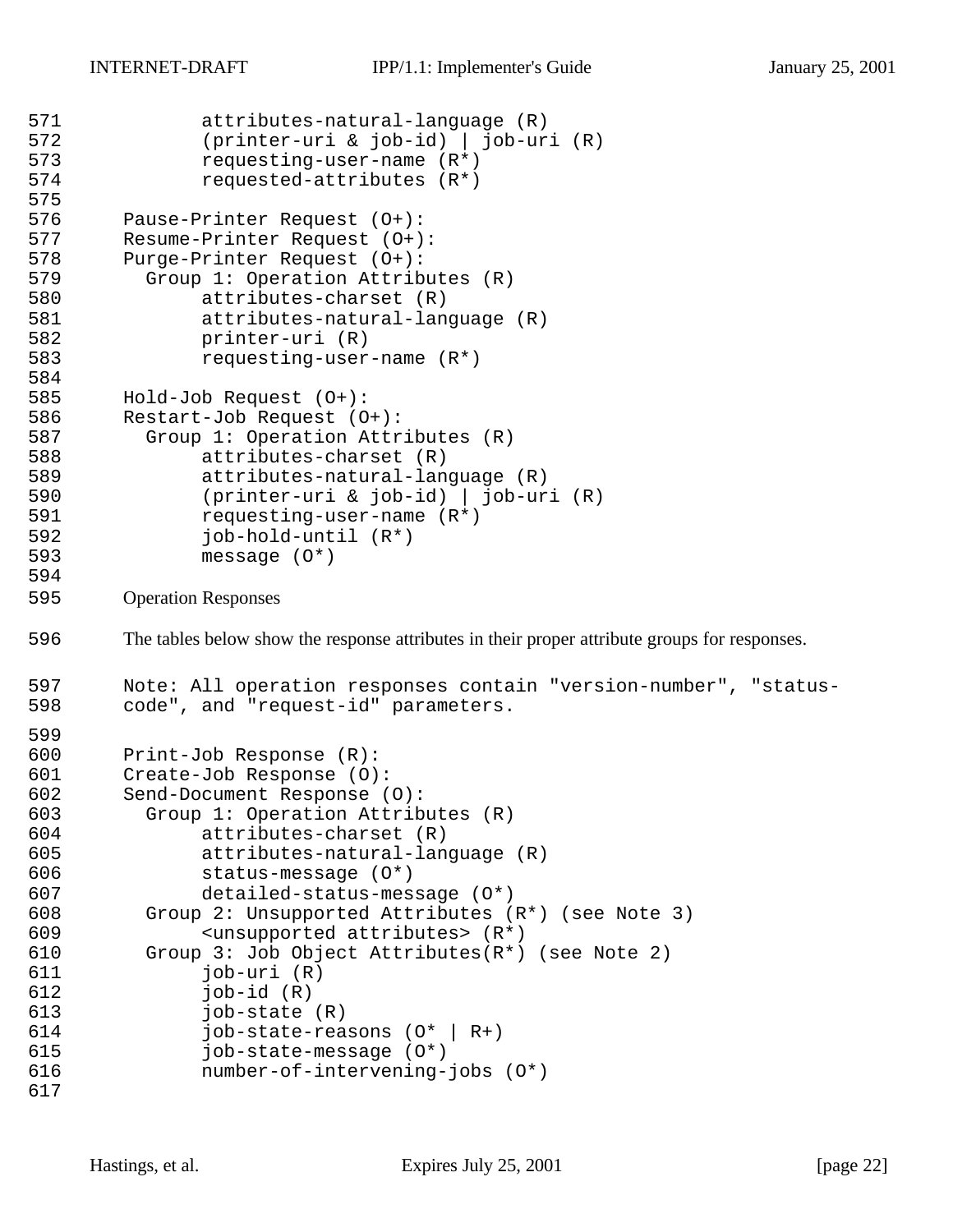```
618 Validate-Job Response (R):
619 Cancel-Job Response (R):
620 Hold-Job Response (O+):
      Release-Job Response (O+):
622 Restart-Job Response (O+):
623 Group 1: Operation Attributes (R)
624 attributes-charset (R)
625 attributes-natural-language (R)
626 status-message (O*)
627 detailed-status-message (O*)
        Group 2: Unsupported Attributes (R<sup>*</sup>) (see Note 3)
629 <unsupported attributes> (R*)
630
631 Print-URI Response (O):
632 Send-URI Response (O):
633 Group 1: Operation Attributes (R)
634 attributes-charset (R)
635 attributes-natural-language (R)
636 status-message (O*)
637 detailed-status-message (O*)
638 document-access-error (O*)
639 Group 2: Unsupported Attributes (R*) (see Note 3)
640 <unsupported attributes> (R*)
641 Group 3: Job Object Attributes(R*) (see Note 2)
642 job-uri (R)
643 job-id (R)
644 job-state (R)
645 job-state-reasons (O* | R+)
646 job-state-message (O*)
647 number-of-intervening-jobs (O*)
648
649 Get-Printer-Attributes Response (R):<br>650 Group 1: Operation Attributes (R)
        Group 1: Operation Attributes (R)651 attributes-charset (R)
652 attributes-natural-language (R)
653 status-message (O*)
654 detailed-status-message (O*)
655 Group 2: Unsupported Attributes (R*) (see Note 4)
656 <unsupported attributes> (R*)
657 Group 3: Printer Object Attributes(R*) (see Note 2)
658 <requested attributes> (R*)
659
660 Get-Jobs Response (R):
661 Group 1: Operation Attributes (R)
662 attributes-charset (R)
663 attributes-natural-language (R)
664 status-message (O*)
665 detailed-status-message (O*)
666 Group 2: Unsupported Attributes (R*) (see Note 4)
667 <unsupported attributes> (R*)
```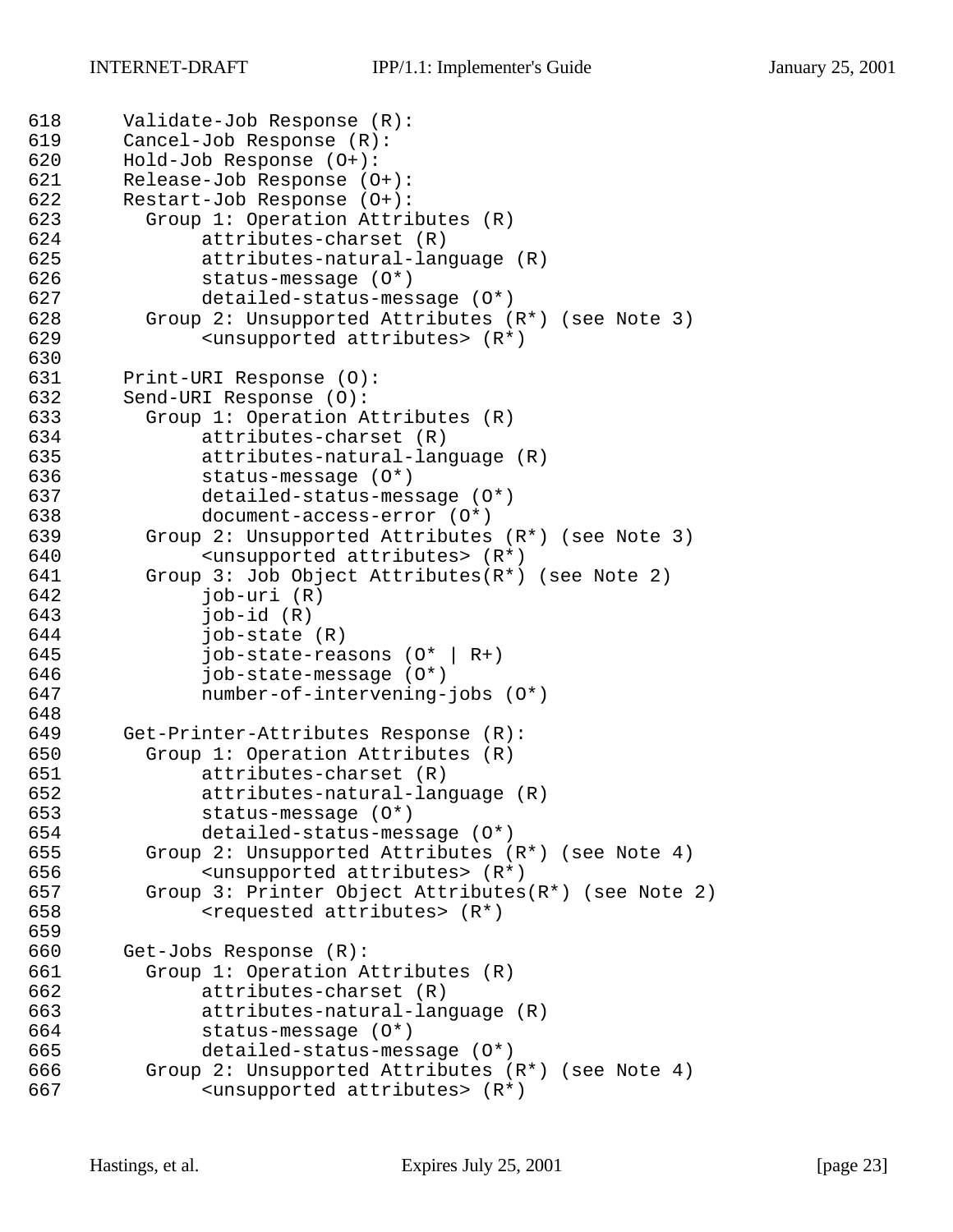| 668<br>669<br>670 | Group 3: Job Object Attributes $(R^*)$ (see Note 2, 5)<br><requested attributes=""> (R*)</requested>                                                          |
|-------------------|---------------------------------------------------------------------------------------------------------------------------------------------------------------|
| 671               | Get-Job-Attributes Response (R):                                                                                                                              |
| 672               | Group 1: Operation Attributes (R)                                                                                                                             |
| 673               | attributes-charset (R)                                                                                                                                        |
| 674               | attributes-natural-language (R)                                                                                                                               |
| 675               | status-message (0*)                                                                                                                                           |
| 676               | detailed-status-message (0*)                                                                                                                                  |
| 677               | Group 2: Unsupported Attributes (R*) (see Note 4)                                                                                                             |
| 678               | <unsupported attributes=""> (R*)</unsupported>                                                                                                                |
| 679               | Group 3: Job Object Attributes(R*) (see Note 2)                                                                                                               |
| 680               | <requested attributes=""> (R*)</requested>                                                                                                                    |
| 681               |                                                                                                                                                               |
| 682               | Pause-Printer Response (0+):                                                                                                                                  |
| 683               | Resume-Printer Response (0+):                                                                                                                                 |
| 684               | Purge-Printer Response (0+):                                                                                                                                  |
| 685               | Group 1: Operation Attributes (R)                                                                                                                             |
| 686               | attributes-charset (R)                                                                                                                                        |
| 687               | attributes-natural-language (R)                                                                                                                               |
| 688               | status-message (0*)                                                                                                                                           |
| 689               | detailed-status-message (0*)                                                                                                                                  |
| 690               | Group 2: Unsupported Attributes (R*) (see Note 4)                                                                                                             |
| 691               | <unsupported attributes=""> (R*)</unsupported>                                                                                                                |
| 692               |                                                                                                                                                               |
| 693               | Note 2 - the Job Object Attributes and Printer Object Attributes are returned only if the IPP object                                                          |
| 694               | returns one of the success status codes.                                                                                                                      |
| 695               | Note 3 - the Unsupported Attributes Group is present only if the client included some Operation and/or                                                        |
| 696               | Job Template attributes or values that the Printer doesn't support whether a success or an error return.                                                      |
| 697               | Note 4 - the Unsupported Attributes Group is present only if the client included some Operation                                                               |
| 698               | attributes that the Printer doesn't support whether a success or an error return.                                                                             |
| 699               | Note 5: for the Get-Jobs operation the response contains a separate Job Object Attributes group 3 to N                                                        |
| 700               | containing requested-attributes for each job object in the response.                                                                                          |
| 701               | 3.1.2.1.5 Validate the values of the REQUIRED Operation attributes                                                                                            |
| 702               | An IPP object validates the values supplied by the client of the REQUIRED Operation attribute that the                                                        |
|                   |                                                                                                                                                               |
| 703<br>704        | IPP object MUST support. The next section specifies the validation of the values of the OPTIONAL<br>Operation attributes that IPP objects MAY support.        |
| 705               | The IPP object performs the following syntactic validation checks of each Operation attribute value:                                                          |
|                   |                                                                                                                                                               |
| 706<br>707        | that the length of each Operation attribute value is correct for the attribute syntax tag<br>a)<br>supplied by the client according to [RFC2911] Section 4.1, |
|                   |                                                                                                                                                               |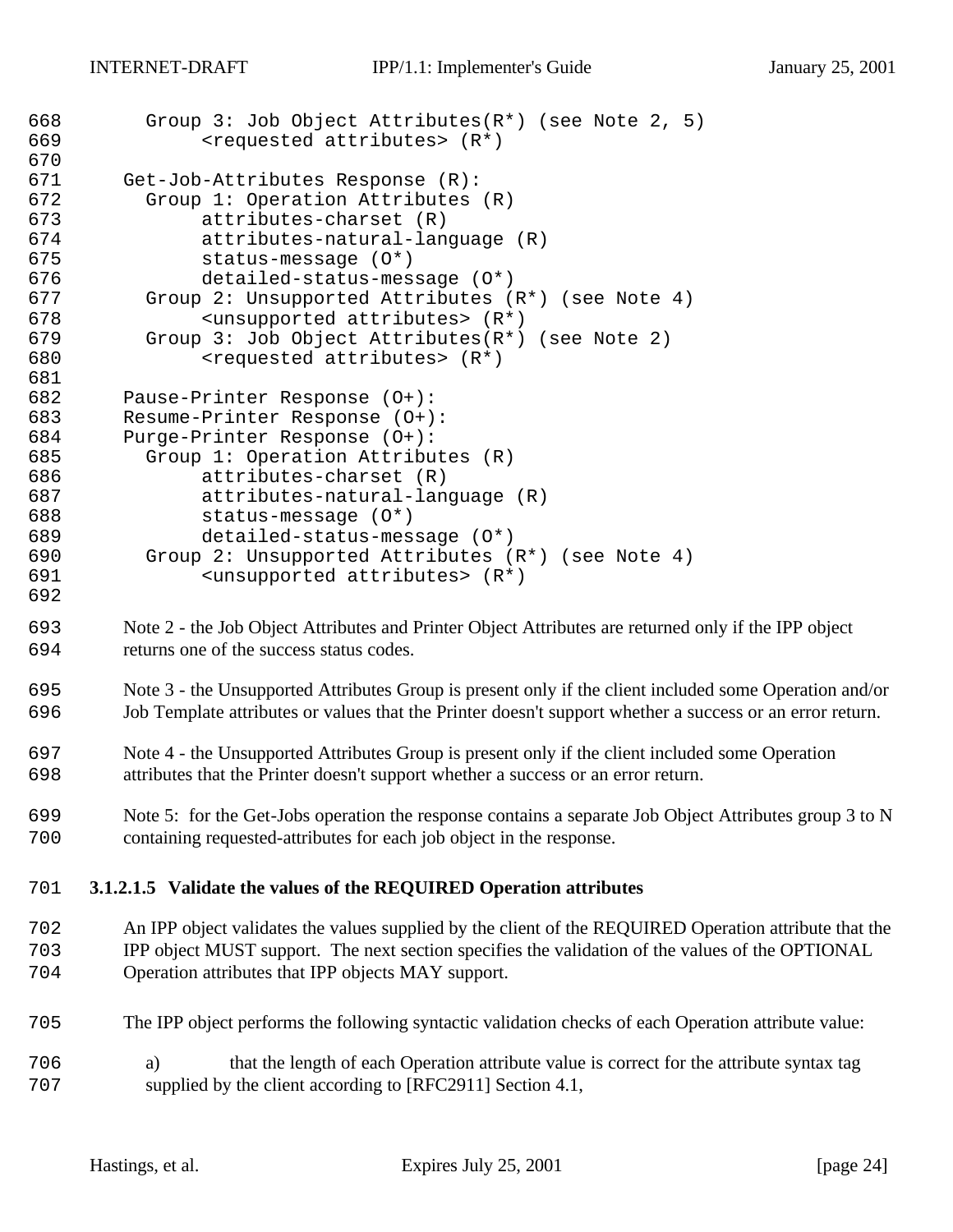- b) that the attribute syntax tag is correct for that Operation attribute according to 709 [RFC2911] Section 3,
- c) that the value is in the range specified for that Operation attribute according to **[RFC2911]** Section 3,
- d) that multiple values are supplied by the client only for operation attributes that are multi-valued, i.e., that are 1setOf X according to [RFC2911] Section 3.
- 

 If any of these checks fail, the IPP object REJECTS the request and RETURNS the 'client-error-bad- request' or the 'client-error-request-value-too-long' status code. Since such an error is most likely to be an error detected by a client developer, rather than by an end-user, the IPP object NEED NOT return an indication of which attribute had the error in either the Unsupported Attributes Group or the Status Message. The description for each of these syntactic checks is explicitly expressed in the first IF statement in the following table.

 In addition, the IPP object checks each Operation attribute value against some Printer object attribute or some hard-coded value if there is no "xxx-supported" Printer object attribute defined. If its value is not among those supported or is not in the range supported, then the IPP object REJECTS the request and RETURNS the error status code indicated in the table by the second IF statement. If the value of the Printer object's "xxx-supported" attribute is 'no-value' (because the system administrator hasn't configured a value), the check always fails.

-----------------------------------------------

attributes-charset (charset)

- IF NOT a single non-empty 'charset' value, REJECT/RETURN 'client-error-bad-request'. IF the value length is greater than 63 octets, REJECT/RETURN 'client-error-request-value-too- long'. IF NOT in the Printer object's "charset-supported" attribute, REJECT/RETURN "client-error-
- charset-not-supported".
- attributes-natural-language(naturalLanguage)
- IF NOT a single non-empty 'naturalLanguage' value, REJECT/RETURN 'client-error-bad-request'.
- IF the value length is greater than 63 octets, REJECT/RETURN 'client-error-request-value-too-long'.
- ACCEPT the request even if not a member of the set in the Printer object's "generated-natural- language-supported" attribute. If the supplied value is not a member of the Printer object's "generated-natural-language-supported" attribute, use the Printer object's "natural-language-configured" value.
- requesting-user-name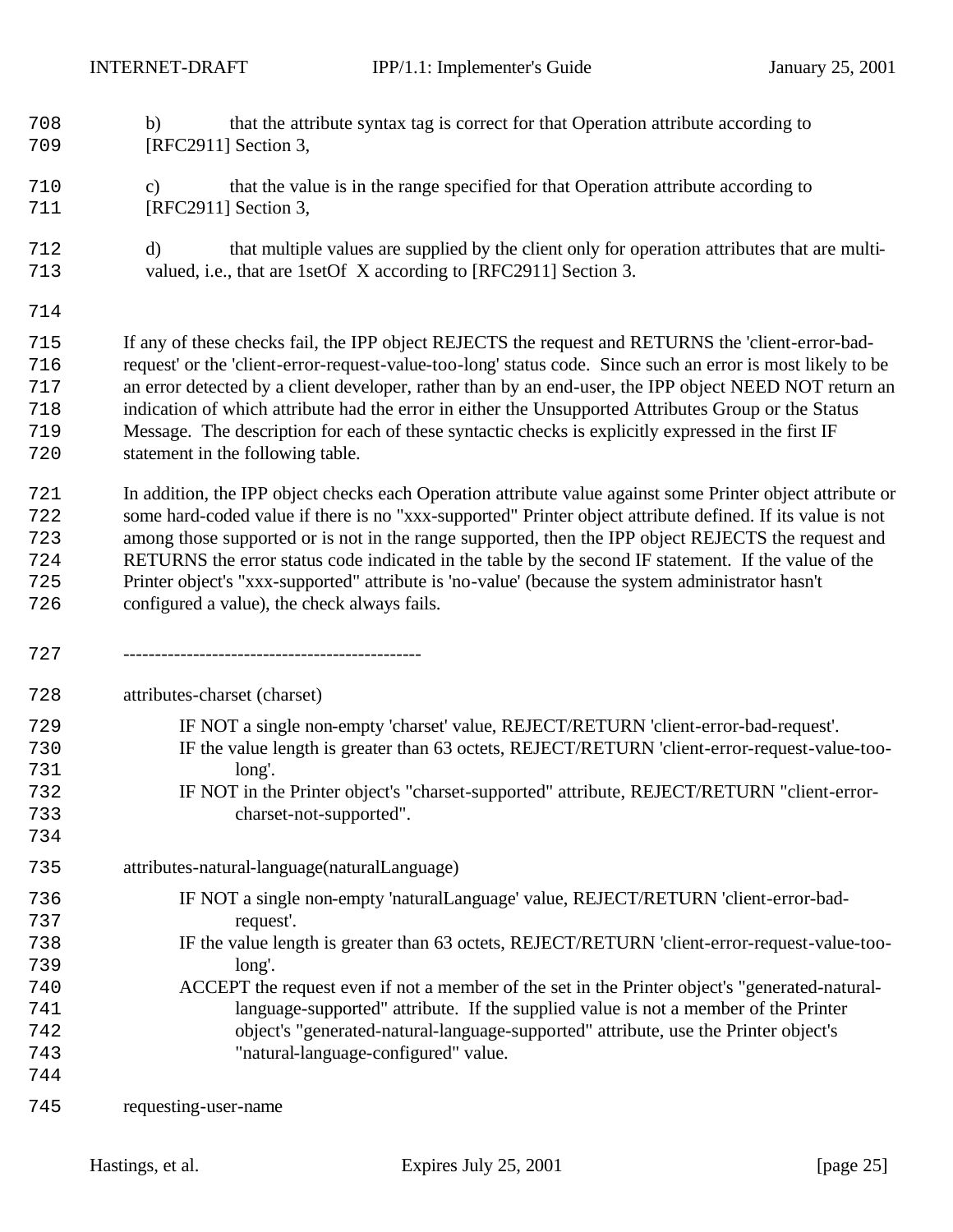| 746<br>747<br>748<br>749<br>750                             | IF NOT a single 'name' value, REJECT/RETURN 'client-error-bad-request'.<br>IF the value length is greater than 255 octets, REJECT/RETURN 'client-error-request-value-<br>too-long'.<br>IF the IPP object can obtain a better-authenticated name, use it instead.                                                                                                                                                                                                                     |
|-------------------------------------------------------------|--------------------------------------------------------------------------------------------------------------------------------------------------------------------------------------------------------------------------------------------------------------------------------------------------------------------------------------------------------------------------------------------------------------------------------------------------------------------------------------|
| 751                                                         | job-name(name)                                                                                                                                                                                                                                                                                                                                                                                                                                                                       |
| 752<br>753<br>754<br>755<br>756<br>757                      | IF NOT a single 'name' value, REJECT/RETURN 'client-error-bad-request'.<br>IF the value length is greater than 255 octets, REJECT/RETURN 'client-error-request-value-<br>too-long'.<br>IF NOT supplied by the client, the Printer object creates a name from the document-name or<br>document-uri.                                                                                                                                                                                   |
| 758                                                         | document-name (name)                                                                                                                                                                                                                                                                                                                                                                                                                                                                 |
| 759<br>760<br>761<br>762                                    | IF NOT a single 'name' value, REJECT/RETURN 'client-error-bad-request'.<br>IF the value length is greater than 255 octets, REJECT/RETURN 'client-error-request-value-<br>too-long'.                                                                                                                                                                                                                                                                                                  |
| 763                                                         | ipp-attribute-fidelity (boolean)                                                                                                                                                                                                                                                                                                                                                                                                                                                     |
| 764<br>765<br>766<br>767<br>768<br>769                      | IF NEITHER a single 'true' NOR a single 'false' 'boolean' value, REJECT/RETURN 'client-<br>error-bad-request'.<br>IF the value length is NOT equal to 1 octet, REJECT/RETURN 'client-error-request-value-too-<br>long'<br>IF NOT supplied by the client, the IPP object assumes the value 'false'.                                                                                                                                                                                   |
| 770                                                         | document-format (mimeMediaType)                                                                                                                                                                                                                                                                                                                                                                                                                                                      |
| 771<br>772<br>773<br>774<br>775<br>776<br>777<br>778<br>779 | IF NOT a single non-empty 'mimeMediaType' value, REJECT/RETURN 'client-error-bad-<br>request'.<br>IF the value length is greater than 255 octets, REJECT/RETURN 'client-error-request-value-<br>too-long'.<br>IF NOT in the Printer object's "document-format-supported" attribute, REJECT/RETURN<br>'client-error-document-format-not-supported'<br>IF NOT supplied by the client, the IPP object assumes the value of the Printer object's<br>"document-format-default" attribute. |
| 780                                                         | document-uri (uri)                                                                                                                                                                                                                                                                                                                                                                                                                                                                   |
| 781<br>782<br>783<br>784                                    | IF NOT a single non-empty 'uri' value, REJECT/RETURN 'client-error-bad-request'.<br>IF the value length is greater than 1023 octets, REJECT/RETURN 'client-error-request-value-<br>too-long'.<br>IF the URI syntax is not valid, REJECT/RETURN 'client-error-bad-request'.                                                                                                                                                                                                           |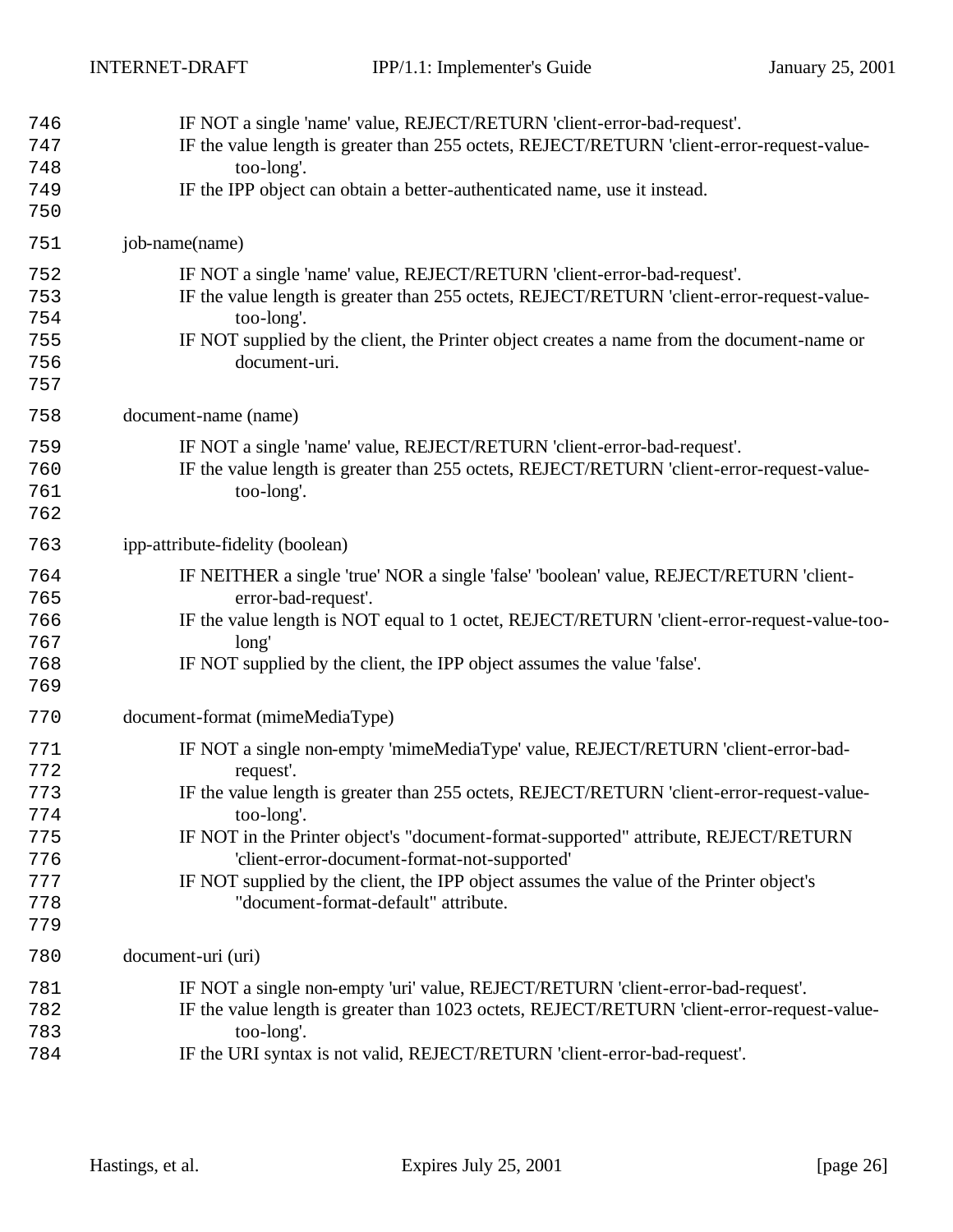| 785<br>786<br>787<br>788<br>789<br>790<br>791<br>792<br>793<br>794<br>795 | If the client-supplied URI scheme is not supported, i.e. the value is not in the Printer object's<br>referenced-uri-scheme-supported" attribute, the Printer object MUST reject the request<br>and return the 'client-error-uri-scheme-not-supported' status code. The Printer object<br>MAY check to see if the document exists and is accessible. If the document is not found<br>or is not accessible, REJECT/RETURN 'client-error-not found'.<br>last-document (boolean)<br>IF NEITHER a single 'true' NOR a single 'false' 'boolean' value, REJECT/RETURN 'client-<br>error-bad-request'.<br>IF the value length is NOT equal to 1 octet, REJECT/RETURN 'client-error-request-value-too-<br>long' |
|---------------------------------------------------------------------------|--------------------------------------------------------------------------------------------------------------------------------------------------------------------------------------------------------------------------------------------------------------------------------------------------------------------------------------------------------------------------------------------------------------------------------------------------------------------------------------------------------------------------------------------------------------------------------------------------------------------------------------------------------------------------------------------------------|
| 796                                                                       | job-id (integer(1:MAX))                                                                                                                                                                                                                                                                                                                                                                                                                                                                                                                                                                                                                                                                                |
| 797<br>798<br>799<br>800<br>801                                           | IF NOT an single 'integer' value equal to 4 octets AND in the range 1 to MAX,<br>REJECT/RETURN 'client-error-bad-request'.<br>IF NOT a job-id of an existing Job object, REJECT/RETURN 'client-error-not-found' or 'client-<br>error-gone' status code, if keep track of recently deleted jobs.                                                                                                                                                                                                                                                                                                                                                                                                        |
| 802                                                                       | requested-attributes (1setOf keyword)                                                                                                                                                                                                                                                                                                                                                                                                                                                                                                                                                                                                                                                                  |
| 803<br>804<br>805<br>806<br>807<br>808<br>809                             | IF NOT one or more 'keyword' values, REJECT/RETURN 'client-error-bad-request'.<br>IF the value length is greater than 255 octets, REJECT/RETURN 'client-error-request-value-<br>too-long'.<br>Ignore unsupported values, which are the keyword names of unsupported attributes. Don't<br>bother to copy such requested (unsupported) attributes to the Unsupported Attribute<br>response group since the response will not return them.                                                                                                                                                                                                                                                                |
| 810                                                                       | which-jobs (type2 keyword)                                                                                                                                                                                                                                                                                                                                                                                                                                                                                                                                                                                                                                                                             |
| 811<br>812<br>813<br>814<br>815<br>816<br>817<br>818<br>819<br>820        | IF NOT a single 'keyword' value, REJECT/RETURN 'client-error-bad-request'.<br>IF the value length is greater than 255 octets, REJECT/RETURN 'client-error-request-value-<br>too-long'.<br>IF NEITHER 'completed' NOR 'not-completed', copy the attribute and the unsupported value to<br>the Unsupported Attributes response group and REJECT/RETURN 'client-error-<br>attributes-or-values-not-supported'.<br>Note: a Printer still supports the 'completed' value even if it keeps no<br>completed/canceled/aborted jobs: by returning no jobs when so queried.<br>IF NOT supplied by the client, the IPP object assumes the 'not-completed' value.                                                  |
| 821                                                                       | my-jobs (boolean)                                                                                                                                                                                                                                                                                                                                                                                                                                                                                                                                                                                                                                                                                      |
| 822<br>823<br>824<br>825<br>826                                           | IF NEITHER a single 'true' NOR a single 'false' 'boolean' value, REJECT/RETURN 'client-<br>error-bad-request'.<br>IF the value length is NOT equal to 1 octet, REJECT/RETURN 'client-error-request-value-too-<br>long'<br>IF NOT supplied by the client, the IPP object assumes the 'false' value.                                                                                                                                                                                                                                                                                                                                                                                                     |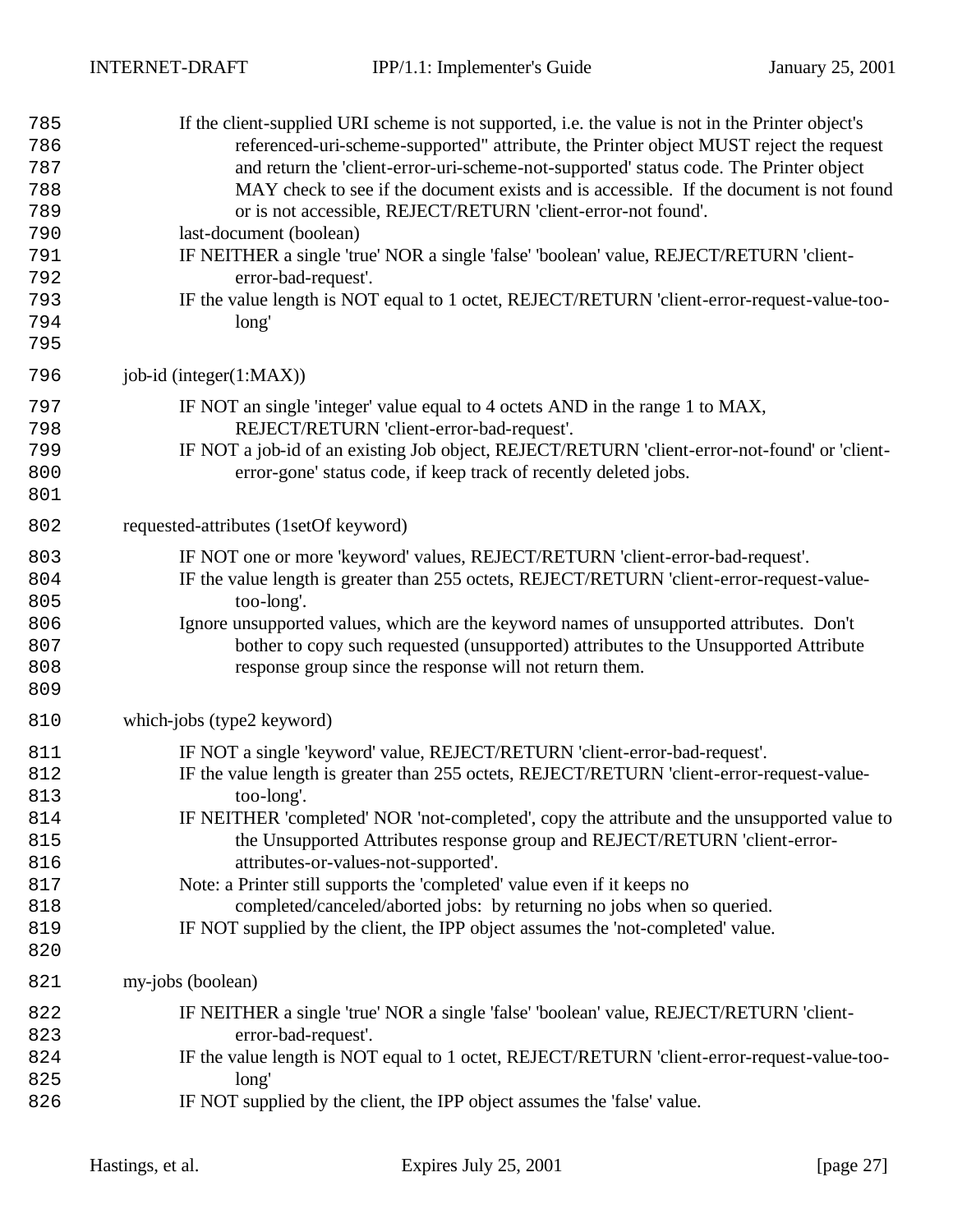| 827                             |                                                                                                                                                                                                                                                                                                                                                                                                                                                                                                                                                  |
|---------------------------------|--------------------------------------------------------------------------------------------------------------------------------------------------------------------------------------------------------------------------------------------------------------------------------------------------------------------------------------------------------------------------------------------------------------------------------------------------------------------------------------------------------------------------------------------------|
| 828                             | limit (integer(1:MAX))                                                                                                                                                                                                                                                                                                                                                                                                                                                                                                                           |
| 829<br>830<br>831<br>832        | IF NOT a single 'integer' value equal to 4 octets AND in the range 1 to MAX,<br>REJECT/RETURN 'client-error-bad-request'.<br>IF NOT supplied by the client, the IPP object returns all jobs, no matter how many.                                                                                                                                                                                                                                                                                                                                 |
| 833                             | --------------------------------------                                                                                                                                                                                                                                                                                                                                                                                                                                                                                                           |
| 834                             |                                                                                                                                                                                                                                                                                                                                                                                                                                                                                                                                                  |
| 835                             | 3.1.2.1.6 Validate the values of the OPTIONAL Operation attributes                                                                                                                                                                                                                                                                                                                                                                                                                                                                               |
| 836<br>837<br>838<br>839<br>840 | OPTIONAL Operation attributes are those that an IPP object MAY or MAY NOT support. An IPP<br>object validates the values of the OPTIONAL attributes supplied by the client. The IPP object performs<br>the same syntactic validation checks for each OPTIONAL attribute value as in Section 3.1.2.1.5. As in<br>Section 3.1.2.1.5, if any fail, the IPP object REJECTS the request and RETURNS the 'client-error-bad-<br>request' or the 'client-error-request-value-too-long' status code.                                                      |
| 841<br>842<br>843<br>844<br>845 | In addition, the IPP object checks each Operation attribute value against some Printer attribute or some<br>hard-coded value if there is no "xxx-supported" Printer attribute defined. If its value is not among those<br>supported or is not in the range supported, then the IPP object REJECTS the request and RETURNS<br>the error status code indicated in the table. If the value of the Printer object's "xxx-supported" attribute<br>is 'no-value' (because the system administrator hasn't configured a value), the check always fails. |

- If the IPP object doesn't recognize/support an attribute, the IPP object treats the attribute as an unknown or unsupported attribute (see the last row in the table below).
- -----------------------------------------------
- document-natural-language (naturalLanguage)
- IF NOT a single non-empty 'naturalLanguage' value, REJECT/RETURN 'client-error-bad-request'. IF the value length is greater than 63 octets, REJECT/RETURN 'client-error-request-value-too-
- long'.

- IF NOT a value that the Printer object supports in document formats, (no corresponding "xxx- supported" Printer attribute), REJECT/RETURN 'client-error-natural-language-not-supported'.
- compression (type3 keyword)
- IF NOT a single 'keyword' value, REJECT/RETURN 'client-error-bad-request'.
- IF the value length is greater than 255 octets, REJECT/RETURN 'client-error-request-value-too-long'.
- IF NOT in the Printer object's "compression-supported" attribute, REJECT/RETURN 'client-error-compression-not-supported'.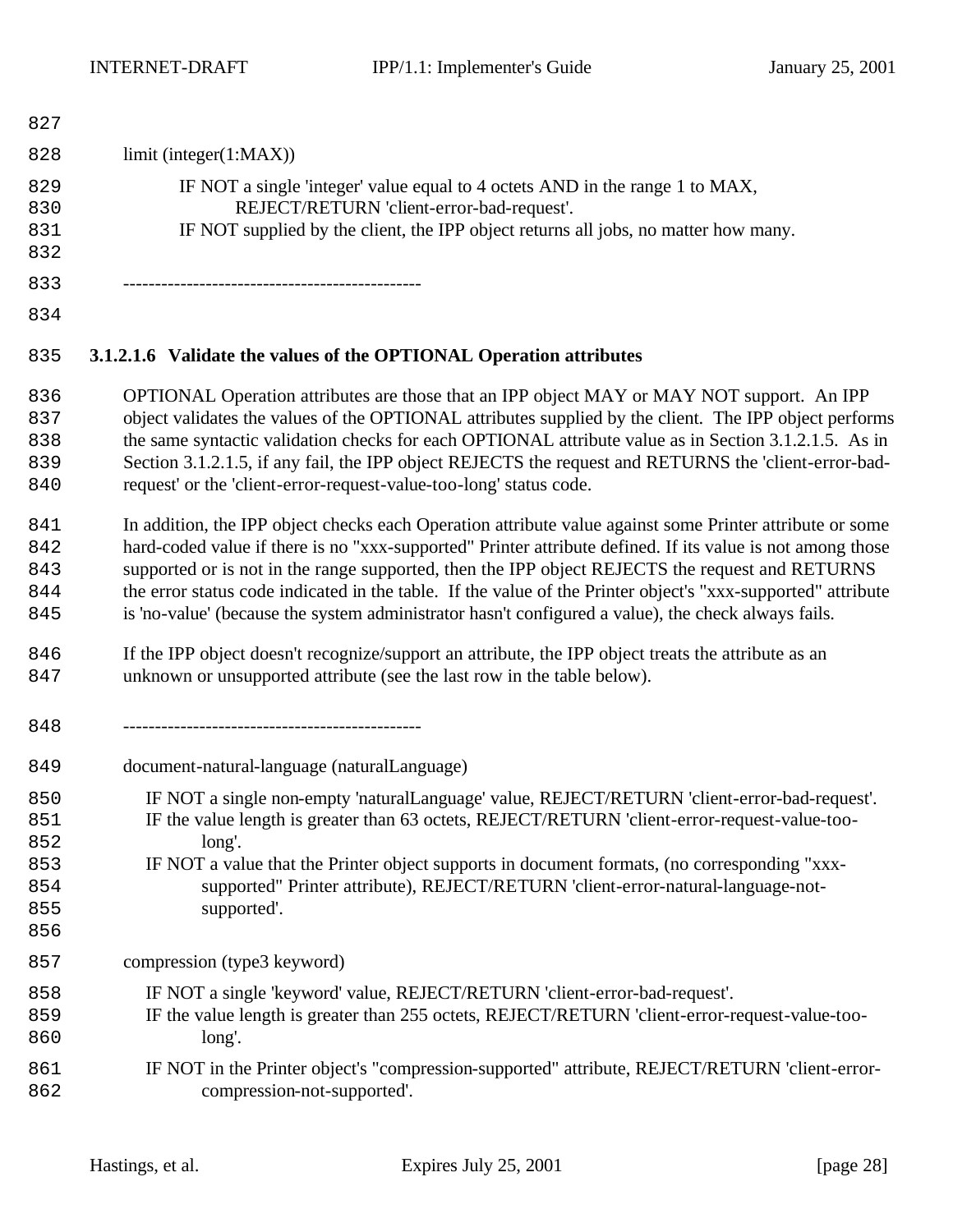| 863<br>864<br>865<br>866<br>867        | Note to IPP/1.0 implementers: Support for the "compression" attribute was optional in IPP/1.0 and<br>was changed to REQUIRED in IPP/1.1. However, an IPP/1.0 object SHOULD at least<br>check for the "compression" attribute being present and reject the create request, if they don't<br>support "compression". Not checking is a bug, since the data will be unintelligible. |
|----------------------------------------|---------------------------------------------------------------------------------------------------------------------------------------------------------------------------------------------------------------------------------------------------------------------------------------------------------------------------------------------------------------------------------|
| 868                                    | job-k-octets (integer(0:MAX))                                                                                                                                                                                                                                                                                                                                                   |
| 869<br>870<br>871<br>872<br>873<br>874 | IF NOT a single 'integer' value equal to 4 octets,<br>REJECT/RETURN 'client-error-bad-request'.<br>IF NOT in the range of the Printer object's "job-k-octets-supported" attribute, copy the attribute and<br>the unsupported value to the Unsupported Attributes response group and REJECT/RETURN<br>'client-error-attributes-or-values-not-supported'.                         |
| 875                                    | job-impressions (integer $(0:MAX)$ )                                                                                                                                                                                                                                                                                                                                            |
| 876<br>877<br>878<br>879<br>880<br>881 | IF NOT a single 'integer' value equal to 4 octets,<br>REJECT/RETURN 'client-error-bad-request'.<br>IF NOT in the range of the Printer object's "job-impressions-supported" attribute, copy the attribute<br>and the unsupported value to the Unsupported Attributes response group and<br>REJECT/RETURN 'client-error-attributes-or-values-not-supported'.                      |
| 882                                    | job-media-sheets (integer(0:MAX))                                                                                                                                                                                                                                                                                                                                               |
| 883<br>884<br>885<br>886<br>887<br>888 | IF NOT a single 'integer' value equal to 4 octets,<br>REJECT/RETURN 'client-error-bad-request'.<br>IF NOT in the range of the Printer object's "job-media-sheets-supported" attribute, copy the attribute<br>and the unsupported value to the Unsupported Attributes response group and<br>REJECT/RETURN 'client-error-attributes-or-values-not-supported'.                     |
| 889                                    | message (text( $127$ ))                                                                                                                                                                                                                                                                                                                                                         |
| 890<br>891<br>892<br>893               | IF NOT a single 'text' value, REJECT/RETURN 'client-error-bad-request'.<br>IF the value length is greater than 127 octets,<br>REJECT/RETURN 'client-error-request-value-too-long'.                                                                                                                                                                                              |
| 894                                    | unknown or unsupported attribute                                                                                                                                                                                                                                                                                                                                                |
| 895<br>896<br>897<br>898<br>899        | IF the attribute syntax supplied by the client is supported but the length is not legal for that attribute<br>syntax, REJECT/RETURN 'client-error-request-value-too-long'.<br>ELSE copy the attribute and value to the Unsupported Attributes response group and change the<br>attribute value to the "out-of-band" 'unsupported' value, but otherwise ignore the attribute.    |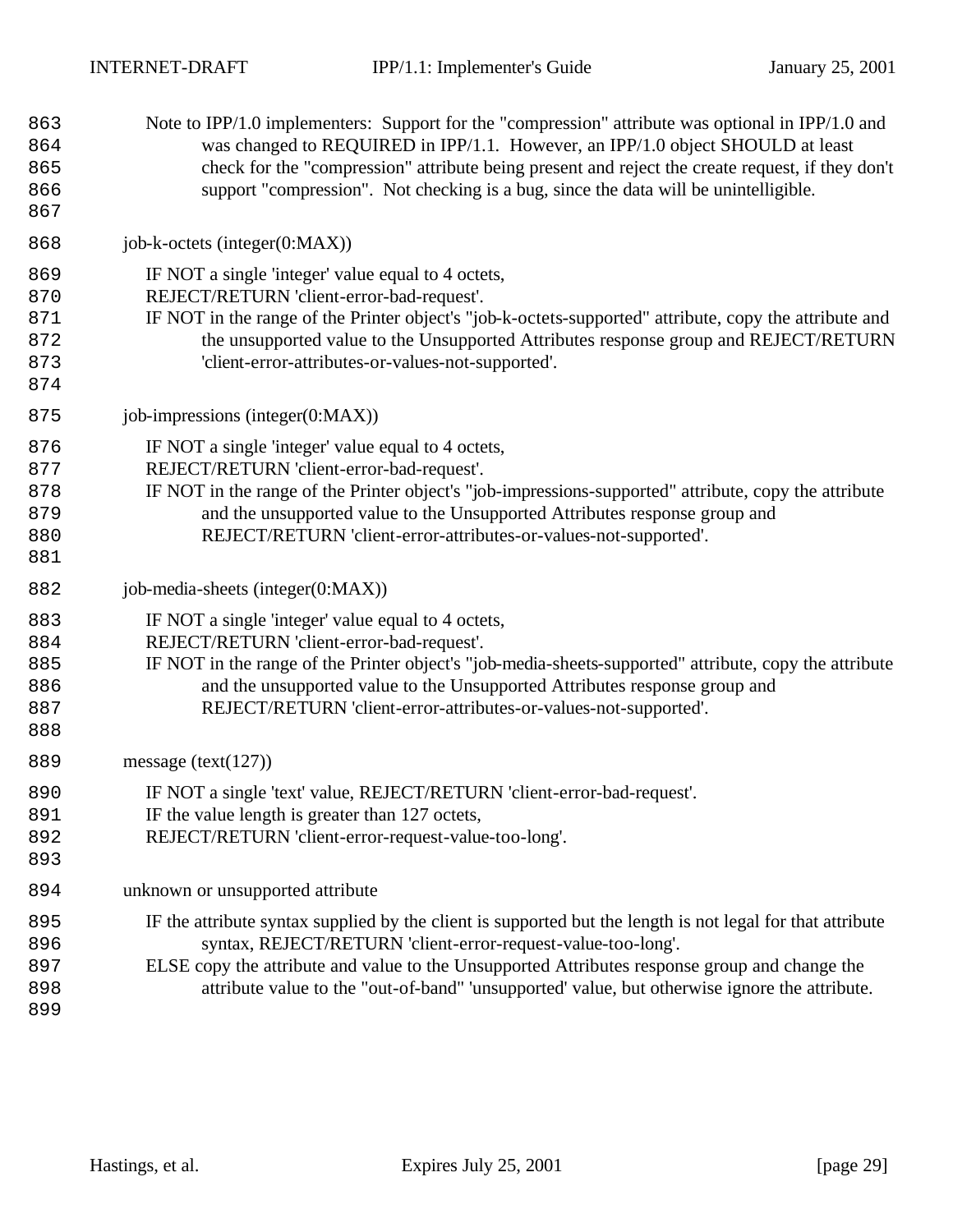Note: Future Operation attributes may be added to the protocol specification that may occur anywhere in the specified group. When the operation is otherwise successful, the IPP object returns the 'successful-ok-ignored-or-substituted-attributes' status code. Ignoring unsupported Operation attributes in all operations is analogous to the handling of unsupported Job Template attributes in the create and Validate-Job operations when the client supplies the "ipp-attribute-fidelity" Operation attribute with the 'false' value. This last rule is so that we can add OPTIONAL Operation attributes to future versions of IPP so that older clients can inter-work with new IPP objects and newer clients can inter-work with older IPP objects. (If the new attribute cannot be ignored without performing unexpectedly, the major version number would have been increased in the protocol document and in the request). This rule for Operation attributes is independent of the value of the "ipp-attribute-fidelity" attribute. For example, if an IPP object doesn't support the OPTIONAL "job-k-octets" attribute', the IPP object treats "job-k- octets" as an unknown attribute and only checks the length for the 'integer' attribute syntax supplied by the client. If it is not four octets, the IPP object REJECTS the request and RETURNS the 'client-error- bad-request' status code, else the IPP object copies the attribute to the Unsupported Attribute response group, setting the value to the "out-of-band" 'unsupported' value, but otherwise ignores the attribute.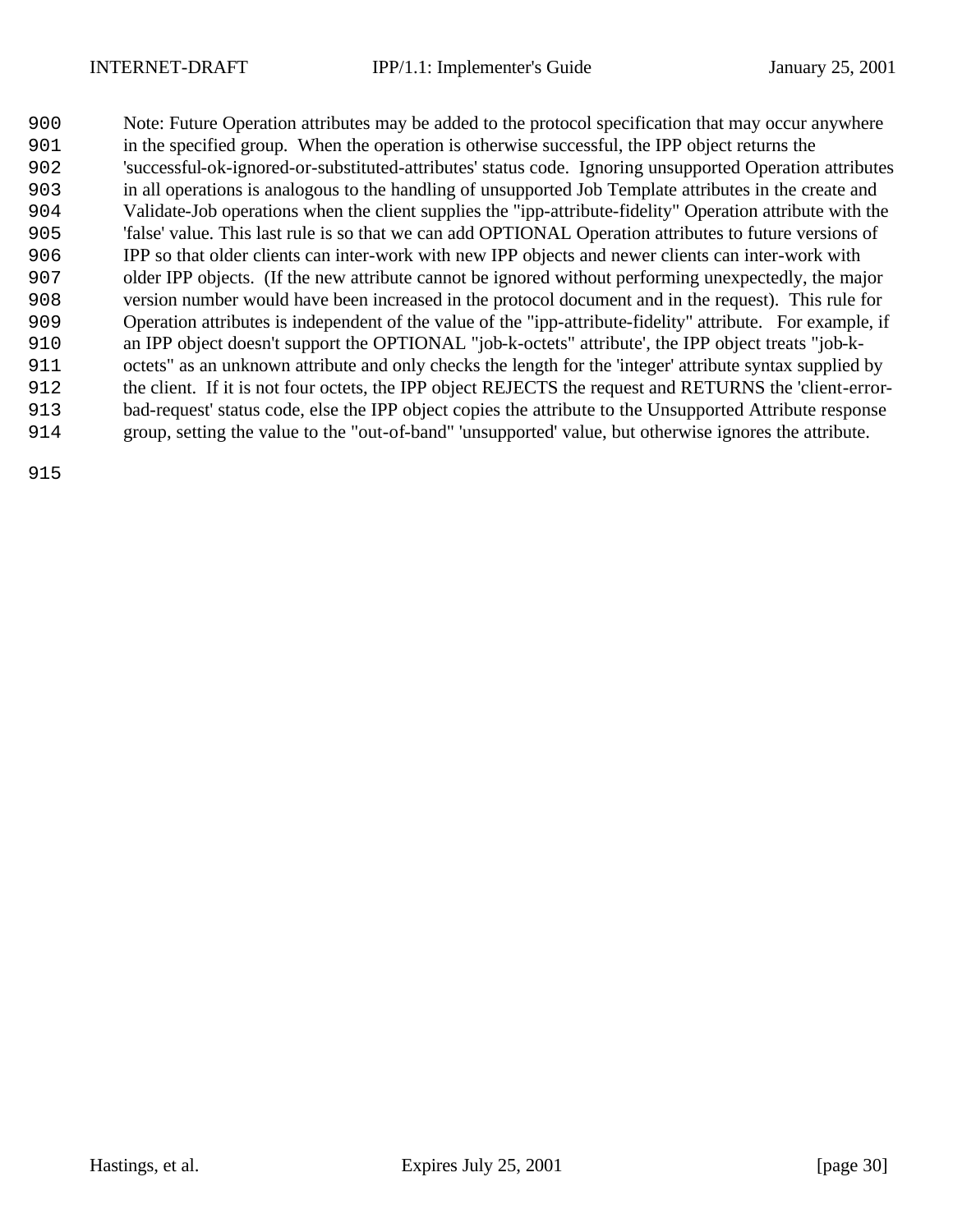# 915 **3.1.2.2 Suggested Additional Processing Steps for Operations that Create/Validate Jobs and Add**  916 **Documents**

917 This section in combination with the previous section recommends the processing steps for the Print-918 Job, Validate-Job, Print-URI, Create-Job, Send-Document, and Send-URI operations that IPP objects 919 SHOULD use. These are the operations that create jobs, validate a Print-Job request, and add

920 documents to a job.

921

922 IIG Sect # Flow IPP error status codes 923 ---------- ---- ----------------------  $924$ 925 v No 926 3.1.2.2.1 <ipp-attribute-fidelity> ------------------+ 927 <supplied?>  $928$  Yes  $|$ 929 | ipp-attribute-fidelity = no | 930 |<------------------------------+ 931 v No 932 3.1.2.2.2 <Printer is> --> server-error-not-accepting-jobs 933 <accepting jobs?> 934 Yes $\begin{array}{ccc} 934 & & & \text{Yes} \ 935 & & & \text{V} \end{array}$ 935 v err 936 3.1.2.3 <Validate values of> --> client-error-bad-request 937 <Job template attributes> client-error-request-value-too-938 long 939 <(length, tag, range,> 940 <multi-value)> 941 ok| 942 v err 943 3.1.2.3 <Validate values with> --> client-error-bad-request 944 <supported values> client-error-attributes-or-945 | values-not-supported 946 v err 947 3.1.2.3.1 <Any conflicting> --> client-error-conflicting-948 attributes 949 <Job Template attr values> client-error-attributes-or-950 values-not-supported 951 v

## 952 **3.1.2.2.1 Default "ipp-attribute-fidelity" if not supplied**

953 The Printer object checks to see if the client supplied an "ipp-attribute-fidelity" Operation attribute in 954 the Operation Attribute group (group 1) in the request. If the attribute is not supplied by the client, the 955 IPP object assumes that the value is 'false'.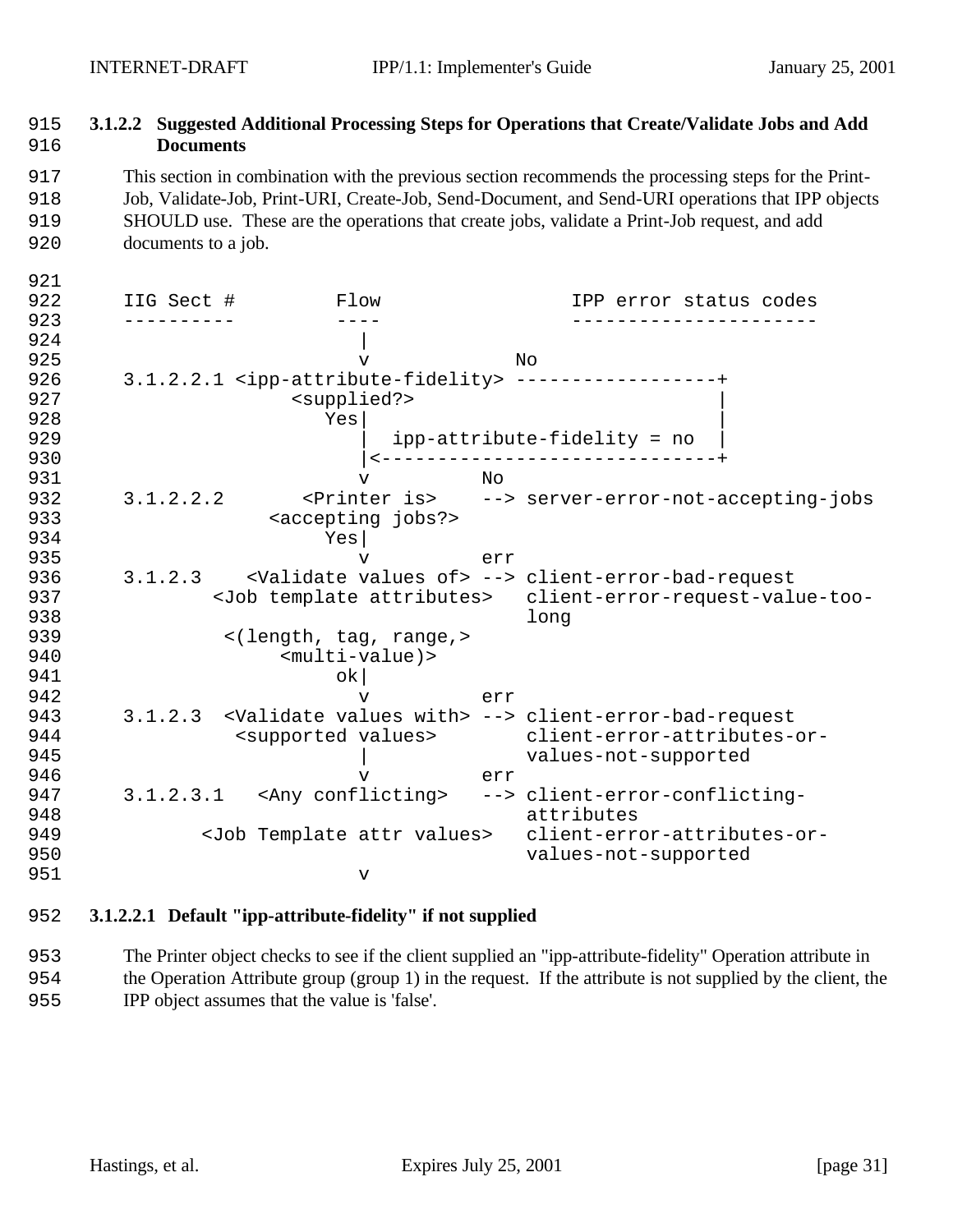## **3.1.2.2.2 Check that the Printer object is accepting jobs**

 If the value of the Printer objects "printer-is-accepting-jobs" is 'false', the Printer object REJECTS the request and RETURNS the 'server-error-not-accepting-jobs' status code.

### **3.1.2.2.3 Validate the values of the Job Template attributes**

- An IPP object validates the values of all Job Template attribute supplied by the client. The IPP object performs the analogous syntactic validation checks of each Job Template attribute value that it performs for Operation attributes (see Section 3.1.2.1.5.):
- a) that the length of each value is correct for the attribute syntax tag supplied by the client according to [RFC2911] Section 4.1.
- b) that the attribute syntax tag is correct for that attribute according to [RFC2911] Sections 4.2 to 4.4.
- c) that multiple values are supplied only for multi-valued attributes, i.e., that are 1setOf X according to [RFC2911] Sections 4.2 to 4.4.
- As in Section 3.1.2.1.5, if any of these syntactic checks fail, the IPP object REJECTS the request and RETURNS the 'client-error-bad-request' or 'client-error-request-value-too-long' status code as appropriate, independent of the value of the "ipp-attribute-fidelity". Since such an error is most likely to be an error detected by a client developer, rather than by an end-user, the IPP object NEED NOT return an indication of which attribute had the error in either the Unsupported Attributes Group or the Status Message. The description for each of these syntactic checks is explicitly expressed in the first IF statement in the following table.
- Each Job Template attribute MUST occur no more than once. If an IPP Printer receives a create 977 request with multiple occurrences of a Job Template attribute, it MAY:
- 1. reject the operation and return the 'client-error-bad-request' error status code
- 2. accept the operation and use the first occurrence of the attribute
- 3. accept the operation and use the last occurrence of the attribute
- depending on implementation. Therefore, clients MUST NOT supply multiple occurrences of the same Job Template attribute in the Job Attributes group in the request.
- **3.1.2.3 Algorithm for job validation**
- The process of validating a Job-Template attribute "xxx" against a Printer attribute "xxx-supported" can use the following validation algorithm (see section 3.2.1.2 in [RFC2911]).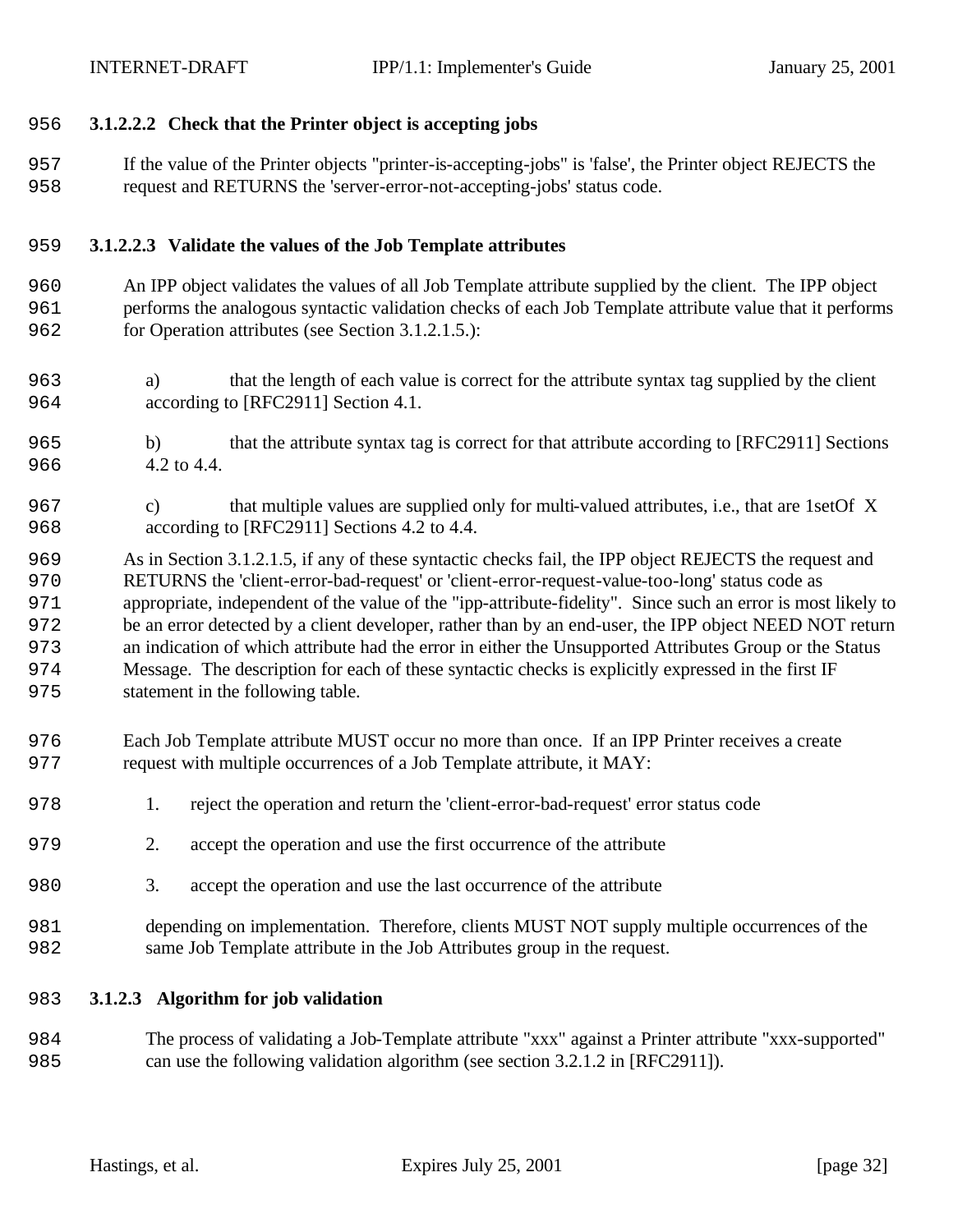To validate the value U of Job-Template attribute "xxx" against the value V of Printer "xxx-supported", perform the following algorithm:

- 988 1. If U is multi-valued, validate each value X of U by performing the algorithm in Table 7 with each value X. Each validation is separate from the standpoint of returning unsupported values. Example: If U is "finishings" that the client supplies with 'staple', 'bind' values, then X takes on the successive values: 'staple', then 'bind'
- 2. If V is multi-valued, validate X against each Z of V by performing the algorithm in Table 7 with each value Z. If a value Z validates, the validation for the attribute value X succeeds. If it fails, the algorithm is applied to the next value Z of V. If there are no more values Z of V, validation fails. Example" If V is "sides-supported" with values: 'one-sided', 'two-sided-long', and 'two- sided-short', then Z takes on the successive values: 'one-sided', 'two-sided-long', and 'two-sided- short'. If the client supplies "sides" with 'two-sided-long', the first comparison fails ('one-sided' is not equal to 'two-sided-long'), the second comparison succeeds ('two-sided-long' is equal to 'two- sided-long"), and the third comparison ('two-sided-short' with 'two-sided-long') is not even 000 performed.
- 001 3. If both U and V are single-valued, let X be U and Z be V and use the validation rules in Table 7.

## **Table 7 - Rules for validating single values X against Z**

| Attribute syntax of X | attribute syntax of Z | validated if:                               |
|-----------------------|-----------------------|---------------------------------------------|
| integer               | rangeOfInteger        | $X$ is within the range of Z                |
| uri                   | uriScheme             | the uri scheme in X is equal to $Z$         |
| any                   | boolean               | the value of Z is TRUE                      |
| any                   | any                   | X and Z are of the same type and are equal. |

 If the value of the Printer object's "xxx-supported" attribute is 'no-value' (because the system administrator hasn't configured a value), the check always fails. If the check fails, the IPP object copies the attribute to the Unsupported Attributes response group with its unsupported value. If the attribute contains more than one value, each value is checked and each unsupported value is separately copied, while supported values are not copied. If an IPP object doesn't recognize/support a Job Template attribute, i.e., there is no corresponding Printer object "xxx-supported" attribute, the IPP object treats the attribute as an unknown or unsupported attribute (see the last row in the table below).

011 If some Job Template attributes are supported for some document formats and not for others or the values are different for different document formats, the IPP object SHOULD take that into account in this validation using the value of the "document-format" supplied by the client (or defaulted to the value 014 of the Printer's "document-format-default" attribute, if not supplied by the client). For example, if "number-up" is supported for the 'text/plain' document format, but not for the 'application/postscript' document format, the check SHOULD (though it NEED NOT) depend on the value of the "document-format" operation attribute. See "document-format" in [RFC2911] section 3.2.1.1 and 3.2.5.1.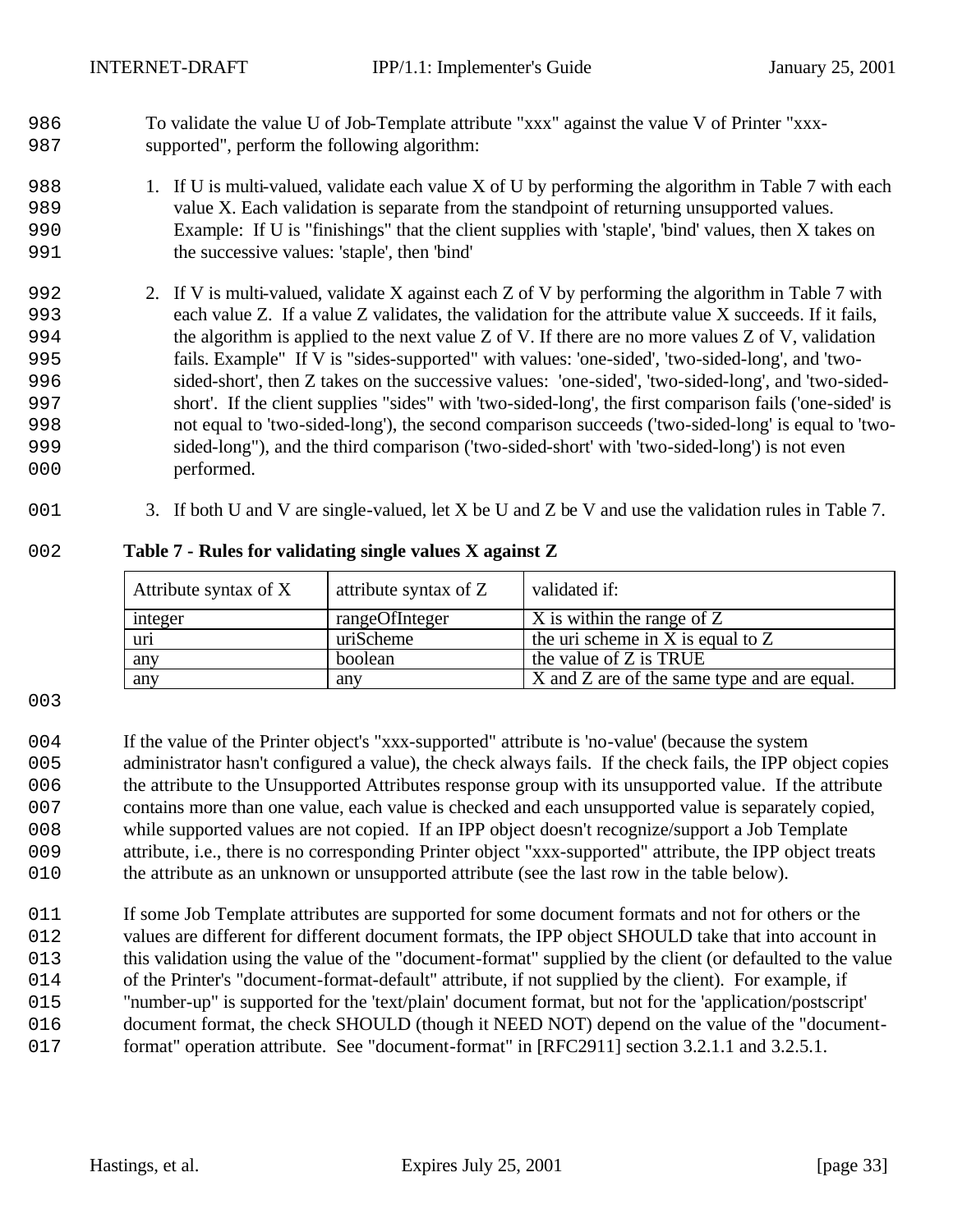Note: whether the request is accepted or rejected is determined by the value of the "ipp-attribute-

 fidelity" Operation attribute in a subsequent step, so that all Job Template attribute supplied are examined and all unsupported attributes and/or values are copied to the Unsupported Attributes 021 response group. ----------------------------------------------- 023 job-priority (integer(1:100)) 024 IF NOT a single 'integer' value with a length equal to 4 octets, REJECT/RETURN 'client-error-bad-025 request'. IF NOT supplied by the client, use the value of the Printer object's "job-priority-default" attribute at 027 job submission time. IF NOT in the range 1 to 100, inclusive, copy the attribute and the unsupported value to the 029 Unsupported Attributes response group. Map the value to the nearest supported value in the range 1:100 as specified by the number of discrete values indicated by the value of the Printer's "job-priority-supported" attribute. See 032 the formula in [RFC2911] Section 4.2.1. 034 job-hold-until (type3 keyword | name) IF NOT a single 'keyword' or 'name' value, REJECT/RETURN 'client-error-bad-request'. IF the value length is greater than 255 octets, REJECT/RETURN 'client-error-request-value-too-037 long'. IF NOT supplied by the client, use the value of the Printer object's "job-hold-until" attribute at job 039 submission time. IF NOT in the Printer object's "job-hold-until-supported" attribute, copy the attribute and the **unsupported value to the Unsupported Attributes response group.**  043 job-sheets (type3 keyword | name) IF NOT a single 'keyword' or 'name' value, REJECT/RETURN 'client-error-bad-request'. IF the value length is greater than 255 octets, REJECT/RETURN 'client-error-request-value-too-046 long'. IF NOT in the Printer object's "job-sheets-supported" attribute, copy the attribute and the unsupported value to the Unsupported Attributes response group. multiple-document-handling (type2 keyword) IF NOT a single 'keyword' value, REJECT/RETURN 'client-error-bad-request'. IF the value length is greater than 255 octets, REJECT/RETURN 'client-error-request-value-too-053 long'. IF NOT in the Printer object's "multiple-document-handling-supported" attribute, copy the attribute and the unsupported value to the Unsupported Attributes response group. 057 copies (integer(1:MAX))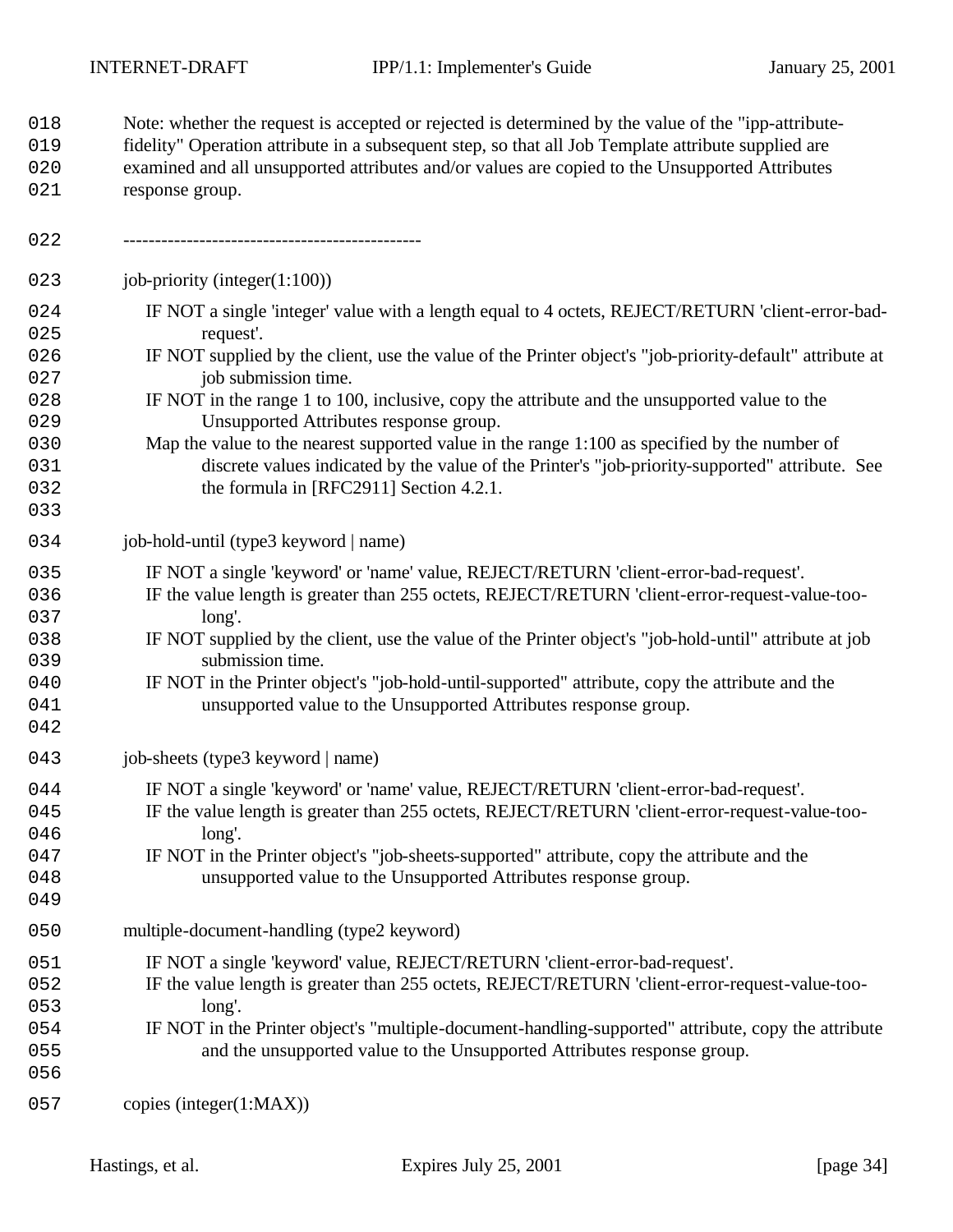| 058<br>059<br>060<br>061<br>062                      | IF NOT a single 'integer' value with a length equal to 4 octets,<br>REJECT/RETURN 'client-error-bad-request'.<br>IF NOT in range of the Printer object's "copies-supported" attribute<br>copy the attribute and the unsupported value to the Unsupported Attributes response group.                                                                                                                                                                                                                                |
|------------------------------------------------------|--------------------------------------------------------------------------------------------------------------------------------------------------------------------------------------------------------------------------------------------------------------------------------------------------------------------------------------------------------------------------------------------------------------------------------------------------------------------------------------------------------------------|
| 063                                                  | finishings (1setOf type2 enum)                                                                                                                                                                                                                                                                                                                                                                                                                                                                                     |
| 064<br>065<br>066<br>067<br>068<br>069               | IF NOT an 'enum' value(s) each with a length equal to 4 octets, REJECT/RETURN 'client-error-bad-<br>request'.<br>IF NOT in the Printer object's "finishings-supported" attribute, copy the attribute and the<br>unsupported value(s), but not any supported values, to the Unsupported Attributes response<br>group.                                                                                                                                                                                               |
| 070                                                  | page-ranges (1setOf rangeOfInteger(1:MAX))                                                                                                                                                                                                                                                                                                                                                                                                                                                                         |
| 071<br>072<br>073<br>074<br>075<br>076<br>077<br>078 | IF NOT a 'rangeOfInteger' value(s) each with a length equal to 8 octets, REJECT/RETURN 'client-<br>error-bad-request'.<br>IF first value is greater than second value in any range, the ranges are not in ascending order, or<br>ranges overlap, REJECT/RETURN 'client-error-bad-request'.<br>IF the value of the Printer object's "page-ranges-supported" attribute is 'false', copy the attribute to<br>the Unsupported Attributes response group and set the value to the "out-of-band"<br>'unsupported' value. |
| 079                                                  | sides (type2 keyword)                                                                                                                                                                                                                                                                                                                                                                                                                                                                                              |
| 080<br>081<br>082<br>083<br>084<br>085               | IF NOT a single 'keyword' value, REJECT/RETURN 'client-error-bad-request'.<br>IF the value length is greater than 255 octets, REJECT/RETURN 'client-error-request-value-too-<br>long'.<br>IF NOT in the Printer object's "sides-supported" attribute, copy the attribute and the unsupported<br>value to the Unsupported Attributes response group.                                                                                                                                                                |
| 086                                                  | number-up (integer $(1:MAX)$ )                                                                                                                                                                                                                                                                                                                                                                                                                                                                                     |
| 087<br>088<br>089<br>090<br>091                      | IF NOT a single 'integer' value with a length equal to 4 octets,<br>REJECT/RETURN 'client-error-bad-request'.<br>IF NOT a value or in the range of one of the values of the Printer object's "number-up-supported"<br>attribute, copy the attribute and value to the Unsupported Attribute response group.                                                                                                                                                                                                         |
| 092                                                  | orientation-requested (type2 enum)                                                                                                                                                                                                                                                                                                                                                                                                                                                                                 |
| 093<br>094<br>095<br>096<br>097                      | IF NOT a single 'enum' value with a length equal to 4 octets,<br>REJECT/RETURN 'client-error-bad-request'.<br>IF NOT in the Printer object's "orientation-requested-supported" attribute, copy the attribute and the<br>unsupported value to the Unsupported Attributes response group.                                                                                                                                                                                                                            |
| 098                                                  | media (type3 keyword   name)                                                                                                                                                                                                                                                                                                                                                                                                                                                                                       |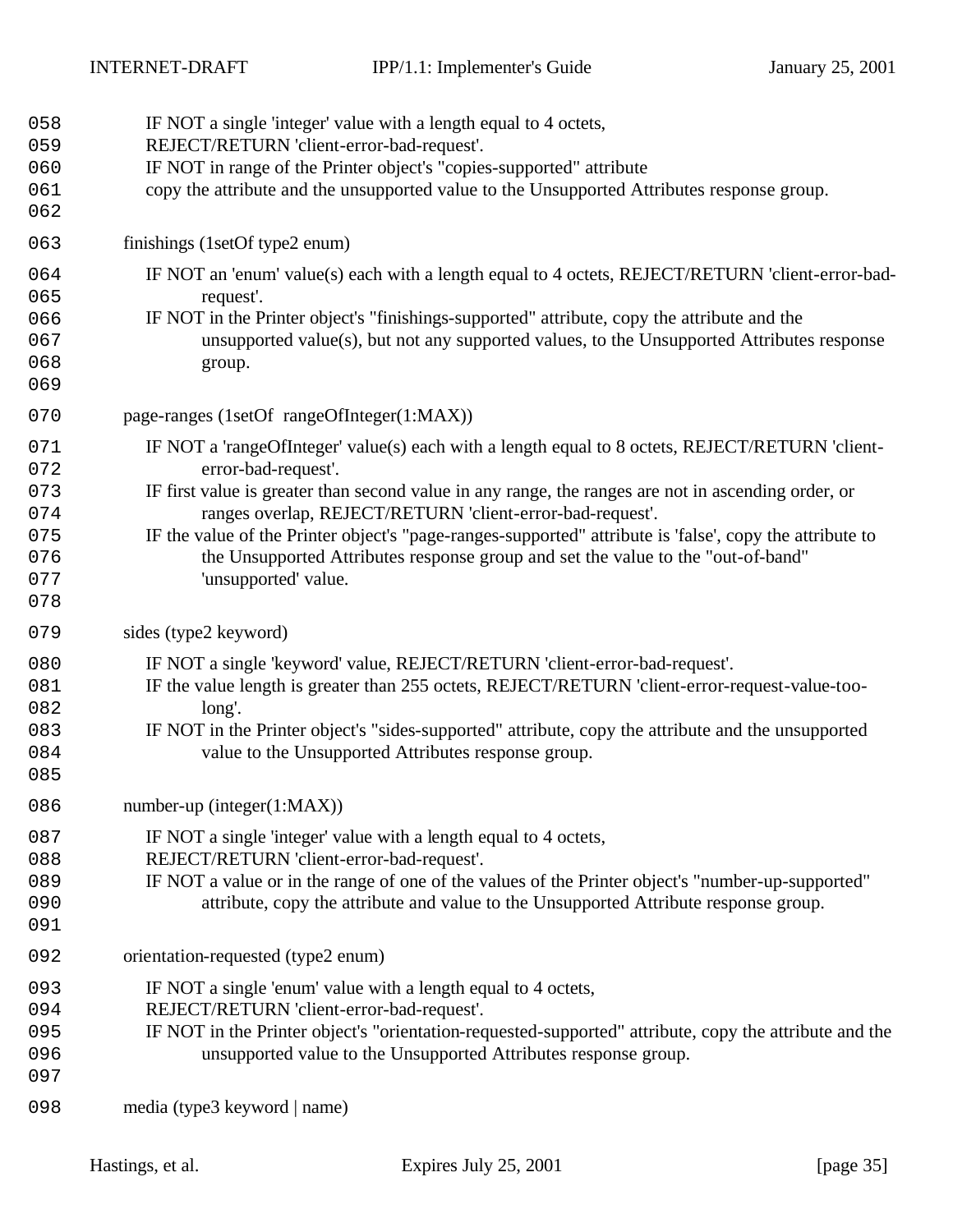| 099<br>100<br>101<br>102<br>103<br>104               | long'.                                    | IF NOT a single 'keyword' or 'name' value, REJECT/RETURN 'client-error-bad-request'.<br>IF the value length is greater than 255 octets, REJECT/RETURN 'client-error-request-value-too-<br>IF NOT in the Printer object's "media-supported" attribute, copy the attribute and the unsupported<br>value to the Unsupported Attributes response group.                                                                                                                                                                                                                                                                                                                            |
|------------------------------------------------------|-------------------------------------------|--------------------------------------------------------------------------------------------------------------------------------------------------------------------------------------------------------------------------------------------------------------------------------------------------------------------------------------------------------------------------------------------------------------------------------------------------------------------------------------------------------------------------------------------------------------------------------------------------------------------------------------------------------------------------------|
| 105                                                  | printer-resolution (resolution)           |                                                                                                                                                                                                                                                                                                                                                                                                                                                                                                                                                                                                                                                                                |
| 106<br>107<br>108<br>109<br>110                      | REJECT/RETURN 'client-error-bad-request'. | IF NOT a single 'resolution' value with a length equal to 9 octets,<br>IF NOT in the Printer object's "printer-resolution-supported" attribute, copy the attribute and the<br>unsupported value to the Unsupported Attributes response group.                                                                                                                                                                                                                                                                                                                                                                                                                                  |
| 111                                                  | print-quality (type2 enum)                |                                                                                                                                                                                                                                                                                                                                                                                                                                                                                                                                                                                                                                                                                |
| 112<br>113<br>114<br>115<br>116                      | REJECT/RETURN 'client-error-bad-request'. | IF NOT a single 'enum' value with a length equal to 4 octets,<br>IF NOT in the Printer object's "print-quality-supported" attribute, copy the attribute and the<br>unsupported value to the Unsupported Attributes response group.                                                                                                                                                                                                                                                                                                                                                                                                                                             |
| 117<br>118                                           | attribute)                                | unknown or unsupported attribute (i.e., there is no corresponding Printer object "xxx-supported"                                                                                                                                                                                                                                                                                                                                                                                                                                                                                                                                                                               |
| 119<br>120<br>121<br>122<br>123<br>124<br>125<br>126 | syntax,                                   | IF the attribute syntax supplied by the client is supported but the length is not legal for that attribute<br>REJECT/RETURN 'client-error-bad-request' if the length of the attribute syntax is fixed or 'client-<br>error-request-value-too-long' if the length of the attribute syntax is variable.<br>ELSE copy the attribute and value to the Unsupported Attributes response group and change the<br>attribute value to the "out-of-band" 'unsupported' value. Any remaining Job Template<br>Attributes are either unknown or unsupported Job Template attributes and are validated<br>algorithmically according to their attribute syntax for proper length (see below). |
| 127<br>128<br>129<br>130<br>131<br>132<br>133<br>134 | equal, "=" means equal to:                | If the attribute syntax is supported AND the length check fails, the IPP object REJECTS the request<br>and RETURNS the 'client-error-bad-request' if the length of the attribute syntax is fixed or the 'client-<br>error-request-value-too-long' status code if the length of the attribute syntax is variable. Otherwise, the<br>IPP object copies the unsupported Job Template attribute to the Unsupported Attributes response<br>group and changes the attribute value to the "out-of-band" 'unsupported' value. The following table<br>shows the length checks for all attribute syntaxes. In the following table: "<=" means less than or                               |
| 135                                                  | Name                                      | Octet length check for read-write attributes                                                                                                                                                                                                                                                                                                                                                                                                                                                                                                                                                                                                                                   |
| 136<br>137                                           | 'textWithLanguage                         | <= 1023 AND 'naturalLanguage'<br>$\leq -63$                                                                                                                                                                                                                                                                                                                                                                                                                                                                                                                                                                                                                                    |

1138 'textWithoutLanguage' <= 1023 1139 'nameWithLanguage' <= 255 AND 'naturalLanguage' <= 63 140 'nameWithoutLanguage' <= 255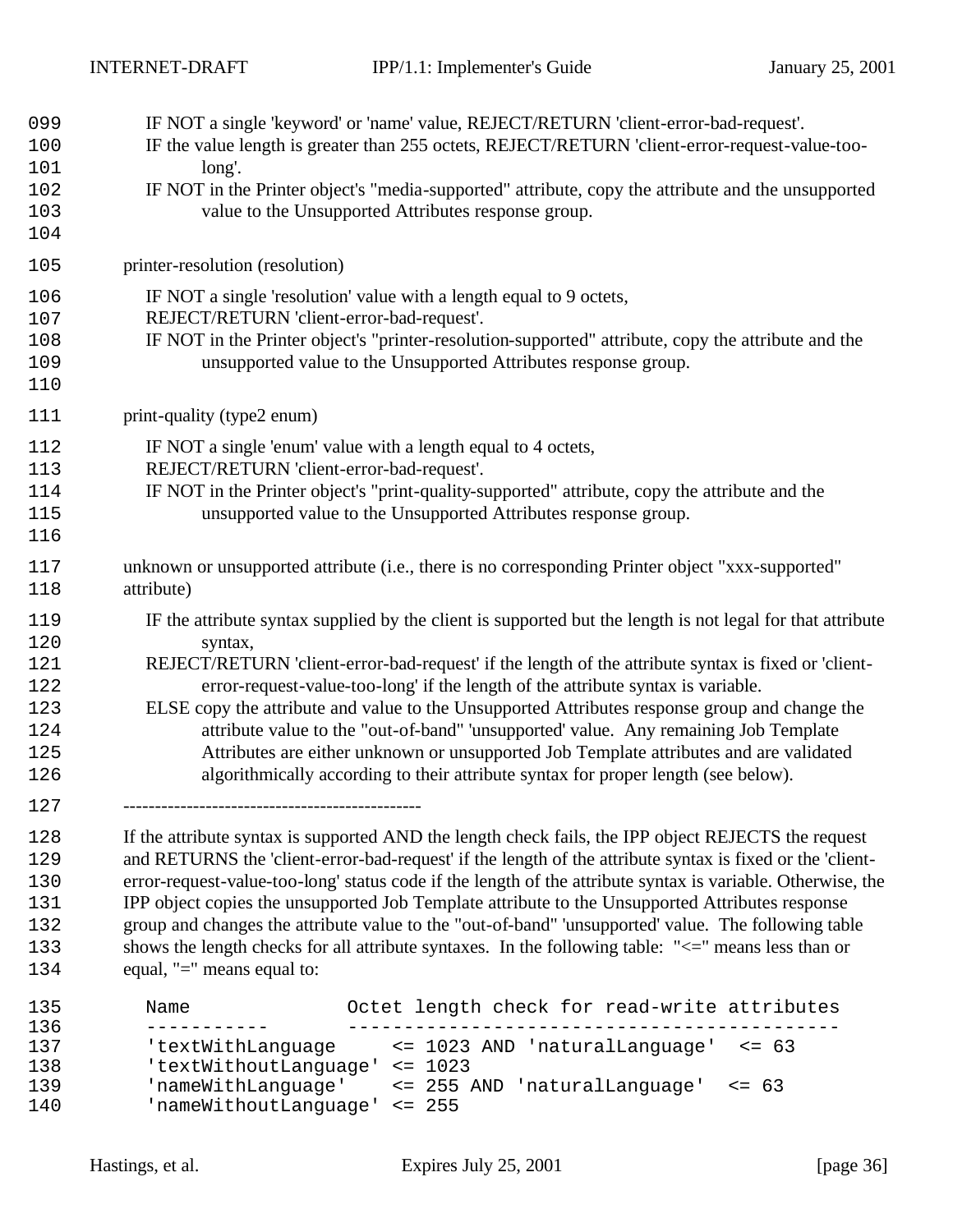| 141 | 'keyword'         | $\leq$ 255  |  |  |  |  |  |  |
|-----|-------------------|-------------|--|--|--|--|--|--|
| 142 | 'enum'            | $= 4$       |  |  |  |  |  |  |
| 143 | 'uri'             | $\leq$ 1023 |  |  |  |  |  |  |
| 144 | 'uriScheme'       | $\leq$ 63   |  |  |  |  |  |  |
| 145 | 'charset'         | $\leq$ 63   |  |  |  |  |  |  |
| 146 | 'naturalLanguage' | $\leq$ 63   |  |  |  |  |  |  |
| 147 | 'mimeMediaType'   | $\leq$ 255  |  |  |  |  |  |  |
| 148 | 'octetString'     | $\leq$ 1023 |  |  |  |  |  |  |
| 149 | 'boolean'         | $= 1$       |  |  |  |  |  |  |
| 150 | 'integer'         | $= 4$       |  |  |  |  |  |  |
| 151 | 'rangeOfInteger'  | $= 8$       |  |  |  |  |  |  |
| 152 | 'dateTime'        | $= 11$      |  |  |  |  |  |  |
| 153 | 'resolution'      | $= 9$       |  |  |  |  |  |  |
| 154 | 'lsetOf X'        |             |  |  |  |  |  |  |
| 155 |                   |             |  |  |  |  |  |  |

 Note: It's possible for a Printer to receive a zero length keyword in a request. Since this is a keyword, 157 its value needs to be compared with the supported values. Assuming that the printer doesn't have any values in its corresponding "xxx-supported" attribute that are keywords of zero length, the comparison 159 will fail. Then the request will be accepted or rejected depending on the value of "ipp-attributes-fidelity" being 'false' or 'true', respectively. No special handling is required for

## **3.1.2.3.1 Check for conflicting Job Template attributes values**

 Once all the Operation and Job Template attributes have been checked individually, the Printer object SHOULD check for any conflicting values among all the supported values supplied by the client. For example, a Printer object might be able to staple and to print on transparencies, however due to physical 165 stapling constraints, the Printer object might not be able to staple transparencies. The IPP object copies 166 the supported attributes and their conflicting attribute values to the Unsupported Attributes response 167 group. The Printer object only copies over those attributes that the Printer object either ignores or 168 substitutes in order to resolve the conflict, and it returns the original values which were supplied by the 169 client. For example suppose the client supplies "finishings" equals 'staple' and "media" equals 'transparency', but the Printer object does not support stapling transparencies. If the Printer chooses to 171 ignore the stapling request in order to resolve the conflict, the Printer objects returns "finishings" equal to 'staple' in the Unsupported Attributes response group. If any attributes are multi-valued, only the conflicting values of the attributes are copied.

Note: The decisions made to resolve the conflict (if there is a choice) is implementation dependent.

## **3.1.2.3.2 Decide whether to REJECT the request**

If there were any unsupported Job Template attributes or unsupported/conflicting Job Template

attribute values and the client supplied the "ipp-attribute-fidelity" Operation attribute with the 'true'

value in the Operation Attributes group (Group 1) in the request, the Printer object REJECTS the

request and return the status code: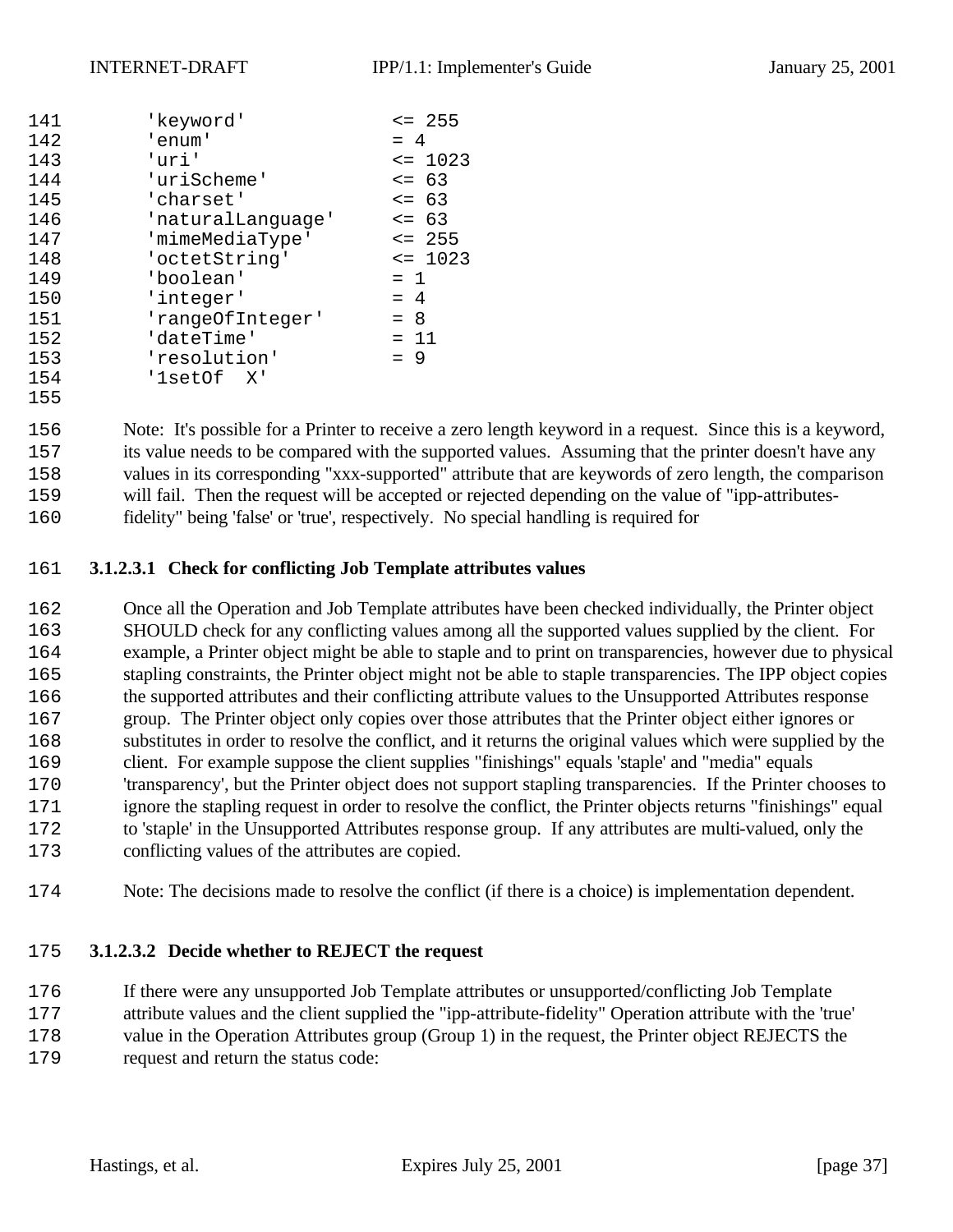180 1. 'client-error-conflicting-attributes' status code, if there were any conflicts between attributes 181 supplied by the client. 2. 'client-error-attributes-or-values-not-supported' status code, otherwise. Note: Unsupported Operation attributes or values that are returned do not affect the status returned in 185 this step. If the unsupported Operation attribute was a serious error, the above already rejected the 186 request in a previous step. If control gets to this step with unsupported Operation attributes being 187 returned, they are not serious errors. In general, the final results of Job processing are unknown at Job submission time. The client has to rely on notifications or polling to find out what happens at Job processing time. However, there are cases in which some Printers can determine at Job submission time that Job processing is going to fail. 191 As an optimization, we'd like to have the Printer reject the Job in these cases. 192 There are three types of "processing" errors that might be detectable at Job submission time: 193 1. 'client-error-document-format-not-supported' : For the Print-Job, Send-Document, Print-URI, and 194 Send-URI operations, if all these conditions are true: 195 - the Printer supports auto-sensing, - the request "document-format" operation attribute is 'application/octet-stream', 197 - the Printer receives document data before responding, - the Printer auto-senses the document format before responding, 199 - the sensed document format is not supported by the Printer then the Printer should respond with 'client-error-document-format-not-supported' status. 2. 'client-error-compression-error': For the Print-Job, Send-Document, Print-URI, and Send-URI operations, if all these conditions are true: - the client supplies a supported value for the "compression" operation attribute in the request - the Printer receives document data before responding, - the Printer attempts to decompress the document data before responding, - the document data cannot be decompressed using the algorithm specified by the "compression" operation attribute then the Printer should respond with 'client-error-compression-error' status. 3. 'client-error-document-access-error': For the Print-URI, and Send-URI operations, if the Printer attempts and fails to pull the referenced document data before responding, it should respond with 'client-error-document-access-error' status. Some Printers are not able to detect these errors until Job processing time. In that case, the errors are recorded in the corresponding job-state and job-state reason attributes. (There is no standard way for a client to determine whether a Printer can detect these errors at Job submission time.) For example, if auto-sensing happens AFTER the job is accepted (as opposed to auto-sensing at submit time before returning the response), the implementation aborts the job, puts the job in the 'aborted' state and sets the 'unsupported-document-format' value in the job's "job-state-reasons".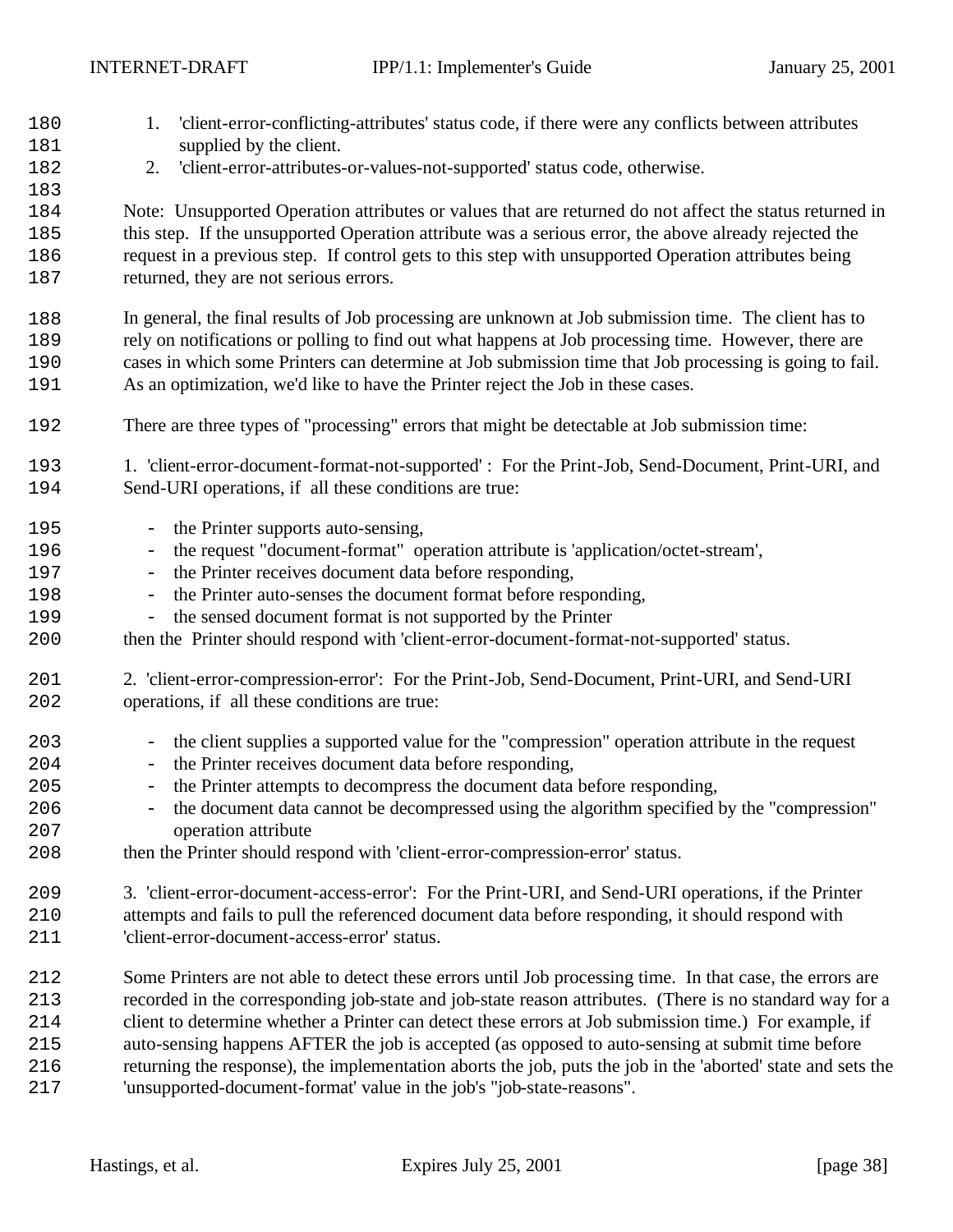- A client should always provide a valid "document-format" operation attribute whenever practical. In
- the absence of other information, a client itself may sniff the document data to determine document format.
- Auto sensing at Job submission time may be more difficult for the Printer when combined with
- compression. For auto-sensed Jobs, a client may be better off deferring compression to the transfer protocol layer, e.g.; by using the HTTP Content-Encoding header.

## **3.1.2.3.3 For the Validate-Job operation, RETURN one of the success status codes**

| 225        | If the requested operation is the Validate-Job operation, the Printer object returns:                                                                                                                            |
|------------|------------------------------------------------------------------------------------------------------------------------------------------------------------------------------------------------------------------|
| 226<br>227 | the "successful-ok" status code, if there are no unsupported or conflicting Job Template<br>1.<br>attributes or values.                                                                                          |
| 228<br>229 | 2. the "successful-ok-conflicting-attributes, if there are any conflicting Job Template attribute or<br>values.                                                                                                  |
| 230<br>231 | the "successful-ok-ignored-or-substituted-attributes, if there are only unsupported Job Template<br>3.<br>attributes or values.                                                                                  |
| 232        |                                                                                                                                                                                                                  |
| 233<br>234 | Note: Unsupported Operation attributes or values that are returned do not affect the status returned in<br>this step. If the unsupported Operation attribute was a serious error, the above already rejected the |

 request in a previous step. If control gets to this step with unsupported Operation attributes being returned, they are not serious errors.

## **3.1.2.3.4 Create the Job object with attributes to support**

- If the "ipp-attribute-fidelity" Operation attribute is set to 'false' (or it was not supplied by the client in the Operation Attributes group), the Printer object:
- 1. creates a Job object, assigns a unique value to the job's "job-uri" and "job-id" attributes, and initializes all of the job's other supported Job Description attributes.
- 242 2. removes all unsupported attributes from the Job object.
- 3. for each unsupported value, removes either the unsupported value or substitutes the unsupported attribute value with some supported value. If an attribute has no values after removing unsupported values from it, the attribute is removed from the Job object (so that the normal default behavior at job processing time will take place for that attribute).
- 4. for each conflicting value, removes either the conflicting value or substitutes the conflicting attribute value with some other supported value. If an attribute has no values after removing conflicting values from it, the attribute is removed from the Job object (so that the normal default behavior at job processing time will take place for that attribute).
-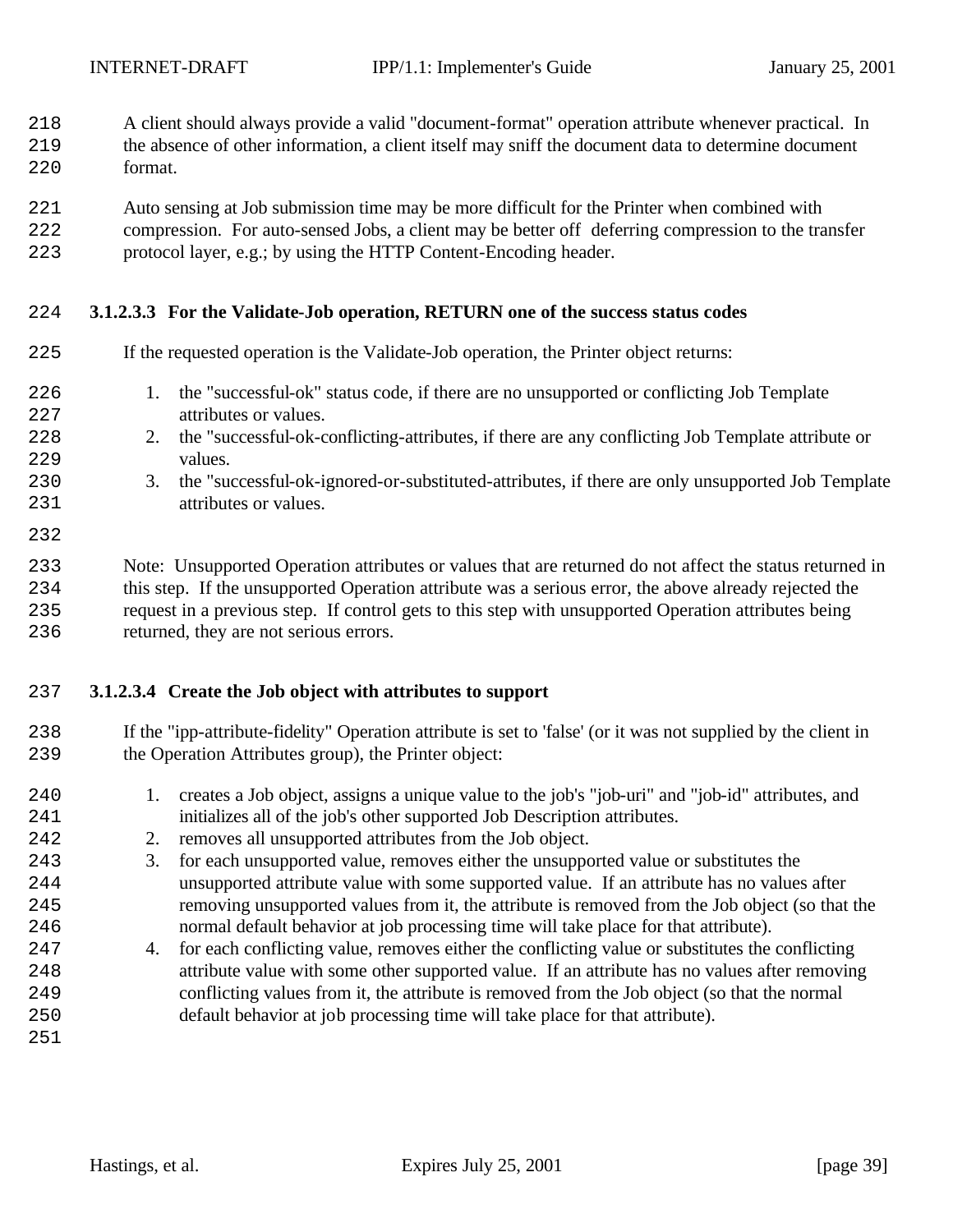If there were no attributes or values flagged as unsupported, or the value of the 'ipp-attribute-fidelity" Operation attribute was 'false', the Printer object is able to accept the create request and create a new Job object. If the "ipp-attribute-fidelity" Operation attribute is set to 'true', the Job Template attributes that populate the new Job object are necessarily all the Job Template attributes supplied in the create request. If the "ipp-attribute-fidelity" Operation attribute is set to 'false', the Job Template attributes that populate the new Job object are all the client supplied Job Template attributes that are supported or that have value substitution. Thus, some of the requested Job Template attributes may not appear in the Job object because the Printer object did not support those attributes. The attributes that populate the Job object are persistently stored with the Job object for that Job. A Get-Job-Attributes operation on that Job object will return only those attributes that are persistently stored with the Job object.

- Note: All Job Template attributes that are persistently stored with the Job object are intended to be "override values"; that is, they that take precedence over whatever other embedded instructions might be in the document data itself. However, it is not possible for all Printer objects to realize the semantics of "override". End users may query the Printer's "pdl-override-supported" attribute to determine if the Printer either attempts or does not attempt to override document data instructions with IPP attributes.
- There are some cases, where a Printer supports a Job Template attribute and has an associated default 268 value set for that attribute. In the case where a client does not supply the corresponding attribute, the Printer does not use its default values to populate Job attributes when creating the new Job object; only Job Template attributes actually in the create request are used to populate the Job object. The Printer's default values are only used later at Job processing time if no other IPP attribute or instruction embedded in the document data is present.
- Note: If the default values associated with Job Template attributes that the client did not supply were to be used to populate the Job object, then these values would become "override values" rather than defaults. If the Printer supports the 'attempted' value of the "pdl-override-supported" attribute, then these override values could replace values specified within the document data. This is not the intent of the default value mechanism. A default value for an attribute is used only if the create request did not specify that attribute (or it was ignored when allowed by "ipp-attribute-fidelity" being 'false') and no value was provided within the content of the document data.
- If the client does not supply a value for some Job Template attribute, and the Printer does not support that attribute, as far as IPP is concerned, the result of processing that Job (with respect to the missing 282 attribute) is undefined.
- **3.1.2.3.5 Return one of the success status codes**
- Once the Job object has been created, the Printer object accepts the request and returns to the client:
- 1. the 'successful-ok' status code, if there are no unsupported or conflicting Job Template attributes 286 or values.
- 287 2. the 'successful-ok-conflicting-attributes' status code, if there are any conflicting Job Template **attribute or values**.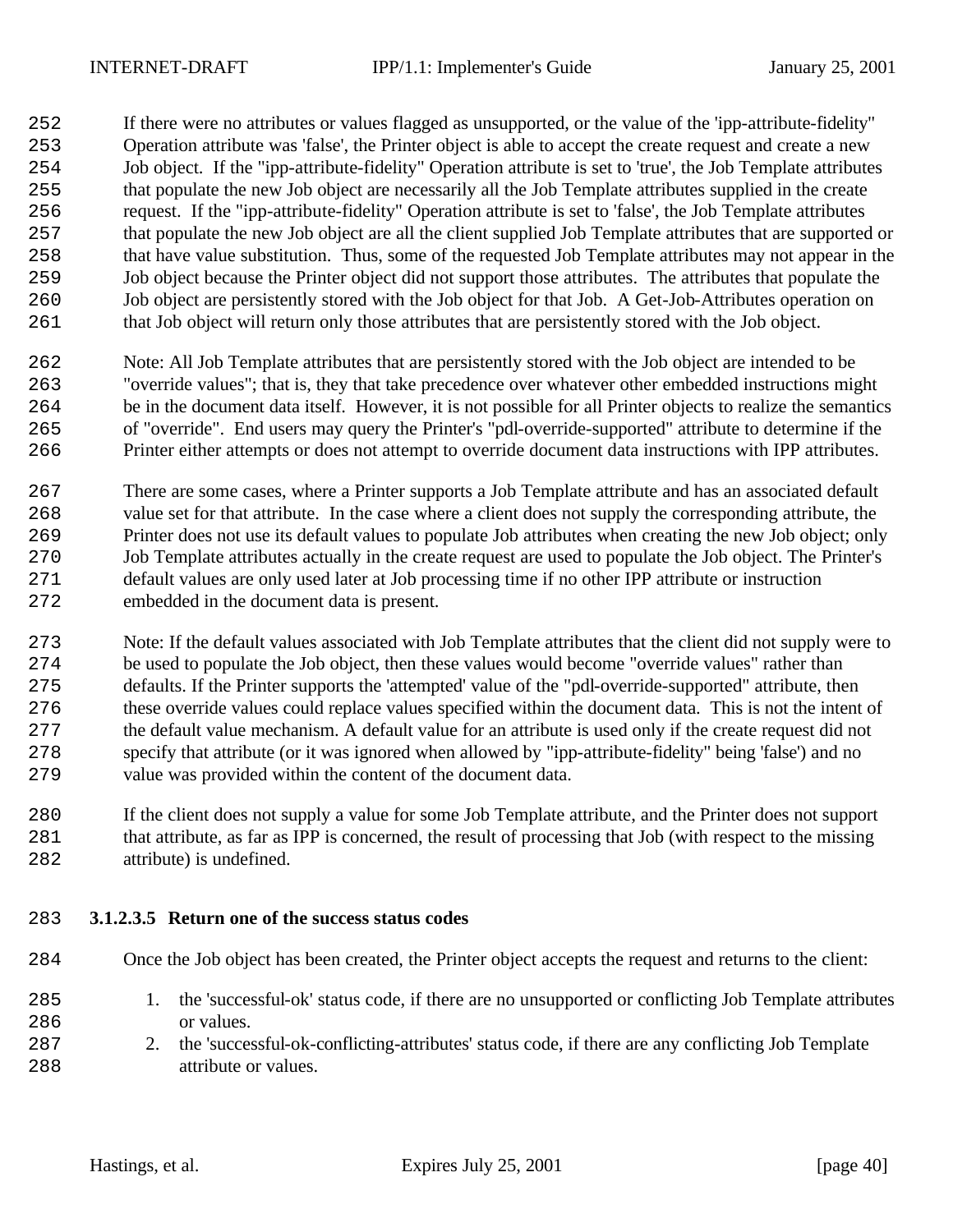3. the 'successful-ok-ignored-or-substituted-attributes' status code, if there are only unsupported Job Template attributes or values.

 Note: Unsupported Operation attributes or values that are returned do not affect the status returned in this step. If the unsupported Operation attribute was a serious error, the above already rejected the request in a previous step. If control gets to this step with unsupported Operation attributes being returned, they are not serious errors.

 The Printer object also returns Job status attributes that indicate the initial state of the Job ('pending', 'pending-held', 'processing', etc.), etc. See Print-Job Response, [RFC2911] section 3.2.1.2.

## **3.1.2.3.6 Accept appended Document Content**

 The Printer object accepts the appended Document Content data and either starts it printing, or spools it for later processing.

## **3.1.2.3.7 Scheduling and Starting to Process the Job**

 The Printer object uses its own configuration and implementation specific algorithms for scheduling the Job in the correct processing order. Once the Printer object begins processing the Job, the Printer changes the Job's state to 'processing'. If the Printer object supports PDL override (the "pdl-override- supported" attribute set to 'attempted'), the implementation does its best to see that IPP attributes take precedence over embedded instructions in the document data.

## **3.1.2.3.8 Completing the Job**

 The Printer object continues to process the Job until it can move the Job into the 'completed' state. If an Cancel-Job operation is received, the implementation eventually moves the Job into the 'canceled' state. If the system encounters errors during processing that do not allow it to progress the Job into a completed state, the implementation halts all processing, cleans up any resources, and moves the Job into the 'aborted' state.

#### **3.1.2.3.9 Destroying the Job after completion**

 Once the Job moves to the 'completed', 'aborted', or 'canceled' state, it is an implementation decision as to when to destroy the Job object and release all associated resources. Once the Job has been destroyed, the Printer would return either the "client-error-not-found" or "client-error-gone" status codes for operations directed at that Job.

 Note: the Printer object SHOULD NOT re-use a "job-uri" or "job-id" value for a sufficiently long time after a job has been destroyed, so that stale references kept by clients are less likely to access the wrong (newer) job.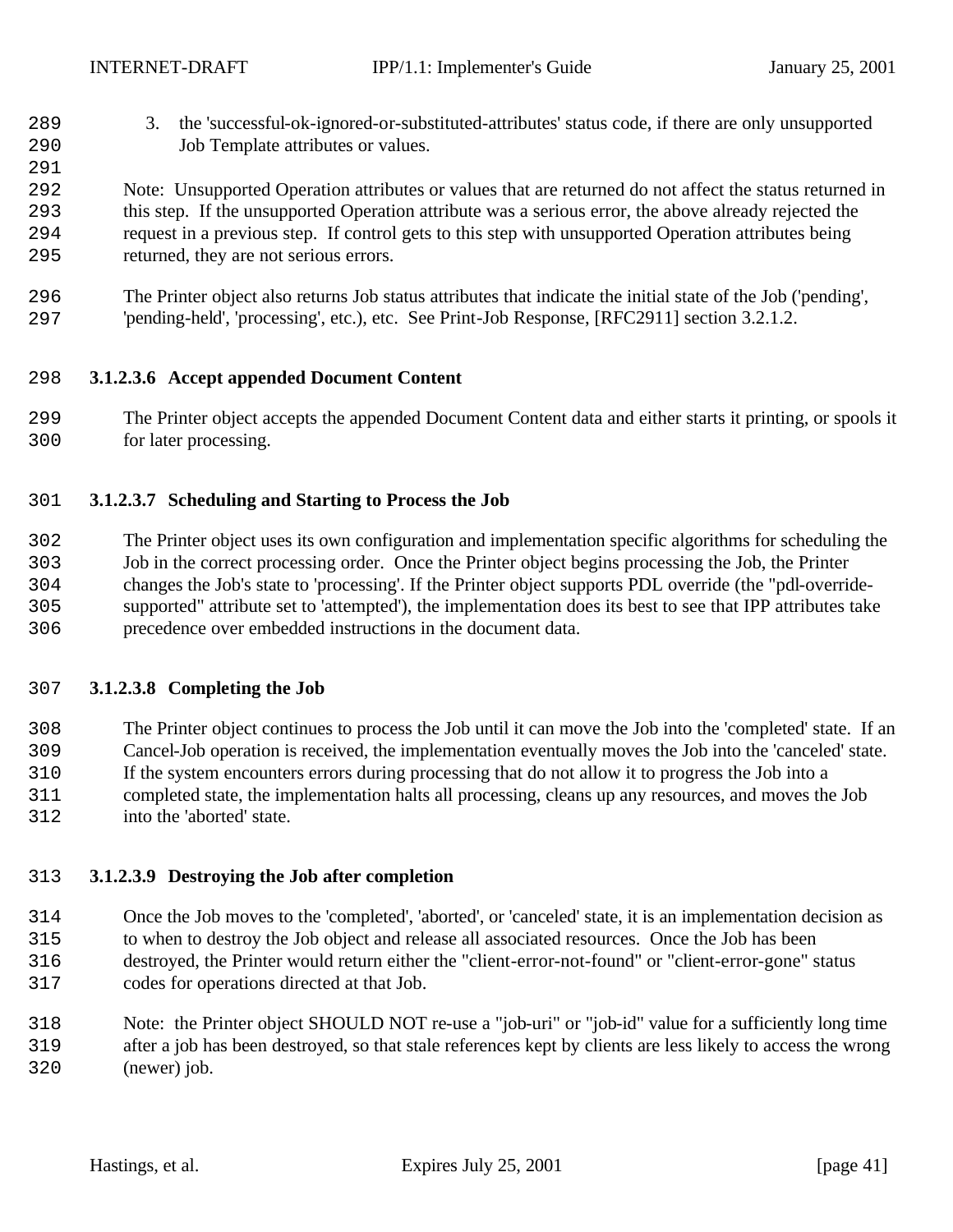## **3.1.2.3.10 Interaction with "ipp-attribute-fidelity"**

 Some Printer object implementations may support "ipp-attribute-fidelity" set to 'true' and "pdl-override- supported" set to 'attempted' and yet still not be able to realize exactly what the client specifies in the create request. This is due to legacy decisions and assumptions that have been made about the role of job instructions embedded within the document data and external job instructions that accompany the document data and how to handle conflicts between such instructions. The inability to be 100% precise about how a given implementation will behave is also compounded by the fact that the two special attributes, "ipp-attribute-fidelity" and "pdl-"override-supported", apply to the whole job rather than specific values for each attribute. For example, some implementations may be able to override almost all Job Template attributes except for "number-up". Character Sets, natural languages, and

- internationalization
- This section discusses character set support, natural language support and internationalization.

#### **3.1.2.3.11 Character set code conversion support**

 IPP clients and IPP objects are REQUIRED to support UTF-8. They MAY support additional charsets. It is RECOMMENDED that an IPP object also support US-ASCII, since many clients support US- ASCII, and indicate that UTF-8 and US-ASCII are supported by populating the Printer's "charset- supported" with 'utf-8' and 'us-ascii' values. An IPP object is required to code covert with as little loss as possible between the charsets that it supports, as indicated in the Printer's "charsets-supported" attribute.

- How should the server handle the situation where the "attributes-charset" of the response itself is "us-ascii", but one or more attributes in that response is in the "utf-8" format?
- Example: Consider a case where a client sends a Print-Job request with "utf-8" as the value of "attributes-charset" and with the "job-name" attribute supplied. Later another client submits a Get-Job- Attribute or Get-Jobs request. This second request contains the "attributes-charset" with value "us-ascii" and "requested-attributes" attribute with exactly one value "job-name".
- According to the RFC2911 document (section 3.1.4.2), the value of the "attributes-charset" for the response of the second request must be "us-ascii" since that is the charset specified in the request. The "job-name" value, however, is in "utf-8" format. Should the request be rejected even though both "utf- 8" and "us-ascii" charsets are supported by the server? or should the "job-name" value be converted to "us-ascii" and return "successful-ok-conflicting-attributes" (0x0002) as the status code?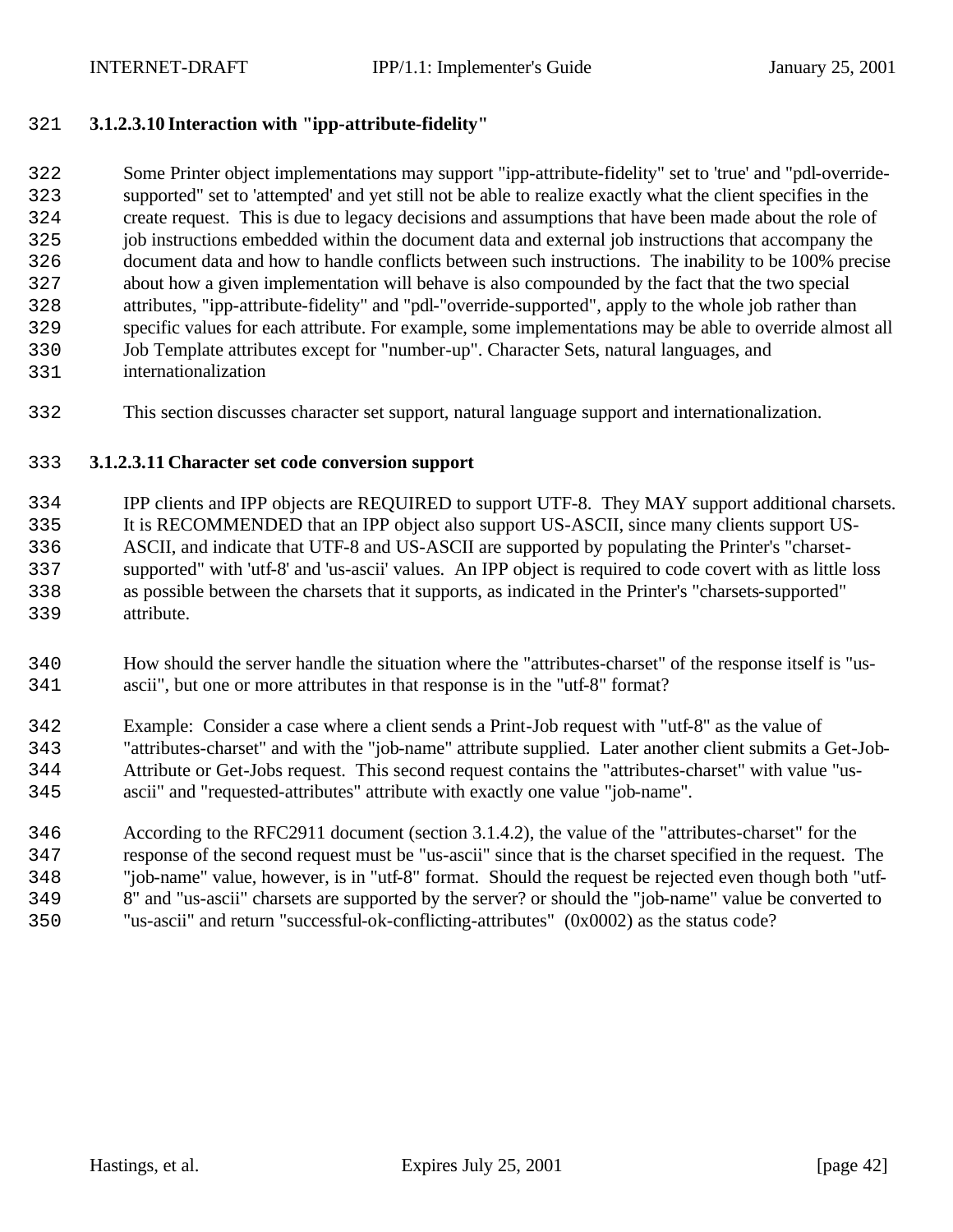Answer: An IPP object that supports both utf-8 (REQUIRED) and us-ascii, the second paragraph of section 3.1.4.2 applies so that the IPP object MUST accept the request, perform code set conversion between these two charsets with "the highest fidelity possible" and return 'successful-ok', rather than a warning 'successful-ok-conflicting-attributes, or an error. The printer will do the best it can to convert between each of the character sets that it supports--even if that means providing a string of question marks because none of the characters are representable in US ASCII. If it can't perform such conversion, it MUST NOT advertise us-ascii as a value of its "attributes-charset-supported" and MUST reject any request that requests 'us-ascii'.

- One IPP object implementation strategy is to convert all request text and name values to a Unicode internal representation. This is 16-bit and virtually universal. Then convert to the specified operation attributes-charset on output.
- Also it would be smarter for a client to ask for 'utf-8', rather than 'us-ascii' and throw away characters that it doesn't understand, rather than depending on the code conversion of the IPP object.

## **3.1.2.3.12What charset to return when an unsupported charset is requested (Issue 1.19)?**

- Section 3.1.4.1 Request Operation attributes was clarified in November 1998 as follows:
- All clients and IPP objects MUST support the 'utf-8' charset [RFC2044] and MAY support additional charsets provided that they are registered with IANA [IANA-CS]. If the Printer object does not support the client supplied charset value, the Printer object MUST reject the request, set the "attributes- charset" to 'utf-8' in the response, and return the 'client-error-charset-not-supported' status code and any 'text' or 'name' attributes using the 'utf-8' charset.
- Since the client and IPP object MUST support UTF-8, returning any text or name attributes in UTF-8 when the client requests a charset that is not supported should allow the client to display the text or name.
- Since such an error is a client error, rather than a user error, the client should check the status code first so that it can avoid displaying any other returned 'text' and 'name' attributes that are not in the charset requested.
- Furthermore, [RFC2911] section 14.1.4.14 client-error-charset-not-supported (0x040D) was clarified in November 1998 as follows:
- For any operation, if the IPP Printer does not support the charset supplied by the client in the "attributes-charset" operation attribute, the Printer MUST reject the operation and return this status and
- any 'text' or 'name' attributes using the 'utf-8' charset (see Section 3.1.4.1).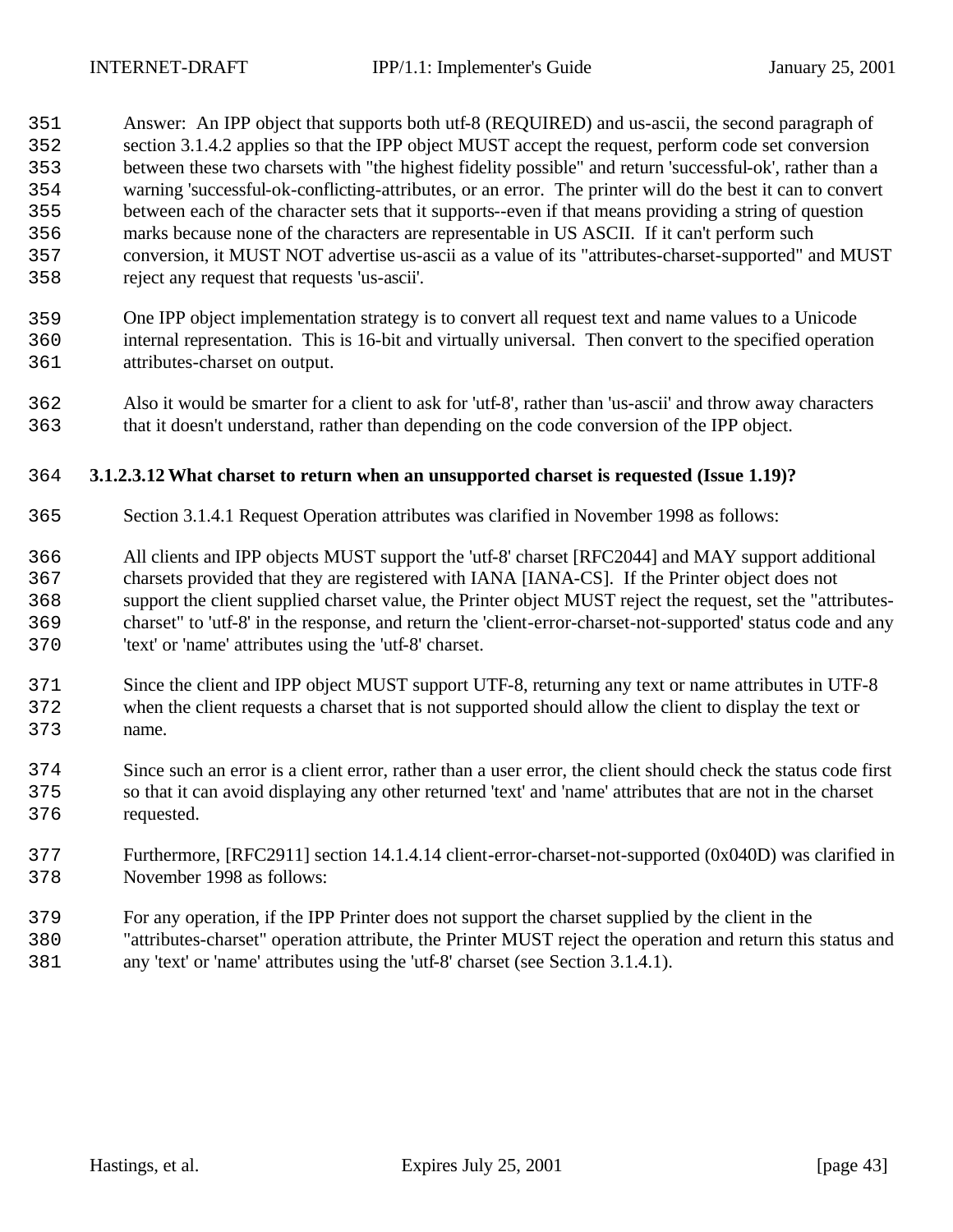## **3.1.2.3.13 Natural Language Override (NLO)**

 The 'text' and 'name' attributes each have two forms. One has an implicit natural language, and the other has an explicit natural language. The 'textWithoutLanguage' and 'textWithLanguage' are the two 'text' forms. The 'nameWithoutLanguage" and 'nameWithLanguage are the two 'name' forms. If a receiver (IPP object or IPP client) supports an attribute with attribute syntax 'text', it MUST support both forms in a request and a response. A sender (IPP client or IPP object) MAY send either form for any such attribute. When a sender sends a WithoutLanguage form, the implicit natural language is specified in the "attributes-natural-language" operation attribute, which all senders MUST include in every request and response.

 When a sender sends a WithLanguage form, it MAY be different from the implicit natural language supplied by the sender or it MAY be the same. The receiver MUST treat either form equivalently.

 There is an implementation decision for senders, whether to always send the WithLanguage forms or use the WithoutLanguage form when the attribute's natural language is the same as the request or response. The former approach makes the sender implementation simpler. The latter approach is more efficient on the wire and allows inter-working with non-conforming receivers that fail to support the WithLanguage forms. As each approach have advantages, the choice is completely up to the implementer of the sender.

- Furthermore, when a client receives a 'text' or 'name' job attribute that it had previously supplied, that client MUST NOT expect to see the attribute in the same form, i.e., in the same WithoutLanguage or WithLanguage form as the client supplied when it created the job. The IPP object is free to transform the attribute from the WithLanguage form to the WithoutLanguage form and vice versa, as long as the natural language is preserved. However, in order to meet this latter requirement, it is usually simpler for the IPP object implementation to store the natural language explicitly with the attribute value, i.e., to store using an internal representation that resembles the WithLanguage form.
- The IPP Printer MUST copy the natural language of a job, i.e., the value of the "attributes-natural- language" operation attribute supplied by the client in the create operation, to the Job object as a Job Description attribute, so that a client is able to query it. In returning a Get-Job-Attributes response, the IPP object MAY return one of three natural language values in the response's "attributes-natural- language" operation attribute: (1) that requested by the requester, (2) the natural language of the job, or (3) the configured natural language of the IPP Printer, if the requested language is not supported by the IPP Printer.
- This "attributes-natural-language" Job Description attribute is useful for an IPP object implementation that prints start sheets in the language of the user who submitted the job. This same Job Description attribute is useful to a multi-lingual operator who has to communicate with different job submitters in different natural languages. This same Job Description attribute is expected to be used in the future to generate notification messages in the natural language of the job submitter.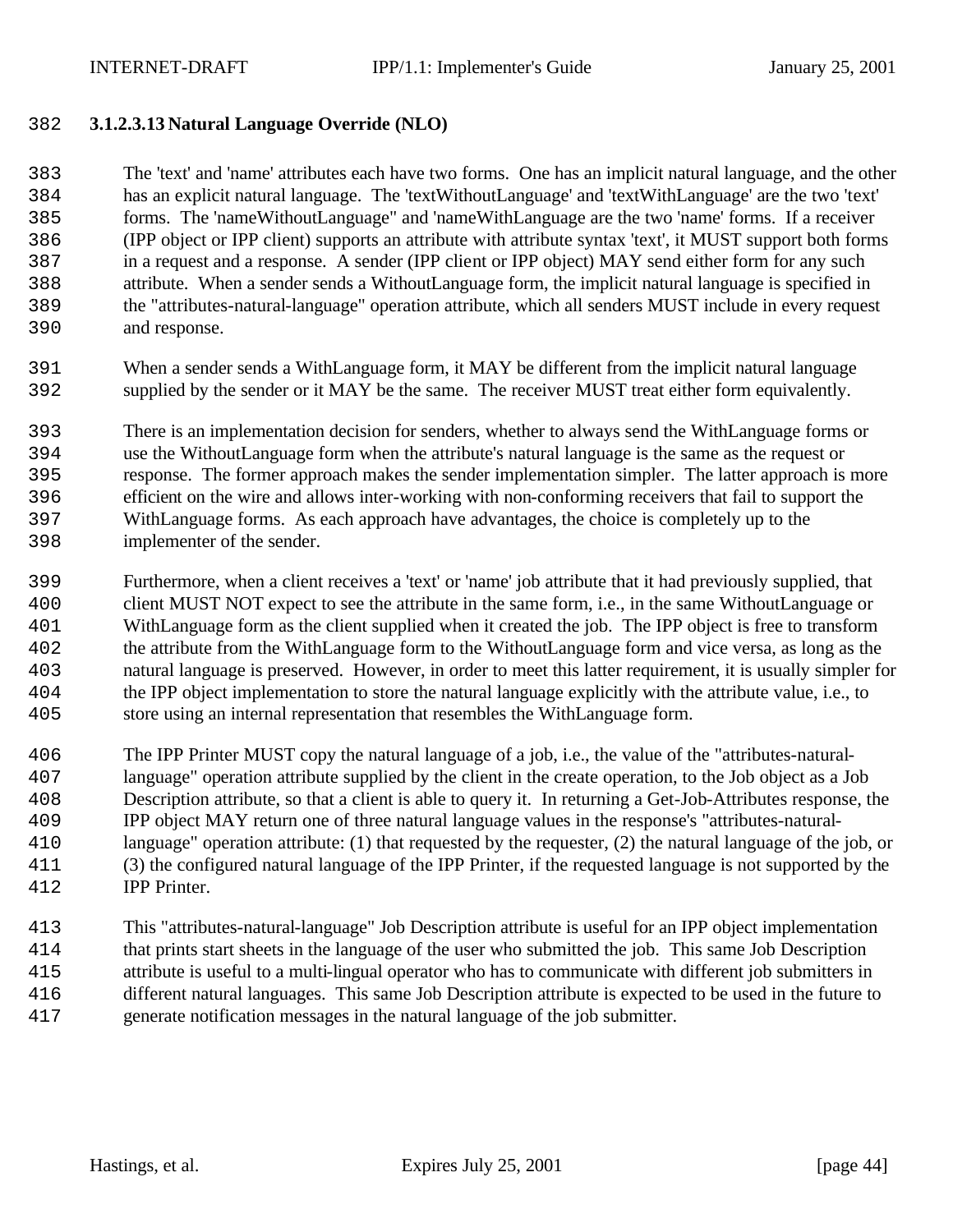- Early drafts of [RFC2911] contained a job-level natural language override (NLO) for the Get-Jobs
- response. A job-level (NLO) is an (unrequested) Job Attribute which then specified the implicit natural
- language for any other WithoutLanguage job attributes returned in the response for that job.
- Interoperability testing of early implementations showed that no one was implementing the job-level
- NLO in Get-Job responses. So the job-level NLO was eliminated from the Get-Jobs response. This
- simplification makes all requests and responses consistent in that the implicit natural language for any WithoutLanguage 'text' or 'name' form is always supplied in the request's or response's "attributes-
- natural-language" operation attribute.
	-

# **3.1.3 Status codes returned by operation**

- This section corresponds to [RFC2911] section 3.1.6 "Operation Response Status Codes and Status Messages". This section lists all status codes once in the first operation (Print-Job). Then it lists the status codes that are different or specialized for subsequent operations under each operation.
- **3.1.3.1 Printer Operations**

# **3.1.3.1.1 Print-Job**

- The Printer object MUST return one of the following "status-code" values for the indicated reason. Whether all of the document data has been accepted or not before returning the success or error response depends on implementation. See Section 13 in [RFC2911] for a more complete description of each status code.
- For the following success status codes, the Job object has been created and the "job-id", and "job-uri" assigned and returned in the response:
- successful-ok: no request attributes were substituted or ignored.
- successful-ok-ignored-or-substituted-attributes: some supplied (1) attributes were ignored or (2) unsupported attribute syntaxes or values were substituted with supported values or were ignored. Unsupported attributes, attribute syntax's, or values MUST be returned in the Unsupported Attributes group of the response.
- successful-ok-conflicting-attributes: some supplied attribute values conflicted with the values of other supplied attributes and were either substituted or ignored. Attributes or values which conflict with other attributes and have been substituted or ignored MUST be returned in the Unsupported Attributes group of the response as supplied by the client.
- 
- [RFC2911] section 3.1.6 Operation Status Codes and Messages states:
- If the Printer object supports the "status-message" operation attribute, it SHOULD use the REQUIRED 'utf-8' charset to return a status message for the following error status codes (see section 13 in [RFC2911]): 'client-error-bad-request', 'client-error-charset-not-supported', 'server- error-internal-error', 'server-error-operation-not-supported', and 'server-error-version-not-supported'. In this case, it MUST set the value of the "attributes-charset" operation attribute to 'utf-8' in the error response.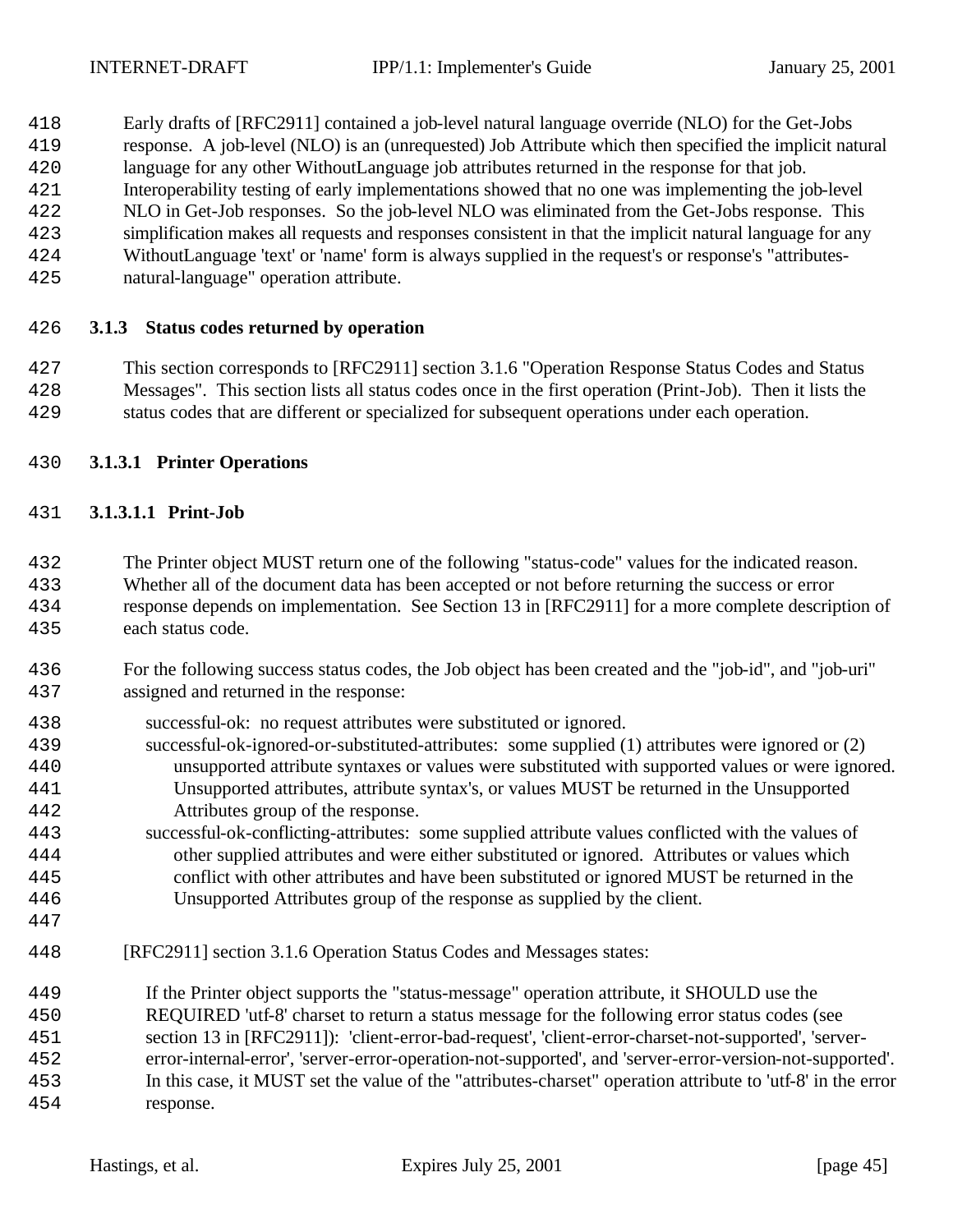| 455 | For the following error status codes, no job is created and no "job-id" or "job-uri" is returned:  |
|-----|----------------------------------------------------------------------------------------------------|
| 456 | client-error-bad-request: The request syntax does not conform to the specification.                |
| 457 | client-error-forbidden: The request is being refused for authorization or authentication reasons.  |
| 458 | The implementation security policy is to not reveal whether the failure is one of                  |
| 459 | authentication or authorization.                                                                   |
| 460 | client-error-not-authenticated: Either the request requires authentication information to be       |
| 461 | supplied or the authentication information is not sufficient for authorization.                    |
| 462 | client-error-not-authorized: The requester is not authorized to perform the request on the target  |
| 463 | object.                                                                                            |
| 464 | client-error-not-possible: The request cannot be carried out because of the state of the system.   |
| 465 | See also 'server-error-not-accepting-jobs' status code, which MUST take precedence if the          |
| 466 | Printer object's "printer-accepting-jobs" attribute is 'false'.                                    |
| 467 | client-error-timeout: not applicable.                                                              |
| 468 | client-error-not-found: the target object does not exist.                                          |
| 469 | client-error-gone: the target object no longer exists and no forwarding address is known.          |
| 470 | client-error-request-entity-too-large: the size of the request and/or print data exceeds the       |
| 471 | capacity of the IPP Printer to process it.                                                         |
| 472 | client-error-request-value-too-long: the size of request variable length attribute values, such as |
| 473 | 'text' and 'name' attribute syntax's, exceed the maximum length specified in [RFC2911] for the     |
| 474 | attribute and MUST be returned in the Unsupported Attributes Group.                                |
| 475 | client-error-document-format-not-supported: the document format supplied is not supported.         |
| 476 | The "document-format" attribute with the unsupported value MUST be returned in the                 |
| 477 | Unsupported Attributes Group. This error SHOULD take precedence over any other 'xxx-               |
| 478 | not-supported' error, except 'client-error-charset-not-supported'.                                 |
| 479 | client-error-attributes-or-values-not-supported: one or more supplied attributes, attribute        |
| 480 | syntax's, or values are not supported and the client supplied the "ipp-attributes-fidelity"        |
| 481 | operation attribute with a 'true' value. They MUST be returned in the Unsupported                  |
| 482 | Attributes Group as explained below.                                                               |
| 483 | client-error-uri-scheme-not-supported: not applicable.                                             |
| 484 | client-error-charset-not-supported: the charset supplied in the "attributes-charset" operation     |
| 485 | attribute is not supported. The Printer's "configured-charset" MUST be returned in the             |
| 486 | response as the value of the "attributes-charset" operation attribute and used for any 'text' and  |
| 487 | 'name' attributes returned in the error response. This error SHOULD take precedence over           |
| 488 | any other error, unless the request syntax is so bad that the client's supplied "attributes-       |
| 489 | charset" cannot be determined.                                                                     |
| 490 | client-error-conflicting-attributes: one or more supplied attribute values conflicted with each    |
| 491 | other and the client supplied the "ipp-attributes-fidelity" operation attribute with a 'true'      |
| 492 | value. They MUST be returned in the Unsupported Attributes Group as explained below.               |
| 493 | server-error-internal-error: an unexpected condition prevents the request from being fulfilled.    |
| 494 | server-error-operation-not-supported: not applicable (since Print-Job is REQUIRED).                |
| 495 | server-error-service-unavailable: the service is temporarily overloaded.                           |
| 496 | server-error-version-not-supported: the version in the request is not supported. The "closest"     |
| 497 | version number supported MUST be returned in the response.                                         |
| 498 | server-error-device-error: a device error occurred while receiving or spooling the request or      |
| 499 | document data or the IPP Printer object can only accept one job at a time.                         |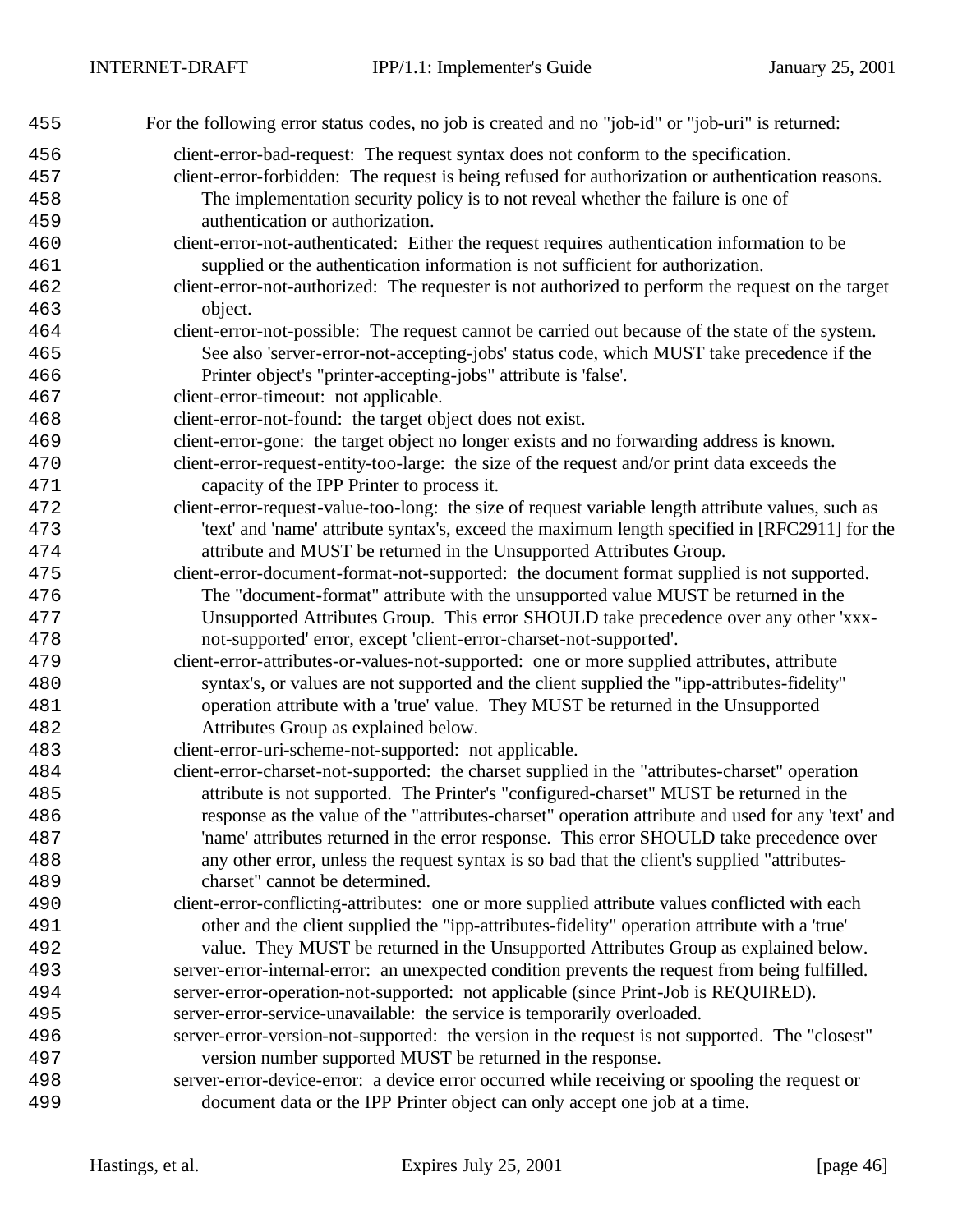| 500 | server-error-temporary-error: a temporary error such as a buffer full write error, a memory        |
|-----|----------------------------------------------------------------------------------------------------|
| 501 | overflow, or a disk full condition occurred while receiving the request and/or the document        |
| 502 | data.                                                                                              |
| 503 | server-error-not-accepting-jobs: the Printer object's "printer-is-not-accepting-jobs" attribute is |
| 504 | 'false'.                                                                                           |
| 505 | server-error-busy: the Printer is too busy processing jobs to accept another job at this time.     |
| 506 | server-error-job-canceled: the job has been canceled by an operator or the system while the        |

client was transmitting the document data.

#### **3.1.3.1.2 Print-URI**

# All of the Print-Job status codes described in Section 3.1.3.1.1 Print-Job Response are applicable to Print-URI with the following specializations and differences. See Section 14 for a more complete

- description of each status code.
- client-error-uri-scheme-not-supported: the URI scheme supplied in the "document-uri" operation attribute is not supported and is returned in the Unsupported Attributes group.
- server-error-operation-not-supported: the Print-URI operation is not supported.
- 

## **3.1.3.1.3 Validate-Job**

 All of the Print-Job status codes described in Section 3.1.3.1.1 Print-Job Response are applicable to Validate-Job. See Section 13 in [RFC2911] for a more complete description of each status code.

#### **3.1.3.1.4 Create-Job**

#### All of the Print-Job status codes described in Section 3.1.3.1.1 Print-Job Response are applicable to Create-Job with the following specializations and differences. See Section 13 in [RFC2911] for a more complete description of each status code.

- server-error-operation-not-supported: the Create-Job operation is not supported.
- client-error-multiple-document-jobs-not-supported: while the Create-Job and Send-Document operations are supported, this implementation doesn't support more than one document with data.

#### **3.1.3.1.5 Get-Printer-Attributes**

- All of the Print-Job status codes described in Section 3.1.3.1.1 Print-Job Response are applicable to the Get-Printer-Attributes operation with the following specialization's and differences. See Section 13 in [RFC2911] for a more complete description of each status code.
- For the following success status codes, the requested attributes are returned in Group 3 in the response:
- successful-ok: no operation attributes or values were substituted or ignored (same as Print-Job)and no requested attributes were unsupported.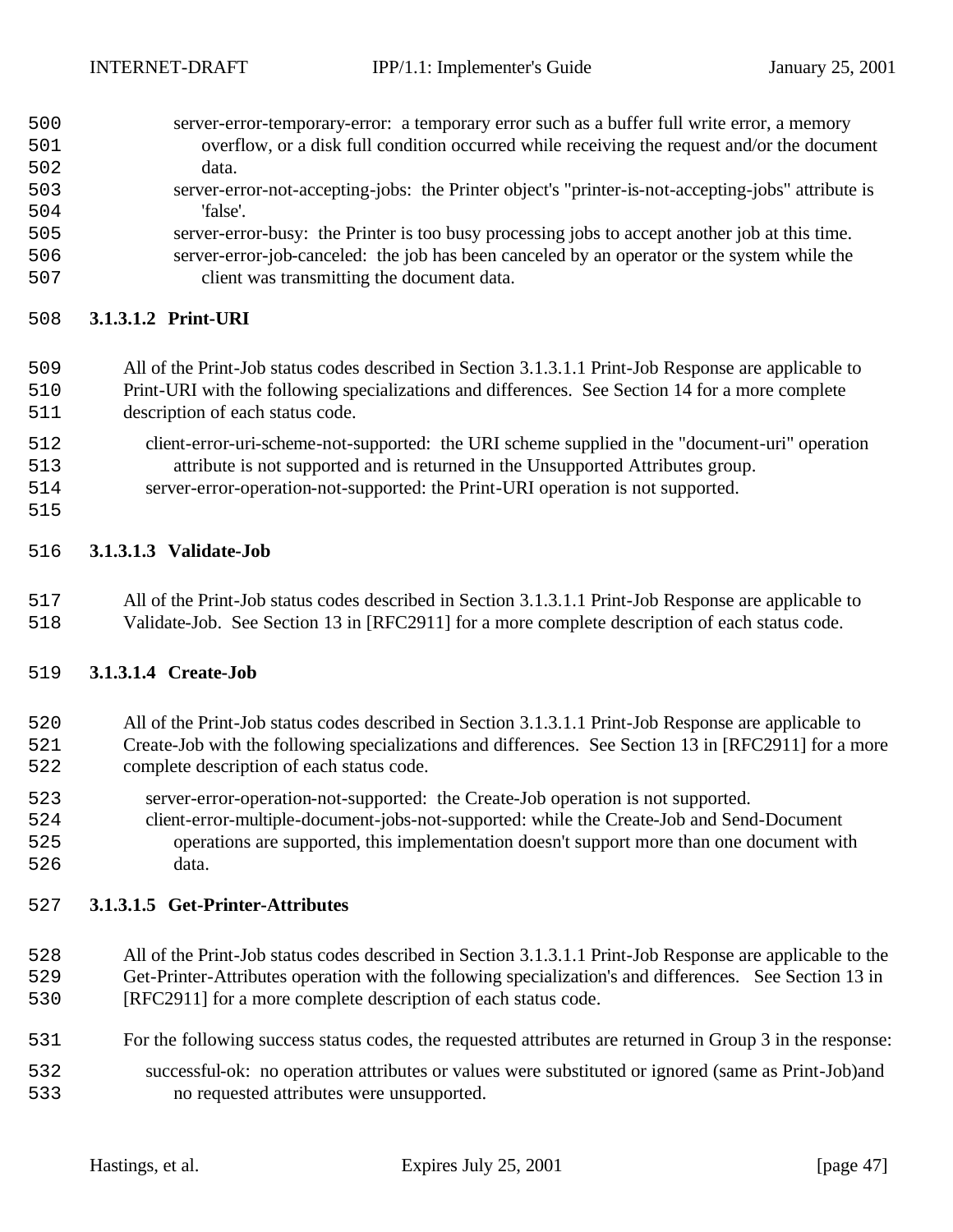| 534 | Note to client implementers: If the client requests attributes that are not supported by the        |
|-----|-----------------------------------------------------------------------------------------------------|
| 535 | Printer, the Printer is supposed to return 'successful-ok-ignored-or-substituted-attributes',       |
| 536 | rather than 'successful-ok'. However, a number of implementations have been found not to            |
| 537 | conform to this requirement, so clients should be tolerant of such Printers.                        |
| 538 | successful-ok-ignored-or-substituted-attributes: The "requested-attributes" operation attribute     |
| 539 | SHOULD be returned with the unsupported values in the Unsupported Attributes Group.                 |
| 540 | Note to client implementers: Although NOT RECOMMENDED, the Unsupported Attribute                    |
| 541 | Group and its contents MAY be omitted. Clients SHOULD be prepared for this behavior.                |
| 542 | successful-ok-conflicting-attributes: same as Print-Job.                                            |
| 543 | For the error status codes, Group 3 is returned containing no attributes or is not returned at all: |
| 544 | client-error-not-possible: Same as Print-Job, in addition the Printer object is not accepting any   |
| 545 | requests.                                                                                           |
| 546 | client-error-request-entity-too-large: same as Print-job, except that no print data is involved.    |
| 547 | client-error-attributes-or-values-not-supported: not applicable, since unsupported operation        |
| 548 | attributes and/or values MUST be ignored and an appropriate success code returned (see above).      |
| 549 | client-error-conflicting-attributes: same as Print-Job, except that "ipp-attribute-fidelity" is not |
| 550 | involved.                                                                                           |
| 551 | server-error-operation-not-supported: not applicable (since Get-Printer-Attributes is REQUIRED).    |
| 552 | server-error-device-error: same as Print-Job, except that no document data is involved.             |
| 553 | server-error-temporary-error: same as Print-Job, except that no document data is involved.          |
| 554 | server-error-not-accepting-jobs: not applicable.                                                    |
| 555 | server-error-busy: same as Print-Job, except the IPP object is too busy to accept even query        |
| 556 | requests.                                                                                           |
| 557 | server-error-job-canceled: not applicable.                                                          |
|     |                                                                                                     |

#### **3.1.3.1.6 Get-Jobs**

## All of the Print-Job status codes described in Section 3.1.3.1.1 Print-Job Response are applicable to the

- Get-Jobs operation with the following specialization's and differences. See Section 13 in [RFC2911] for a more complete description of each status code.
- For the following success status codes, the requested attributes are returned in Group 3 in the response:
- successful-ok: same as Get-Printer-Attributes (see section 3.1.3.1.5). successful-ok-ignored-or-substituted-attributes: same as Get-Printer-Attributes (see section 3.1.3.1.5).
- successful-ok-conflicting-attributes: same as Get-Printer-Attributes (see section 3.1.3.1.5).
- For any error status codes, Group 3 is returned containing no attributes or is not returned at all. The following brief error status code descriptions contain unique information for use with Get-Jobs
- operation. See section 14 for the other error status codes that apply uniformly to all operations:
- client-error-not-possible: Same as Print-Job, in addition the Printer object is not accepting any requests.
- client-error-request-entity-too-large: same as Print-job, except that no print data is involved. client-error-document-format-not-supported: not applicable.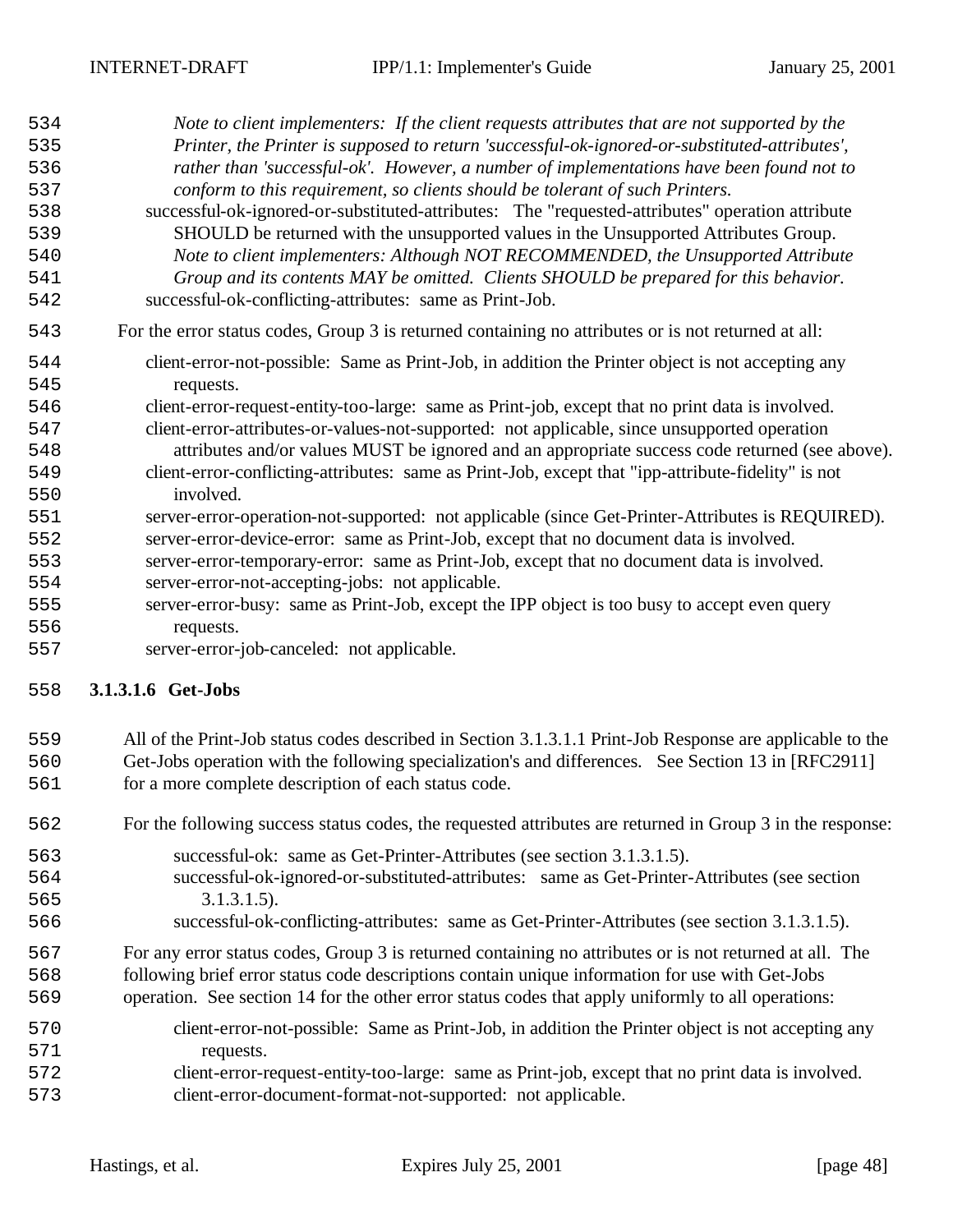| 574 | client-error-attributes-or-values-not-supported: not applicable, since unsupported operation |
|-----|----------------------------------------------------------------------------------------------|
| 575 | attributes and/or values MUST be ignored and an appropriate success code returned (see       |
| 576 | above).                                                                                      |
|     |                                                                                              |

- client-error-conflicting-attributes: same as Print-Job, except that "ipp-attribute-fidelity" is not involved.
- server-error-operation-not-supported: not applicable (since Get-Jobs is REQUIRED).
- server-error-device-error: same as Print-Job, except that no document data is involved.
- server-error-temporary-error: same as Print-Job, except that no document data is involved. server-error-not-accepting-jobs: not applicable.
- 
- server-error-job-canceled: not applicable.

## **3.1.3.1.7 Pause-Printer**

- All of the Print-Job status codes described in Section 3.1.3.1.1 Print-Job Response are applicable to Pause-Printer with the following specializations and differences. See Section 13 in [RFC2911] for a more complete description of each status code.
- For the following success status codes, the Printer object is being stopped from scheduling jobs on all its devices.

| 590 | successful-ok: no request attributes were substituted or ignored (same as Print-Job). |
|-----|---------------------------------------------------------------------------------------|
| 591 | successful-ok-ignored-or-substituted-attributes: same as Print-Job.                   |
|     |                                                                                       |

- successful-ok-conflicting-attributes: same as Print-Job.
- For any of the error status codes, the Printer object has not been stopped from scheduling jobs on all its 595 devices.
- client-error-not-possible: not applicable.
- client-error-not-found: the target Printer object does not exist.
- client-error-gone: the target Printer object no longer exists and no forwarding address is known.
- client-error-request-entity-too-large: same as Print-Job, except no document data is involved. client-error-document-format-not-supported: not applicable.
- client-error-conflicting-attributes: same as Print-Job, except that the Printer's "printer-is-accepting-jobs" attribute is not involved.
- server-error-operation-not-supported: the Pause-Printer operation is not supported.
- server-error-device-error: not applicable.
- server-error-temporary-error: same as Print-Job, except no document data is involved.
- server-error-not-accepting-jobs: not applicable.
- server-error-job-canceled: not applicable.

## **3.1.3.1.8 Resume-Printer**

- All of the Print-Job status code descriptions in Section 3.1.3.1.1 Print-Job Response with the
- specialization's described for Pause-Printer are applicable to Resume-Printer. See Section 13 in
- [RFC2911] for a more complete description of each status code.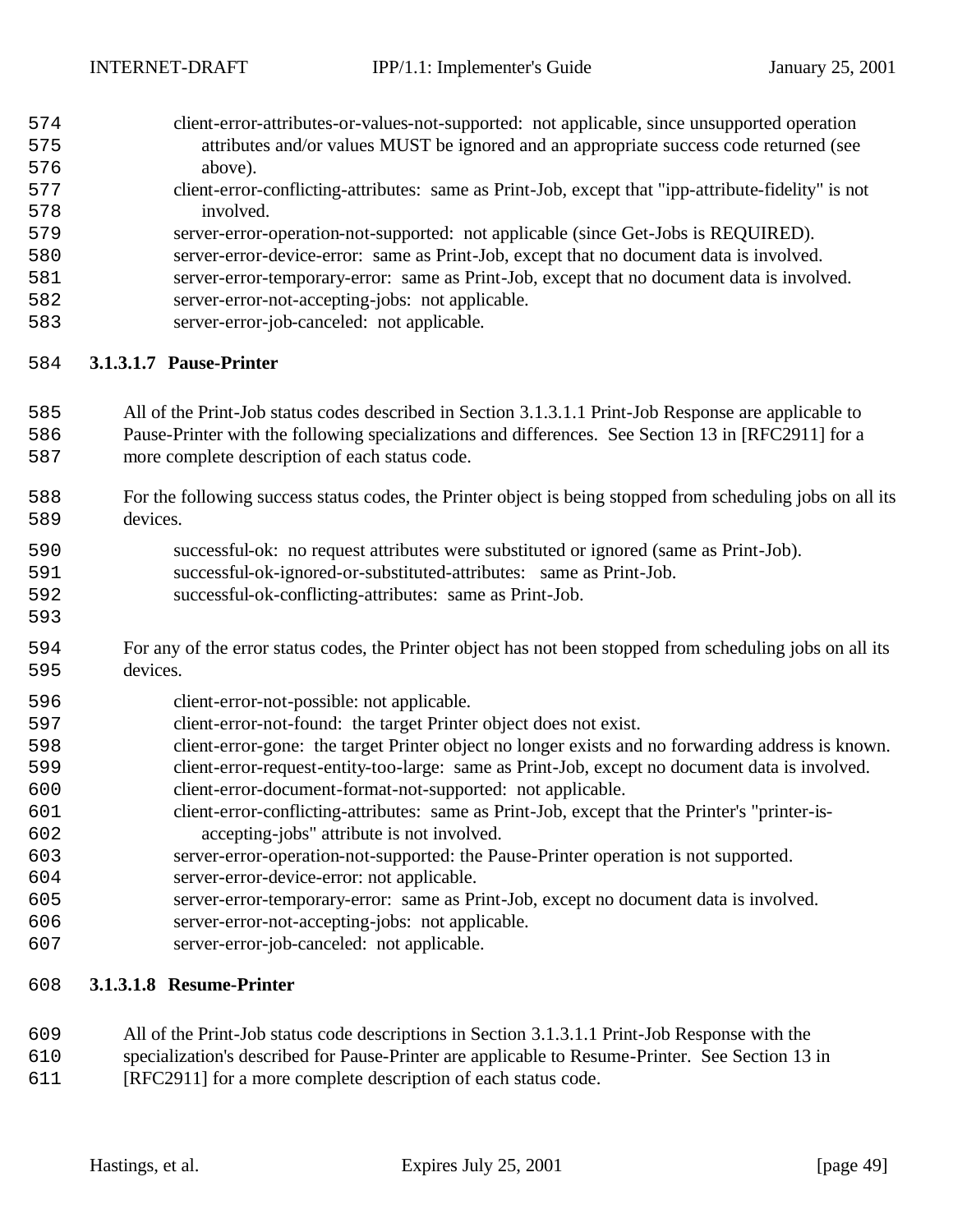- For the following success status codes, the Printer object resumes scheduling jobs on all its devices.
- successful-ok: no request attributes were substituted or ignored (same as Print-Job).
- successful-ok-ignored-or-substituted-attributes: same as Print-Job.
- successful-ok-conflicting-attributes: same as Print-Job.
- For any of the error status codes, the Printer object does not resume scheduling jobs.
- server-error-operation-not-supported: the Resume-Printer operation is not supported.
- 

## **3.1.3.1.8.1 What about Printers unable to change state due to an error condition?**

- If, in case, the IPP printer is unable to change its state due to some problem with the actual printer device (say, it is shut down or there is a media-jam as indicated in [RFC2911]), what should be the result of the "Resume-Printer" operation? Should it still change the 'printer-state-reasons' and return success or should it fail ?
- The Resume-Printer operation must clear the 'paused' or 'moving-to-paused' 'printer-state-message'. The operation must return a 'successful-ok' status code.

## **3.1.3.1.8.2 How is "printer-state" handled on Resume-Printer?**

- 
- If the Resume-Printer operation succeeds, what should be the value of "printer-state" and who should take care of the "printer-state" attribute value later on ?
- The Resume-Printer operation may change the "printer-state-reasons" value.
- The "printer-state" will change to one of three states:
- 1. 'idle' no additional jobs and no error conditions present
- 2. 'processing' job available and no error conditions present
- 3. current state (i.e. no change) an error condition is present (e.g. media jam)
- In the third case the "printer-state-reason" will be cleared by automata when it detects the error condition no longer exists. The "printer-state" will move to 'idle' or 'processing' when conditions permit. (i.e. no more error conditions)

## **3.1.3.1.9 Purge-Printer**

- All of the Print-Job status code descriptions in Section 3.1.3.1.1 Print-Job Response with the specialization's described for Pause-Printer are applicable to Purge-Printer. See Section 13 in
- [RFC2911] for a more complete description of each status code.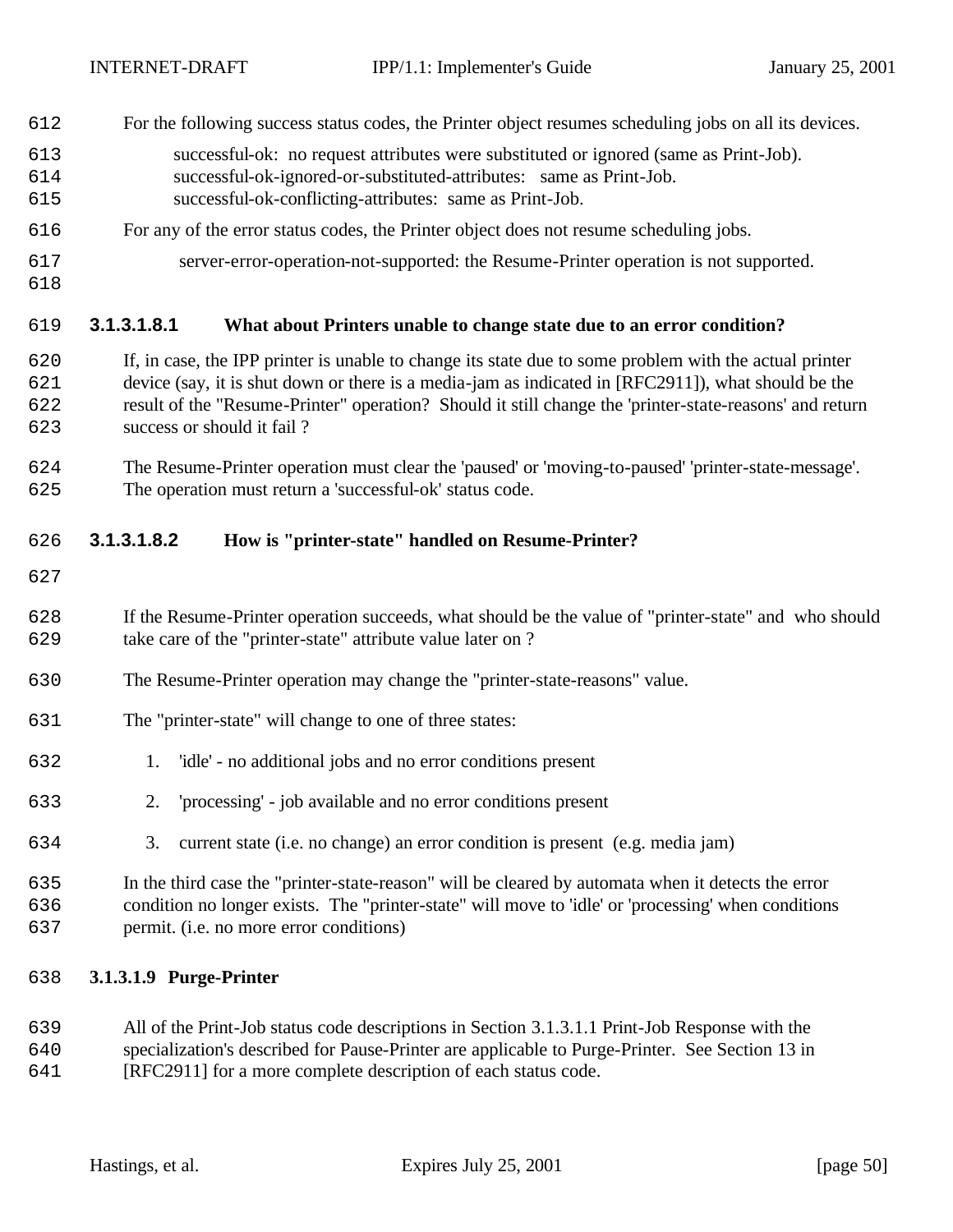- For the following success status codes, the Printer object purges all it's jobs.
- successful-ok: no request attributes were substituted or ignored (same as Print-Job).
- successful-ok-ignored-or-substituted-attributes: same as Print-Job.
- successful-ok-conflicting-attributes: same as Print-Job.
- For any of the error status codes, the Printer object does not purge any jobs.
- server-error-operation-not-supported: the Purge-Printer operation is not supported.
- **3.1.3.2 Job Operations**

#### **3.1.3.2.1 Send-Document**

- All of the Print-Job status codes described in Section 3.1.3.1.1 Print-Job Response are applicable to the Get-Printer-Attributes operation with the following specialization's and differences. See Section 13 in [RFC2911] for a more complete description of each status code.
- For the following success status codes, the document has been added to the specified Job object and the job's "number-of-documents" attribute has been incremented:
- successful-ok: no request attributes were substituted or ignored (same as Print-Job). successful-ok-ignored-or-substituted-attributes: same as Print-Job. successful-ok-conflicting-attributes: same as Print-Job.
- For the error status codes, no document has been added to the Job object and the job's "number-of-documents" attribute has not been incremented:
- client-error-not-possible: Same as Print-Job, except that the Printer's "printer-is-accepting-jobs" attribute is not involved, so that the client is able to finish submitting a job that was created with a Create-Job operation after this attribute has been set to 'true'. Another condition is that the state of the job precludes Send-Document, i.e., the job has already been closed out by the client. However, if the IPP Printer closed out the job due to timeout, the 'client-error-timeout' error status SHOULD be returned instead.
- client-error-timeout: This request was sent after the Printer closed the job, because it has not received a Send-Document or Send-URI operation within the Printer's "multiple-operation-time-out" period .
- client-error-request-entity-too-large: same as Print-Job.
- client-error-conflicting-attributes: same as Print-Job, except that "ipp-attributes-fidelity" operation attribute is not involved..
- server-error-operation-not-supported: the Send-Document request is not supported.
- server-error-not-accepting-jobs: not applicable.
- server-error-job-canceled: the job has been canceled by an operator or the system while the client was transmitting the data.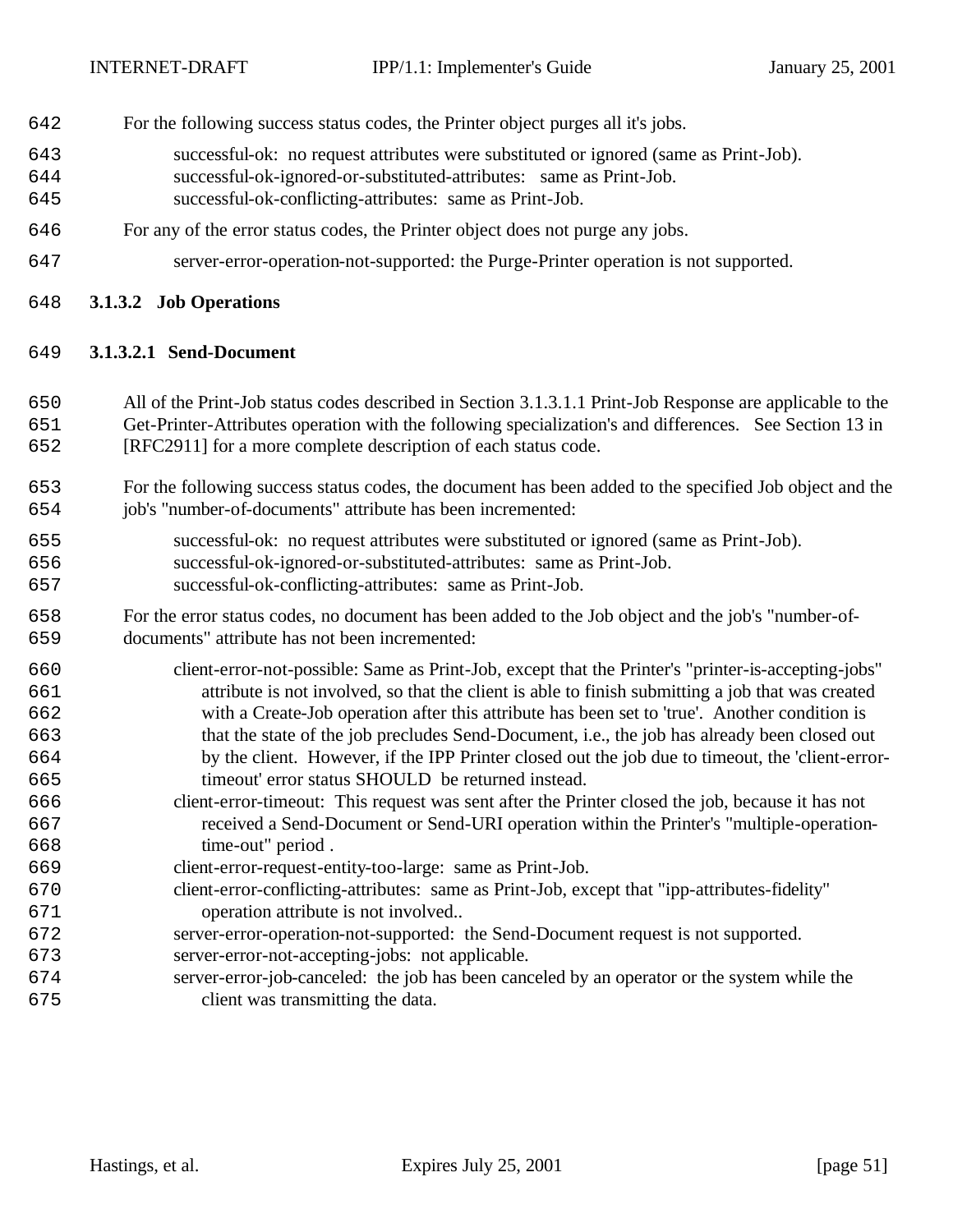All of the Print-Job status code descriptions in Section 3.1.3.1.1 Print-Job Response with the

# **3.1.3.2.2 Send-URI**

| 678<br>679                                                                                            | specialization's described for Send-Document are applicable to Send-URI. See Section 13 in<br>[RFC2911] for a more complete description of each status code.                                                                                                                                                                                                                                                                                                                                                                                                                                                                                                                                                                                                                                                                                                                                                                                                                                                                                                                                                                                                 |
|-------------------------------------------------------------------------------------------------------|--------------------------------------------------------------------------------------------------------------------------------------------------------------------------------------------------------------------------------------------------------------------------------------------------------------------------------------------------------------------------------------------------------------------------------------------------------------------------------------------------------------------------------------------------------------------------------------------------------------------------------------------------------------------------------------------------------------------------------------------------------------------------------------------------------------------------------------------------------------------------------------------------------------------------------------------------------------------------------------------------------------------------------------------------------------------------------------------------------------------------------------------------------------|
| 680<br>681<br>682<br>683<br>684                                                                       | client-error-uri-scheme-not-supported: the URI scheme supplied in the "document-uri"<br>operation attribute is not supported and the "document-uri" attribute MUST be returned in<br>the Unsupported Attributes group.<br>server-error-operation-not-supported: the Send-URI operation is not supported.                                                                                                                                                                                                                                                                                                                                                                                                                                                                                                                                                                                                                                                                                                                                                                                                                                                     |
| 685                                                                                                   | 3.1.3.2.3 Cancel-Job                                                                                                                                                                                                                                                                                                                                                                                                                                                                                                                                                                                                                                                                                                                                                                                                                                                                                                                                                                                                                                                                                                                                         |
| 686<br>687<br>688                                                                                     | All of the Print-Job status codes described in Section 3.1.3.1.1 Print-Job Response are applicable to<br>Cancel-Job with the following specializations and differences. See Section 13 in [RFC2911] for a more<br>complete description of each status code.                                                                                                                                                                                                                                                                                                                                                                                                                                                                                                                                                                                                                                                                                                                                                                                                                                                                                                  |
| 689                                                                                                   | For the following success status codes, the Job object is being canceled or has been canceled:                                                                                                                                                                                                                                                                                                                                                                                                                                                                                                                                                                                                                                                                                                                                                                                                                                                                                                                                                                                                                                                               |
| 690<br>691<br>692<br>693                                                                              | successful-ok: no request attributes were substituted or ignored (same as Print-Job).<br>successful-ok-ignored-or-substituted-attributes: same as Print-Job.<br>successful-ok-conflicting-attributes: same as Print-Job.                                                                                                                                                                                                                                                                                                                                                                                                                                                                                                                                                                                                                                                                                                                                                                                                                                                                                                                                     |
| 694                                                                                                   | For any of the error status codes, the Job object has not been canceled or was previously canceled.                                                                                                                                                                                                                                                                                                                                                                                                                                                                                                                                                                                                                                                                                                                                                                                                                                                                                                                                                                                                                                                          |
| 695<br>696<br>697<br>698<br>699<br>700<br>701<br>702<br>703<br>704<br>705<br>706<br>707<br>708<br>709 | client-error-not-possible: The request cannot be carried out because of the state of the Job<br>object ('completed', 'canceled', or 'aborted') or the state of the system.<br>client-error-not-found: the target Printer and/or Job object does not exist.<br>client-error-gone: the target Printer and/or Job object no longer exists and no forwarding<br>address is known.<br>client-error-request-entity-too-large: same as Print-Job, except no document data is involved.<br>client-error-document-format-not-supported: not applicable.<br>client-error-attributes-or-values-not-supported: not applicable, since unsupported operation<br>attributes and values MUST be ignored.<br>client-error-conflicting-attributes: same as Print-Job, except that the Printer's "printer-is-<br>accepting-jobs" attribute is not involved.<br>server-error-operation-not-supported: not applicable (Cancel-Job is REQUIRED).<br>server-error-device-error: same as Print-Job, except no document data is involved.<br>server-error-temporary-error: same as Print-Job, except no document data is involved.<br>server-error-not-accepting-jobs: not applicable |
| 710                                                                                                   | server-error-job-canceled: not applicable.                                                                                                                                                                                                                                                                                                                                                                                                                                                                                                                                                                                                                                                                                                                                                                                                                                                                                                                                                                                                                                                                                                                   |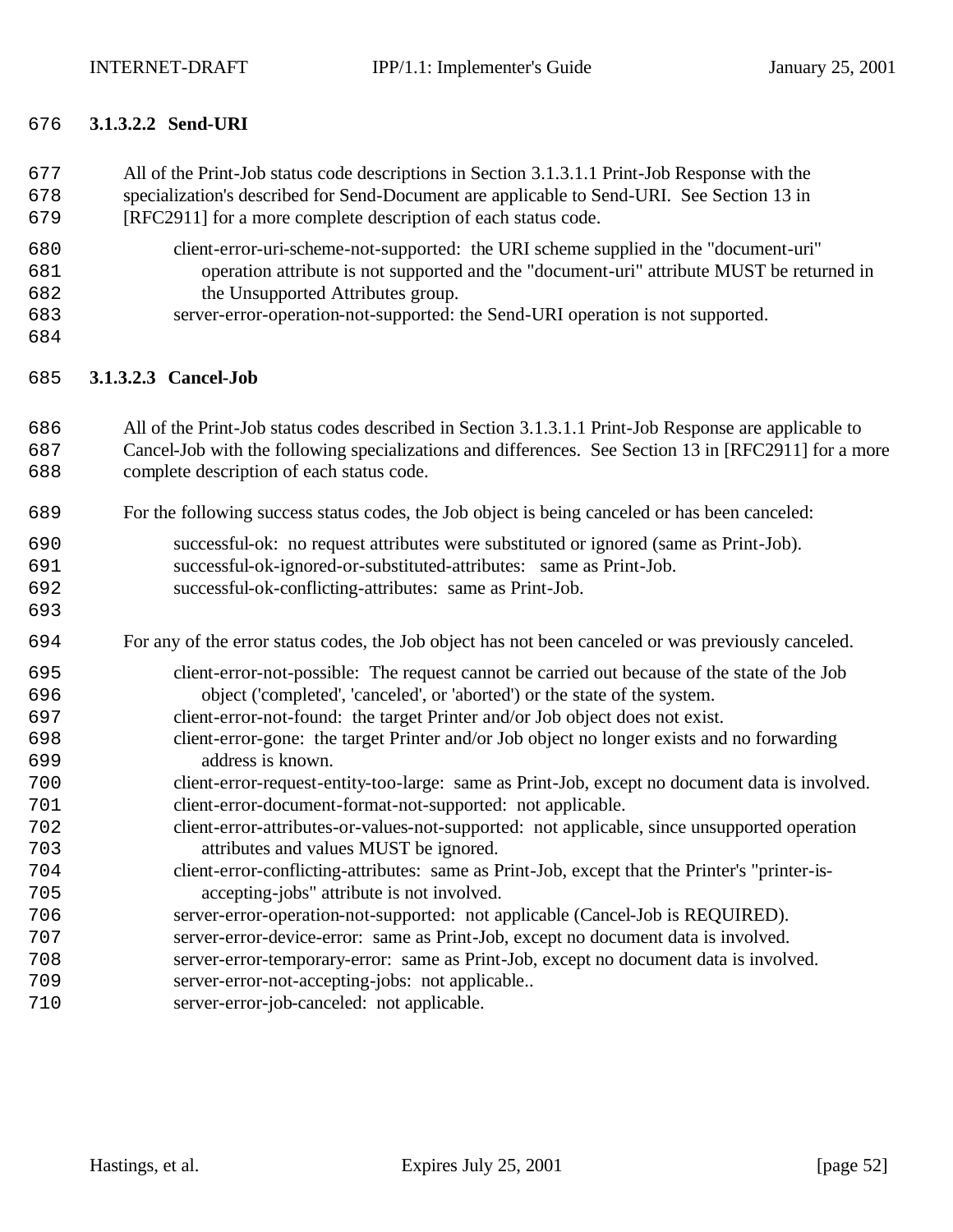#### **3.1.3.2.4 Get-Job-Attributes**

- All of the Print-Job status codes described in Section 3.1.3.1.1 Print-Job Response are applicable to
- Get-Job-Attributes with the following specializations and differences. See Section 13 in [RFC2911] for a more complete description of each status code.
- For the following success status codes, the requested attributes are returned in Group 3 in the response:
- successful-ok: same as Get-Printer-Attributes (see section 3.1.3.1.5). successful-ok-ignored-or-substituted-attributes: same as Get-Printer-Attributes (see section 3.1.3.1.5). successful-ok-conflicting-attributes: same as Get-Printer-Attributes (see section 3.1.3.1.5).

## For the error status codes, Group 3 is returned containing no attributes or is not returned at all.

- client-error-not-possible: Same as Print-Job, in addition the Printer object is not accepting any requests.
- client-error-document-format-not-supported: not applicable.
- client-error-attributes-or-values-not-supported: not applicable.
- client-error-uri-scheme-not-supported: not applicable.
- client-error-attributes-or-values-not-supported: not applicable, since unsupported operation attributes and/or values MUST be ignored and an appropriate success code returned (see above).
- client-error-conflicting-attributes: not applicable
- server-error-operation-not-supported: not applicable (since Get-Job-Attributes is REQUIRED).
- server-error-device-error: same as Print-Job, except no document data is involved.
- server-error-temporary-error: sane as Print-Job, except no document data is involved..
- server-error-not-accepting-jobs: not applicable.
- server-error-job-canceled: not applicable.

# **3.1.3.2.5 Hold-Job**

- All of the Print-Job status codes described in Section 3.1.3.1.1 Print-Job Response are applicable to
- Hold-Job with the following specializations and differences. See Section 13 in [RFC2911] for a more complete description of each status code.
- For the following success status codes, the Job object is being held or has been held:
- successful-ok: no request attributes were substituted or ignored (same as Print-Job).
- successful-ok-ignored-or-substituted-attributes: same as Print-Job.
- successful-ok-conflicting-attributes: same as Print-Job.
- 
- For any of the error status codes, the Job object has not been held or was previously held.
- client-error-not-possible: The request cannot be carried out because of the state of the Job object ('completed', 'canceled', or 'aborted') or the state of the system. client-error-not-found: the target Printer and/or Job object does not exist.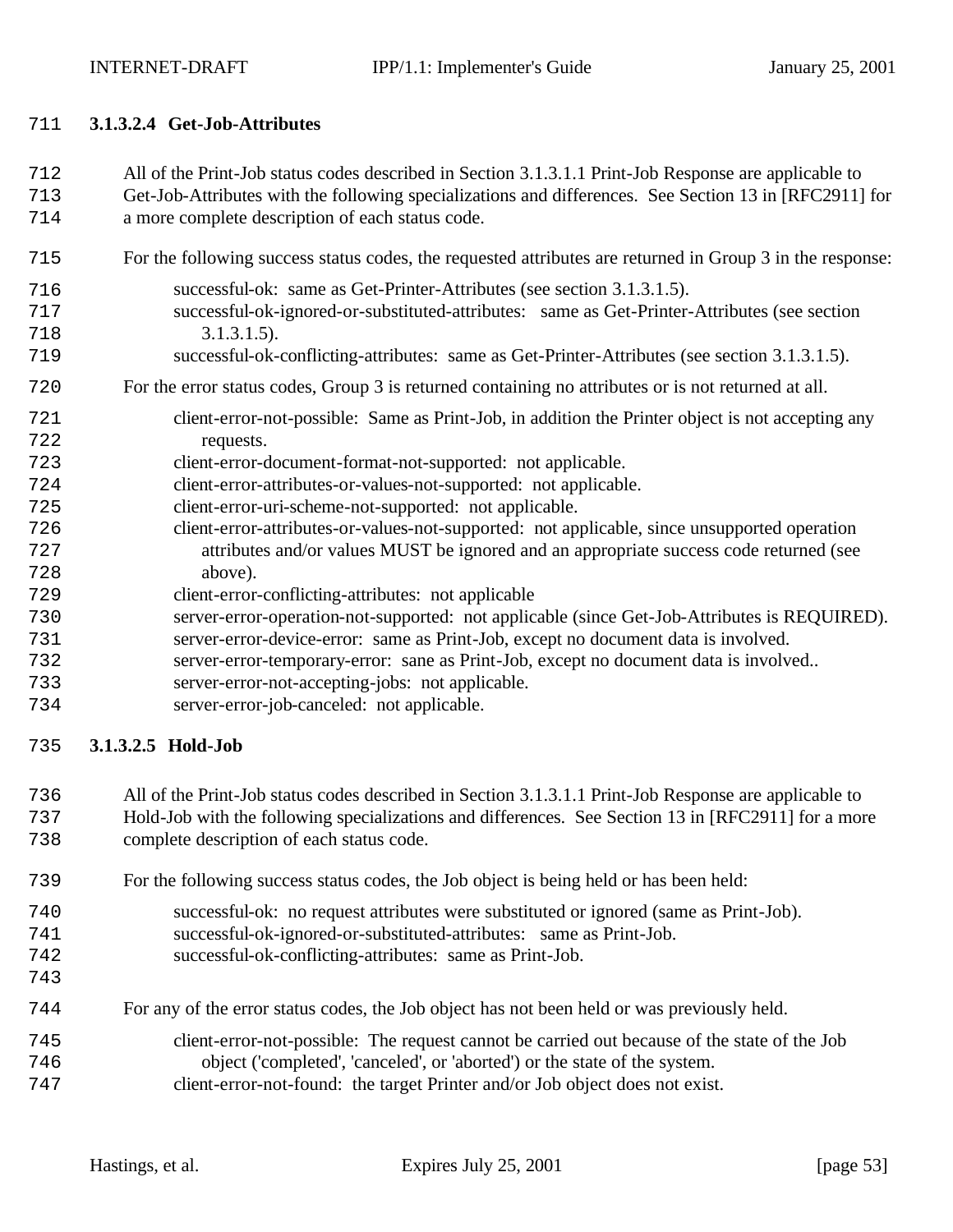- client-error-gone: the target Printer and/or Job object no longer exists and no forwarding address is known.
- client-error-request-entity-too-large: same as Print-Job, except no document data is involved. client-error-document-format-not-supported: not applicable.
- client-error-conflicting-attributes: same as Print-Job, except that the Printer's "printer-is-accepting-jobs" attribute is not involved.
- server-error-operation-not-supported: the Hold-Job operation is not supported.
- server-error-device-error: not applicable.
- server-error-temporary-error: same as Print-Job, except no document data is involved.
- server-error-not-accepting-jobs: not applicable.
- server-error-job-canceled: not applicable.

## **3.1.3.2.6 Release-Job**

- All of the Print-Job status code descriptions in Section 3.1.3.1.1 Print-Job Response with the
- specialization's described for Hold-Job are applicable to Release-Job. See Section 13 in [RFC2911] for a more complete description of each status code.
- server-error-operation-not-supported: the Release-Job operation is not supported.

## **3.1.3.2.7 Restart-Job**

- All of the Print-Job status code descriptions in Section 3.1.3.1.1 Print-Job Response with the
- specialization's described for Hold-Job are applicable to Restart-Job. See Section 13 in [RFC2911] for a more complete description of each status code.
- 
- server-error-operation-not-supported: the Restart-Job operation is not supported.
- 

## **3.1.3.2.7.1 Can documents be added to a restarted job?**

- Assume I give a Create-Job request along with a set of 5 documents . All the documents get printed and the job state is moved to completed . I issue a Restart-Job request on the job. Now the issue is that, if I try to add new documents to the restarted job, will the IPP Server permit me to do so or return "client-error-not-possible " and again print those 5 jobs?
- A job can not move to the 'completed' state until all the documents have been processed. The 'last- document' flag indicates when the last document for a job is being sent from the client. This is the semantic equivalent of closing a job. No documents may be added once a job is closed. Section 3.3.7 of the IPP/1.1 model states "The job is moved to the 'pending' job state and restarts the beginning on the same IPP Printer object with the same attribute values." 'number-of-documents' is a job attribute.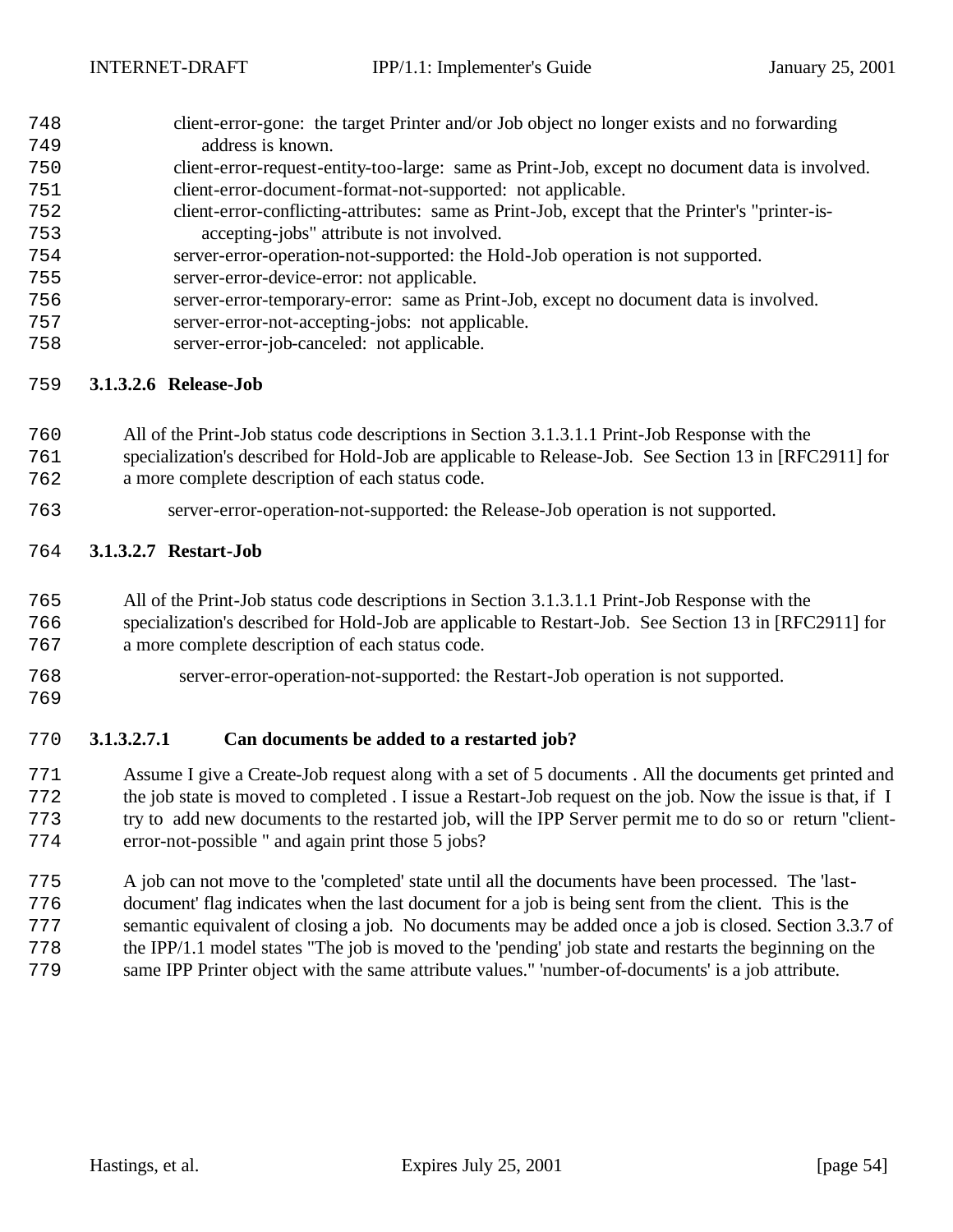## **3.1.4 Returning unsupported attributes in Get-Xxxx responses (Issue 1.18)**

 In the Get-Printer-Attributes, Get-Jobs, or Get-Job-Attributes responses, the client cannot depend on getting unsupported attributes returned in the Unsupported Attributes group that the client requested, but are not supported by the IPP object. However, such unsupported requested attributes will not be returned in the Job Attributes or Printer Attributes group (since they are unsupported). Furthermore, the IPP object is REQUIRED to return the 'successful-ok-ignored-or-substituted-attributes' status code, so that the client knows that not all that was requested has been returned. However, see the note in

section 3.1.3.1.5 that some non-conforming Printers return 'successful-ok'.

#### **3.1.5 Sending empty attribute groups**

- The [RFC2911] and [RFC2910] specifications RECOMMEND that a sender not send an empty
- attribute group in a request or a response. However, they REQUIRE a receiver to accept an empty
- attribute group as equivalent to the omission of that group. So a client SHOULD omit the Job
- Template Attributes group entirely in a create operation that is not supplying any Job Template
- attributes. Similarly, an IPP object SHOULD omit an empty Unsupported Attributes group if there are no unsupported attributes to be returned in a response.
- The [RFC2910] specification REQUIRES a receiver to be able to receive either an empty attribute group or an omitted attribute group and treat them equivalently. The term "receiver" means an IPP object for a request and a client for a response. The term "sender' means a client for a request and an IPP object for a response.
- There is an exception to the rule for Get-Jobs when there are no attributes to be returned. [RFC2910] contains the following paragraph:
- The syntax allows an xxx-attributes-tag to be present when the xxx-attribute-sequence that follows is empty. The syntax is defined this way to allow for the response of Get-Jobs where no attributes are returned for some job-objects. Although it is RECOMMENDED that the sender not send an xxx- attributes-tag if there are no attributes (except in the Get-Jobs response just mentioned), the receiver 805 MUST be able to decode such syntax.

## **3.2 Printer Operations**

#### **3.2.1 Print-Job operation**

## **3.2.1.1 Flow controlling the data portion of a Print-Job request (Issue 1.22)**

 A paused printer, or one that is stopped due to paper out or jam or spool space full or buffer space full, may flow control the data of a Print-Job operation (at the TCP/IP layer), so that the client is not able to send all the document data. Consequently, the Printer will not return a response until the condition is 812 changed.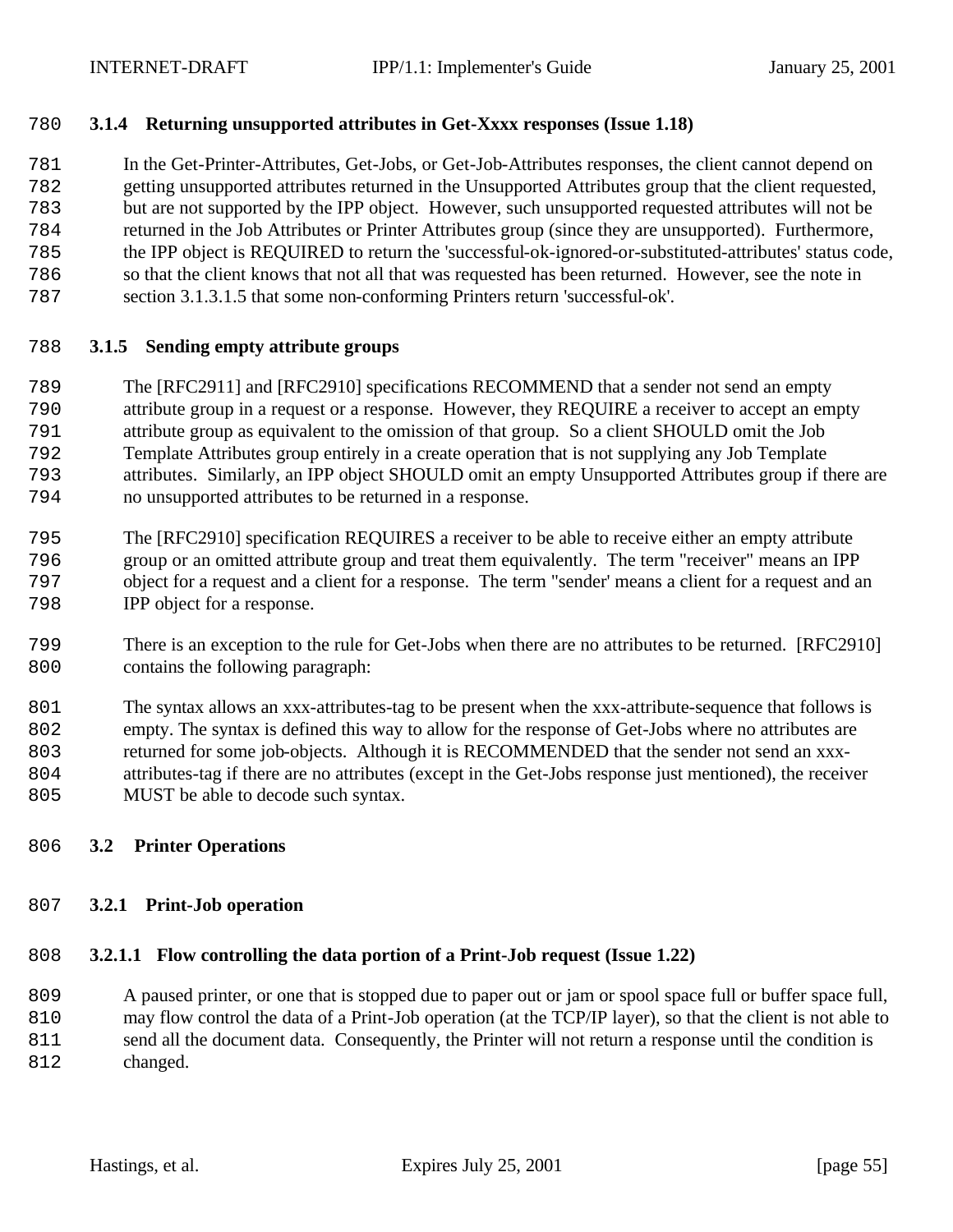The Printer should not return a Print-Job response with an error code in any of these conditions, since

- either the printer will be resumed and/or the condition will be freed either by human intervention or as
- 815 jobs print.
- In writing test scripts to test IPP Printers, the script must also be written not to expect a response, if the 817 printer has been paused, until the printer is resumed, in order to work with all possible implementations.

## **3.2.1.2 Returning job-state in Print-Job response (Issue 1.30)**

- An IPP client submits a small job via Print-Job. By the time the IPP printer/print server is putting together a response to the operation, the job has finished printing and been removed as an object from the print system. What should the job-state be in the response?
- The Model suggests that the Printer return a response before it even accepts the document content. The Job Object Attributes are returned only if the IPP object returns one of the success status codes.

Then the job-state would always be "pending" or "pending-held".

- This issue comes up for the implementation of an IPP Printer object as a server that forwards jobs to devices that do not provide job status back to the server. If the server is reasonably certain that the job completed successfully, then it should return the job-state as 'completed'. Also the server can keep the job in its "job history" long after the job is no longer in the device. Then a user could query the server and see that the job was in the 'completed' state and completed as specified by the jobs "time-at-completed" time, which would be the same as the server submitted the job to the device.
- An alternative is for the server to respond to the client before or while sending the job to the device, instead of waiting until the server has finished sending the job to the device. In this case, the server can return the job's state as 'pending' with the 'job-outgoing' value in the job's "job-state-reasons" attribute.
- If the server doesn't know for sure whether the job completed successfully (or at all), it could return the 835 (out-of-band) 'unknown' value.
- On the other hand, if the server is able to query the device and/or setup some sort of event notification that the device initiates when the job makes state transitions, then the server can return the current job state in the Print-Job response and in subsequent queries because the server knows what the job state is 839 in the device (or can query the device).
- All of these alternatives depend on implementation of the server and the device.

## **3.2.2 Get-Printer-Attributes operation**

- If a Printer supports the "printer-make-and-model" attribute and returns the .INF file model name of the printer in that attribute, the Microsoft client will automatically install the correct driver (if available).
- Clients which poll periodically for printer status or queued-job-count should use the "requested- attributes" operation attribute to limit the scope of the query in order to save Printer and network 846 resources.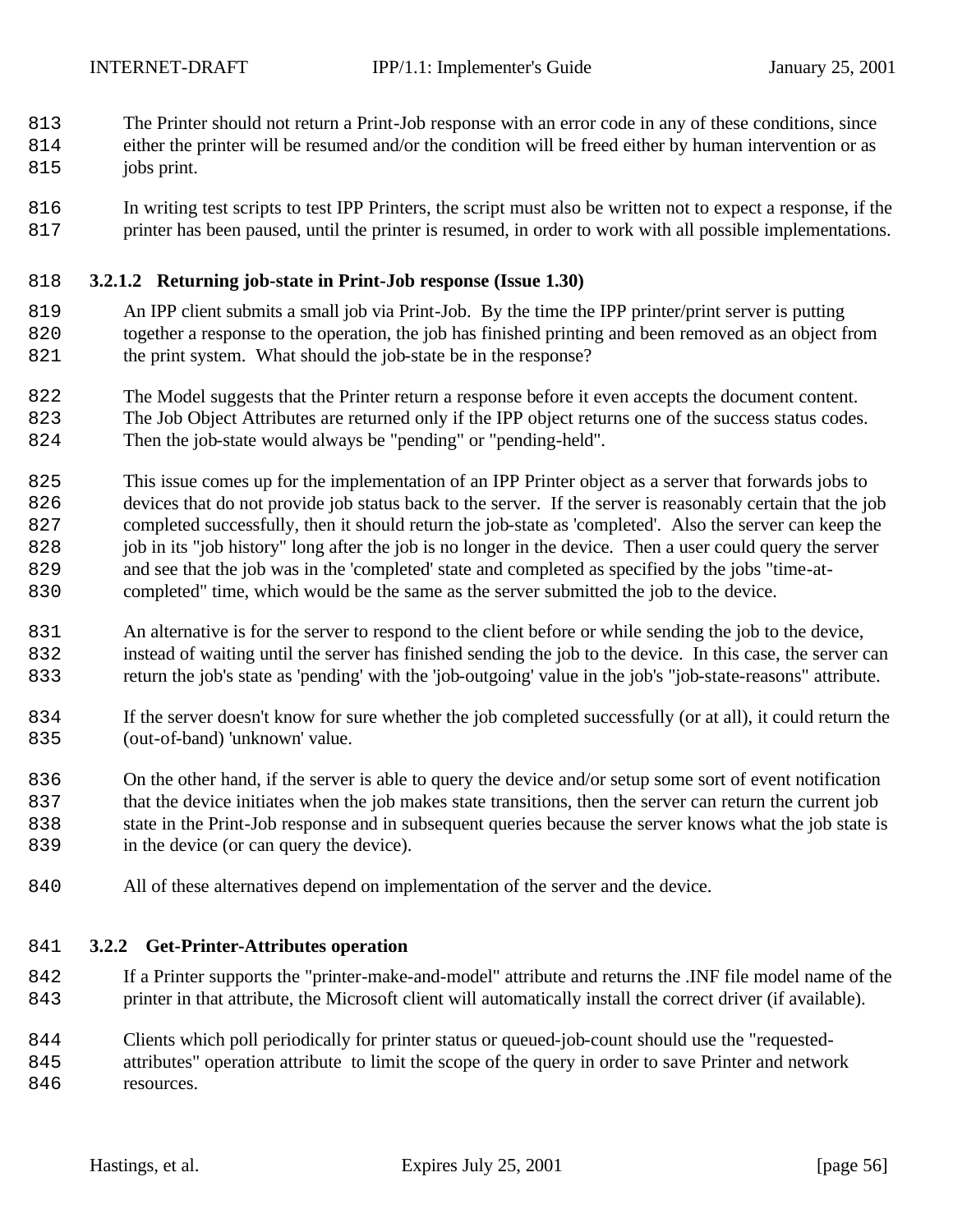## **3.2.3 Get-Jobs operation**

## **3.2.3.1 Get-Jobs, my-jobs='true', and 'requesting-user-name' (Issue 1.39)?**

 In [RFC2911] section 3.2.6.1 'Get-Jobs Request', if the attribute 'my-jobs' is present and set to TRUE, MUST the 'requesting-user-name' attribute be there too, and if it's not present what should the IPP 851 printer do?

 [RFC2911] Section 8.3 describes the various cases of "requesting-user-name" being present or not for any operation. If the client does not supply a value for "requesting-user-name", the printer MUST assume that the client is supplying some anonymous name, such as "anonymous".

## **3.2.3.2 Why is there a "limit" attribute in the Get-Jobs operation?**

 When using the Get-Jobs operation a client implementer might choose to limit the number of jobs that the client shows on the first screenful. For example, if its UI can only display 50 jobs, it can defend itself against a printer that would otherwise return 500 jobs, perhaps taking a long time on a slow dial-up line. The client can then go and ask for a larger number of jobs in the background, while showing the user the first 50 jobs. Since the job history is returned in reverse order, namely the most recently completed jobs are returned first, the user is most likely interested in the first jobs that are returned. Limiting the number of jobs may be especially useful for a client that is requesting 'completed' jobs from a printer that keeps a long job history. Clients that don't mind sometimes getting very large responses, can omit the 864 "limit" attribute in their Get-Jobs requests.

#### **3.2.4 Create-Job operation**

 A Printer may respond to a Create-Job operation with "job-state" 'pending' or 'pending-held' and " job- state-reason" 'job-data-insufficient' to indicate that operation has been accepted by the Printer, but the Printer is expecting additional document data before it can move the job into the 'processing' state. Alternatively, it may respond with "job-state" 'processing' and "job-state-reason" 'job-incoming' to indicate that the Create-Job operation has been accepted by the Printer, but the Printer is expecting 871 additional Send-Document and/or Send-URI operations and/or is accessing/accepting document data. The second alternative is for non-spooling Printers that don't implement the 'pending' state.

- Should the server wait for the "last-document" operation attribute set to 'true' before starting to 874 "process" the job?
- It depends on implementation. Some servers spool the entire job, including all document data, before starting to process, so such an implementation would wait for the "last-document" before starting to process the job. If the time-out occurs without the "last-document", then the server takes one of the indicated actions in section 3.3.1 in the [RFC2911] document. Other servers will start to process document data as soon as they have some. These are the so-called "non-spooling" printers. Currently, there isn't a way for a client to determine whether the Printer will spool all the data or will start to process (and print) as soon as it has some data.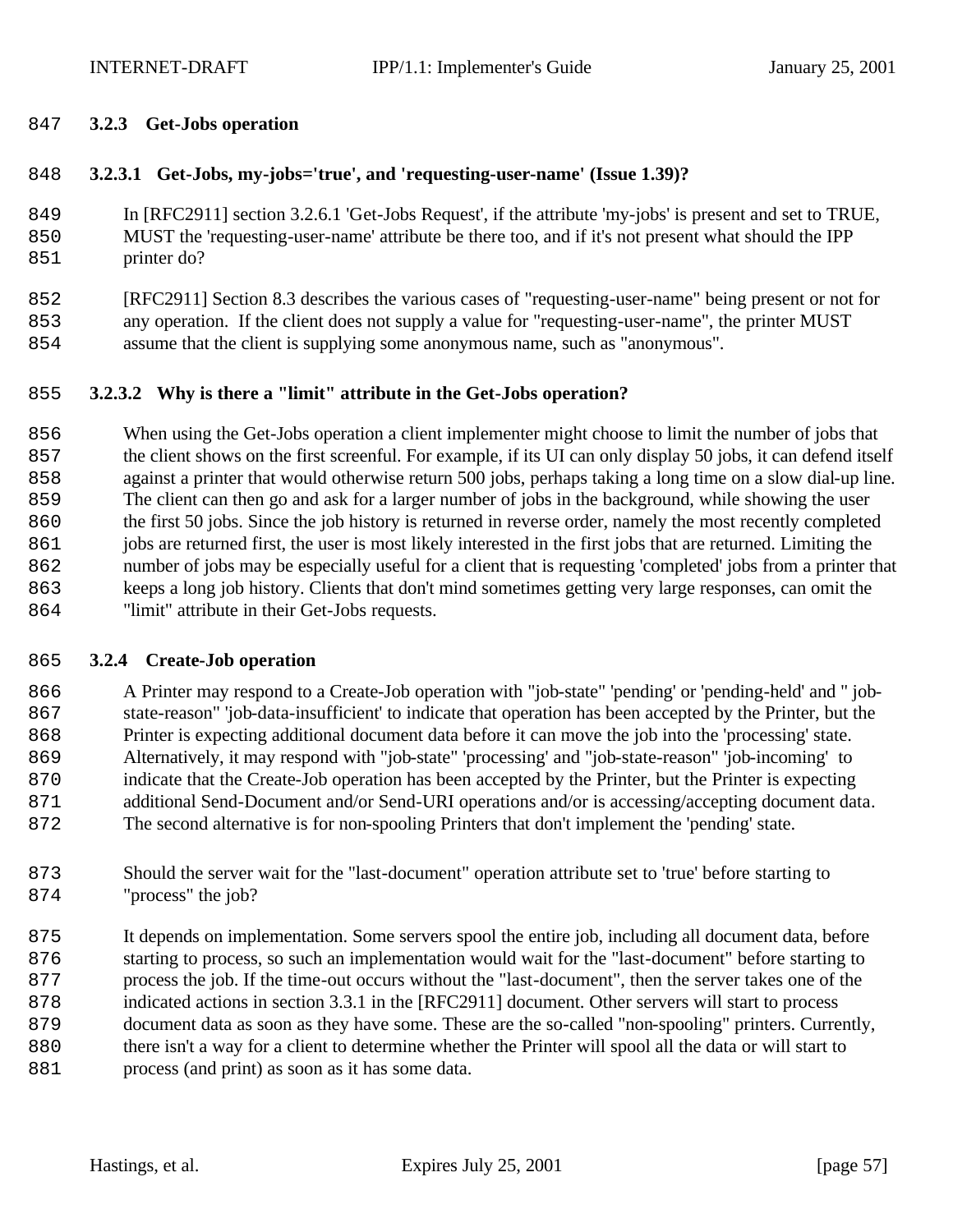#### **3.3 Job Operations**

#### **3.3.1 Validate-Job**

 The Validate-Job operation has been designed so that its implementation may be a part of the Print-Job operation. Therefore, requiring Validate-Job is not a burden on implementers. Also it is useful for client's to be able to count on its presence in all conformance implementations, so that the client can determine before sending a long document, whether the job will be accepted by the IPP Printer or not.

#### **3.3.2 Restart-Job**

 The Restart-Job operation allows the reprocessing of a completed job. Some jobs store the document data on the printer. Jobs created using the Print-Job operation are an example. It is required that the printer retains the job data after the job has moved to a 'completed state' in order for the Restart-Job 892 operation to succeed.

 Some jobs contain only a reference to the job data. A job created using the Print-URI is an example of such a job. When the Restart-Job operation is issued the job is reprocessed. The job data MUST be 895 retrieved again to print the job.

 It is possible that a job fails while attempting to access the print data. When such a job is the target of a Restart-Job the Printer SHALL attempt to retrieve the job data again.

# **4 Object Attributes**

## **4.1 Attribute Syntax's**

#### **4.1.1 The 'none' value for empty sets (Issue 1.37)**

 [RFC2911] states that the 'none' value should be used as the value of a 1setOf when the set is empty. In most cases, sets that are potentially empty contain keywords so the keyword 'none' is used, but for the 3 finishings attributes, the values are enums and thus the empty set is represented by the enum 3. Currently there are no other attributes with 1setOf values, which can be empty and can contain values that are not keywords. This exception requires special code and is a potential place for bugs. It would have been better if we had chosen an out-of-band value, either "no-value" or some new value, such as 'none'. Since we didn't, implementations have to deal with the different representations of 'none', depending on the attribute syntax.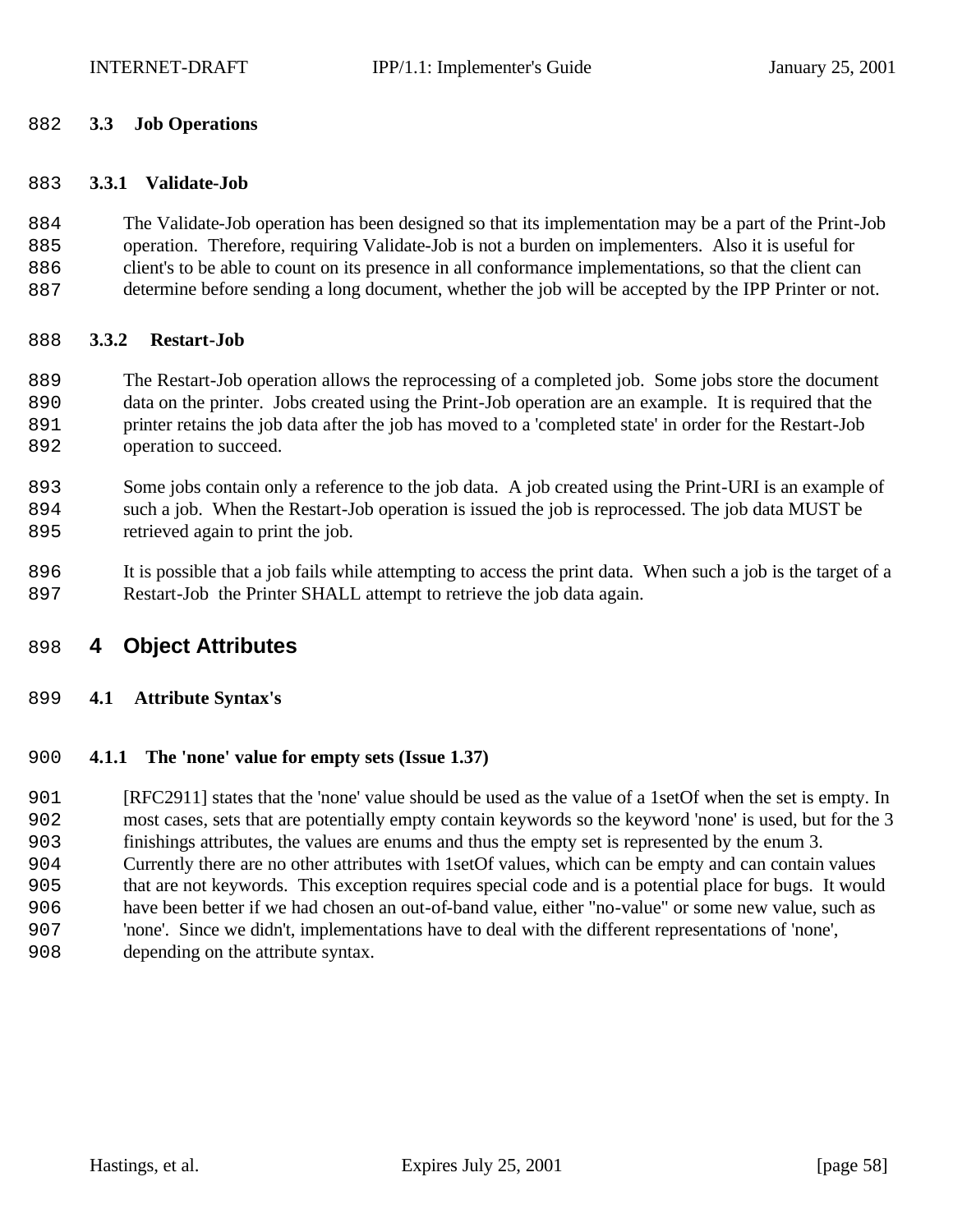## **4.1.2 Multi-valued attributes (Issue 1.31)**

 What is the attribute syntax for a multi-valued attribute? Since some attributes support values in more than one data type, such as "media", "job-hold-until", and "job-sheets", IPP semantics associate the attribute syntax with each value, not with the attribute as a whole. The protocol associates the attribute syntax tag with each value. Don't be fooled, just because the attribute syntax tag comes before the attribute keyword. All attribute values after the first have a zero length attribute keyword as the indication of a subsequent value of the same attribute.

## **4.1.3 Case Sensitivity in URIs (issue 1.6)**

 IPP client and server implementations must be aware of the diverse uppercase/lowercase nature of URIs. RFC 2396 defines URL schemes and Host names as case insensitive but reminds us that the rest of the URL may well demonstrate case sensitivity. When creating URL's for fields where the choice is completely arbitrary, it is probably best to select lower case. However, this cannot be guaranteed and implementations MUST NOT rely on any fields being case-sensitive or case-insensitive in the URL beyond the URL scheme and host name fields.

 The reason that the IPP specification does not make any restrictions on URIs, is so that implementations of IPP may use off-the-shelf components that conform to the standards that define URIs, such as RFC 2396 and the HTTP/1.1 specifications [RFC2616]. See these specifications for rules of matching, comparison, and case-sensitivity.

 It is also recommended that System Administrators and implementations avoid creating URLs for different printers that differ only in their case. For example, don't have Printer1 and printer1 as two different IPP Printers.

- Example of equivalent URI's
- http://abc.com:80/~smith/home.html
- http://ABC.com/%7Esmith/home.html
- http:/ABC.com:/%7esmith/home.html
- Example of equivalent URI's using the IPP scheme
- ipp://abc.com:631/~smith/home.html
- ipp://ABC.com/%7Esmith/home.html
- http:/ABC.com:631/%7esmith/home.html
- The HTTP/1.1 specification [RFC2616] contains more details on comparing URLs.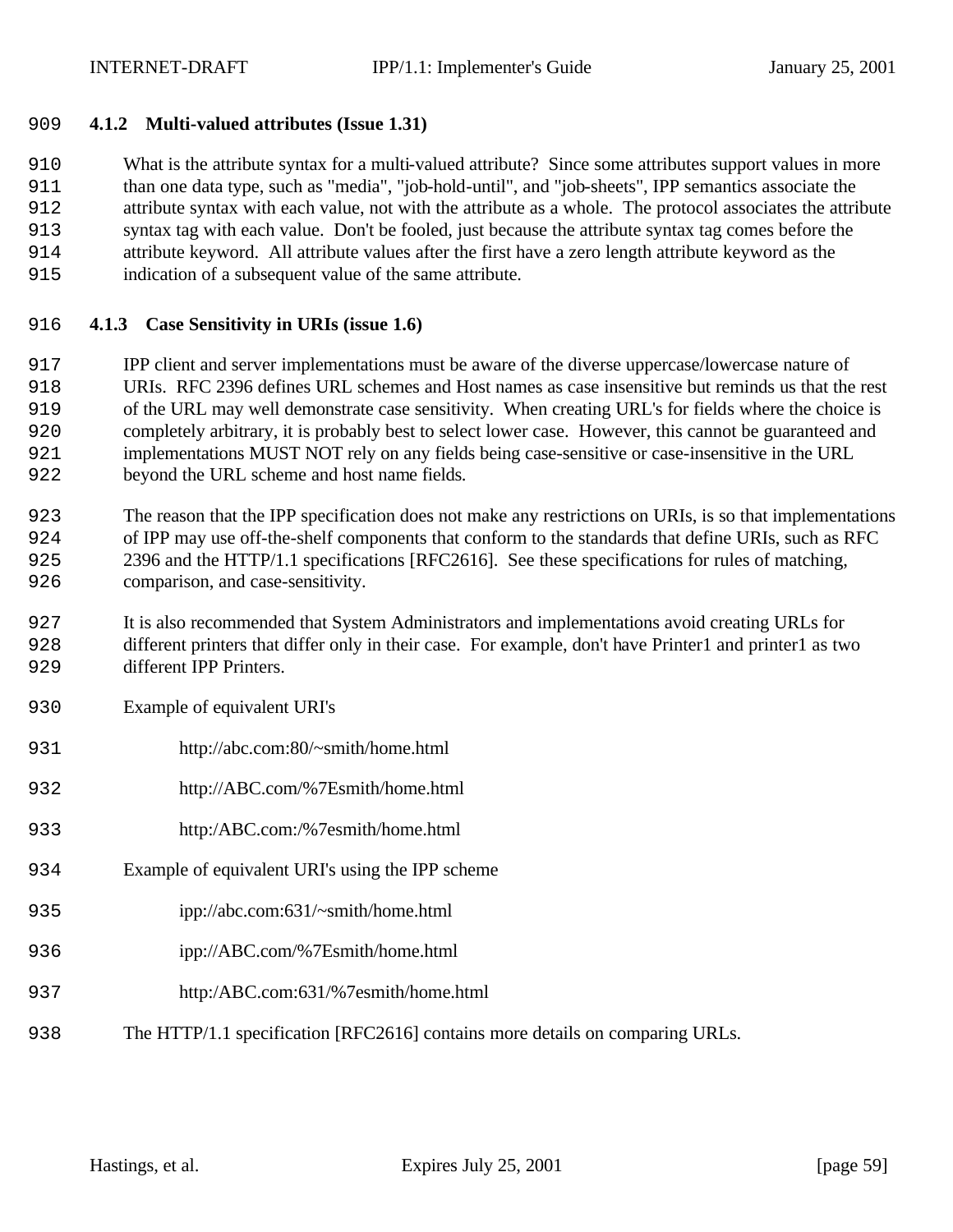## **4.1.4 Maximum length for xxxWithLanguage and xxxWithoutLanguage**

The 'textWithLanguage' and 'nameWithLanguage' are compound syntaxes that have two components.

The first component is the 'language' component that can contain up to 63 octets. The second

component is the 'text' or 'name' component. The maximum length of these are 1023 octets and 255

 octets respectively. The definition of attributes with either syntax may further restrict the length. (e.g. 944 printer-name (name(127))

- The length of the 'language' component has no effect on the allowable length of 'text' in
- 'textWithLanguage' or the length of 'name' in 'nameWithLanguage'

## **4.2 Job Template Attributes**

## **4.2.1 multiple-document-handling(type2 keyword)**

#### **4.2.1.1 Support of multiple document jobs**

 IPP/1.0 is silent on which of the four effects an implementation would perform if it supports Create-Job, but does not support "multiple-document-handling" or multiple documents per job. IPP/1.1 was changed so that a Printer could support Create-Job without having to support multiple document jobs. The "multiple-document-jobs-supported" (boolean) Printer description attribute was added to IPP/1.1 along with the 'server-error-multiple-document-jobs-not-supported' status code for a Printer to indicate whether or not it supports multiple document jobs, when it supports the Create-Job operation. Also IPP/1.1 was clarified that the Printer MUST support the "multiple-document-handling" (type2 keyword) Job Template attribute with at least one value if the Printer supports multiple documents per job.

#### **4.3 Job Description Attributes**

#### **4.3.1 Getting the date and time of day**

 The "date-time-at-creation", "date-time-at-processing", and "date-time-at-completed" attributes are returned as dateTime syntax. These attributes are OPTIONAL for a Printer to support. However, there are various ways for a Printer to get the date and time of day. Some suggestions:

- 1. A Printer can get time from an NTP timeserver if there's one reachable on the network . See RFC 1305. Also DHCP option 32 in RFC 2132 returns the IP address of the NTP server.
- 2. Get the date and time at startup from a human operator
- 3. Have an operator set the date and time using a web administrative interface
- 4. Get the date and time from incoming HTTP requests, though the problems of spoofing need to be considered. Perhaps comparing several HTTP requests could reduce the chances of spoofing.
- 969 5. Internal date time clock battery driven.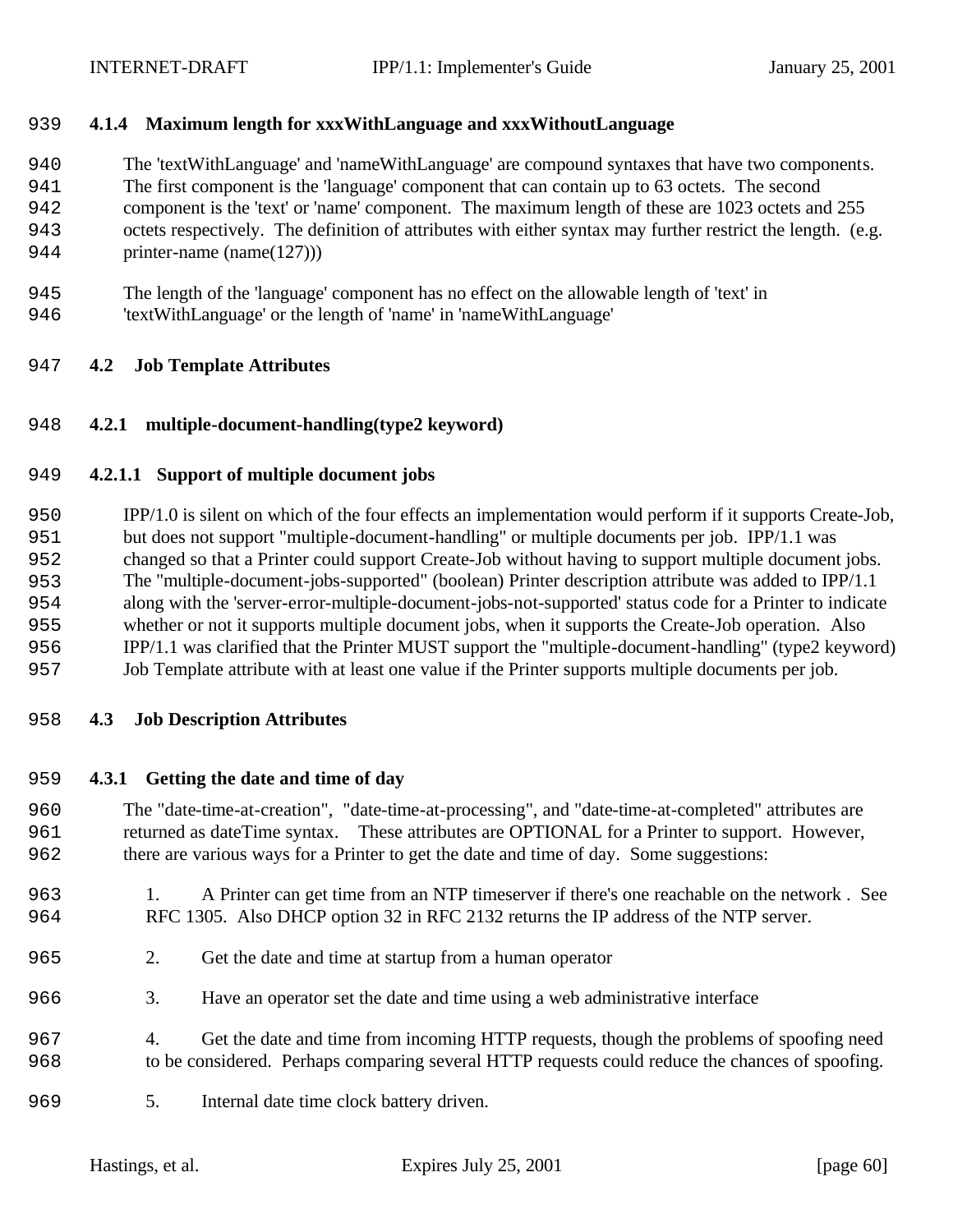- 6. Query "http://tycho.usno.navy.mil/cgi-bin/timer.pl"
- **4.4 Printer Description Attributes**
- **4.4.1 printer-state-reasons (1setOf type2 keyword)**

#### **4.4.1.1 Is a suffix needed for the "printer-state-reasons" 'none' value (Issue 3.6)?**

 The values of the "printer-state-reasons" MAY have suffixes of '-report', '-warning', and '-error'. If none of these suffixes is included, the meaning is the same as 'error', i.e., the Printer is stopped. However, for the 'none' value it is RECOMMENDED that no suffix be included, even though the Printer is not

- stopped. However, some implementations do include the '-report' suffix, i.e., return ' none-report'. There
- is no semantic difference between the "printer-state-reasons" of 'none', 'none-report', and 'none-error'.
- They all mean that no additional information on the printer's state is available.
- **4.4.2 queued-job-count (integer(0:MAX))**

#### **4.4.2.1 Why is "queued-job-count" RECOMMENDED (Issue 1.14)?**

 The reason that "queued-job-count" is RECOMMENDED, is that some clients look at that attribute alone when summarizing the status of a list of printers, instead of doing a Get-Jobs to determine the number of jobs in the queue. Implementations that fail to support the "queued-job-count" will cause that client to display 0 jobs when there are actually queued jobs.

 We would have made it a REQUIRED Printer attribute, but some implementations had already been completed before the issue was raised, so making it a SHOULD was a compromise.

#### **4.4.2.2 Is "queued-job-count" a good measure of how busy a printer is (Issue 1.15)?**

 The "queued-job-count" is not a good measure of how busy the printer is when there are held jobs. A future registration could be to add a "held-job-count" (or an "active-job-count") Printer Description attribute if experience shows that such an attribute (combination) is needed to quickly indicate how busy 992 a printer really is.

#### **4.4.3 printer-current-time (dateTime)**

- A Printer implementation MAY support this attribute by obtaining the date and time by any number of implementation-dependent means at startup or subsequently. Examples include:
- 996 1. an internal date time clock.
- 2. from the operator at startup using the console,
- 3. from an operator using an administrative web page,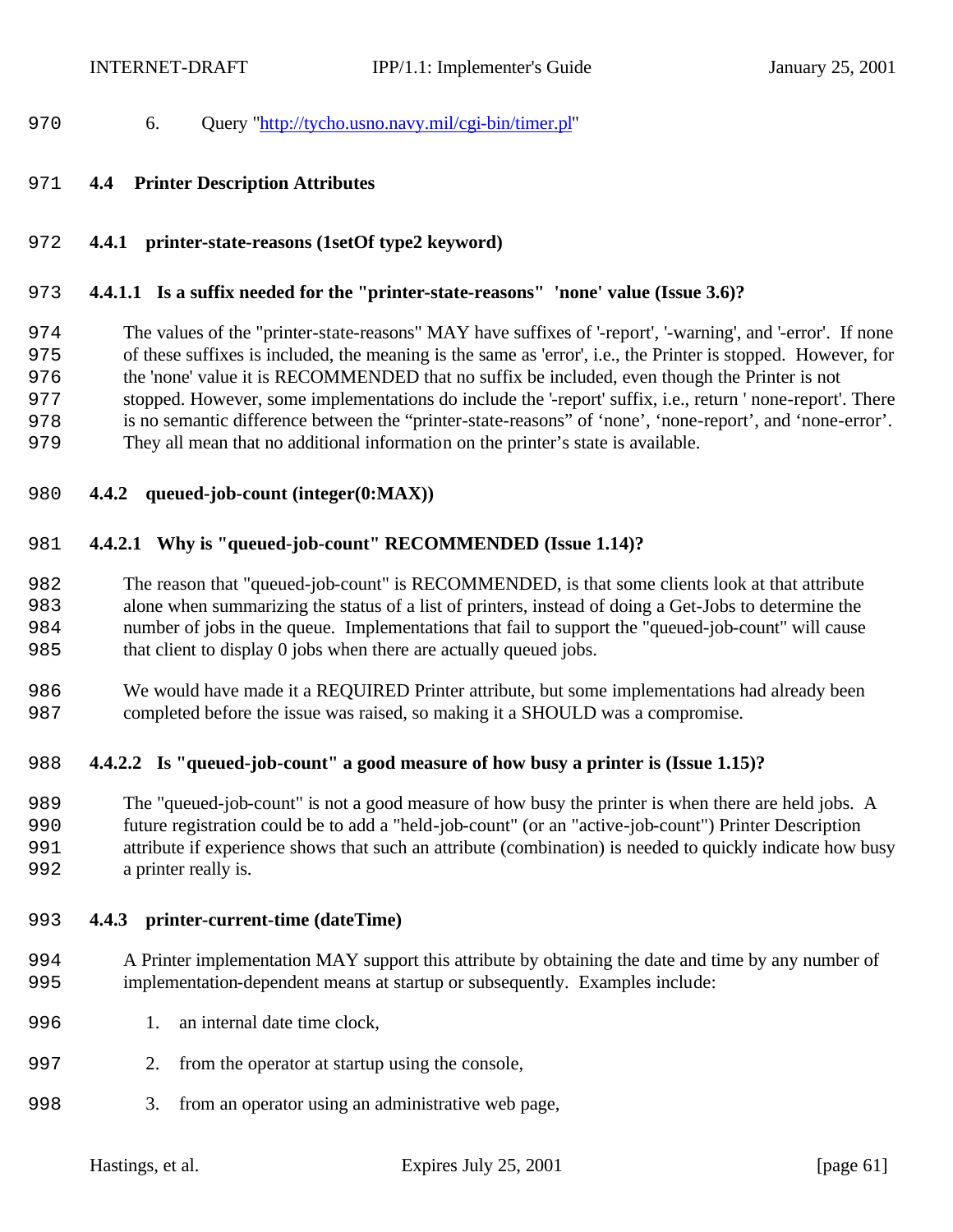- 4. from HTTP headers supplied in client requests,
- 5. use HTTP to query "http://tycho.usno.navy.mil/cgi-bin/timer.pl"
- 6. from the network, using NTP [RFC1305] or DHCP option 32 [RFC2132] that returns the IP 002 address of the NTP server.
- If an implementation supports this attribute by obtaining the current time from the network (at startup or later), but the time is not available, then the implementation MUST return the value of this attribute using the out-of-band 'no-value' meaning not configured. See the beginning of section 4.1.
- Since the new "date-and-time-at-xxx" Job Description attributes refer to the "printer-current-time", they 007 will be covered also.

#### **4.4.4 Printer-uri**

- Must the operational attribute for printer-uri match one of the values in "printer-uri-supported"?
- A forgiving printer implementation would not reject the operation. But the implementation has its rights
- to reject a printer or job operation if the operational attribute printer-uri is not a value of the printer-uri-
- supported. The printer may not be improperly configured. The request obviously reached the printer. The printer could treat the printer-uri as the logical equivalent of a value in the printer-uri-supported. It
- would be implementation dependent for which value, and associated security policy, would apply. This
- does also apply to a job object specified with a printer-uri and job-id, or with a job-uri. See section 4.1.3
- 016 for how to compare URI's.

#### **4.5 Empty Jobs**

- The IPP object model does not prohibit a job that contains no documents. Such a job may be created in a number of ways including a 'create-job' followed by an 'add-document' that contains no data and has 020 the 'last-document' flag set.
- An empty job is processed just as any other job. The operation that "closes" an empty job is not
- 022 rejected because the job is empty. If no other conditions exist, other than the job is empty, the response to the operation will indicate success. After the job is scheduled and processed, the job state SHALL be 024 'completed'.
- 025 There will be some variation in the value(s) of the "job-state-reasons" attribute. It is required that if no 026 conditions, other than the job being empty, exist the "job-state-reasons" SHALL include the 'completed- successfully'. If other conditions existed, the 'completed-with-warnings' or 'completed-with-errors' 028 values may be used.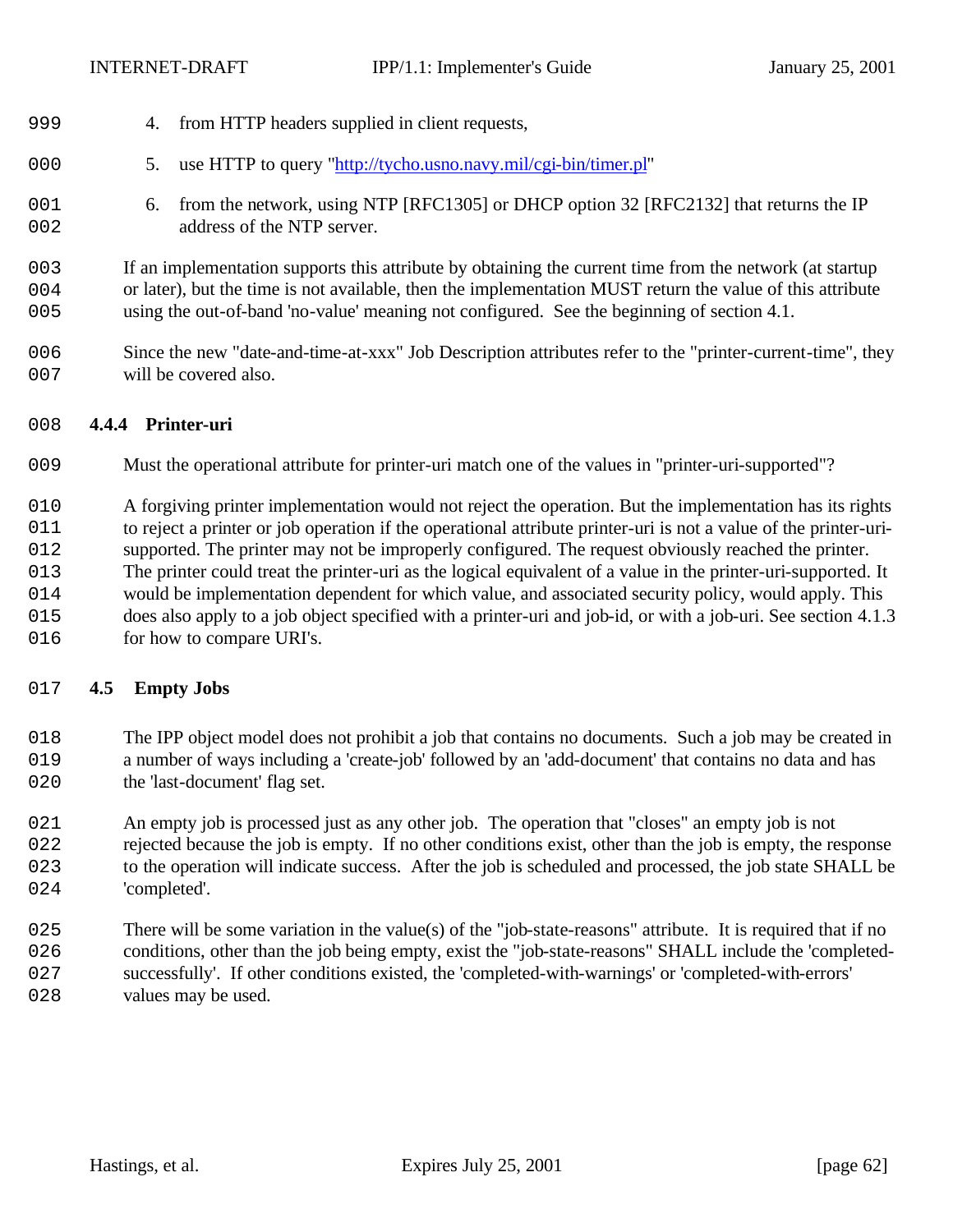# **5 Directory Considerations**

## **5.1 General Directory Schema Considerations**

 The [RFC2911] document lists RECOMMENDED and OPTIONAL Printer object attributes for 032 directory schemas. See [RFC2911] APPENDIX E: Generic Directory Schema.

 The SLP printer template is defined in the "Definition of the Printer Abstract Service Type v2.0" 034 document [svrloc-printer] as used with SLPv2 [RFC2608, RFC2609, RFC2926]. The LDAP printer schema is defined in the "Internet Printing Protocol (IPP): LDAP Schema for Printer Services" document [ldap-printer] as used with LDAPv3 [RFC2251, RFC2252]. Both documents systematically add "printer-" to any attribute that doesn't already start with "printer-" in order to keep the printer 038 directory attributes distinct from other directory attributes. Also, instead of using "printer-uri- supported", "uri-authentication-supported", and "uri-security-supported", they use a "printer-xri- supported" attribute with special syntax to contain all of the same information in a single attribute. The "printer-xri-supported" (1setOf collection) Printer Description attribute is also defined as an IPP 042 extension for use with the Set-Printer-Attributes operation [ipp-set-ops].

## **5.2 IPP Printer with a DNS name**

- 044 If the IPP printer has a DNS name should there be at least two values for the printer-uri-supported attribute. One URL with the fully qualified DNS name the other with the IP address in the URL?
- The printer may contain one or the other or both. It's up to the administrator to configure this attribute.

## **6 Security Considerations**

 The security considerations given in [RFC2911] Section 8 "Security Considerations" all apply to this document. In addition, the following sub-sections describes security consideration that have arisen as a 050 result of implementation testing.

#### **6.1 Querying jobs with IPP that were submitted using other job submission protocols (Issue 1.32)**

- 052 The following clarification was added to [RFC2911] section 8.5:
- 8.5 Queries on jobs submitted using non-IPP protocols
- If the device that an IPP Printer is representing is able to accept jobs using other job submission
- protocols in addition to IPP, it is RECOMMEND that such an implementation at least allow such
- "foreign" jobs to be queried using Get-Jobs returning "job-id" and "job-uri" as 'unknown'. Such an
- implementation NEED NOT support all of the same IPP job attributes as for IPP jobs. The IPP
- object returns the 'unknown' out-of-band value for any requested attribute of a foreign job that is
- 059 supported for IPP jobs, but not for foreign jobs.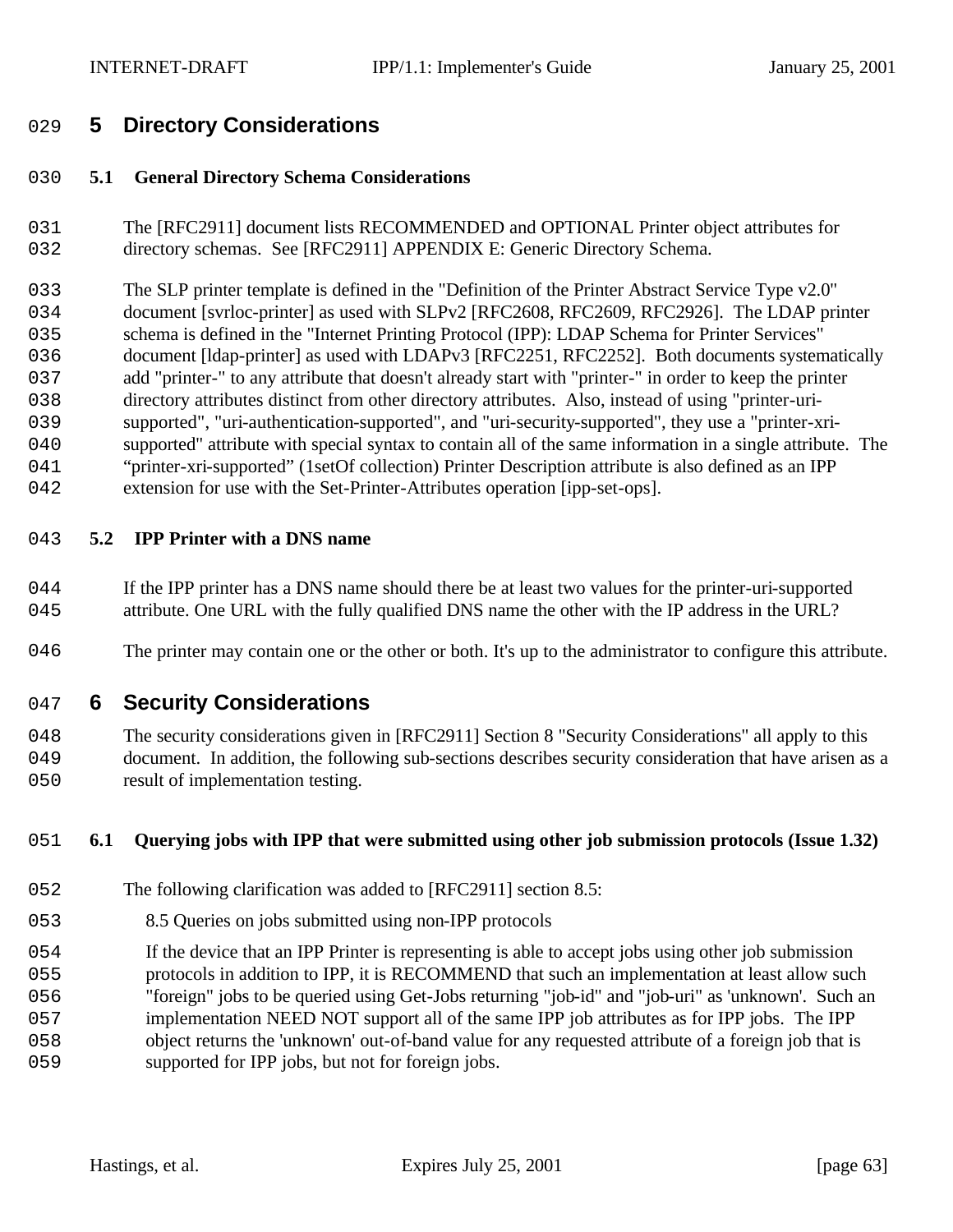060 It is further RECOMMENDED, that the IPP Printer generate "job-id" and "job-uri" values for such "foreign jobs", if possible, so that they may be targets of other IPP operations, such as Get-Job- Attributes and Cancel-Job. Such an implementation also needs to deal with the problem of authentication of such foreign jobs. One approach would be to treat all such foreign jobs as belonging to users other than the user of the IPP client. Another approach would be for the foreign job to belong to 'anonymous'. Only if the IPP client has been authenticated as an operator or administrator of the IPP Printer object, could the foreign jobs be queried by an IPP request. Alternatively, if the security policy were to allow users to query other users' jobs, then the foreign jobs would also be visible to an end-user IPP client using Get-Jobs and Get-Job-Attributes.

 Thus IPP MAY be implemented as a "universal" protocol that provides access to jobs submitted with any job submission protocol. As IPP becomes widely implemented, providing a more universal 071 access makes sense.

# **7 Encoding and Transport**

- This section discusses various aspects of IPP/1.1 Encoding and Transport [RFC2910].
- A server is not required to send a response until after it has received the client's entire request. Hence, a client need not expect a response until after it has sent the entire request. An exception to this statement 076 is the case of the client specifying the "Expect: 100-continue" header. See section 7.7.
- 077 We recommend that the server return a response as soon as possible if an error is detected while the 078 client is still sending the data, rather than waiting until all of the data is received. Therefore, we also recommend that a client listen for an error response that an IPP server MAY send before it receives all the data. In this case a client, if chunking the data, can send a premature zero-length chunk to end the request before sending all the data (and so the client can keep the connection open for other requests, 082 rather than closing it). If the request is blocked for some reason, a client MAY determine the reason by 083 opening another connection to query the server using Get-Printer-Attributes.
- IPP, by design, uses TCP's built-in flow control mechanisms [RFC 793] to throttle clients when Printers are busy. Therefore, it is perfectly normal for an IPP client transmitting a Job to be blocked for a really long time. Accordingly, socket timeouts must be avoided. Some socket implementations have a timeout option, which specifies how long a write operation on a socket can be blocked before it times out and the blocking ends. A client should set this option for infinite timeout when transmitting Job 089 submissions.
- Some IPP client applications might be able to perform other useful work while a Job transmission is blocked. For example, the client may have other jobs that it could transmit to other Printers simultaneously. A client may have a GUI, which must remain responsive to the user while the Job transmission is blocked. These clients should be designed to spawn a thread to handle the Job 094 transmission at its own pace, leaving the main application free to do other work. Alternatively, single-threaded applications could use non-blocking I/O.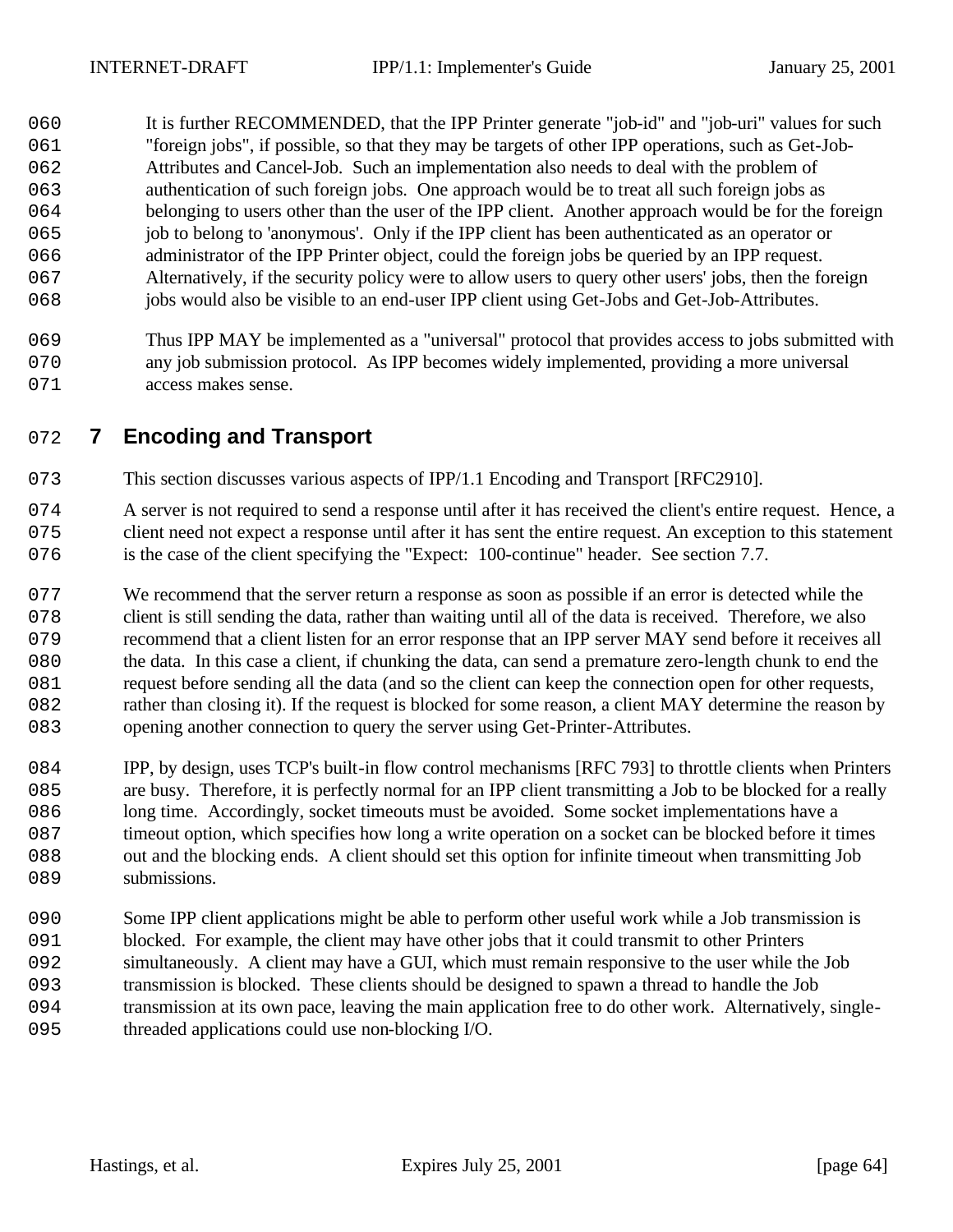Some Printer conditions, such as jam or lack of paper, could cause a client to be blocked indefinitely.

- Clients may open additional connections to the Printer to Get-Printer-Attributes, determine the state of the device, alert a user if the printer is stopped, and let a user decide whether to abort the job 099 transmission or not.
- In the following sections, there are tables of all HTTP headers, which describe their use in an IPP client or server. The following is an explanation of each column in these tables.
- the "header" column contains the name of a header - the "request/client" column indicates whether a client sends the header. - the "request/ server" column indicates whether a server supports the header when received. - the "response/ server" column indicates whether a server sends the header. - the "response /client" column indicates whether a client supports the header when received. - the "values and conditions" column specifies the allowed header values and the conditions for the header to be present in a request/response. The table for "request headers" does not have columns for responses, and the table for "response headers" does not have columns for requests. The following is an explanation of the values in the "request/client" and "response/ server" columns. - **must:** the client or server MUST send the header, - **must-if:** the client or server MUST send the header when the condition described in the "values and conditions" column is met, - **may:** the client or server MAY send the header - **not:** the client or server SHOULD NOT send the header. It is not relevant to an IPP 118 implementation. The following is an explanation of the values in the "response/client" and "request/ server" columns. 121 - **must:** the client or server MUST support the header, 122 - **may:** the client or server MAY support the header - **not:** the client or server SHOULD NOT support the header. It is not relevant to an IPP implementation.

#### **7.1 General Headers**

126 The following is a table for the general headers.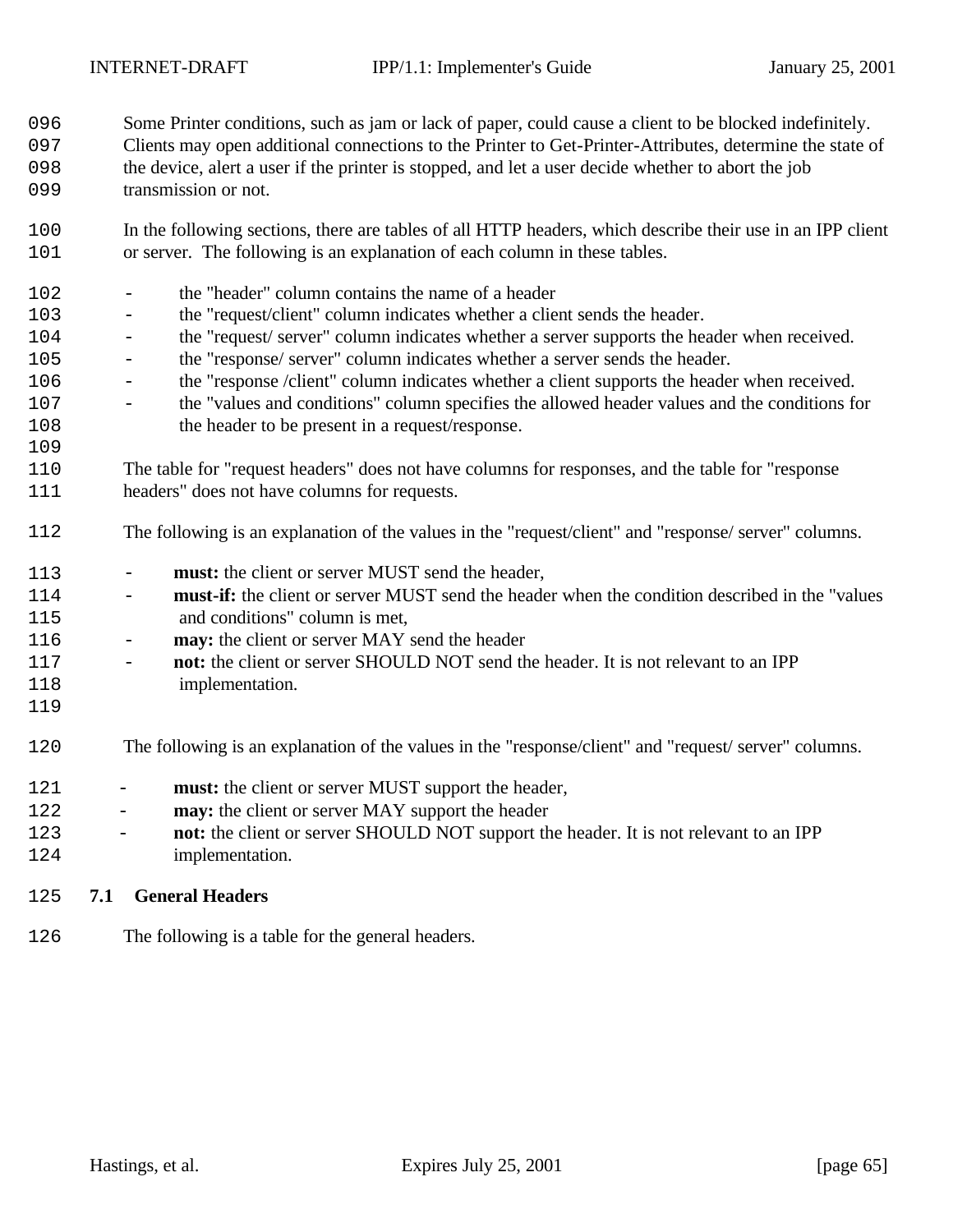| General-<br>Header    | Request |        | Response |        | <b>Values and Conditions</b>                                                                                                                                                                                         |
|-----------------------|---------|--------|----------|--------|----------------------------------------------------------------------------------------------------------------------------------------------------------------------------------------------------------------------|
|                       | Client  | Server | Server   | Client |                                                                                                                                                                                                                      |
| Cache-Control         | must    | not    | must     | not    | "no-cache" only                                                                                                                                                                                                      |
| Connection            | must-if | must   | must-if  | must   | "close" only. Both client and server<br>SHOULD keep a connection for the<br>duration of a sequence of<br>operations. The client and server<br>MUST include this header for the<br>last operation in such a sequence. |
| Date                  | may     | may    | must     | may    | per RFC 1123 [RFC1123] from<br>RFC 2616 [RFC2616]                                                                                                                                                                    |
| Pragma                | must    | not    | must     | not    | "no-cache" only                                                                                                                                                                                                      |
| Transfer-<br>Encoding | must-if | must   | must-if  | must   | "chunked" only . Header MUST be<br>present if Content-Length is absent.                                                                                                                                              |
| Upgrade               | not     | not    | not      | not    |                                                                                                                                                                                                                      |
| Via                   | not     | not    | not      | not    |                                                                                                                                                                                                                      |

# 2127 **7.2 Request Headers**

2128 The following is a table for the request headers.

| <b>Client</b><br><b>Request Values and Conditions</b><br><b>Request-Header</b><br>Server |
|------------------------------------------------------------------------------------------|
|------------------------------------------------------------------------------------------|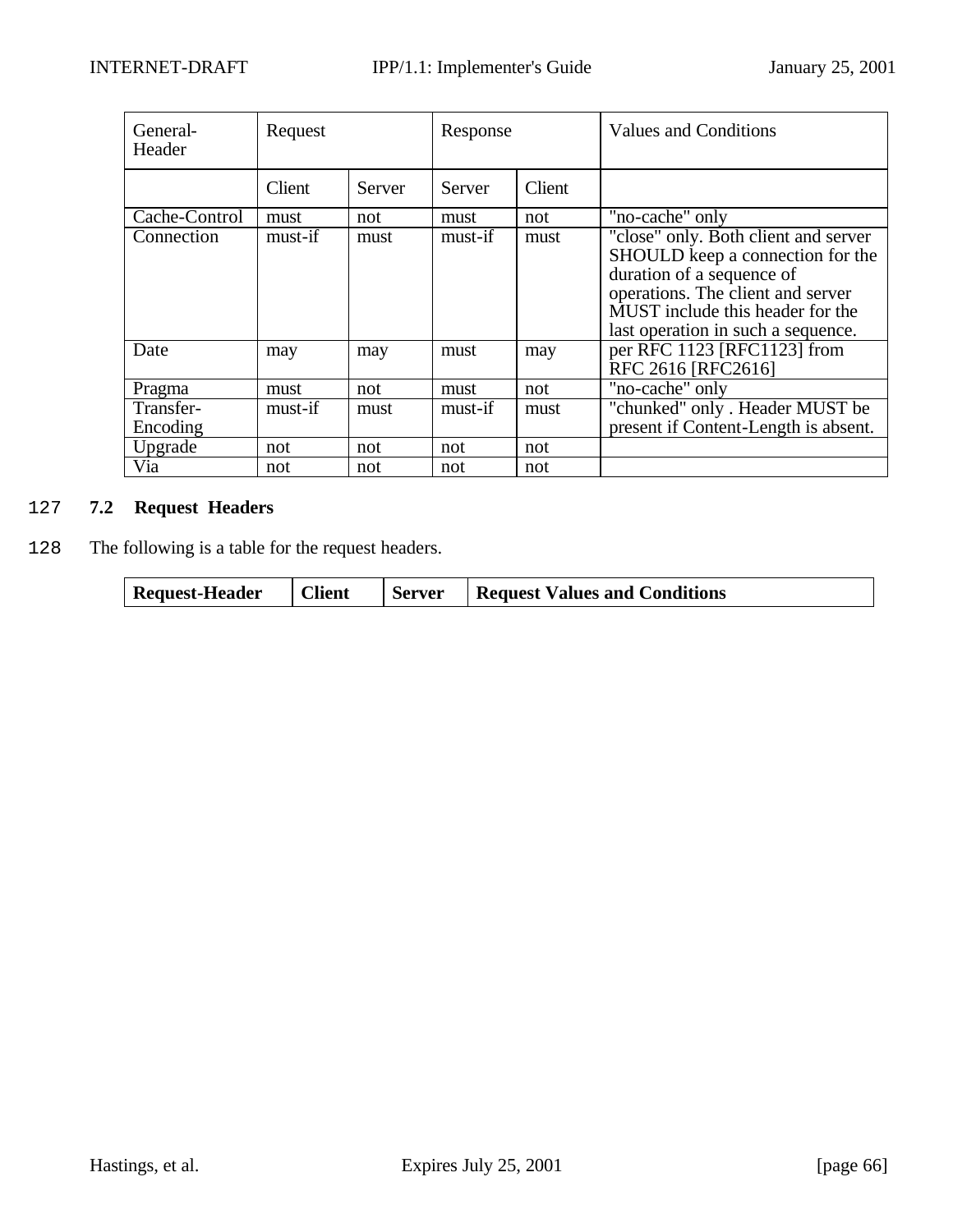| <b>Request-Header</b>   | <b>Client</b> | <b>Server</b> | <b>Request Values and Conditions</b>                                                                                                                  |
|-------------------------|---------------|---------------|-------------------------------------------------------------------------------------------------------------------------------------------------------|
| Accept                  | may           | must          | "application/ipp" only. This value is the default if<br>the client omits it                                                                           |
| Accept-Charset          | not           | not           | Charset information is within the application/ipp<br>entity                                                                                           |
| Accept-Encoding         | may           | must          | empty and per RFC 2616 [RFC2616] and IANA<br>registry for content-codings                                                                             |
| Accept-Language         | not           | not           | language information is within the application/ipp<br>entity                                                                                          |
| Authorization           | must-if       | must          | per RFC 2616. A client MUST send this header<br>when it receives a 401 "Unauthorized" response and<br>does not receive a "Proxy-Authenticate" header. |
| From                    | not           | not           | per RFC 2616. Because RFC recommends sending<br>this header only with the user's approval, it is not<br>very useful                                   |
| Host                    | must          | must          | per RFC 2616                                                                                                                                          |
| If-Match                | not           | not           |                                                                                                                                                       |
| If-Modified-Since       | not           | not           |                                                                                                                                                       |
| If-None-Match           | not           | not           |                                                                                                                                                       |
| If-Range                | not           | not           |                                                                                                                                                       |
| If-Unmodified-<br>Since | not           | not           |                                                                                                                                                       |
| Max-Forwards            | not           | not           |                                                                                                                                                       |
| Proxy-<br>Authorization | must-if       | not           | per RFC 2616. A client MUST send this header<br>when it receives a 401 "Unauthorized" response and<br>a "Proxy-Authenticate" header.                  |
| Range                   | not           | not           |                                                                                                                                                       |
| Referrer                | not           | not           |                                                                                                                                                       |
| User-Agent              | not           | not           |                                                                                                                                                       |

# 2129 **7.3 Response Headers**

2130 The following is a table for the request headers.

| Response-Header    | Server  | Client | <b>Response Values and Conditions</b>             |
|--------------------|---------|--------|---------------------------------------------------|
| Accept-Ranges      | not     | not    |                                                   |
| Age                | not     | not    |                                                   |
| Location           | must-if | may    | per RFC 2616. When URI needs redirection.         |
| Proxy-Authenticate | not     | must   | per RFC 2616                                      |
| Public             | may     | may    | per RFC 2616                                      |
| Retry-After        | may     | may    | per RFC 2616                                      |
| Server             | not     | not    |                                                   |
| Vary               | not     | not    |                                                   |
| Warning            | may     | may    | per RFC 2616                                      |
| WWW-Authenticate   | must-if | must   | per RFC 2616. When a server needs to authenticate |
|                    |         |        | a client.                                         |

## 2131 **7.4 Entity Headers**

132 The following is a table for the entity headers.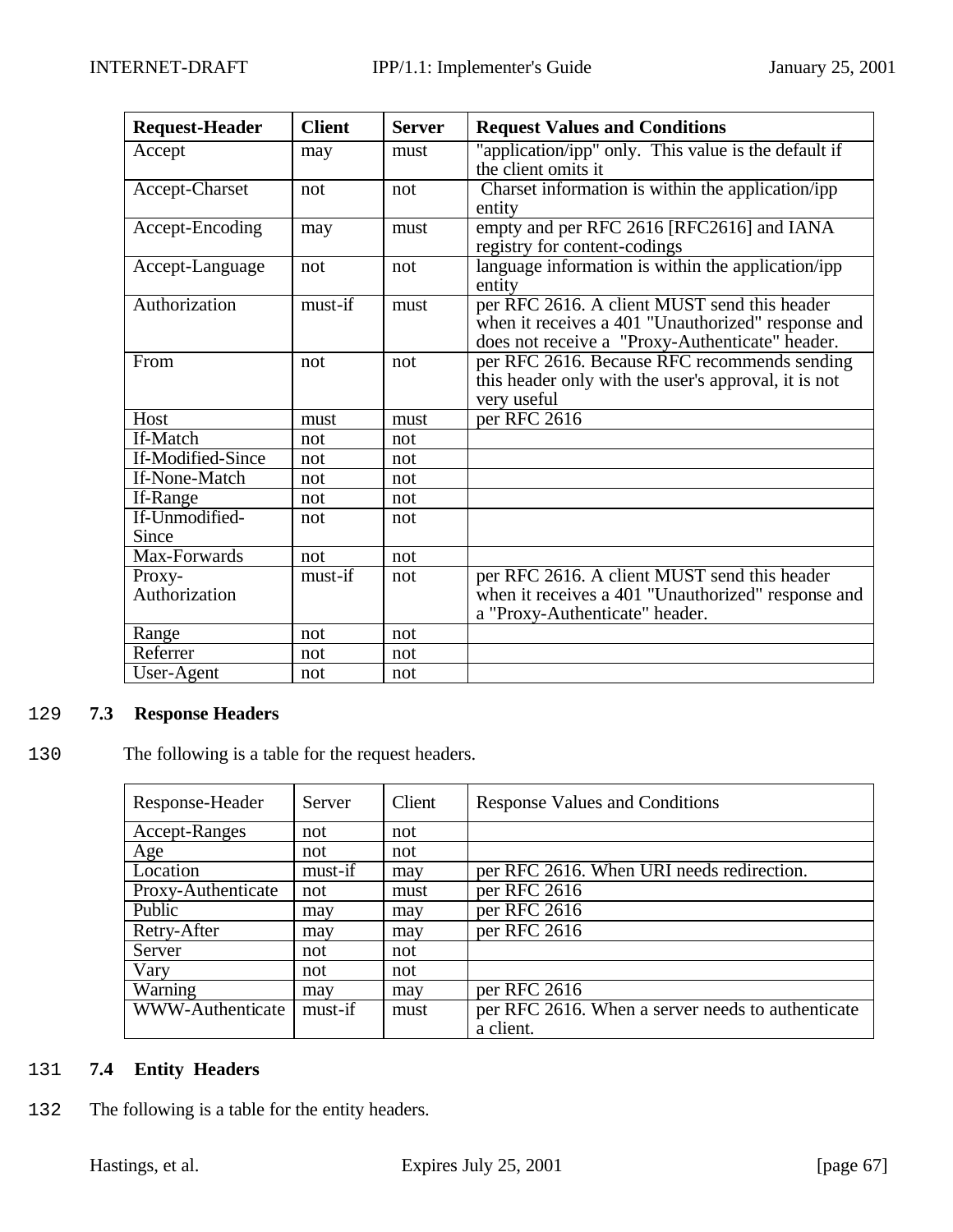| <b>Entity-Header</b> | <b>Request</b> |               | <b>Response</b> |               | <b>Values and Conditions</b>                                                                                    |
|----------------------|----------------|---------------|-----------------|---------------|-----------------------------------------------------------------------------------------------------------------|
|                      | <b>Client</b>  | <b>Server</b> | <b>Server</b>   | <b>Client</b> |                                                                                                                 |
| Allow                | not            | not           | not             | not           |                                                                                                                 |
| Content-Base         | not            | not           | not             | not           |                                                                                                                 |
| Content-Encoding     | may            | must          | must            | must          | per RFC 2616 and IANA<br>registry for content codings.                                                          |
| Content-Language     | not            | not           | not             | not           | Application/ipp handles<br>language                                                                             |
| Content-Length       | must-if        | must          | must-if         | must          | the length of the message-<br>body per RFC 2616. Header<br>MUST be present if<br>Transfer-Encoding is<br>absent |
| Content-Location     | not            | not           | not             | not           |                                                                                                                 |
| Content-MD5          | may            | may           | may             | may           | per RFC 2616                                                                                                    |
| Content-Range        | not            | not           | not             | not           |                                                                                                                 |
| Content-Type         | must           | must          | must            | must          | "application/ipp" only                                                                                          |
| ETag                 | not            | not           | not             | not           |                                                                                                                 |
| Expires              | not            | not           | not             | not           |                                                                                                                 |
| Last-Modified        | not            | not           | not             | not           |                                                                                                                 |

#### 2133 **7.5 Optional support for HTTP/1.0**

 IPP implementations consist of an HTTP layer and an IPP layer. In the following discussion, the term "client" refers to the HTTP client layer and the term "server" refers to the HTTP server layer. The Encoding and Transport document [RFC2910] requires that HTTP 1.1 MUST be supported by all clients and all servers. However, a client and/or a server implementation may choose to also support HTTP 1.0.

2139 This option means that a server may choose to communicate with a (non-conforming) client that only 2140 supports HTTP 1.0. In such cases the server should not use any HTTP 1.1 specific parameters or 2141 features and should respond using HTTP version number 1.0.

- 2142 This option also means that a client may choose to communicate with a (non-conforming) server that 2143 only supports HTTP 1.0. In such cases, if the server responds with an HTTP 'unsupported version 2144 number' to an HTTP 1.1 request, the client should retry using HTTP version number 1.0.
- 2145 **7.6 HTTP/1.1 Chunking**

#### 2146 **7.6.1 Disabling IPP Server Response Chunking**

2147 Clients MUST anticipate that the HTTP/1.1 server may chunk responses and MUST accept them in 2148 responses. However, a (non-conforming) HTTP client that is unable to accept chunked responses may 2149 attempt to request an HTTP 1.1 server not to use chunking in its response to an operation by using the

2150 following HTTP header: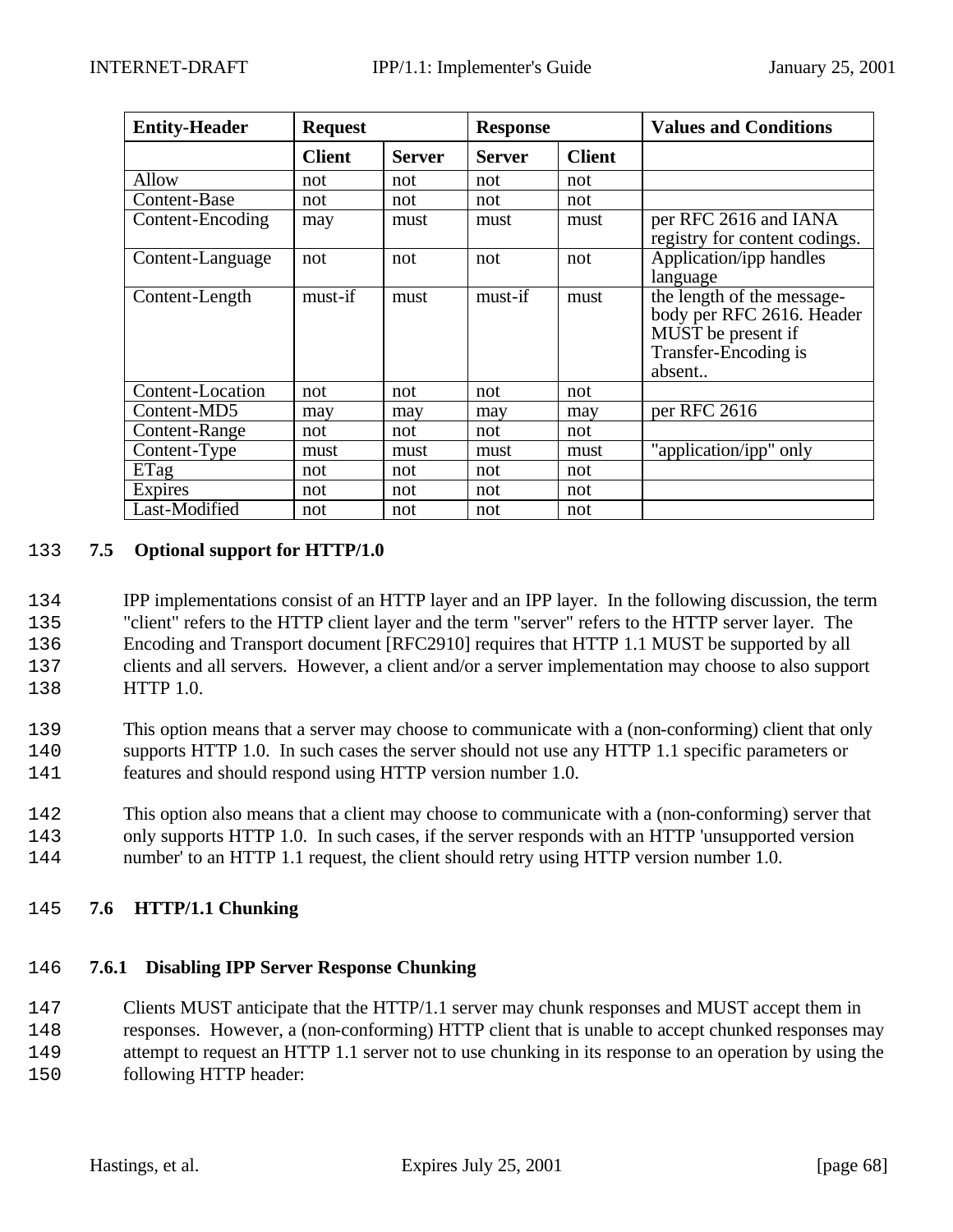- TE: identity
- This mechanism should not be used by a server to disable a client from chunking a request, since chunking of document data is an important feature for clients to send long documents.

## **7.6.2 Warning About the Support of Chunked Requests**

- This section describes some problems with the use of chunked requests and HTTP/1.1 servers. For additional known problems with implementations of HTTP proxies and caching, see "Known HTTP Proxy/Caching Problems" [RFC3143].
- The HTTP/1.1 standard [RFC2616] requires that conforming servers support chunked requests for any method. However, in spite of this requirement, some HTTP/1.1 implementations support chunked responses in the GET method, but do not support chunked POST method requests. Some HTTP/1.1 implementations that support CGI scripts [CGI] and/or servlets [Servlet] require that the client supply a Content-Length. These implementations might reject a chunked POST method and return a 411 status code (Length Required), might attempt to buffer the request and run out of room returning a 413 status code (Request Entity Too Large), or might successfully accept the chunked request.
- Because of this lack of conformance of HTTP servers to the HTTP/1.1 standard, the IPP standard [RFC2910] REQUIRES that a conforming IPP Printer object implementation support chunked requests and that conforming clients accept chunked responses. Therefore, IPP object implementers are warned to seek HTTP server implementations that support chunked POST requests in order to conform to the IPP standard and/or use implementation techniques that support chunked POST requests.

#### **7.7 HTTP "continue" interim response**

- IPP Clients must be prepared at any time to receive an interim response with a status code of '100 Continue'. This includes receiving this response prior to sending an IPP request
- The specific HTTP client and server requirements for '100 Continue' are laid out in section 8.2.3, "Use of the 100 (Continue) Status", in [RFC2616]. Section 7.8 summarizes the HTTP requirements and
- provides IPP implementation guidance related to the 100-Continue mechanism and its use.
- 

# **7.8 How can an IPP client Provoke authentication challenges from IPP Printers**

 The IPP operation 'Validate-Job' was created to allow clients to confirm that an identical 'Print-Job' operation (with the document data) would be accepted. The 'Validate-Job' also performs the same security negotiation as the 'Print-Job' operation. This allows a client to verify that the security requirements can be met and the job template attributes honored before sending any document data. Due to the nature of HTTP connection management there is no guarantee that the client will not be required to re-authenticate on the following operation. Clients that wish to provoke an IPP Printer to issue an authentication challenge prior to sending an IPP operation have the ability to do to so.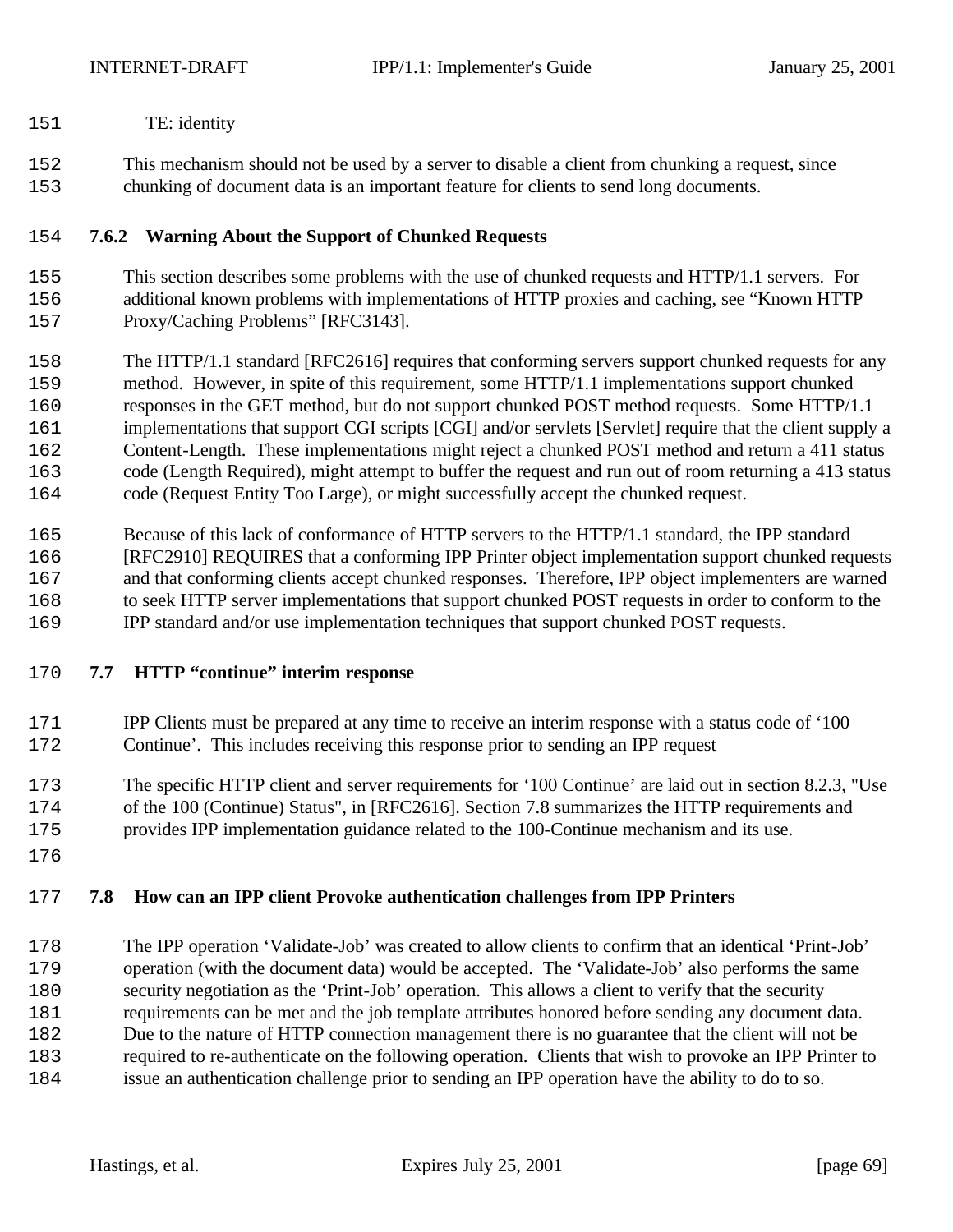In some cases, a request may be rejected on the basis of the HTTP header alone. (Here, the HTTP "header" includes the HTTP request-line, the HTTP header fields, and the terminating double CRLF.) This is likely to be the case when the requested resource is protected by Digest Authentication: the client needs the "nonce" value from the Printer's challenge in order to form a proper Authorization header field value. In these cases, a client may wish to avoid transmitting the HTTP request body containing the IPP request. For one thing, transmitting a large document for a request, only to have that request rejected on the basis of the HTTP header alone, would be a waste of time and network resources. For another, some clients, especially those transmitting dynamically generated content may find it difficult, inefficient, or even impossible to tell the content generator to back up and regenerate the content from the beginning. The HTTP 100-continue mechanism provides a solution to this problem. The purpose of the 100-continue status is to allow a client that is sending a message with a request body to determine if the Printer is willing to accept the request (based on the HTTP request header) before the client sends the request body.

- Here is a summary of the rules for HTTP 100-continue:
- If a client will wait for a 100 (Continue) response before sending the request body, it MUST send an "Expect: 100-continue" header field. 201 • If an HTTP request contains an "Expect: 100-continue" header field, the Printer MUST either respond with 100 (Continue) status and continue to read from the input stream, or reject the request with a final HTTP status code. 204 • The Printer MUST NOT wait for the request body before sending the 100 (Continue) response. • If the Printer responds with a final status code instead of 100 (Continue), it MAY close the connection (preferably, only the Printer's input side of the connection) or it MAY continue to read and discard the rest of the response. It MUST NOT perform the requested method. 209 • A Printer SHOULD NOT send a 100 (Continue) response if the request does not include "Expect: 100-continue". 211 • A Printer MUST NOT send a 100 (Continue) response to an HTTP/1.0 request. - A Printer MAY omit a 100 (Continue) response if it has already received some of the request body for the corresponding request. 214 • A Printer that sends a 100 (Continue) response MUST ultimately send a final status code, once the request body is received and processed, unless it terminates the transport connection **prematurely.**  Some finer points: • A client waiting for a 100 (Continue) response SHOULD NOT wait for an indefinite period before sending the request body 220 • A client SHOULD ignore any unexpected 100 (Continue) responses. The basic algorithm is this: 1. The client sends an HTTP request header containing the "Expect: 100-continue" header field, but waits before transmitting the request body.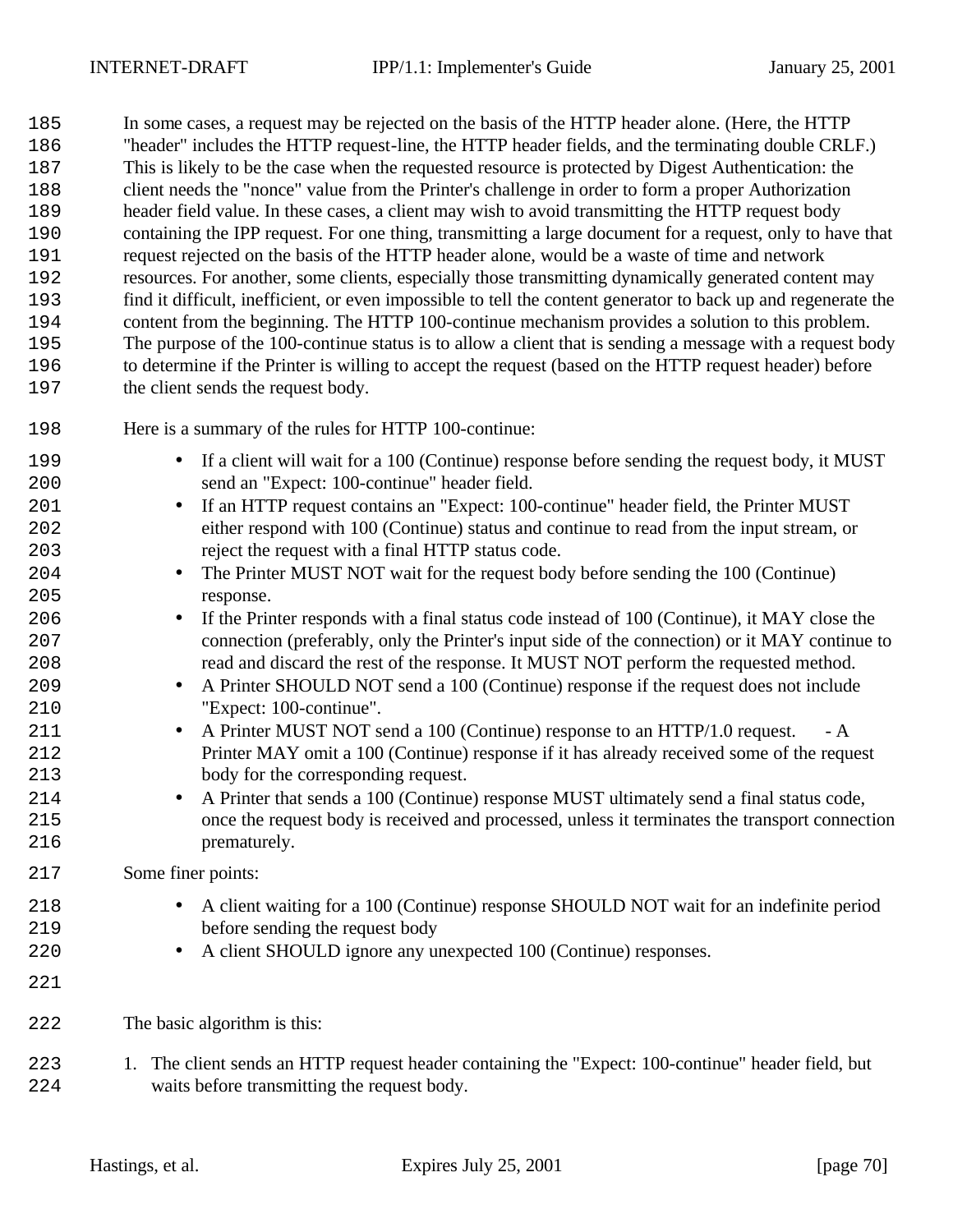| 225 | 2. The Printer examines the HTTP header and decides whether or not to accept the HTTP request.              |
|-----|-------------------------------------------------------------------------------------------------------------|
| 226 | 3. If the Printer accepts the HTTP request, it sends a 100 (Continue) response and continues to read        |
| 227 | from the input stream.                                                                                      |
| 228 | 4. If the client receives a 100 (Continue) response, it now has a reasonable expectation that the HTTP      |
| 229 | request will succeed. The client now transmits the request body.                                            |
| 230 | 5. After the Printer receives and processes the request body, it sends a final HTTP status code in          |
| 231 | response.                                                                                                   |
| 232 |                                                                                                             |
| 233 | If the Request-URI identifies a resource protected by digest authentication, the flow of events is more     |
| 234 | like this:                                                                                                  |
| 235 | 1. The client sends an HTTP request header containing the "Expect: 100-continue" header field, but          |
| 236 | waits before transmitting the request body.                                                                 |
| 237 | 2. The Printer examines the HTTP header and rejects the request with 401 (Unauthorized) status and          |
| 238 | a "WWW-Authenticate" header field containing at least one challenge.                                        |
| 239 | 3. The client sends a new HTTP request header containing an "Authorization" header field and an             |
| 240 | "Expect: 100-continue" header field.                                                                        |
| 241 | 4. If the Printer accepts the new HTTP request, it sends a 100 (Continue) response and continues to         |
| 242 | read from the input stream.                                                                                 |
| 243 | 5. If the client receives a 100 (Continue) response, it now has a reasonable expectation that the           |
| 244 | HTTP request will succeed. The client now transmits the request body.                                       |
| 245 | After the Printer receives and processes the request body, it sends a final HTTP status code in response.   |
| 246 | Note that a Printer can reject a request at either the HTTP level or the IPP level. E.g., you could get an  |
| 247 | HTTP (401 Unauthorized) or you could get HTTP 200 (OK) with an IPP client-error-not-authenticated           |
| 248 | $(0x0402)$ . Receiving 100 (Continue) status tells a client that the Printer is willing to accept the HTTP  |
| 249 | request, but says nothing about whether or not an IPP request (in the body of the HTTP request) will be     |
| 250 | accepted. A client should use the Validate-Job IPP operation to determine whether or not an IPP Print-      |
| 251 | Job request will be accepted. Printers MUST always apply the same authorization requirements to             |
| 252 | Validate-Job as to Print-Job. I.e., if a given Print-Job request would result in a challenge, then so must  |
| 253 | the corresponding Validate-Job request.                                                                     |
| 254 | Some Printers may authorize access by object, identified by the HTTP Request-URI, while others may          |
| 255 | authorize access by operation, identified by the IPP "operation-id" request attribute. If a client receives |
| 256 | the HTTP 200 (OK)/IPP client-error-not-authenticated (0x0402) combination, it means that the client         |
| 257 | should look at the Printer's "uri-authentication-supported" and "uri-supported" attributes and look for a   |

more authenticated URI.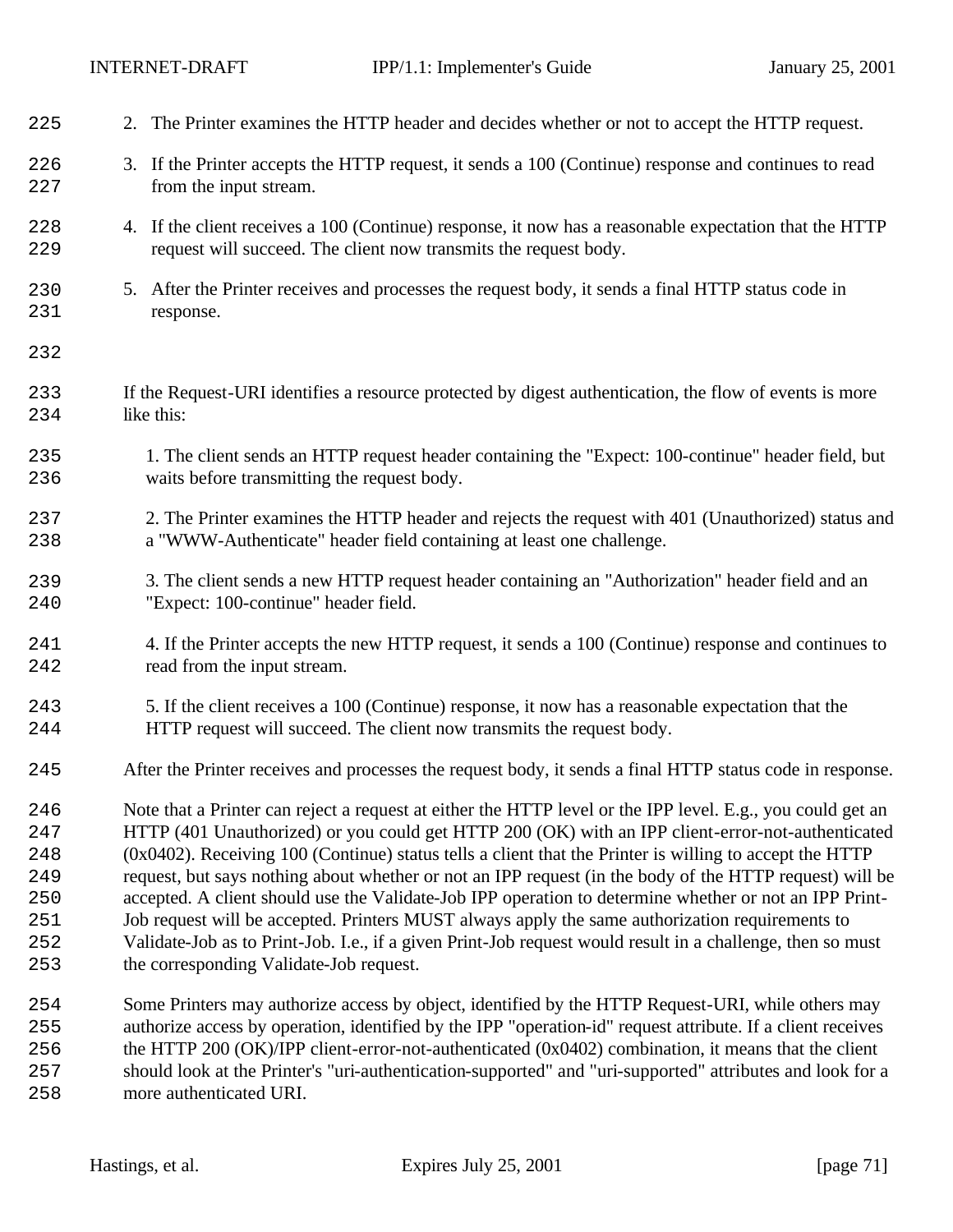| 259 | According to the Digest Authentication standard [RFC2617], the "nonce" value in the Printer's          |
|-----|--------------------------------------------------------------------------------------------------------|
| 260 | challenge may be good for one use only (for those really paranoid about replay attacks). Therefore, a  |
| 261 | Printer may issue a challenge for each new request. A client may include an Authorization header       |
| 262 | preemptively; doing so improves server efficiency and avoids extra round trips for authentication      |
| 263 | challenges. The Printer may choose to accept the old Authorization header information, even though the |
| 264 | nonce value included might not be fresh. Alternatively, the Printer may return a 401 HTTP response     |
| 265 | with a new nonce value, causing the client to retry the request; by specifying stale=TRUE with this    |
| 266 | response, the server tells the client to retry with the new nonce, but without prompting for a new     |
| 267 | username and password.                                                                                 |
| 268 | Some clients cannot produce the document data for a Print-Job more than one time, making complete      |
| 269 | retries impossible. Such clients should use this algorithm to print jobs reliably:                     |
| 270 | 1. The client sends an HTTP POST request header containing the "Expect: 100-continue" header           |
| 271 | field.                                                                                                 |
| 272 | 2. The client waits for a response before transmitting the request body.                               |
| 273 | a) If the client receives a 100 (Continue) response the client transmits an HTTP request body          |
| 274 | containing a Validate-Job IPP request.                                                                 |
| 275 | b) If the client receives a 401 (Unauthorized) response, it sends a new HTTP POST request              |
| 276 | header containing an "Authorization" header field with a response the Printer's "WWW-                  |
| 277 | Authenticate" challenge, and goes back to step 2.                                                      |
| 278 | 3. If the client receives an HTTP 200 (OK) response containing an IPP response with one of the         |
| 279 | success status codes, the client sends an HTTP POST request header containing the "Expect: 100-        |
| 280 | continue" header field and an "Authorization" header field containing any cached credentials.          |
| 281 | 4. The client waits for a response before transmitting the request body.                               |
| 282 | a) If the client receives a 100 (Continue) response the client transmits an HTTP request body          |
| 283 | containing a Print-Job IPP request.                                                                    |
| 284 | b) If the client receives a 401 (Unauthorized) response, it sends a new HTTP POST request              |
| 285 | header containing an "Authorization" header field with a response the Printer's "WWW-                  |
| 286 | Authenticate" challenge, and goes back to step 4.                                                      |
| 287 |                                                                                                        |
| 288 | It is possible to achieve the same results without using 100-continue, but it takes more round trips.: |
| 289 | 1. Send a Validate-Job request to provoke a challenge from the Printer.                                |
| 290 | 2. If the Printer responds with HTTP 401 (Unauthorized), send another Validate-Job request             |
| 291 | containing an "Authorization" HTTP header field with a response the Printer's "WWW-Authenticate"       |
| 292 | challenge, to see if the Print-Job request will be accepted.                                           |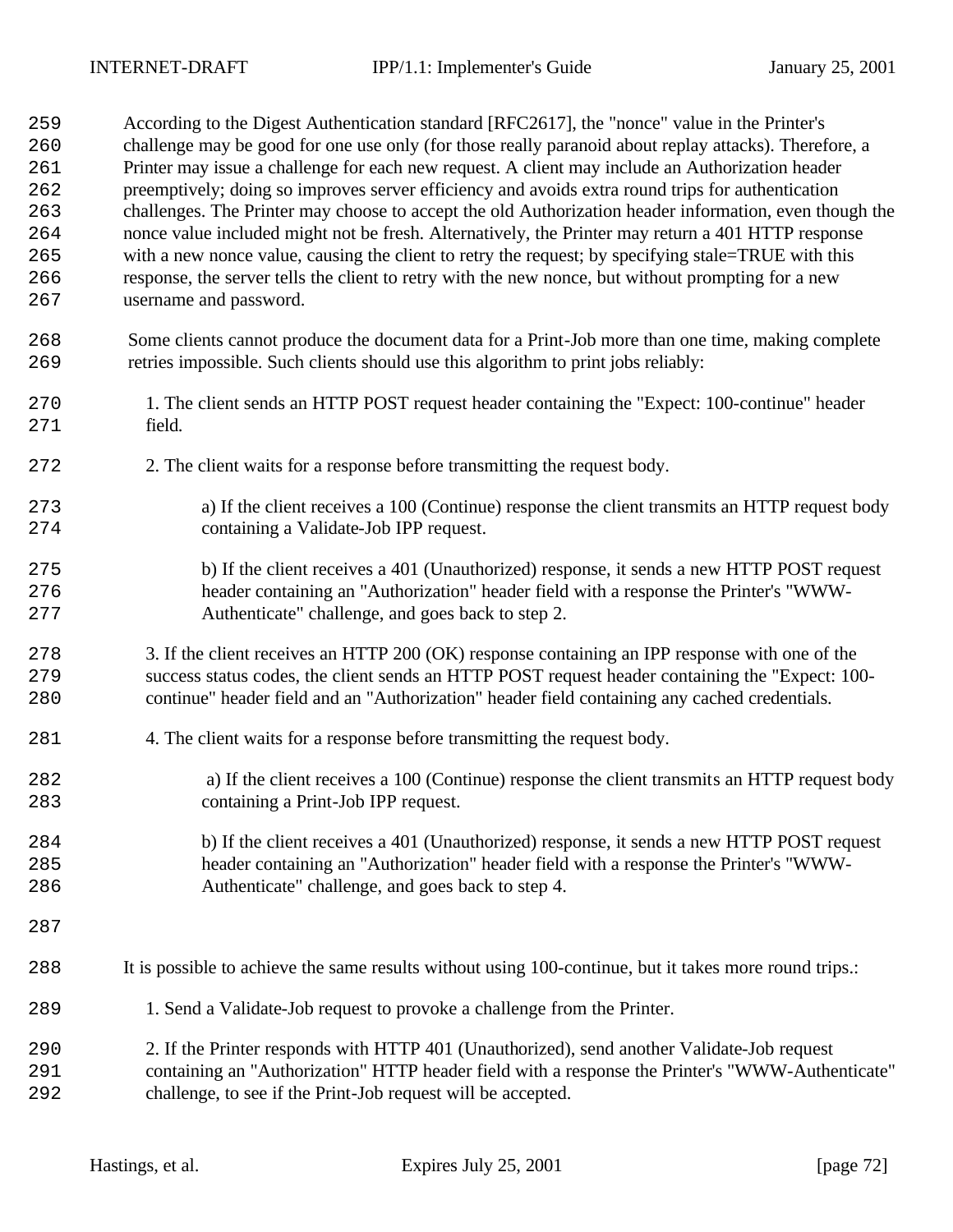| 293<br>294               |   | 3. If the Printer accepts the Validate-Job, send another Validate-Job without an "Authorization"<br>header field, to get a fresh nonce.                                                                                                                                     |
|--------------------------|---|-----------------------------------------------------------------------------------------------------------------------------------------------------------------------------------------------------------------------------------------------------------------------------|
| 295<br>296               |   | 4. Finally, send the Print-Job request containing an "Authorization" HTTP header field with a<br>response the Printer's "WWW-Authenticate" challenge.                                                                                                                       |
| 297<br>298               |   | Note that for this to work, the response to a Printer's "WWW-Authenticate" challenge for Validate-Job<br>must also be valid for Print-Job.                                                                                                                                  |
| 299                      | 8 | <b>References (Informational)</b>                                                                                                                                                                                                                                           |
| 300                      |   | Since this is an information document, all these references are informational.                                                                                                                                                                                              |
| 301<br>302               |   | [CGI]<br>CGI/1.1 (http://www.ietf.org/internet-drafts/draft-coar-cgi-v11-00.txt).                                                                                                                                                                                           |
| 303<br>304               |   | $[IANA-CS]$<br>IANA Registry of Coded Character Sets: ftp://ftp.iana.org/in-notes/iana/assignments/character-sets                                                                                                                                                           |
| 305<br>306<br>307<br>308 |   | [ldap-printer]<br>Fleming, P., Jones, K., Lewis, H., McDonald, I., "Internet Printing Protocol (IPP): LDAP Schema<br>for Printer Services", <draft-ietf-ipp-idap-printer-schema-05.txt>, work in progress, August 28,<br/>2001.</draft-ietf-ipp-idap-printer-schema-05.txt> |
| 309<br>310<br>311        |   | [ipp-set-ops]<br>Kugler, C., Hastings, T., Herriot, R., Lewis, H. "Internet Printing Protocol (IPP): Job and Printer Set<br>Operations", <draft-ietf-ipp-job-printer-set-ops-05.txt>, work in progress, August 28, 2001.</draft-ietf-ipp-job-printer-set-ops-05.txt>        |
| 312<br>313               |   | [RFC793]<br>J. Postel, "Transmission Control Protocol", RFC 793.                                                                                                                                                                                                            |
| 314<br>315               |   | [RFC1123]<br>Braden, S., "Requirements for Internet Hosts - Application and Support", RFC 1123, October, 1989.                                                                                                                                                              |
| 316<br>317               |   | [RFC2026]<br>S. Bradner, "The Internet Standards Process -- Revision 3", RFC 2026, October 1996.                                                                                                                                                                            |
| 318<br>319               |   | [RFC2119]<br>S. Bradner, "Key words for use in RFCs to Indicate Requirement Levels", RFC 2119, March 1997.                                                                                                                                                                  |
| 320<br>321               |   | [RFC2251]<br>Wahl, Howes, Kille. Lightweight Directory Access Protocol (v3), RFC 2251, December 1997.                                                                                                                                                                       |
| 322<br>323<br>324        |   | [RFC2252]<br>Wahl, Coulbeck, Howes, Kille. Lightweight Directory Access Protocol (v3): Attribute Syntax<br>Definitions, RFC 2252, December 1997.                                                                                                                            |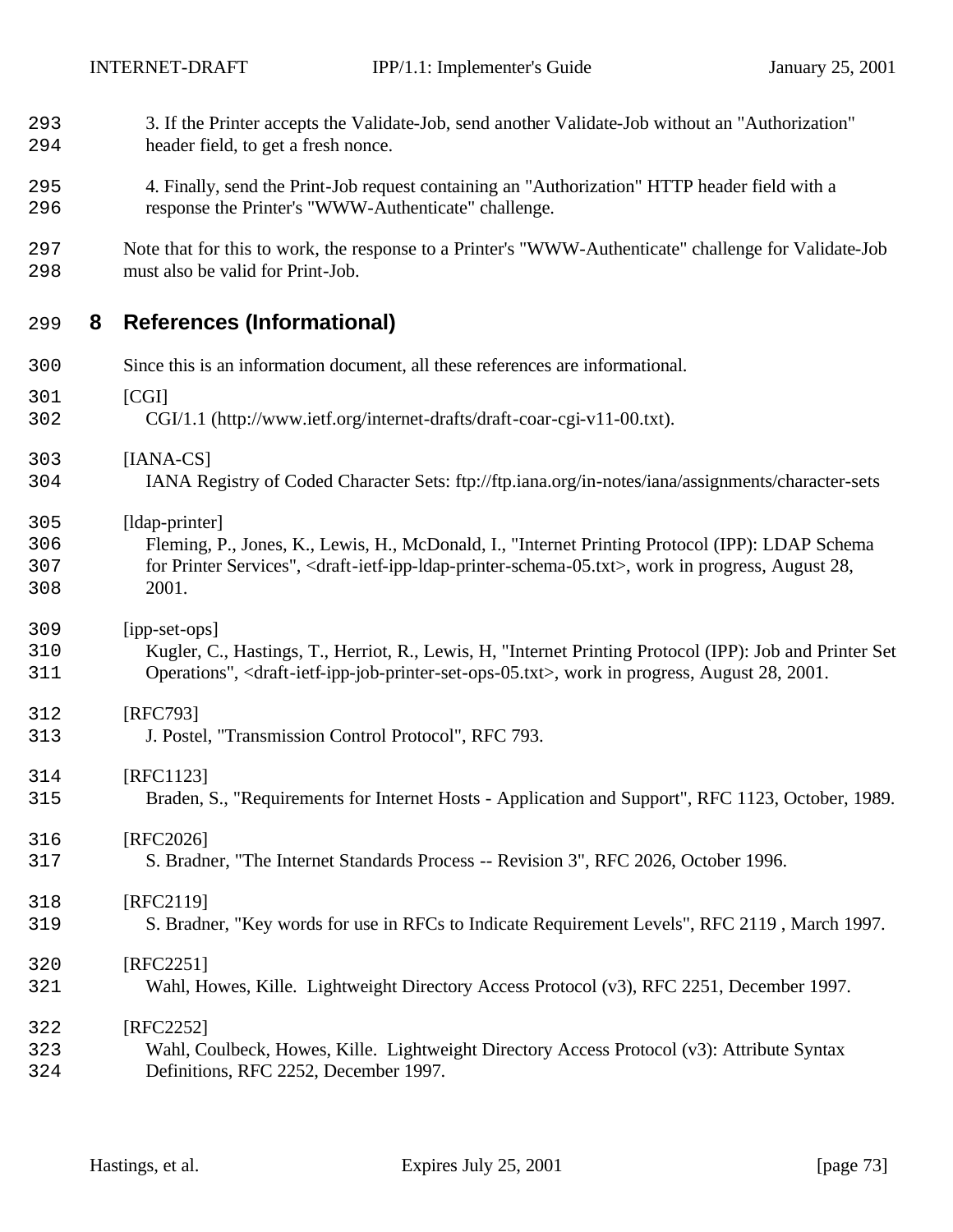| 325 | [RFC2396]                                                                                             |
|-----|-------------------------------------------------------------------------------------------------------|
| 326 | Berners-Lee, T., Fielding, R., Masinter, L., "Uniform Resource Identifiers (URI): Generic Syntax",    |
| 327 | RFC 2396, August 1998.                                                                                |
| 328 | $[RFC2565]$                                                                                           |
| 329 | R. deBry, T. Hastings, R. Herriot, S. Isaacson, P. Powell, "Internet Printing Protocol/1.0: Model and |
| 330 | Semantics", RFC 2566, April 1999.                                                                     |
| 331 | [RFC2566]                                                                                             |
| 332 | Herriot, R., Butler, S., Moore, P., Turner, R., "Internet Printing Protocol/1.0: Encoding and         |
| 333 | Transport", RFC 2565, April 1999.                                                                     |
| 334 | [RFC2567]                                                                                             |
| 335 | Wright, D., "Design Goals for an Internet Printing Protocol", RFC 2567, April 1999.                   |
| 336 | [RFC2568]                                                                                             |
| 337 | Zilles, S., "Rationale for the Structure and Model and Protocol for the Internet Printing Protocol",  |
| 338 | RFC 2568, April 1999.                                                                                 |
| 339 | [RFC2569]                                                                                             |
| 340 | Herriot, R., Hastings, T., Jacobs, N., Martin, J., "Mapping between LPD and IPP Protocols", RFC       |
| 341 | 2569, April 1999.                                                                                     |
| 342 | [RFC2608]                                                                                             |
| 343 | E. Guttman, C. Perkins, J. Veizades, M. Day. Service Location Protocol, Version 2, RFC 2608,          |
| 344 | June 1999. (Updates RFC 2165)                                                                         |
| 345 | [RFC2609]                                                                                             |
| 346 | E. Guttman, C. Perkins, J. Kempf. Service Templates and service: Schemes, RFC 2609, June 1999.        |
| 347 | (Updates RFC 2165)                                                                                    |
| 348 | [RFC2616]                                                                                             |
| 349 | R. Fielding, J. Gettys, J. Mogul, H. Frystyk, L. Masinter, P. Leach, T. Berners-Lee, "Hypertext       |
| 350 | Transfer Protocol - HTTP/1.1", RFC 2616, June 1999.                                                   |
| 351 | [RFC2910]                                                                                             |
| 352 | Herriot, R., Butler, S., Moore, P., Turner, R., "Internet Printing Protocol/1.0: Encoding and         |
| 353 | Transport", RFC 2910, September, 2000.                                                                |
| 354 | [RFC2911]                                                                                             |
| 355 | R. deBry, T. Hastings, R. Herriot, S. Isaacson, P. Powell, "Internet Printing Protocol/1.0: Model and |
| 356 | Semantics", RFC 2911, September, 2000.                                                                |
| 357 | [RFC2926]                                                                                             |
| 358 | Kempf, Moats, St. Pierre. Conversion of LDAP Schemas to and from SLP Templates, RFC 2926,             |
| 359 | September 2000.                                                                                       |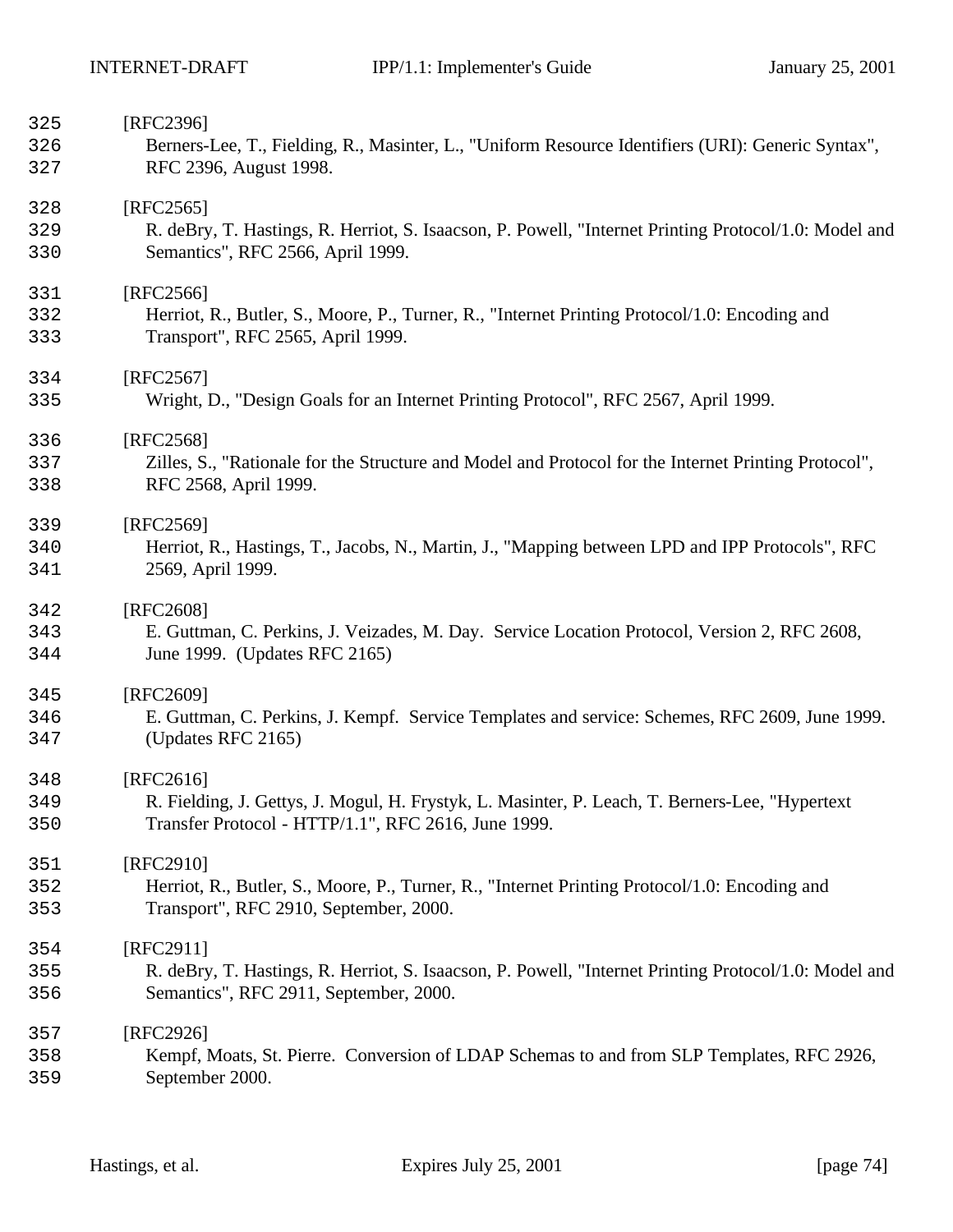| 360<br>361<br>362                                                                                                                                      |   | [RFC3143]<br>Known HTTP Proxy/Caching Problems. I. Cooper, J. Dilley. June 2001. (Status:<br>INFORMATIONAL)                                                                                                                                                                                                                                                                                                        |  |
|--------------------------------------------------------------------------------------------------------------------------------------------------------|---|--------------------------------------------------------------------------------------------------------------------------------------------------------------------------------------------------------------------------------------------------------------------------------------------------------------------------------------------------------------------------------------------------------------------|--|
| 363<br>364                                                                                                                                             |   | [Servlet]<br>Servlet Specification Version 2.1 (http://java.sun.com/products/servlet/2.1/index.html).                                                                                                                                                                                                                                                                                                              |  |
| 365<br>366<br>367<br>368                                                                                                                               |   | [svrloc-printer]<br>St. Pierre, P., Isaacson, S., McDonald, I., "Definition of the Printer Abstract Service Type v2.0",<br>http://www.isi.edu/in-notes/iana/assignments/svrloc-templates/printer.2.0.en (IANA Registered, May<br>27, 2000).                                                                                                                                                                        |  |
| 369<br>370                                                                                                                                             |   | [SSL]<br>Netscape, The SSL Protocol, Version 3, (Text version 3.02), November 1996.                                                                                                                                                                                                                                                                                                                                |  |
| 371                                                                                                                                                    | 9 | <b>Authors' Address</b>                                                                                                                                                                                                                                                                                                                                                                                            |  |
| 372<br>373<br>374<br>375<br>376<br>377<br>378<br>379<br>380<br>381<br>382<br>383<br>384<br>385<br>386<br>387<br>388<br>389<br>390<br>391<br>392<br>393 |   | Thomas N. Hastings<br>Xerox Corporation<br>701 Aviation Blvd.<br>El Segundo, CA 90245<br>hastings@cp10.es.xerox.com<br>Carl-Uno Manros<br><b>Xerox Corporation</b><br>701 Aviation Blvd.<br>El Segundo, CA 90245<br>cmanros@cp10.es.xerox.com<br>Carl Kugler<br>Mail Stop 003G<br>IBM Printing Systems Co<br>6300 Diagonal Hwy<br>Boulder CO 80301<br>Kugler@us.ibm.com<br>Henrik Holst<br>i-data Printing Systems |  |
| 394                                                                                                                                                    |   | Vadstrupvej 35-43                                                                                                                                                                                                                                                                                                                                                                                                  |  |
| 396<br>397                                                                                                                                             |   | hh@I-data.com                                                                                                                                                                                                                                                                                                                                                                                                      |  |
| 398                                                                                                                                                    |   | Peter Zehler                                                                                                                                                                                                                                                                                                                                                                                                       |  |
| 395<br>399                                                                                                                                             |   | 2880 Bagsvaerd, Denmark<br><b>Xerox Corporation</b>                                                                                                                                                                                                                                                                                                                                                                |  |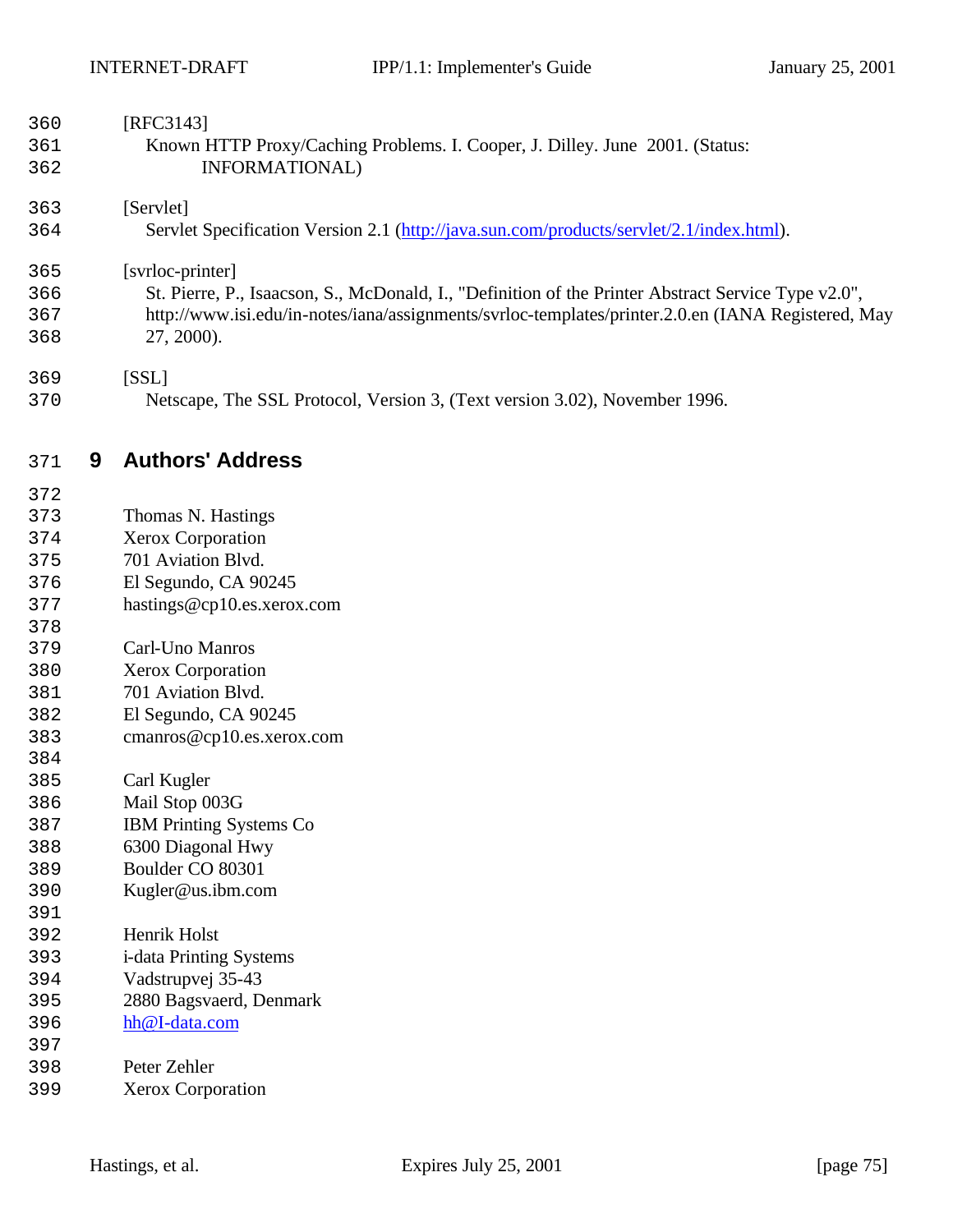non-subscribers, so you

| 400 | 800 Philips Road                                                                                           |
|-----|------------------------------------------------------------------------------------------------------------|
| 401 | Webster, NY 14580                                                                                          |
| 402 | pzehler@crt.xerox.com                                                                                      |
| 403 |                                                                                                            |
| 404 | IPP Web Page: http://www.pwg.org/ipp/                                                                      |
| 405 | IPP Mailing List: ipp@pwg.org                                                                              |
| 406 |                                                                                                            |
| 407 | To subscribe to the ipp mailing list, send the following email:                                            |
| 408 | 1) send it to majordomo@pwg.org                                                                            |
| 409 | 2) leave the subject line blank                                                                            |
| 410 | 3) put the following two lines in the message body:                                                        |
| 411 | subscribe ipp                                                                                              |
| 412 | end                                                                                                        |
| 413 | Implementers of this specification document are encouraged to join the IPP Mailing List in order to        |
| 414 | participate in any discussions of clarification issues and review of registration proposals for additional |
| 415 | attributes and values. In order to reduce spam the mailing list rejects mail from non-subscribers, so yo   |
| 416 | must subscribe to the mailing list in order to send a question or comment to the mailing list.             |
| 417 |                                                                                                            |
| 418 | <b>Other Participants:</b>                                                                                 |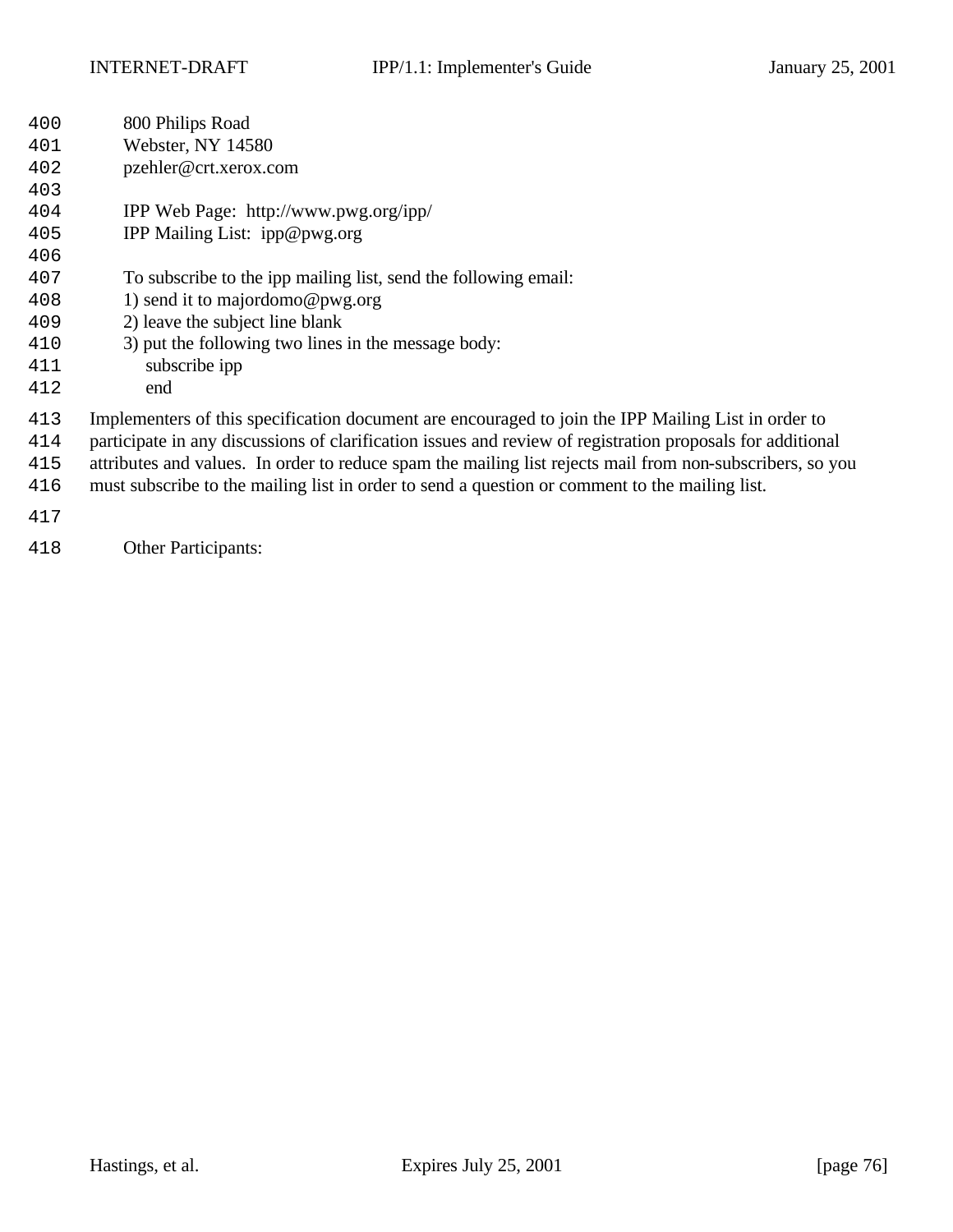| Chuck Adams - Tektronix                     | Shivaun Albright - HP                  |
|---------------------------------------------|----------------------------------------|
| Stefan Andersson - Axis                     | Jeff Barnett - IBM                     |
| Ron Bergman - Hitachi Koki Imaging Systems  | Dennis Carney - IBM                    |
| Keith Carter - IBM                          | Angelo Caruso - Xerox                  |
| Rajesh Chawla - TR Computing Solutions      | Nancy Chen - Okidata                   |
| Josh Cohen - Microsoft                      | Jeff Copeland - QMS                    |
| Andy Davidson - Tektronix                   | Roger deBry - IBM                      |
| Maulik Desai - Auco                         | Mabry Dozier - QMS                     |
| Lee Farrell - Canon Information Systems     | Satoshi Fujitami - Ricoh               |
| Steve Gebert - IBM                          | Sue Gleeson - Digital                  |
| <b>Charles Gordon - Osicom</b>              | Brian Grimshaw - Apple                 |
| Jerry Hadsell - IBM                         | Richard Hart - Digital                 |
| Tom Hastings - Xerox                        | Henrik Holst - I-data                  |
| Stephen Holmstead                           | Zhi-Hong Huang - Zenographics          |
| Scott Isaacson - Novell                     | Babek Jahromi - Microsoft              |
| Swen Johnson - Xerox                        | David Kellerman - Northlake Software   |
| Robert Kline - TrueSpectra                  | Charles Kong - Panasonic               |
| Carl Kugler - IBM                           | Dave Kuntz - Hewlett-Packard           |
| Takami Kurono - Brother                     | Rick Landau - Digital                  |
| Scott Lawrence - Agranot Systems            | Greg LeClair - Epson                   |
| Dwight Lewis - Lexmark                      | Harry Lewis - IBM                      |
| Tony Liao - Vivid Image                     | Roy Lomicka - Digital                  |
| Pete Loya - HP                              | Ray Lutz - Cognisys                    |
| Mike MacKay - Novell, Inc.                  | David Manchala - Xerox                 |
| Carl-Uno Manros - Xerox                     | Jay Martin - Underscore                |
| Stan McConnell - Xerox                      | Larry Masinter - Xerox                 |
| Sandra Matts - Hewlett Packard              | Peter Michalek - Shinesoft             |
| Ira McDonald - High North Inc.              | Mike Moldovan - G3 Nova                |
| Tetsuya Morita - Ricoh                      | Yuichi Niwa - Ricoh                    |
| Pat Nogay - IBM                             | <b>Ron Norton - Printronics</b>        |
| Hugo Parra, Novell                          | <b>Bob Pentecost - Hewlett-Packard</b> |
| <b>Patrick Powell - Astart Technologies</b> | Jeff Rackowitz - Intermec              |
| Eric Random - Peerless                      | Rob Rhoads - Intel                     |
| Xavier Riley - Xerox                        | Gary Roberts - Ricoh                   |
| David Roach - Unisys                        | Stuart Rowley - Kyocera                |
| Yuji Sasaki - Japan Computer Industry       | Richard Schneider - Epson              |
| Kris Schoff - HP                            | Katsuaki Sekiguchi - Canon             |
| Bob Setterbo - Adobe                        | Gail Songer - Peerless                 |
| Hideki Tanaka - Canon                       | Devon Taylor - Novell, Inc.            |
| Mike Timperman - Lexmark                    | Atsushi Uchino - Epson                 |
| Shigeru Ueda - Canon                        | Bob Von Andel - Allegro Software       |
| William Wagner - NetSilicon/DPI             | Jim Walker - DAZEL                     |
| Chris Wellens - Interworking Labs           | Trevor Wells - Hewlett Packard         |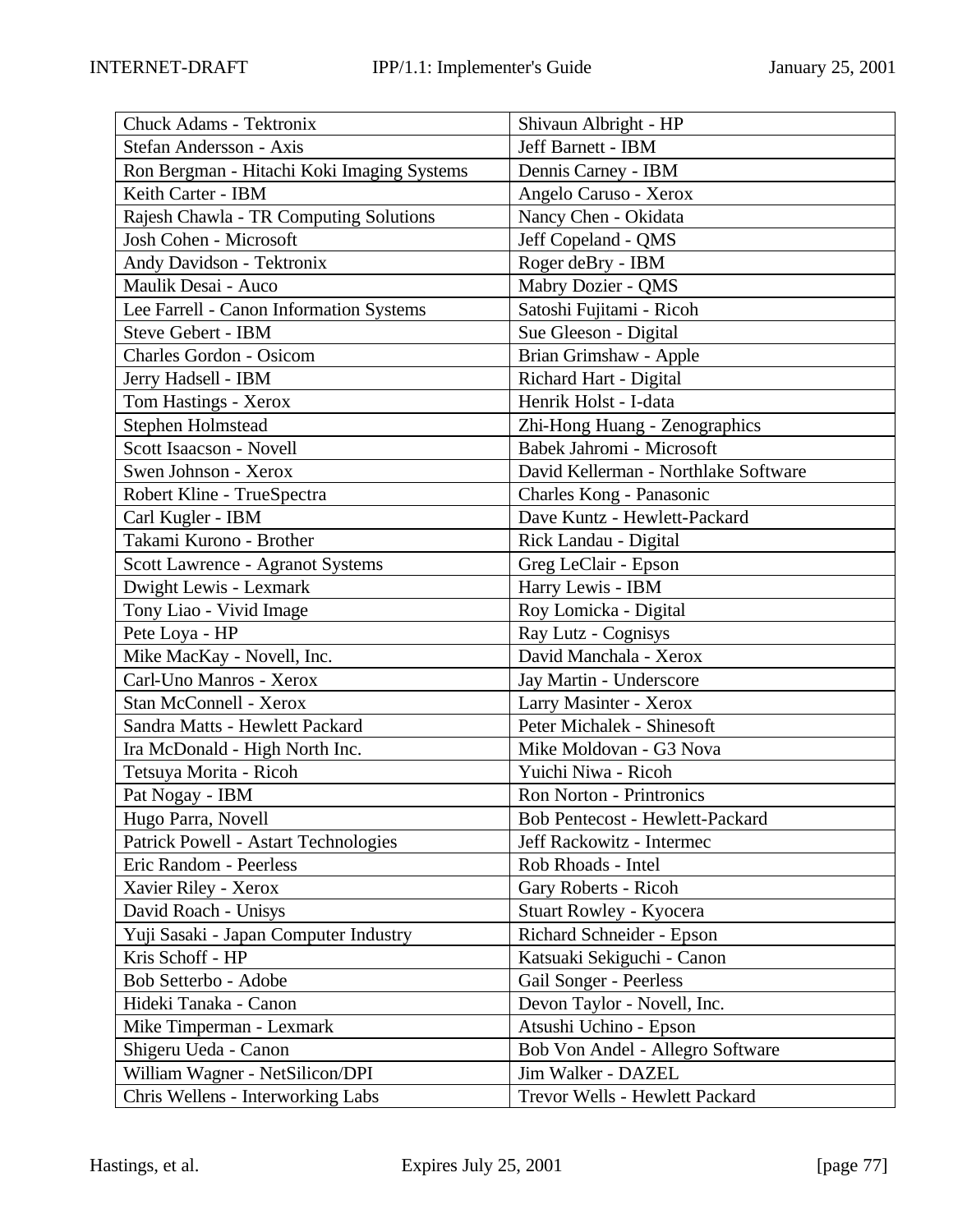| Craig Whittle - Sharp Labs               | Rob Whittle - Novell, Inc.                |
|------------------------------------------|-------------------------------------------|
| Jasper Wong - Xionics                    | Don Wright - Lexmark                      |
| Michael Wu - Heidelberg Digital          | Rick Yardumian - Xerox                    |
| Michael Yeung - Toshiba                  | Lloyd Young - Lexmark                     |
| Atsushi Yuki - Kyocera                   | Peter Zehler - Xerox                      |
| William Zhang- Canon Information Systems | Frank Zhao - Panasonic                    |
| Steve Zilles - Adobe                     | Rob Zirnstein - Canon Information Systems |

## **10 Description of the Base IPP Documents**

- In addition to this document, the base set of IPP documents includes:
- Design Goals for an Internet Printing Protocol [RFC2567]
- Rationale for the Structure and Model and Protocol for the Internet Printing Protocol [RFC2568]
- Internet Printing Protocol/1.1: Model and Semantics [RFC2911]
- Internet Printing Protocol/1.1: Encoding and Transport [RFC2910]
- Mapping between LPD and IPP Protocols [RFC2569]
- The "Design Goals for an Internet Printing Protocol" document takes a broad look at distributed printing functionality, and it enumerates real-life scenarios that help to clarify the features that need to be included in a printing protocol for the Internet. It identifies requirements for three types of users: end users, operators, and administrators. It calls out a subset of end user requirements that are satisfied in IPP/1.0 [RFC2566, RFC2565]. A few OPTIONAL operator operations have been added to IPP/1.1 [RFC2911, RFC2910].
- The "Rationale for the Structure and Model and Protocol for the Internet Printing Protocol" document describes IPP from a high level view, defines a roadmap for the various documents that form the suite of IPP specification documents, and gives background and rationale for the IETF IPP working group's major decisions.
- The "Internet Printing Protocol/1.1: Model and Semantics" document describes a simplified model with abstract objects, their attributes, and their operations. The model introduces a Printer and a Job. The Job supports multiple documents per Job. The model document also addresses how security, internationalization, and directory issues are addressed.
- The "Internet Printing Protocol/1.1: Encoding and Transport" document is a formal mapping of the abstract operations and attributes defined in the model document onto HTTP/1.1 [RFC2616]. It also defines the encoding rules for a new Internet MIME media type called "application/ipp". This document also defines the rules for transporting a message body over HTTP whose Content-Type is "application/ipp". This document defines the 'ipp' scheme for identifying IPP printers and jobs.
- The "Mapping between LPD and IPP Protocols" document gives some advice to implementers of gateways between IPP and LPD (Line Printer Daemon) implementations.